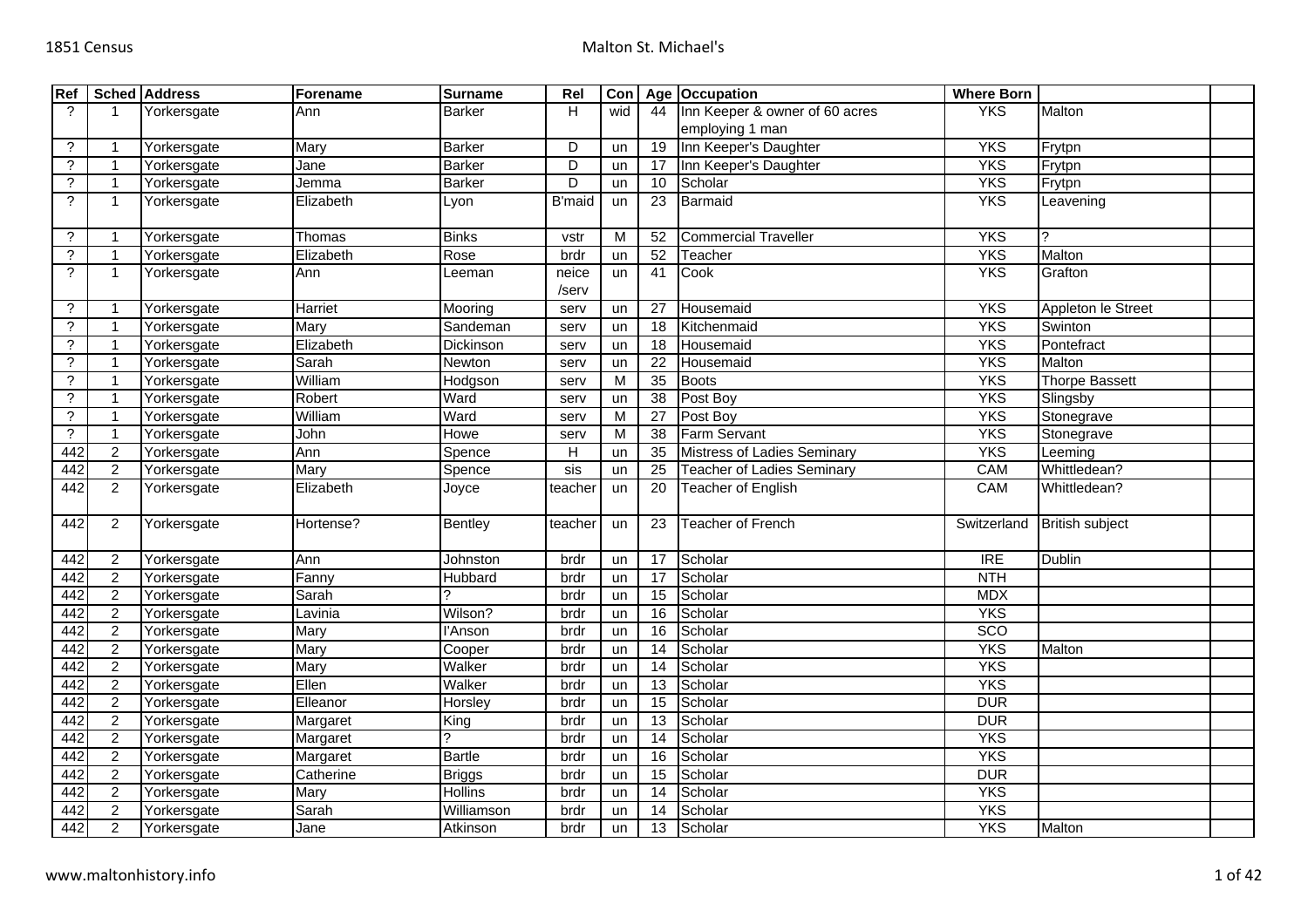| Ref |                | <b>Sched Address</b> | Forename              | <b>Surname</b>  | Rel                     | Con            |                 | Age Occupation                       | <b>Where Born</b> |                   |  |
|-----|----------------|----------------------|-----------------------|-----------------|-------------------------|----------------|-----------------|--------------------------------------|-------------------|-------------------|--|
| 442 | 2              | Yorkersgate          | Martha                | Morton?         | brdr                    | un             | 16              | Scholar                              | <b>YKS</b>        | Malton            |  |
| 442 | $\overline{2}$ | Yorkersgate          | Mary                  | Hopper          | brdr                    | un             | 13              | Scholar                              | <b>YKS</b>        | Malton            |  |
| 442 | $\overline{2}$ | Yorkersgate          | Susannah              | Hair            | brdr                    | un             | $\overline{12}$ | Scholar                              | <b>YKS</b>        | Malton            |  |
| 442 | $\overline{2}$ | Yorkersgate          | Fanny                 | Peart           | brdr                    | un             | $\overline{13}$ | Scholar                              | <b>YKS</b>        | Malton            |  |
| 442 | $\overline{2}$ | Yorkersgate          | Mary                  | 2               | brdr                    | un             | 13?             | Scholar                              | <b>YKS</b>        | Malton            |  |
| 442 | $\overline{2}$ | Yorkersgate          | Elizabeth             | Wilson          | brdr                    | un             | 13              | Scholar                              | <b>YKS</b>        | Malton            |  |
| 442 | $\overline{a}$ | Yorkersgate          | Margaret              | Danby           | brdr                    | un             | 14              | Scholar                              | <b>YKS</b>        | Malton            |  |
| 442 | $\overline{2}$ | Yorkersgate          | Elizabeth             | <b>Drake</b>    | brdr                    | un             | $\overline{13}$ | Scholar                              | <b>YKS</b>        | Malton            |  |
| 442 | $\overline{2}$ | Yorkersgate          | Hannah                | Todd            | brdr                    | un             | 17              | Scholar                              | <b>YKS</b>        | Malton            |  |
| 442 | $\overline{2}$ | Yorkersgate          | Sarah                 | Nicholson       | serv                    | un             | $\overline{23}$ | Servant                              | <b>YKS</b>        | Malton            |  |
| 442 | $\overline{a}$ | Yorkersgate          | Catherine             | Holliday        | serv                    | un             | $\overline{24}$ | Servant                              | <b>YKS</b>        | Malton            |  |
| 442 | $\overline{2}$ | Yorkersgate          | Elizabeth             | Henderson       | serv                    | un             | $\overline{15}$ | Servant                              | <b>YKS</b>        | Malton            |  |
| 442 | $\overline{3}$ | Yorkersgate          | Alfred                | Simpson         | H                       | widr           | 53              | Attorney                             | <b>YKS</b>        | Pickering         |  |
| 442 | $\overline{3}$ | Yorkersgate          | Emily                 | Simpson         | D                       | un             | 34              | Attorney's Daughter                  | <b>YKS</b>        | Malton            |  |
| 442 | 3              | Yorkersgate          | Elizabeth             | Muzzen          | cousin                  | un             | 66              |                                      | <b>YKS</b>        | <b>Butterwick</b> |  |
| 442 | 3              | Yorkersgate          | Marv                  |                 | serv                    | un             | 23              | <b>House Servant</b>                 | <b>YKS</b>        | Old Malton        |  |
| 442 | 3              | Yorkersgate          | Elizabeth             | <b>Holtby</b>   | serv                    | un             | $\overline{23}$ | <b>House Servant</b>                 | <b>YKS</b>        | Scampston         |  |
| 442 | 3              | Yorkersgate          | Thomas                | Fletcher        | serv                    | un             | 21              | <b>House Servant</b>                 | <b>YKS</b>        | Foston            |  |
| 443 | $\overline{4}$ | Yorkersgate          | Henry                 | Jackson         | H                       | $\overline{M}$ | 39              | Attorney, Solicitor and Clerk to the | <b>YKS</b>        | Malton            |  |
|     |                |                      |                       |                 |                         |                |                 | County Court at New Malton           |                   |                   |  |
| 443 | 4              | Yorkersgate          | Rosa                  | Jackson         | W                       | M              | $\overline{36}$ |                                      | Kent              | Canterbury        |  |
| 443 | $\overline{4}$ | Yorkersgate          | Rosa                  | Jackson         | D                       | un             | 9               | Scholar at Home                      | <b>YKS</b>        | Malton            |  |
| 443 | $\overline{4}$ | Yorkersgate          | <b>Edith Frances</b>  | Jackson         | D                       | un             | $\overline{7}$  | Scholar at Home                      | <b>YKS</b>        | Malton            |  |
| 443 | 4              | Yorkersgate          | <b>Arthur Howland</b> | Jackson         | $\overline{s}$          | un             | 5               | Scholar at Home                      | <b>YKS</b>        | Malton            |  |
| 443 | 4              | Yorkersgate          | <b>Walter Gregory</b> | Jackson         | $\overline{s}$          | un             | 4               | Scholar at Home                      | <b>YKS</b>        | Malton            |  |
| 443 | 4              | Yorkersgate          | <b>Alice Mary</b>     | Jackson         | D                       | un             | $\overline{2}$  | Scholar at Home                      | <b>YKS</b>        | Malton            |  |
| 443 | $\overline{4}$ | Yorkersgate          | <b>Francis Henry</b>  | Jackson         | $\overline{s}$          |                | 7m              |                                      | <b>YKS</b>        | Malton            |  |
| 443 | $\overline{4}$ | Yorkersgate          | Ann                   | Stephenson      | serv                    | un             | 40              | <b>House Servant</b>                 | <b>YKS</b>        | Hunmanby          |  |
| 443 | $\overline{4}$ | Yorkersgate          | Martha                | Addison         | serv                    | un             | $\overline{20}$ | <b>House Servant</b>                 | <b>YKS</b>        | Melbourne         |  |
| 443 | $\overline{4}$ | Yorkersgate          | Ann                   | Wildon          | serv                    | un             | 13              | <b>House Servant</b>                 | <b>YKS</b>        | Melbourne         |  |
| 443 | 5              | Yorkersgate          | Samuel                | Waud            | H                       | M              | 30              | Linen & Woollen draper employing 2   | <b>YKS</b>        | Snaith            |  |
|     |                |                      |                       |                 |                         |                |                 | Apprentices                          |                   |                   |  |
| 443 | 5              | Yorkersgate          | Mary                  | Waud            | $\overline{\mathsf{W}}$ | M              | 31              | Wife of Linen Draper                 | <b>YKS</b>        | Selby             |  |
| 443 | $\sqrt{5}$     | Yorkersgate          | <b>Alice Mary</b>     | Waud            | D                       | un             | $\overline{2}$  |                                      | <b>YKS</b>        | Malton            |  |
| 443 | $\overline{5}$ | Yorkersgate          | Hannah Appleyard      | Waud            | $\overline{D}$          | un             | 7m              |                                      | <b>YKS</b>        | Malton            |  |
| 443 | $\overline{5}$ | Yorkersgate          | Tom                   | Green           | serv                    | un             | 16              | Apprentice                           | <b>YKS</b>        | Selby?            |  |
| 443 | 5              | Yorkersgate          | <b>John William</b>   | Jenkinson       | serv                    | un             | 17              | Apprentice                           | LAN               | Hepworth          |  |
| 443 | $5\,$          | Yorkersgate          | $\mathcal{P}$         | <b>Brignall</b> | serv                    | un             | 18              | <b>House Servant</b>                 | <b>YKS</b>        | Rillington        |  |
| 443 | $\overline{6}$ | Yorkersgate          | William Robinson      | Allanson        | H                       | м              | 34              | Commission Agent etc                 | <b>YKS</b>        | Hornsea           |  |
| 443 | 6              | Yorkersgate          | Sarah                 | Allanson        | W                       | М              | 29              |                                      | <b>YKS</b>        | Sledmere          |  |
| 443 | 6              | Yorkersgate          | Clara                 | Allanson        | D                       | un             | $\overline{4}$  |                                      | <b>YKS</b>        | Norton            |  |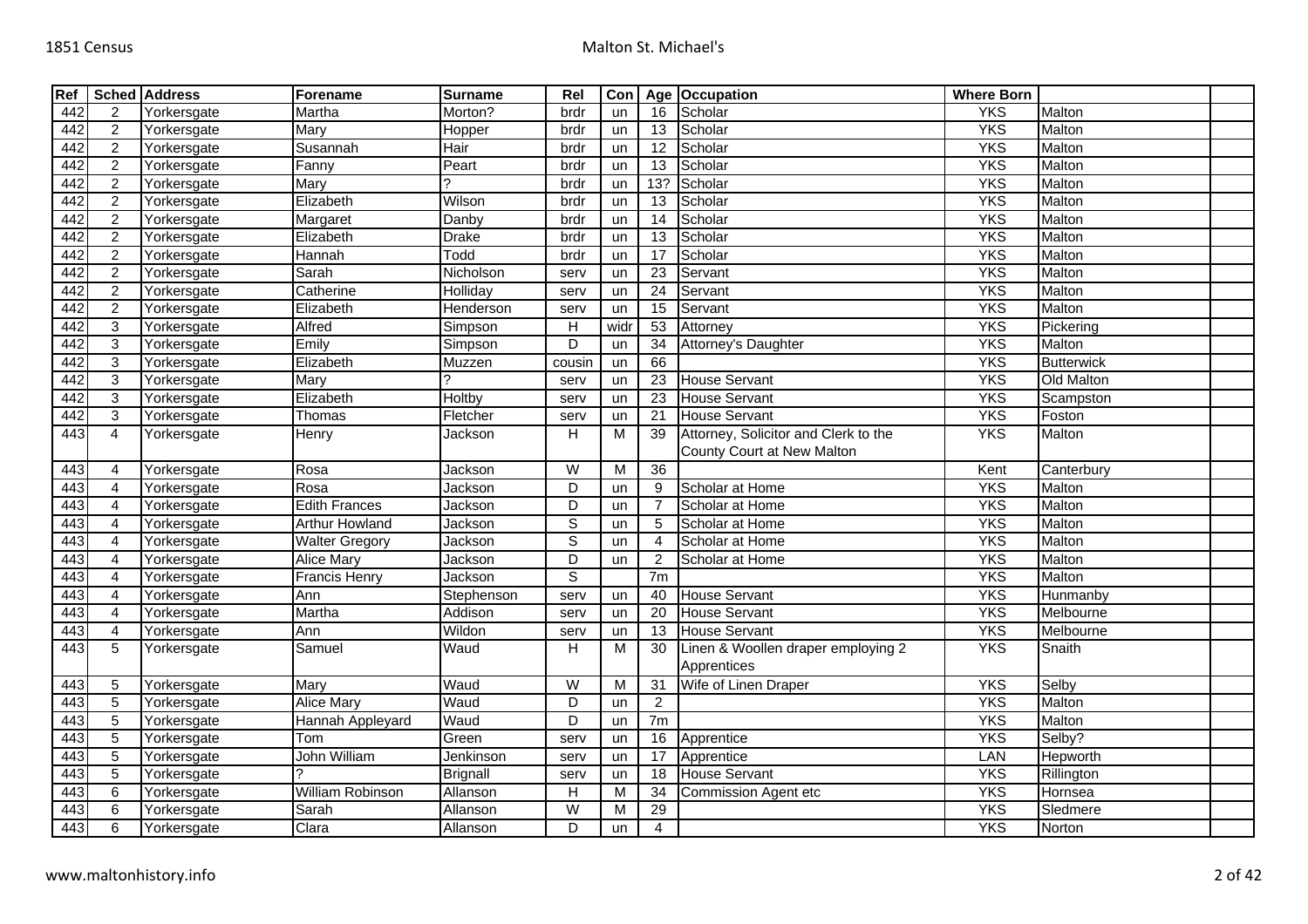| Ref |                 | <b>Sched Address</b> | Forename                | <b>Surname</b>  | Rel                     | Con                     |                 | Age Occupation                          | <b>Where Born</b> |                           |  |
|-----|-----------------|----------------------|-------------------------|-----------------|-------------------------|-------------------------|-----------------|-----------------------------------------|-------------------|---------------------------|--|
| 443 | $\overline{7}$  | Yorkersgate          | James                   | Hall            | H                       | M                       | 58              | Saddler (Master employing 2 men)        | <b>YKS</b>        | York                      |  |
| 443 | $\overline{7}$  | Yorkersgate          | Ann                     | Hall            | W                       | $\overline{\mathsf{M}}$ | 52              |                                         | <b>YKS</b>        | Pickering                 |  |
| 443 | $\overline{7}$  | Yorkersgate          | William                 | Hall            | $\overline{s}$          | un                      | 25              |                                         | <b>YKS</b>        | Malton                    |  |
| 443 | $\overline{7}$  | Yorkersgate          | Eliza                   | Hall            | D                       | un                      | $\overline{23}$ |                                         | <b>YKS</b>        | Malton                    |  |
| 443 | $\overline{7}$  | Yorkersgate          | Charlotte               | Hall            | D                       | un                      | 19              |                                         | <b>YKS</b>        | Malton                    |  |
| 443 | $\overline{7}$  | Yorkersgate          | Charles                 | Hall            | $\overline{s}$          | un                      | $\overline{17}$ |                                         | <b>YKS</b>        | Malton                    |  |
| 443 | $\overline{7}$  | Yorkersgate          | Sarah                   | Hall            | D                       | un                      | 15              | Scholar                                 | <b>YKS</b>        | Malton                    |  |
| 443 | $\overline{7}$  | Yorkersgate          | Robert                  | Hall            | $\overline{s}$          | un                      | 13              | Scholar                                 | <b>YKS</b>        | Malton                    |  |
| 443 | $\overline{7}$  | Yorkersgate          | James                   | Hall            | $\overline{s}$          | un                      | 11              | Scholar                                 | <b>YKS</b>        | Malton                    |  |
| 443 | 8               | Yorkersgate          | John                    | Jackson         | H                       | widr                    | 45              | Plumber, Glazier & late china dealer    | <b>YKS</b>        | Malton                    |  |
|     |                 |                      |                         |                 |                         |                         |                 | employing 1 man 2 boys                  |                   |                           |  |
| 443 | 8               | Yorkersgate          | George                  | Jackson         | $\mathbb S$             | un                      |                 | Scholar                                 | <b>YKS</b>        | Malton                    |  |
| 443 | 8               | Yorkersgate          | May                     | Jackson         | Mthr                    | un                      | 69              | ? China dealer                          | <b>YKS</b>        | Castleton                 |  |
| 443 | 8               | Yorkersgate          | Emily                   | Hugill          | neice                   | un                      | 6               | Scholar                                 | <b>NTT</b>        | Worksop?                  |  |
| 443 | 8               | Yorkersgate          | Mary                    | Milner?         | serv                    | un                      | 22              | <b>House Servant</b>                    | <b>YKS</b>        | Malton                    |  |
| 444 | 9               | Yorkersgate          | <b>Cornelius Pickup</b> | Glaves          | H                       | un                      | 30              | Journeyman                              | <b>YKS</b>        | Yedmandale                |  |
| 444 | 9               | Yorkersgate          | <b>Mary</b>             | <b>Beswick</b>  | serv                    | un                      | 20              | Servant                                 | <b>YKS</b>        | Snainton                  |  |
| 444 | 10              | Yorkersgate          | Thomas                  | Read            | $\overline{H}$          | M                       | 47              | Cashier of ER Bank                      | <b>YKS</b>        | <b>Bishop Burton</b>      |  |
| 444 | 10              | Yorkersgate          | Hannah                  | Read            | $\overline{W}$          | $\overline{M}$          | 58              |                                         | <b>YKS</b>        | Camden Magna              |  |
| 444 | 10              | Yorkersgate          | Hannah                  | Lister          | serv                    | un                      | 19              | Servant                                 | <b>YKS</b>        | Barugh                    |  |
| 444 | 10              | Yorkersgate          | Rachall                 | Dimry?          | serv                    | un                      | 14              | Servant                                 | <b>YKS</b>        | Huby                      |  |
| 444 | $\overline{11}$ | Yorkersgate          | <b>Edward Fuller</b>    | Sewell          | H                       | un                      | 28              | Grocer                                  | <b>NFK</b>        | Yarmouth                  |  |
| 444 | $\overline{11}$ | Yorkersgate          | Hannah Maria            | Sewell          | sis                     | un                      | 17              | House Keeper                            | <b>NFK</b>        | Yarmouth                  |  |
| 444 | $\overline{11}$ | Yorkersgate          | Mary Ann                | Frank           | serv                    | un                      | 24              | <b>House Servant</b>                    | <b>YKS</b>        | Newsham                   |  |
| 444 | $\overline{12}$ | Yorkersgate          | James                   | <b>Birdsall</b> | $\overline{H}$          | un                      | 25              | Journeyman Draper                       | <b>YKS</b>        | <b>Helmsley Blackmoor</b> |  |
| 444 | $\overline{12}$ | Yorkersgate          | Masey                   | Hought          | serv                    | un                      | 18              | Apprentice Draper                       | <b>YKS</b>        | Beeford                   |  |
| 444 | 13              | Yorkersgate          | Mary                    | Harrison        | H                       | un                      | 49              | Dealer in Shoes                         | <b>YKS</b>        | Hebden                    |  |
| 444 | $\overline{13}$ | Yorkersgate          | John                    | Harrison        | $\mathbb S$             | un                      | $\overline{27}$ | Dyer                                    | <b>YKS</b>        | <b>Malton</b>             |  |
| 444 | 13              | Yorkersgate          | Margaret Jane           | Harrison        | D                       | un                      | 15              | Scholar                                 | <b>YKS</b>        | Malton                    |  |
| 444 | $\overline{14}$ | Yorkersgate          | John                    | Davison         | H                       | M                       | 49              | Innkeeper & Farmer of 20 acres          | <b>YKS</b>        | Pockley                   |  |
|     |                 |                      |                         |                 |                         |                         |                 | employing 1 Man                         |                   |                           |  |
| 444 | 14              | Yorkersgate          | Ann                     | Davison         | $\overline{\mathsf{W}}$ | M                       | 53              | Innkeeper's Wife                        | <b>YKS</b>        | Helmsley                  |  |
| 444 | 14              | Yorkersgate          | Mary                    | Davison         | D                       | un                      | 25              | Innkeeper's Daur                        | <b>YKS</b>        | Helmsley                  |  |
| 444 | $\overline{14}$ | Yorkersgate          | Ann                     | Davison         | D                       | un                      | $\overline{23}$ | Innkeeper's Daur                        | <b>YKS</b>        | Helmsley                  |  |
| 444 | $\overline{14}$ | Yorkersgate          | Sarah                   | Davison         | D                       | un                      | 16              | Innkeeper's Daur                        | <b>YKS</b>        | Nawton                    |  |
| 444 | 14              | Yorkersgate          | Eliza                   | Davison         | $\overline{D}$          | un                      | 12              | Scholar                                 | <b>YKS</b>        | <b>Nawton</b>             |  |
| 444 | 14              | Yorkersgate          | Francis                 |                 | vstr                    | M                       | 36              | Recruiting Corporal of Grenadier Guards | <b>SRY</b>        | Godalming                 |  |
| 444 | 14              | Yorkersgate          | Elizabeth               | Carr            | serv                    | un                      | 21              | <b>House Maid</b>                       | <b>YKS</b>        | Melbourne                 |  |
| 444 | 14              | Yorkersgate          | Eleanor                 | Cook            | serv                    | un                      | 21              | Cook                                    | <b>YKS</b>        | Rillington                |  |
| 444 | 14              | Yorkersgate          | Jeremiah                | Foord           | serv                    | un                      | 44              | ? Farm Labourer                         | <b>YKS</b>        | Settrington               |  |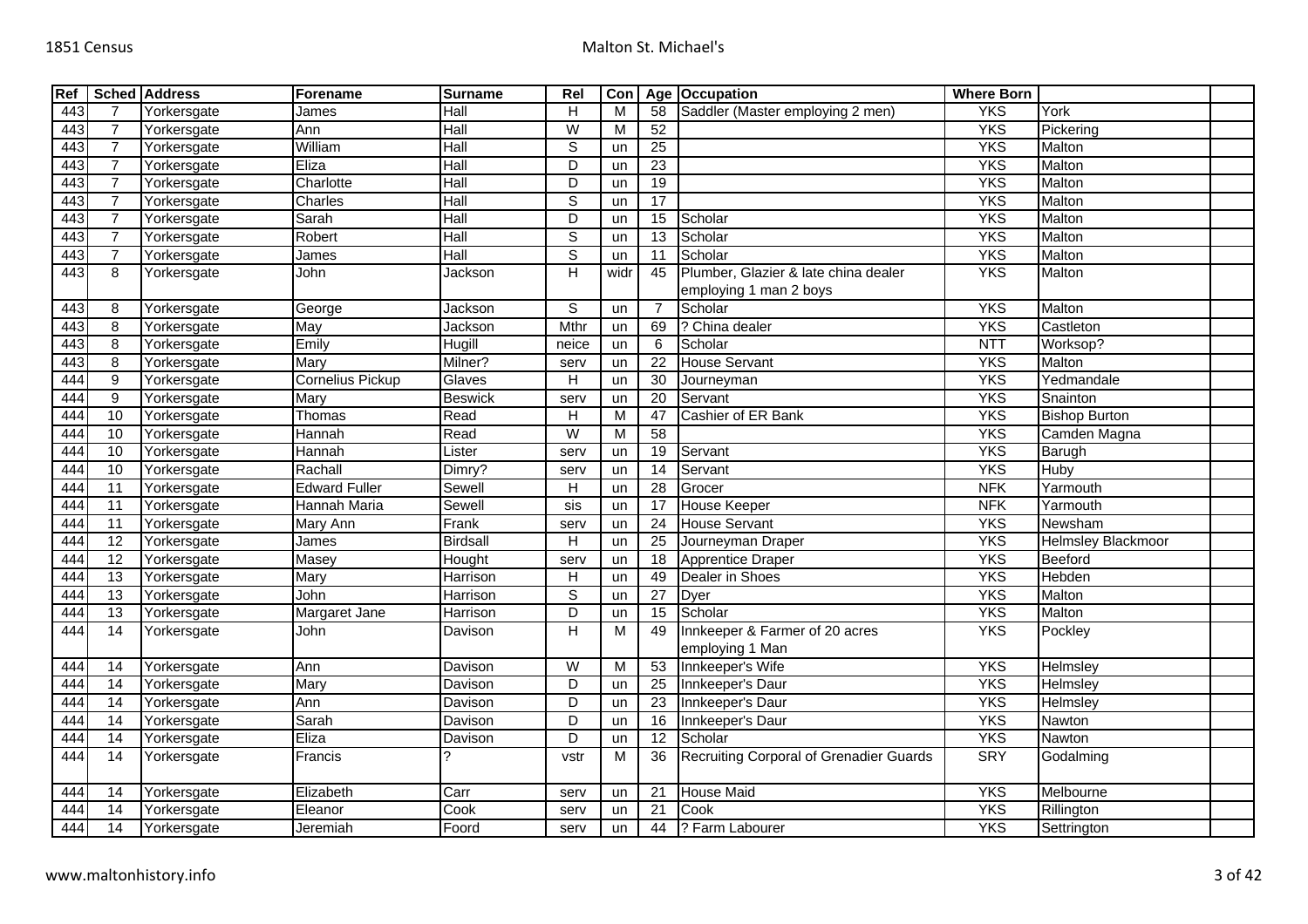| Ref |                 | <b>Sched Address</b> | Forename              | <b>Surname</b> | Rel            | Con |                  | Age Occupation                                                                         | <b>Where Born</b> |                          |  |
|-----|-----------------|----------------------|-----------------------|----------------|----------------|-----|------------------|----------------------------------------------------------------------------------------|-------------------|--------------------------|--|
| 444 | 15              | Yorkersgate          | William               | Carr           | H              | M   | 34               | <b>Machine Maker</b>                                                                   | <b>YKS</b>        | Malton                   |  |
| 444 | 15              | Yorkersgate          | Elizabeth             | Carr           | $\overline{W}$ | м   | 29               | Machine Maker's wife                                                                   | <b>YKS</b>        | Helmsley                 |  |
| 444 | 15              | Yorkersgate          | Thomas                | Wood           | Lgr            | M   | 62               | Farm Labourer                                                                          | <b>YKS</b>        | Helmsley                 |  |
| 444 | $\overline{15}$ | Yorkersgate          | Mary                  | Wood           | Lgr            | м   | 62               | Wife of Farm Labourer                                                                  | <b>YKS</b>        | Oswaldkirk               |  |
| 444 | 16              | Yorkersgate          | Joseph                | <b>Bird</b>    | H              | M   | 27               | Dealer in Hats & Grocer                                                                | <b>LIN</b>        | Sealby?                  |  |
| 444 | $\overline{16}$ | Yorkersgate          | Lydia                 | <b>Bird</b>    | $\overline{W}$ | м   | 24               | Dealer in Hats & Grocer wife                                                           | <b>YKS</b>        | Malton                   |  |
| 444 | 16              | Yorkersgate          | Thomas                | <b>Bird</b>    | $\mathbb S$    | un  | $\overline{2}$   | Dealer in Hats & Grocer son                                                            | <b>YKS</b>        | Malton                   |  |
| 444 | 16              | Yorkersgate          | <b>Charles Albert</b> | <b>Bird</b>    | $\overline{s}$ | un  | 2m               | Dealer in Hats & Grocer son                                                            | <b>YKS</b>        | Malton                   |  |
| 445 | 16              | Yorkersgate          | Sarah                 | Watson         | serv           | un  | $\overline{14}$  | Servant                                                                                | <b>YKS</b>        | Melbourne                |  |
| 445 | 17              | Yorkersgate          | Thomas                | <b>Buxton</b>  | H              | м   | 52               | Land Surveyor, Iron & Brass Founder<br>(Master employing 13 men and 10<br>apprentices) | <b>NFK</b>        | Ridinhall? with ?        |  |
| 445 | 17              | Yorkersgate          | Hannah                | <b>Buxton</b>  | W              | M   | $\overline{39}$  |                                                                                        | Calcutta          | <b>British subject</b>   |  |
| 445 | 17              | Yorkersgate          | Hannah                | <b>Buxton</b>  | D              | un  | 15               | Scholar                                                                                | <b>YKS</b>        | Malton                   |  |
| 445 | 17              | Yorkersgate          | John                  | <b>Buxton</b>  | $\overline{s}$ | un  | $\overline{12}$  | Scholar                                                                                | <b>YKS</b>        | Malton                   |  |
| 445 | 17              | Yorkersgate          | William               | <b>Buxton</b>  | $\mathsf S$    | un  | 8                | Scholar                                                                                | <b>YKS</b>        | Malton                   |  |
| 445 | 17              | Yorkersgate          | Lucy Jane             | <b>Buxton</b>  | D              | un  | $\mathbf{3}$     |                                                                                        | <b>YKS</b>        | Malton                   |  |
| 445 | 17              | Yorkersgate          | Arthur                | <b>Buxton</b>  | $\overline{s}$ | un  | $\mathbf{1}$     |                                                                                        | <b>YKS</b>        | Malton                   |  |
| 445 | 17              | Yorkersgate          | Frances               | Walker         | serv           | un  | $\overline{22?}$ | <b>House Servant</b>                                                                   | <b>YKS</b>        | <b>Barton le Willows</b> |  |
| 445 | 18              | Yorkersgate          | Edward                | Longbotham     | H              | M   | 31               | Chemist & Druggist                                                                     | <b>YKS</b>        | <b>Stamford Bridge</b>   |  |
| 445 | 18              | Yorkersgate          | Margaret              | _ongbotham     | $\overline{W}$ | М   | 23               |                                                                                        | <b>YKS</b>        | Malton                   |  |
| 445 | 18              | Yorkersgate          | Albert                | Longbotham     | $\mathsf S$    | un  | $\overline{2}$   |                                                                                        | <b>YKS</b>        | Malton                   |  |
| 445 | 18              | Yorkersgate          | Sarah                 | _ongbotham     | $\overline{D}$ | un  | $\overline{?}$   |                                                                                        | <b>YKS</b>        | Malton                   |  |
| 445 | 18              | Yorkersgate          | Robert                | Parker         | Lgr            | un  | 24               | Draper                                                                                 | <b>DBY</b>        | Bampton                  |  |
| 445 | $\overline{18}$ | Yorkersgate          | Isaac                 | Forth?         | Lgr            | un  | $\overline{22}$  | <b>Draper</b>                                                                          | <b>YKS</b>        | Bridlington              |  |
| 445 | 18              | Yorkersgate          | Fredrick              | Peacock        | Lgr            | un  | $\overline{21}$  | <b>Draper</b>                                                                          | <b>YKS</b>        | Burythorpe               |  |
| 445 | $\overline{18}$ | Yorkersgate          | Thomas                | Simpson        | Lgr            | un  | 18               | Draper's Apprentice                                                                    | <b>YKS</b>        | <b>Kirby Moorside</b>    |  |
| 445 | 18              | Yorkersgate          | William               | Longbotham     | nphw           | un  | $\overline{12}$  | Scholar                                                                                | <b>YKS</b>        | Middleham                |  |
| 445 | $\overline{18}$ | Yorkersgate          | Helen                 | Shepherd       | brdr           | un  | 31               | Confectioner                                                                           | <b>YKS</b>        | Malton                   |  |
| 445 | $\overline{18}$ | Yorkersgate          | Thomas                | Hudson         | app            | un  | 19               | <b>Chemist's Apprentice</b>                                                            | <b>YKS</b>        | Acklam                   |  |
| 445 | $\overline{18}$ | Yorkersgate          | Mary                  | Harrison       | serv           | un  | $\overline{18}$  | <b>House Servant</b>                                                                   | <b>YKS</b>        | Malton                   |  |
| 445 | 18              | Yorkersgate          | Hannah                | Carr           | serv           |     | 19               | <b>House Servant</b>                                                                   | <b>YKS</b>        | Malton                   |  |
| 445 | $\overline{18}$ | Yorkersgate          | Mary                  | Feasby         | serv           |     | 13               | <b>House Servant</b>                                                                   | <b>YKS</b>        | Amotherby                |  |
| 445 | 19              | Yorkersgate          | Thomas                | Trowsdale      | H              | M   | 28               | Tailor & Draper                                                                        | <b>YKS</b>        | East Ness                |  |
| 445 | 19              | Yorkersgate          | Margaret Ann          | Trowsdale      | W              | м   | 29               |                                                                                        | <b>YKS</b>        | Nunnington               |  |
| 445 | 19              | Yorkersgate          | Mary                  | Trowsdale      | sis            | un  | 30               | <b>Dress Maker</b>                                                                     | <b>YKS</b>        | East Ness                |  |
| 445 | 19              | Yorkersgate          | Mary                  | <b>Ruddock</b> | serv           | un  | 21               | Servant                                                                                | <b>YKS</b>        | Malton                   |  |
| 445 | 20              | Yorkersgate          | John                  | Leefe          | H              | M   | 47               | <b>Tinner Brazier</b>                                                                  | <b>YKS</b>        | Malton                   |  |
| 445 | 20              | Yorkersgate          | Sarah                 | _eefe          | W              | м   | 40               |                                                                                        | <b>YKS</b>        | Scampston                |  |
| 445 | 20              | Yorkersgate          | Thomas                | _eefe          | $\overline{s}$ | un  | 16               | <b>Tinner Brazier</b>                                                                  | <b>YKS</b>        | Malton                   |  |
| 445 | $\overline{20}$ | Yorkersgate          | John                  | Leefe          | $\overline{s}$ | un  |                  | 13 Errand Boy                                                                          | <b>YKS</b>        | Malton                   |  |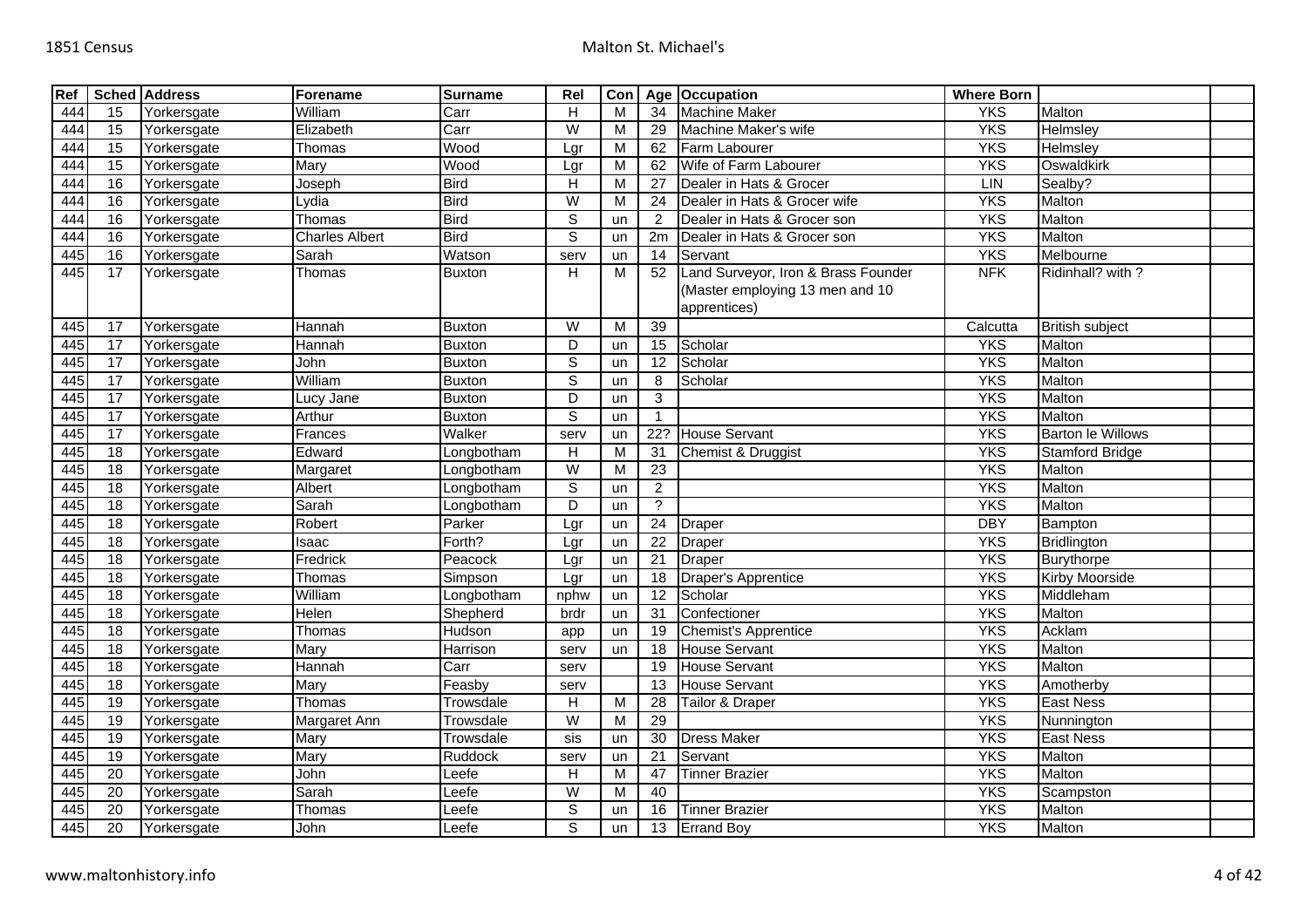| Ref |                 | <b>Sched Address</b>  | Forename               | <b>Surname</b> | Rel            | Con |                 | Age Occupation                         | <b>Where Born</b> |                    |  |
|-----|-----------------|-----------------------|------------------------|----------------|----------------|-----|-----------------|----------------------------------------|-------------------|--------------------|--|
| 445 | 20              | Yorkersgate           | Elizabeth              | _eefe          | D              | un  | 12              | Scholar                                | <b>YKS</b>        | Malton             |  |
| 445 | 20              | Yorkersgate           | Jane                   | Leefe          | $\overline{D}$ | un  | 10              | Scholar                                | <b>YKS</b>        | Malton             |  |
| 445 | $\overline{20}$ | Yorkersgate           | Benjamin               | Leefe          | $\overline{s}$ | un  | 3               | Scholar                                | <b>YKS</b>        | Malton             |  |
| 445 | 20              | Yorkersgate           | Elizabeth              | Porter         | $\gamma$       | un  | 79              |                                        | <b>YKS</b>        | Flaxton            |  |
| 445 | $\overline{20}$ | Yorkersgate           | Mary                   | <b>Braggs</b>  | serv           | un  | 16              | <b>House Servant</b>                   | <b>YKS</b>        | Kennythorpe        |  |
| 446 | 21              | Yorkersgate           | Mary                   | Spencer        | H              | un  | 43              | Milliner, Dress & Straw Bonnet Maker   | <b>YKS</b>        | Malton             |  |
|     |                 |                       |                        |                |                |     |                 | employing 4 Apprentices &              |                   |                    |  |
|     |                 |                       |                        |                |                |     |                 | journeywoman                           |                   |                    |  |
| 446 | 21              | Yorkersgate           | Emma                   | <b>Bobby</b>   | neice          | un  | 11              | Scholar                                | <b>MDX</b>        | <b>Camden Town</b> |  |
| 446 | $\overline{21}$ | Yorkersgate           | Jane                   | Scott          | ass            | un  | $\overline{25}$ | <b>Milliner</b>                        | <b>YKS</b>        | York               |  |
| 446 | 21              | Yorkersgate           | Ann                    | Cartwright     | ass            | un  | 28              | <b>Dress Maker</b>                     | <b>YKS</b>        | Ripon              |  |
| 446 | $\overline{21}$ | Yorkersgate           | Lucy                   | Colby          | serv           | un  | 16              | <b>House Servant</b>                   | <b>YKS</b>        | Weaverthorpe       |  |
| 446 | $\overline{22}$ | Yorkersgate           | Sarah                  | Bell           | H              | wid | 76              | Merchant                               | <b>YKS</b>        | Malton             |  |
| 446 | $\overline{22}$ | Yorkersgate           | Sarah                  | <b>Bell</b>    | D              | un  | 50              |                                        | <b>YKS</b>        | Malton             |  |
| 446 | $\overline{22}$ | Yorkersgate           | Mary                   | Bell           | $\overline{D}$ | un  | 40              |                                        | <b>YKS</b>        | Malton             |  |
| 446 | $\overline{22}$ | Yorkersgate           | <b>Elizabeth Alice</b> | <b>Bell</b>    | $\overline{D}$ | un  | 40              |                                        | <b>YKS</b>        | Malton             |  |
| 446 | $\overline{22}$ | Yorkersgate           | Mary Ann               | Beecroft       | serv           | un  | 17              | <b>House Maid</b>                      | <b>YKS</b>        | Malton             |  |
| 446 | $\overline{22}$ | Yorkersgate           | Maria                  | Exley          | serv           | un  | $\overline{13}$ | Servant                                | <b>YKS</b>        | Malton             |  |
| 446 | $\overline{23}$ | Yorkersgate           | Richard                | Smithson       | bro            | un  | 22              | Bookseller, stationer & printer ?      | <b>YKS</b>        | Malton             |  |
| 446 | $\overline{23}$ | Yorkersgate           | Ann                    | Newby          | serv           | un  | 23              | <b>House Servant</b>                   | <b>YKS</b>        | Kirby Moorside     |  |
| 446 | $\overline{24}$ | Yorkersgate           | Joseph                 | Swalwell       | H              | M   | $\overline{31}$ | Hatter                                 | <b>YKS</b>        | York               |  |
| 446 | $\overline{24}$ | Yorkersgate           | Sarah                  | Swalwell       | W              | м   | $\overline{28}$ |                                        | <b>YKS</b>        | Norton             |  |
| 446 | $\overline{24}$ | Yorkersgate           | <b>Lucy Mary</b>       | Swalwell       | D              | un  | $\overline{1}$  |                                        | <b>YKS</b>        | Malton             |  |
| 446 | 24              | Yorkersgate           | Mary Ann               | Young          | serv           |     | 12              | <b>House Servant</b>                   | <b>YKS</b>        | York               |  |
| 446 | 25              | Yorkersgate           | John                   | Lund           | H              | м   | 36              | Inn Keeper & Farmer of 25 acres        | <b>YKS</b>        | Pontefract         |  |
|     |                 |                       |                        |                |                |     |                 | employing 1 man                        |                   |                    |  |
| 446 | 25              | Yorkersgate           | Susannah               | Lund           | $\overline{W}$ | M   | 28              |                                        | <b>YKS</b>        | Grimston           |  |
| 446 | $\overline{25}$ | Yorkersgate           | William Henry          | Lund           | $\overline{s}$ | un  | 10              |                                        | <b>YKS</b>        | Grimston           |  |
| 446 | 25              | Yorkersgate           | Mary                   | Lund           | D              | un  | 8               |                                        | <b>YKS</b>        | Grimston           |  |
| 446 | $\overline{25}$ | Yorkersgate           | John                   | $L$ und        | $\overline{s}$ | un  | $\overline{7}$  |                                        | <b>YKS</b>        | Malton             |  |
| 446 | 25              | Yorkersgate           | Charley                | _und           | $\overline{s}$ | un  | 5               |                                        | <b>YKS</b>        | Malton             |  |
| 446 | $\overline{25}$ | Yorkersgate           | Frank                  | Lund           | $\overline{s}$ | un  | $\overline{2}$  |                                        | <b>YKS</b>        | Malton             |  |
| 446 | $\overline{25}$ | Yorkersgate           | Elizabeth              | Lund           | $\overline{D}$ | un  | $\overline{1}$  |                                        | <b>YKS</b>        | Malton             |  |
| 446 | 25              | Yorkersgate           | Thomas                 | Miller         | serv           | un  | $\overline{37}$ | Ostler                                 | <b>YKS</b>        | <b>Driffield</b>   |  |
| 446 | 25              | Yorkersgate           | Hannah                 | Smith          | serv           | un  | 36              | Cook                                   | <b>YKS</b>        | Haram              |  |
| 446 | $\overline{25}$ | Yorkersgate           | Sarah                  | <b>Brown</b>   | serv           | un  | 17              | <b>Nurse</b>                           | <b>YKS</b>        | Malton             |  |
| 446 | 26              | Yorkersgate           | John                   | Ineson         | Н              | м   | $\overline{37}$ | Butcher                                | <b>YKS</b>        | Malton             |  |
| 446 | $\overline{26}$ | Yorkersgate           | Elizabeth              | Ineson         | W              | м   | 35              |                                        | <b>YKS</b>        | Malton             |  |
| 446 | $\overline{26}$ | Yorkersgate           | Lucy                   | Ineson         | D              | un  | 11m             |                                        | <b>YKS</b>        | Malton             |  |
| 446 | $\overline{27}$ | <b>Butcher Corner</b> | William                | Snow           | н              | M   | 34              | Linen & Woollen Draper employing 2 men | <b>YKS</b>        | Harewood           |  |
|     |                 |                       |                        |                |                |     |                 | & 3 Apprentices                        |                   |                    |  |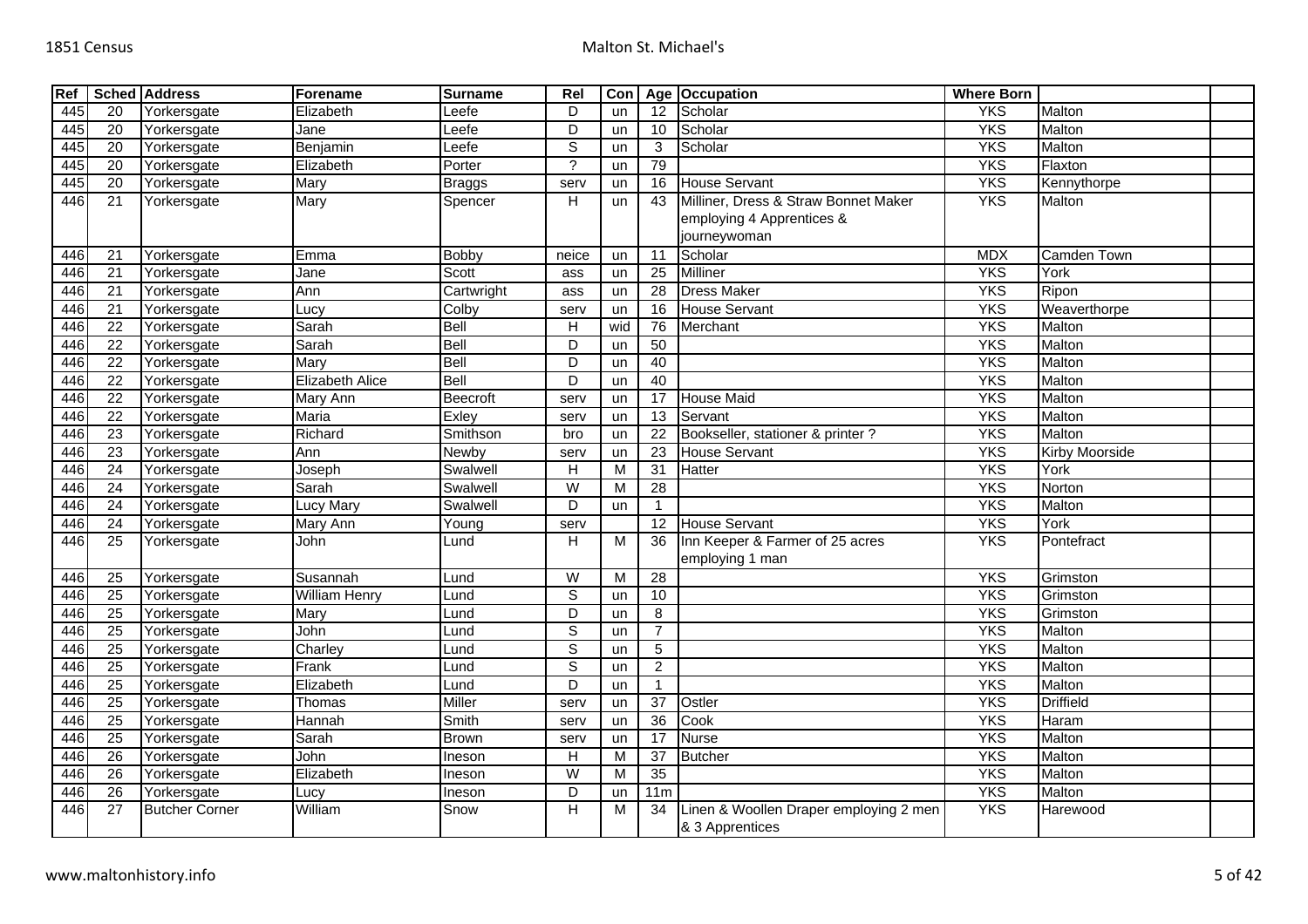| 27<br>446<br>$\overline{27}$<br>446<br>27<br>446<br>447<br>$\overline{27}$<br>447<br>27<br>447<br>$\overline{27}$<br>447<br>27 | <b>Butcher Corner</b><br><b>Butcher Corner</b><br><b>Butcher Corner</b><br><b>Butcher Corner</b><br><b>Butcher Corner</b><br><b>Butcher Corner</b><br><b>Butcher Corner</b><br><b>Butcher Corner</b> | Jane Elizabeth<br>Richard<br>Thomas<br>John<br>William<br><b>Mark</b><br>Elizabeth | Snow<br>Snow<br>Longstaff<br><b>Shires</b><br>Scotchburn | W<br>ड<br>ass<br>app    | M<br>un<br>un | 29<br>2?        |                                      | <b>YKS</b><br><b>YKS</b> | Malton<br>Malton  |  |
|--------------------------------------------------------------------------------------------------------------------------------|------------------------------------------------------------------------------------------------------------------------------------------------------------------------------------------------------|------------------------------------------------------------------------------------|----------------------------------------------------------|-------------------------|---------------|-----------------|--------------------------------------|--------------------------|-------------------|--|
|                                                                                                                                |                                                                                                                                                                                                      |                                                                                    |                                                          |                         |               |                 |                                      |                          |                   |  |
|                                                                                                                                |                                                                                                                                                                                                      |                                                                                    |                                                          |                         |               |                 |                                      |                          |                   |  |
|                                                                                                                                |                                                                                                                                                                                                      |                                                                                    |                                                          |                         |               | 25              | Journeyman                           | <b>YKS</b>               | <b>Kirby Hall</b> |  |
|                                                                                                                                |                                                                                                                                                                                                      |                                                                                    |                                                          |                         | un            | $\overline{18}$ | <b>Draper's Apprentice</b>           | <b>YKS</b>               | Settrington       |  |
|                                                                                                                                |                                                                                                                                                                                                      |                                                                                    |                                                          | app                     | un            | 17              | Draper's Apprentice                  | <b>YKS</b>               | <b>Driffield</b>  |  |
|                                                                                                                                |                                                                                                                                                                                                      |                                                                                    | Hudson                                                   | app                     | un            | 16              | Draper's Apprentice                  | <b>YKS</b>               | Malton            |  |
|                                                                                                                                |                                                                                                                                                                                                      |                                                                                    | Walsham                                                  | serv                    | un            | 28              | <b>House Servant</b>                 | <b>DUR</b>               | Sunderland        |  |
| $\overline{27}$<br>447                                                                                                         |                                                                                                                                                                                                      | Margaret                                                                           | Cockerill                                                | serv                    | un            | 19              | <b>House Servant</b>                 | <b>YKS</b>               | Malton            |  |
| 447<br>$\overline{28}$                                                                                                         | <b>Butcher Corner</b>                                                                                                                                                                                | Elizabeth Jane                                                                     | Snow                                                     | D                       | un            | -1              |                                      | <b>YKS</b>               | Malton            |  |
| $\overline{28}$<br>447                                                                                                         | <b>Butcher Corner</b>                                                                                                                                                                                | <b>Thomas Tate</b>                                                                 | Smith                                                    | $\overline{H}$          | M             | 40              | Tea Dealer                           | <b>YKS</b>               | Welburn           |  |
| 447<br>28                                                                                                                      | <b>Butcher Corner</b>                                                                                                                                                                                | Ann                                                                                | Smith                                                    | W                       | M             | $\overline{34}$ |                                      | <b>YKS</b>               | Malton            |  |
| 28<br>447                                                                                                                      | <b>Butcher Corner</b>                                                                                                                                                                                | Lucy                                                                               | Smith                                                    | D                       | un            | 8               |                                      | <b>YKS</b>               | Malton            |  |
| 28<br>447                                                                                                                      | <b>Butcher Corner</b>                                                                                                                                                                                | Thomas                                                                             | <b>Smith</b>                                             | $\overline{s}$          | un            | $\overline{5}$  |                                      | <b>YKS</b>               | Malton            |  |
| 28<br>447                                                                                                                      | <b>Butcher Corner</b>                                                                                                                                                                                | Ann                                                                                | Smith                                                    | D                       | un            | $\overline{2}$  |                                      | <b>YKS</b>               | Malton            |  |
| 447<br>$\overline{28}$                                                                                                         | <b>Butcher Corner</b>                                                                                                                                                                                | Jane                                                                               | Atkinson                                                 | serv                    | un            | $\overline{14}$ | Servant                              | <b>YKS</b>               | Norton            |  |
| 447<br>29                                                                                                                      | <b>Butcher Corner</b>                                                                                                                                                                                | Thomas                                                                             | <b>Bartindale</b>                                        | H                       | widr          | 55              | Master Boot & Shoe Maker employing 1 | <b>YKS</b>               | Malton            |  |
|                                                                                                                                |                                                                                                                                                                                                      |                                                                                    |                                                          |                         |               |                 | man                                  |                          |                   |  |
| 447<br>29                                                                                                                      | <b>Butcher Corner</b>                                                                                                                                                                                | Elizabeth                                                                          | Bartindale                                               | D                       | D             | 21              | <b>Dress Maker</b>                   | <b>YKS</b>               | Malton            |  |
| 29<br>447                                                                                                                      | <b>Butcher Corner</b>                                                                                                                                                                                | William                                                                            | Wragg                                                    | Lgr                     | ${\sf M}$     | 22              | Gardener                             | <b>NTT</b>               | $\mathcal{P}$     |  |
| 447<br>29                                                                                                                      | <b>Butcher Corner</b>                                                                                                                                                                                | Sarah                                                                              | Wragg                                                    | Lgr                     | M             | 23              |                                      | <b>YKS</b>               | Settrington       |  |
| $\overline{30}$<br>447                                                                                                         | <b>Butcher Corner</b>                                                                                                                                                                                | Jane                                                                               | Jagger                                                   | H                       | un            | 38              | Wine & Spirit Merchant               | <b>YKS</b>               | Malton            |  |
| 447<br>30                                                                                                                      | <b>Butcher Corner</b>                                                                                                                                                                                | Mary                                                                               | Jagger                                                   | sis                     | un            | 36              |                                      | <b>YKS</b>               | Malton            |  |
| 447<br>30                                                                                                                      | <b>Butcher Corner</b>                                                                                                                                                                                | Margaret                                                                           | Jagger                                                   | sis/vstr                | un            | 30              | Teacher                              | <b>YKS</b>               | Malton            |  |
| 447<br>30                                                                                                                      | <b>Butcher Corner</b>                                                                                                                                                                                | Jane Elizabeth                                                                     | <b>Ellis</b>                                             | serv                    | un            | 20              | <b>House Servant</b>                 | <b>YKS</b>               | Scagglethorpe     |  |
| 31<br>447                                                                                                                      | <b>Butcher Corner</b>                                                                                                                                                                                | Henrietta                                                                          | <b>Bumby</b>                                             | н                       | M             | 37              | Weaver & Milliner                    | <b>YKS</b>               | <b>Malton</b>     |  |
| 447<br>31                                                                                                                      | <b>Butcher Corner</b>                                                                                                                                                                                | <b>Harry</b>                                                                       | <b>Bumby</b>                                             | $\overline{s}$          | un            | 6               | Scholar                              | <b>YKS</b>               | Malton            |  |
| 447<br>31                                                                                                                      | <b>Butcher Corner</b>                                                                                                                                                                                | Ellen                                                                              | Metcalfe                                                 | ass                     | M             | $\overline{24}$ | Milliner                             | <b>YKS</b>               | Amotherby         |  |
| 447<br>32                                                                                                                      | <b>Wells Lane</b>                                                                                                                                                                                    | Robert                                                                             | $\overline{King}$                                        | $\overline{H}$          | widr          | 80?             | <b>Retired Hatter</b>                | <b>YKS</b>               | Malton            |  |
| 32<br>447                                                                                                                      | <b>Wells Lane</b>                                                                                                                                                                                    | Mary                                                                               | Simpson                                                  | serv                    | un            | 32              | House Keeper                         | <b>YKS</b>               | Haranc            |  |
| $\overline{33}$<br>447                                                                                                         | <b>Wells Lane</b>                                                                                                                                                                                    | Thomas                                                                             | <b>Bankes</b>                                            | Н                       | М             | 51              | Tailor & School Master               | <b>YKS</b>               | Malton            |  |
| 447<br>$\overline{33}$                                                                                                         | <b>Wells Lane</b>                                                                                                                                                                                    | Hannah                                                                             | <b>Bankes</b>                                            | $\overline{\mathsf{W}}$ | M             | 47              |                                      | <b>YKS</b>               | Westow            |  |
| 447<br>$\overline{33}$                                                                                                         | <b>Wells Lane</b>                                                                                                                                                                                    | Mary                                                                               | Bankes                                                   | D                       | un            | $\overline{13}$ | Scholar                              | <b>YKS</b>               | Malton            |  |
| $\overline{34}$<br>447                                                                                                         | <b>Wells Lane</b>                                                                                                                                                                                    | John                                                                               | Hudson                                                   | $\overline{H}$          |               | 28              | Whitesmith                           | <b>YKS</b>               | Malton            |  |
| $\overline{34}$<br>447                                                                                                         | <b>Wells Lane</b>                                                                                                                                                                                    | Ann                                                                                | Hudson                                                   | $\overline{\mathsf{W}}$ |               | 35              |                                      | <b>YKS</b>               | Lastingham        |  |
| 35<br>447                                                                                                                      | <b>Wells Lane</b>                                                                                                                                                                                    | James                                                                              | West                                                     | Н                       |               | 35              | Gardener                             | <b>YKS</b>               | York              |  |
| 447<br>35                                                                                                                      | <b>Wells Lane</b>                                                                                                                                                                                    | Sarah                                                                              | West                                                     | $\overline{W}$          |               | 37              |                                      | <b>YKS</b>               | Wistlow?          |  |
| 35<br>447                                                                                                                      | <b>Wells Lane</b>                                                                                                                                                                                    | Henry                                                                              | West                                                     | S                       |               | 13              | Scholar                              | <b>YKS</b>               | Malton            |  |
| $\overline{36}$<br>447                                                                                                         | <b>Wells Lane</b>                                                                                                                                                                                    | George                                                                             | Waters                                                   | H                       |               | $\overline{37}$ | Labourer                             | <b>YKS</b>               | Malton            |  |
| 36<br>447                                                                                                                      | <b>Wells Lane</b>                                                                                                                                                                                    | Ann                                                                                | Waters                                                   | W                       |               | $\overline{35}$ |                                      | <b>YKS</b>               | Old Malton        |  |
| 448<br>37                                                                                                                      | <b>Wells Lane</b>                                                                                                                                                                                    | John                                                                               | Papworth                                                 | н                       | M             | 81              | Labourer                             | CAM                      | Cambridge         |  |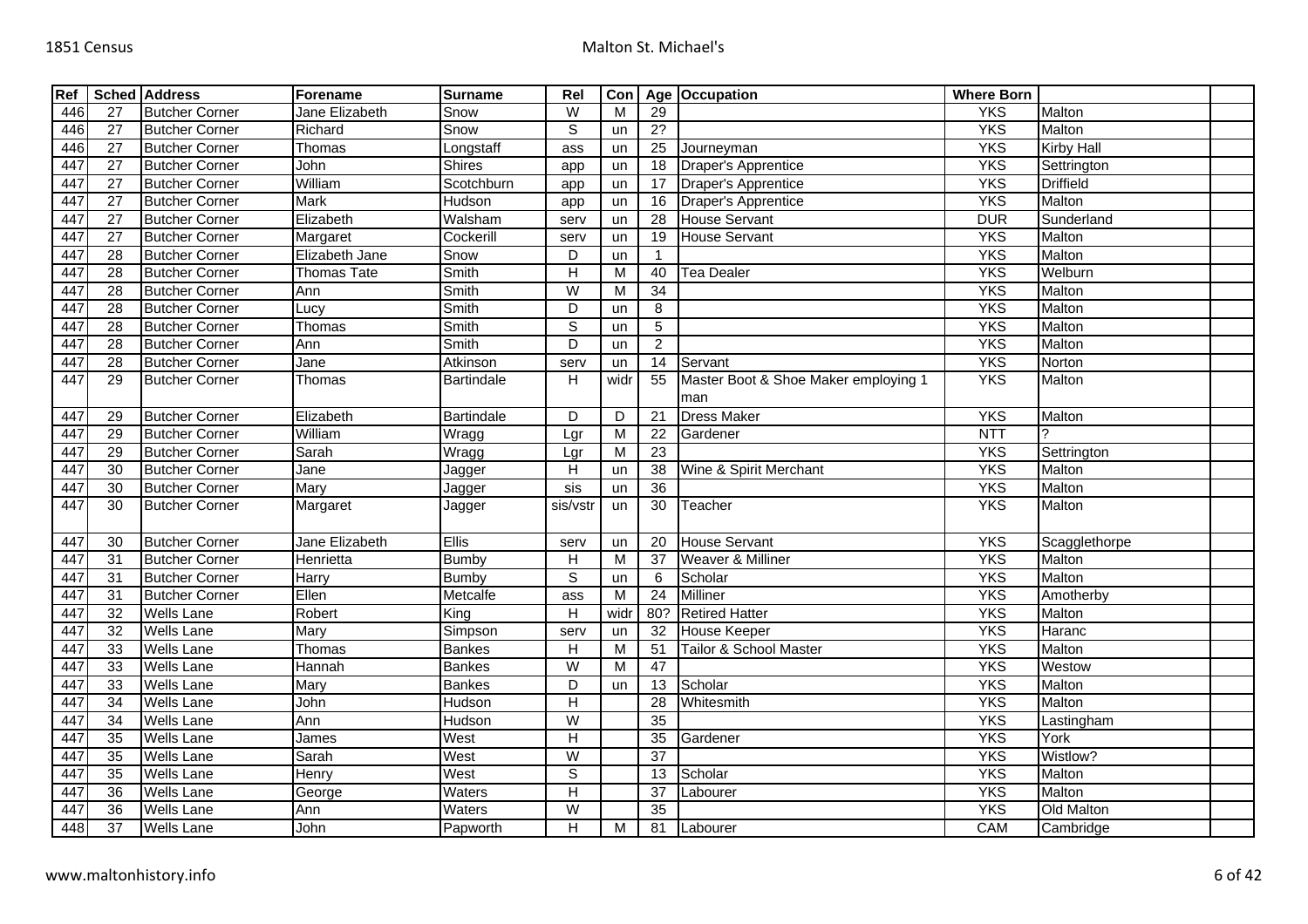| Ref |                 | <b>Sched Address</b> | Forename              | <b>Surname</b> | Rel            | Con            |                 | Age Occupation                            | <b>Where Born</b> |                      |  |
|-----|-----------------|----------------------|-----------------------|----------------|----------------|----------------|-----------------|-------------------------------------------|-------------------|----------------------|--|
| 448 | 37              | <b>Wells Lane</b>    | Jane                  | Papworth       | W              | M              | 78              |                                           | <b>YKS</b>        | Malton               |  |
| 448 | 38              | <b>Wells Lane</b>    | Thomas                | Richardson     | H              | M              | 36              | Labourer                                  | <b>YKS</b>        | Malton               |  |
| 448 | 38              | Wells Lane           | Sarah                 | Richardson     | W              | M              | $\overline{38}$ |                                           | <b>YKS</b>        | Old Malton           |  |
| 448 | 39              | <b>Wells Lane</b>    | Foster                | Steel          | $\overline{H}$ | М              | 66              | Shoe Maker Pauper                         | <b>YKS</b>        | Langton              |  |
| 448 | 39              | <b>Wells Lane</b>    | Ann                   | Steel          | $\overline{W}$ | M              | 67              |                                           | <b>YKS</b>        | Lutton               |  |
| 448 | 39              | Wells Lane           | John                  | Steel          | $\mathbf S$    | M              | 34              | Groom                                     | <b>YKS</b>        | <b>Malton</b>        |  |
| 448 | 39              | Wells Lane           | Joseph                | Steel          | $\mathbb S$    | M              | 31              | Ag Lab                                    | <b>YKS</b>        | Malton               |  |
| 448 | 39              | Wells Lane           | Foster                | Steel          | $\overline{s}$ | M              | 26              | Ag Lab                                    | <b>YKS</b>        | Malton               |  |
| 448 | 40              | Wells Lane           | John                  | Allen          | Н              | M              | 65              | Ag Lab                                    | <b>YKS</b>        | Malton               |  |
| 448 | 40              | <b>Wells Lane</b>    | Ann                   | Allen          | $\overline{W}$ | M              | 53              |                                           | <b>YKS</b>        | Malton               |  |
| 448 | 40              | <b>Wells Lane</b>    | David                 | Allen          | $\overline{s}$ | un             | 19              | Cordwainer                                | <b>YKS</b>        | Malton               |  |
| 448 | 41              | <b>Wells Lane</b>    | John                  | Abby           | Н              | М              | 47              | Labourer                                  | <b>YKS</b>        | <b>Thirsk</b>        |  |
| 448 | 41              | <b>Wells Lane</b>    | Jane                  | Abby           | $\overline{W}$ | $\overline{M}$ | 46              |                                           | <b>YKS</b>        | Malton               |  |
| 448 | 41              | Wells Lane           | Jane                  | Abby           | D              | un             | 10              | Scholar                                   | <b>YKS</b>        | Malton               |  |
| 448 | 42              | <b>Wells Lane</b>    | Joseph                | Rider          | $\overline{H}$ | M              | 64              | <b>Agent for Coal</b>                     | <b>YKS</b>        | Malton               |  |
| 448 | 42              | Wells Lane           | Elizabeth             | Rider          | $\overline{W}$ | M              | 62              |                                           | <b>YKS</b>        | Malton               |  |
| 448 | 42              | Wells Lane           | Ann                   | Johnson        | serv           | un             | 25              | <b>House Servant</b>                      | <b>YKS</b>        | Malton               |  |
| 448 | 43              | Yorkersgate          | Sarah                 | Smith          | W              | M              | 35              | Primitive Methodist Ministers Wife        | LIN               | Barrowby             |  |
| 448 | $\overline{43}$ | Yorkersgate          | Sarah Ann Charlotte   | Smith          | D              | $\overline{M}$ | 3               | Scholar                                   | <b>YKS</b>        | <b>Halifax</b>       |  |
| 448 | 44              | Yorkersgate          | Edward                | $E$ lla        | H              | wid            | 51              | <b>Brandy Merchant</b>                    | <b>YKS</b>        | Oswaldkirk           |  |
| 448 | 44              | Yorkersgate          | Ann                   | Octoby?        | serv           | un             | 43              | <b>House Servant</b>                      | <b>YKS</b>        | <b>Dring Houses</b>  |  |
| 448 | 45              | Yorkersgate          | Thomas                | Vickerman      | H              | M              | 39              | Inn Keeper & Farmer employing 2 Ag        | <b>MDX</b>        | London, Butcher Row? |  |
|     |                 |                      |                       |                |                |                |                 | Lab, occupying 75 acres                   |                   |                      |  |
| 448 | 45              | Yorkersgate          | Mary Ann              | Vickerman      | $\overline{W}$ | M              | 39              | Inn Keepers wife                          | <b>YKS</b>        | Wretton              |  |
| 448 | 45              | Yorkersgate          | <b>Eleanor Sarah</b>  | Vickerman      | D              | un             | 10              | Scholar                                   | <b>YKS</b>        | Malton               |  |
| 448 | 45              | Yorkersgate          | <b>Betsy Teresa</b>   | Vickerman      | $\overline{D}$ | un             | 8               | Scholar                                   | <b>YKS</b>        | Malton               |  |
| 448 | 45              | Yorkersgate          | Mary Ann              | Vickerman      | D              |                | 3               |                                           | <b>YKS</b>        | Malton               |  |
| 448 | 45              | Yorkersgate          | <b>Thomas Skelton</b> | Vickerman      | $\overline{s}$ |                | $\overline{2}$  |                                           | <b>YKS</b>        | Malton               |  |
| 448 | 45              | Yorkersgate          | Ann                   | Skelton        | serv           | un             | 29              | <b>Cook</b>                               | <b>YKS</b>        | Coneythorpe          |  |
| 448 | 45              | Yorkersgate          | Elizabeth             | Dunnington     | serv           | un             | 25              | <b>House Maid</b>                         | <b>YKS</b>        | Cornbrough           |  |
| 448 | 45              | Yorkersgate          | Sarah Ann             | Abbott         | serv           | un             | 12              | <b>Nurse</b>                              | <b>YKS</b>        | Malton               |  |
| 448 | 45              | Yorkersgate          | George                | Grice          | serv           | un             | 18              | Post Boy                                  | <b>YKS</b>        | Beaverthorpe         |  |
| 448 | 45              | Yorkersgate          | Thomas                | Cook           | serv           | widr           | 54              | Ag Lab                                    | <b>YKS</b>        | Appleton le ?        |  |
| 449 | 46              | Yorkersgate          | James                 | Thompson       | H              | M              | 42?             | <b>Cabinet Maker</b>                      | <b>YKS</b>        | Malton               |  |
| 449 | 46              | Yorkersgate          | Ellen                 | Thompson       | $\overline{W}$ | M              | 43              |                                           | <b>YKS</b>        | Heslerton            |  |
| 449 | 46              | Yorkersgate          | Emily                 | Leefe          | Lgr            | un             | 35              | Annuitant                                 | <b>YKS</b>        | Malton               |  |
| 449 | 46              | Yorkersgate          | Nathaniel             | Rogers         | Lgr            | un             | 43              | Medical Doctor Graduate of the University | <b>MDX</b>        | London               |  |
|     |                 |                      |                       |                |                |                |                 | of Edinbrugh - General Practitioner       |                   |                      |  |
|     |                 |                      |                       |                |                |                |                 |                                           |                   |                      |  |
| 449 | 46              | Yorkersgate          | Elizabeth             | Moor           | serv           | un             |                 | 14 House Servant                          | <b>YKS</b>        | Langton              |  |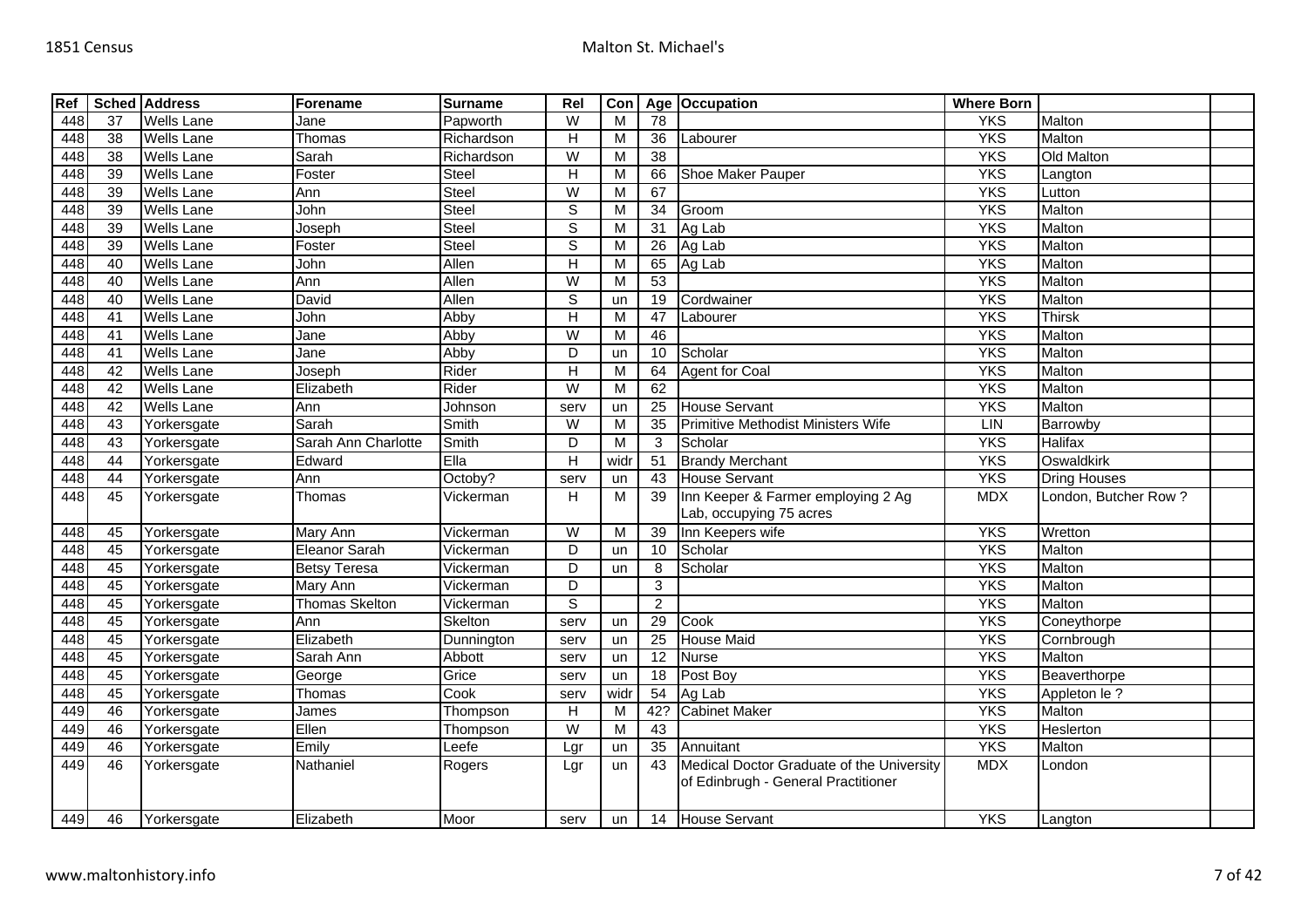| Ref |                 | <b>Sched Address</b> | Forename              | <b>Surname</b>   | Rel                    | Con |                 | Age Occupation                            | <b>Where Born</b> |                        |  |
|-----|-----------------|----------------------|-----------------------|------------------|------------------------|-----|-----------------|-------------------------------------------|-------------------|------------------------|--|
| 449 | 47              | Yorkersgate          | William               | Flint            | H                      | M   | 60              | Joiner & cabinet maker employing 4 men    | <b>YKS</b>        | Low Catton             |  |
|     |                 |                      |                       |                  |                        |     |                 | & ap Registrar of Births, Deaths &        |                   |                        |  |
|     |                 |                      |                       |                  |                        |     |                 | Marriages                                 |                   |                        |  |
| 449 | 47              | Yorkersgate          | Marv                  | Flint            | W                      | M   | 44              |                                           | LAN               | Bury                   |  |
| 449 | 47              | Yorkersgate          | Thomas                | <b>Botterill</b> | nphw                   | un  | 21              | <b>Cabinet Maker</b>                      | <b>YKS</b>        | Malton                 |  |
| 449 |                 | Uninhabited          |                       |                  |                        |     |                 |                                           | <b>YKS</b>        | Malton                 |  |
| 449 | 48              | Yorkersgate          | Elizabeth             | <b>Blake</b>     | Н                      | wid | 66              | <b>Formerly Laundress</b>                 | <b>DEN</b>        | Ru?                    |  |
| 449 | 48              | Yorkersgate          | Elizabeth             | <b>Blake</b>     | <b>GD</b>              |     | 12              | Scholar                                   | <b>YKS</b>        | York                   |  |
| 449 | 49              | Yorkersgate          | John James            | Wright           | H                      | un  | 33              | Practicing as a Physician Graduate of the | <b>YKS</b>        | <b>Stamford Bridge</b> |  |
|     |                 |                      |                       |                  |                        |     |                 | University of Edinburgh, member of the    |                   |                        |  |
|     |                 |                      |                       |                  |                        |     |                 | Royal College of Surgeons London,         |                   |                        |  |
|     |                 |                      |                       |                  |                        |     |                 | Licentiate of the Apothecary Comp         |                   |                        |  |
|     |                 |                      |                       |                  |                        |     |                 |                                           |                   |                        |  |
| 449 | 49              | Yorkersgate          | Jessie                | Wright           | sis                    | un  | 14              | Scholar                                   | <b>YKS</b>        | <b>Stamford Bridge</b> |  |
| 449 | 49              | Yorkersgate          | Mary Ann              | Coates           | hkpr                   | un  | 43              | <b>House Keeper</b>                       | <b>YKS</b>        | Ripon                  |  |
| 449 | 49              | Yorkersgate          | Thomas                | <b>Heseltine</b> | serv                   | un  | 20              | Groom                                     | <b>YKS</b>        | Thornton               |  |
| 449 | 49              | Yorkersgate          | Elizabeth             | Allen            | serv                   | un  | 19              | <b>House Maid</b>                         | <b>YKS</b>        | Malton                 |  |
| 449 | 50              | Yorkersgate          | George                | Hardy            | H                      | M   | 37              | Actuary, Savings Bank                     | <b>YKS</b>        | <b>Wharram Percy</b>   |  |
| 449 | 50              | Yorkersgate          | Anna                  | Hardy            | $\overline{W}$         | M   | $\overline{38}$ |                                           | <b>YKS</b>        | Malton                 |  |
| 449 | 50              | Yorkersgate          | George                | Hardy            | S                      |     | 8               | Scholar                                   | <b>YKS</b>        | Malton                 |  |
| 449 | 50              | Yorkersgate          | Joseph Monkman        | Hardy            | S                      |     | -1              |                                           | <b>YKS</b>        | Malton                 |  |
| 449 | 50              | Yorkersgate          | Ann                   | Nicholson        | Aunt                   | un  | 53              | Proprietor of House                       | <b>YKS</b>        | Malton                 |  |
| 449 | 50              | Yorkersgate          | Ann                   | Carr             | serv                   | un  | 20              | <b>House Servant</b>                      | <b>YKS</b>        | Levinton               |  |
| 449 | 51              | Yorkersgate          | Ann                   | Cornwell         | H                      | un? | 68              | Tinner & Brazier                          | <b>DUR</b>        | Houghton le Spring     |  |
| 449 | $\overline{51}$ | Yorkersgate          | William               | Cornwell         | $\overline{s}$         | м   | 41              | Tinner & Brazier                          | <b>YKS</b>        | Malton                 |  |
| 449 | 51              | Yorkersgate          | Ann Dale              | Cornwell         | $\overline{D}$         | М   | 36              |                                           | <b>YKS</b>        | Kingston on Hull       |  |
| 449 | $\overline{51}$ | Yorkersgate          | John                  | Cornwell         | $\overline{\text{GS}}$ | un  | 9               | Scholar                                   | <b>YKS</b>        | Malton                 |  |
| 449 | $\overline{51}$ | Yorkersgate          | Ann Rounding          | Cornwell         | GD                     |     | $\overline{4}$  |                                           | <b>YKS</b>        | Malton                 |  |
| 449 | $\overline{51}$ | Yorkersgate          | <b>Elizabeth Mary</b> | Cornwell         | GD                     |     | $\overline{2}$  |                                           | <b>YKS</b>        | Malton                 |  |
| 449 | 51              | Yorkersgate          | Sarah Jane            | Cornwell         | GD                     |     | 1 <sub>m</sub>  |                                           | <b>YKS</b>        | Malton                 |  |
| 449 | 51              | Yorkersgate          | Rachael               | Wilkinson        | serv                   | un  | 14              | <b>House Servant</b>                      | <b>YKS</b>        | Old Malton             |  |
| 450 | 52              | Yorkersgate          | John                  | Harrison         | H                      | M   | 25              | Master Tallow Chandler employing 2 men    | <b>YKS</b>        | Malton                 |  |
|     |                 |                      |                       |                  |                        |     |                 |                                           |                   |                        |  |
| 450 | 52              | Yorkersgate          | Hannah                | Harrison         | W                      | M   | 22              |                                           | <b>YKS</b>        | Old Malton             |  |
| 450 | 52              | Yorkersgate          | Thomas                | Harrison         | S                      |     | $\mathbf{1}$    |                                           | <b>YKS</b>        | Malton                 |  |
| 450 | 52              | Yorkersgate          | Henry                 | Harrison         | $\overline{s}$         |     | 1 <sub>m</sub>  |                                           | <b>YKS</b>        | Malton                 |  |
| 450 | 52              | Yorkersgate          | Naomi                 | <b>Holmes</b>    | serv                   | un  | 14              | <b>House Servant</b>                      | <b>YKS</b>        | <b>Bulmer</b>          |  |
| 450 | 53              | Yorkersgate          | Francis               | Kirby            | H                      | м   | 40              | Basket Maker employing 1 man              | <b>YKS</b>        | Norton                 |  |
| 450 | 53              | Yorkersgate          | Ann                   | Kirby            | W                      | м   | 39              |                                           | LAN               | Manchester             |  |
| 450 | 53              | Yorkersgate          | Sarah Ann             | Kirby            | D                      | un  | 15              | Servant                                   | <b>YKS</b>        | Malton                 |  |
| 450 | 53              | Yorkersgate          | Charles               | Kirby            | S                      | un  | 17              | <b>Basket Maker</b>                       | <b>YKS</b>        | Malton                 |  |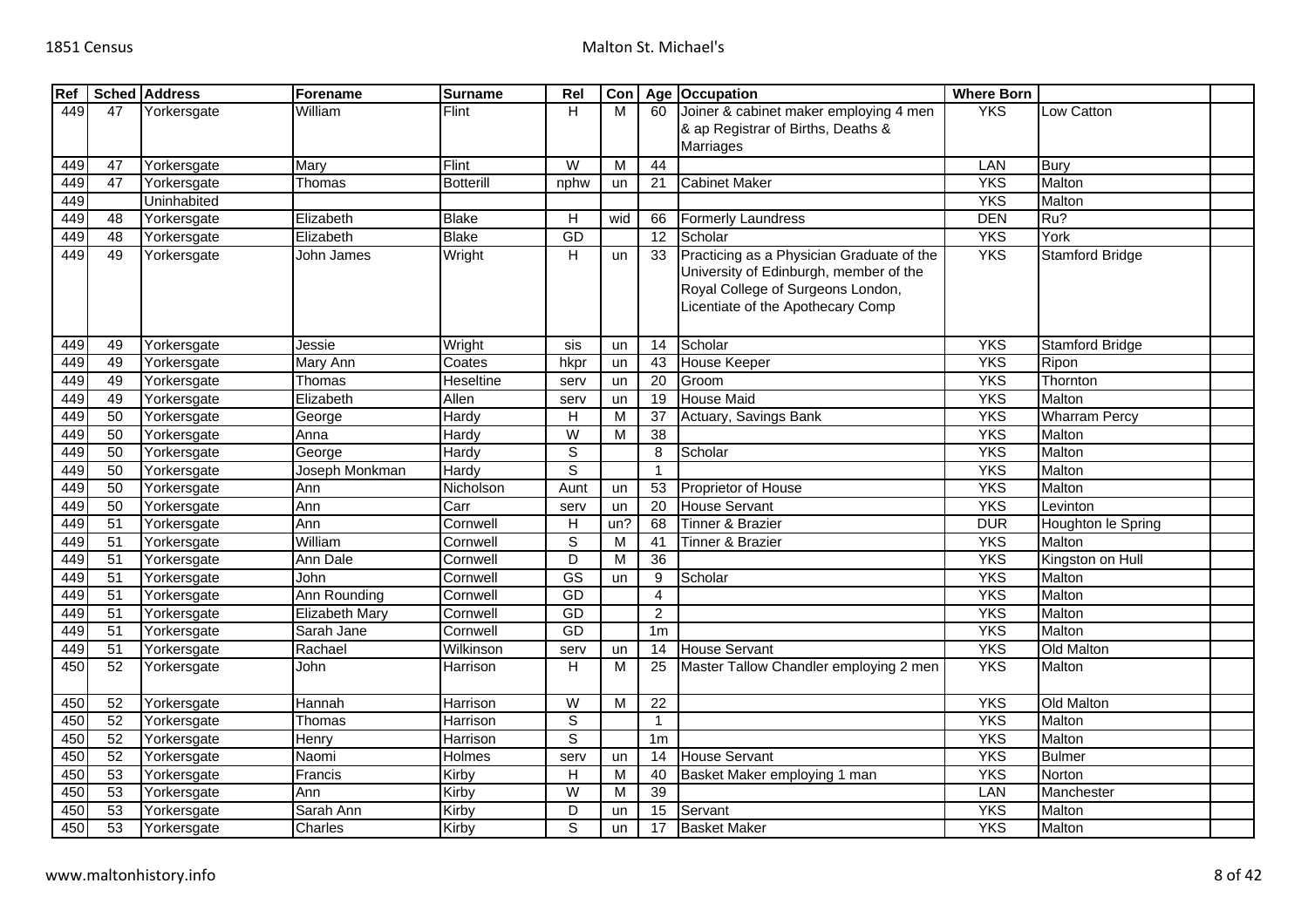| Ref |                 | <b>Sched Address</b> | Forename        | <b>Surname</b>  | Rel                    | Con                     |                 | Age   Occupation                           | <b>Where Born</b> |                |  |
|-----|-----------------|----------------------|-----------------|-----------------|------------------------|-------------------------|-----------------|--------------------------------------------|-------------------|----------------|--|
| 450 | 53              | Yorkersgate          | Joshua          | Kirby           | S                      |                         | 11              | Scholar                                    | <b>YKS</b>        | Malton         |  |
| 450 | 53              | Yorkersgate          | Eliza           | Kirby           | $\overline{D}$         |                         | 9               | Scholar                                    | <b>YKS</b>        | Malton         |  |
| 450 | 53              | Yorkersgate          | Catherine       | Kirby           | D                      |                         |                 | Scholar                                    | <b>YKS</b>        | Malton         |  |
| 450 | 53              | Yorkersgate          | Francis         | Kirby           | $\overline{s}$         |                         | 5               | Scholar                                    | <b>YKS</b>        | Malton         |  |
| 450 | 53              | Yorkersgate          | Samuel          | Kirby           | $\overline{s}$         |                         | $\overline{2?}$ |                                            | <b>YKS</b>        | Malton         |  |
| 450 |                 | Uninhabited          |                 |                 |                        |                         |                 |                                            |                   |                |  |
| 450 | 54              | Yorkersgate          | John            | Nelson          | H                      | м                       | 39              | Saddler & Harness Maker employing 1<br>man | <b>YKS</b>        | Malton         |  |
| 450 | 54              | Yorkersgate          | Jane            | Nelson          | $\overline{W}$         | M                       | 35              |                                            | <b>YKS</b>        | Wetwang        |  |
| 450 | 54              | Yorkersgate          | William         | Nelson          | $\overline{s}$         |                         | 10              | Scholar                                    | <b>YKS</b>        | Malton         |  |
| 450 | 54              | Yorkersgate          | Sarah           | Nelson          | D                      |                         |                 | Scholar                                    | <b>YKS</b>        | Malton         |  |
| 450 | 54              | Yorkersgate          | Mary Ann        | Nelson          | $\overline{D}$         |                         | 5               | Scholar                                    | <b>YKS</b>        | Malton         |  |
| 450 | 54              | Yorkersgate          | Eliza           | Nelson          | D                      |                         | $\overline{1}$  |                                            | <b>YKS</b>        | Malton         |  |
| 450 | 54              | Yorkersgate          | John            | Robson          | serv                   | un                      | 25              | Journeyman sadler                          | <b>YKS</b>        | Wetwang        |  |
| 450 | 54              | Yorkersgate          | Matilda         | Thompson        | vstr                   | un                      | $\overline{26}$ | Visitor                                    | <b>YKS</b>        | Scarborough    |  |
| 450 | 54              | Yorkersgate          | Rebecca         | Postill         | serv                   | un                      | 11              | <b>Nurse</b>                               | <b>YKS</b>        | Old Malton     |  |
| 450 | 55              | Yorkersgate          | William         | Wrangham        | H                      | un                      | 27              | Wine & Spirit Merchant employing 1 man     | <b>YKS</b>        | Tadcaster      |  |
| 450 | 55              | Yorkersgate          | Ann             | Wrangham        | Mthr                   | wid                     | 64              | Annuitant                                  | <b>DUR</b>        | Stockton       |  |
| 450 | 55              | Yorkersgate          | Elizabeth       | Simpson         | Aunt                   | un                      | 66              | Annuitant                                  | <b>DUR</b>        | Stockton       |  |
| 450 | 55              | Yorkersgate          | Elizabeth       | Maw?            | serv                   | un                      | 18              | <b>House Servant</b>                       | <b>YKS</b>        | Norton         |  |
| 450 | 56              | Yorkersgate          | James           | _uccock         | H                      | M                       | 68              | Whitesmith                                 | <b>YKS</b>        | Malton         |  |
| 450 | 56              | Yorkersgate          | Mary            | Luccock         | W                      | M                       | 68              |                                            | <b>YKS</b>        | Malton         |  |
| 450 | 56              | Yorkersgate          | Elizabeth       | Luccock         | D                      | un                      | 34              | Confectioner                               | <b>YKS</b>        | Malton         |  |
| 450 | $\overline{56}$ | Yorkersgate          | <b>James</b>    | Aird?           | Lgr                    | un                      | $\overline{23}$ | <b>Tea Dealer</b>                          | <b>SCO</b>        |                |  |
| 450 | 56              | Yorkersgate          | Elizabeth       | Medd            | serv                   | un                      | 17              | Servant                                    | <b>YKS</b>        | Weaverthorpe   |  |
| 451 | 57              | Yorkersgate          | John            | Shepherd        | $\overline{H}$         | M                       | 61              | Tea Dealer & Confectioner                  | <b>YKS</b>        | Kirbymisperton |  |
| 451 | 57              | Yorkersgate          | Sarah           | Shepherd        | W                      | M                       | 67              |                                            | <b>YKS</b>        | Malton         |  |
| 451 | 57              | Yorkersgate          | Ann             | Shepherd        | D                      | un                      | 37              |                                            | <b>YKS</b>        | Malton         |  |
| 451 | 57              | Yorkersgate          | John            | Shepherd        | $\overline{s}$         | un                      | 27              | <b>Tea Dealer &amp; Confectioner</b>       | <b>YKS</b>        | Malton         |  |
| 451 | 57              | Yorkersgate          | Thomas          | Robson          | $\overline{\text{GS}}$ |                         | 11              | Scholar                                    | <b>YKS</b>        | Malton         |  |
| 451 | 58              | Yorkersgate          | Charles         | <b>Bartliff</b> | $\overline{H}$         | $\overline{\mathsf{M}}$ | 39              | Silversmith                                | <b>YKS</b>        | Malton         |  |
| 451 | 58              | Yorkersgate          | Mary            | <b>Bartliff</b> | W                      | M                       | 39              |                                            | <b>YKS</b>        | Malton         |  |
| 451 | 58              | Yorkersgate          | Betsy           | Hartis          | serv                   | un                      | 24              | Servant                                    | <b>YKS</b>        | Norton         |  |
| 451 | 59              | Yorkersgate          | Jonathan        | Rievely         | H                      | M                       | 30              | Grocer                                     | <b>YKS</b>        | Old Malton     |  |
| 451 | 59              | Yorkersgate          | <b>Harriett</b> | Rievely         | W                      | M                       | $\overline{28}$ |                                            | <b>YKS</b>        | Whitby         |  |
| 451 | 59              | Yorkersgate          | Charles         | <b>Rievely</b>  | S                      |                         | $\overline{2}$  |                                            | <b>YKS</b>        | <b>Malton</b>  |  |
| 451 | 59              | Yorkersgate          | Ann             | Macleod         | serv                   | M                       | 31              | <b>Nurse</b>                               | <b>YKS</b>        | Norton         |  |
| 451 | 59              | Yorkersgate          | Christiana      | Harrison        | serv                   |                         | 14              | Servant                                    | <b>YKS</b>        | Fandall        |  |
| 451 |                 | Uninhabited          |                 |                 |                        |                         |                 |                                            |                   |                |  |
| 451 | 60              | Chancery Lane        | <b>Mark</b>     | Prest           | H                      | М                       | 30              | Labourer                                   | <b>YKS</b>        | Claxton        |  |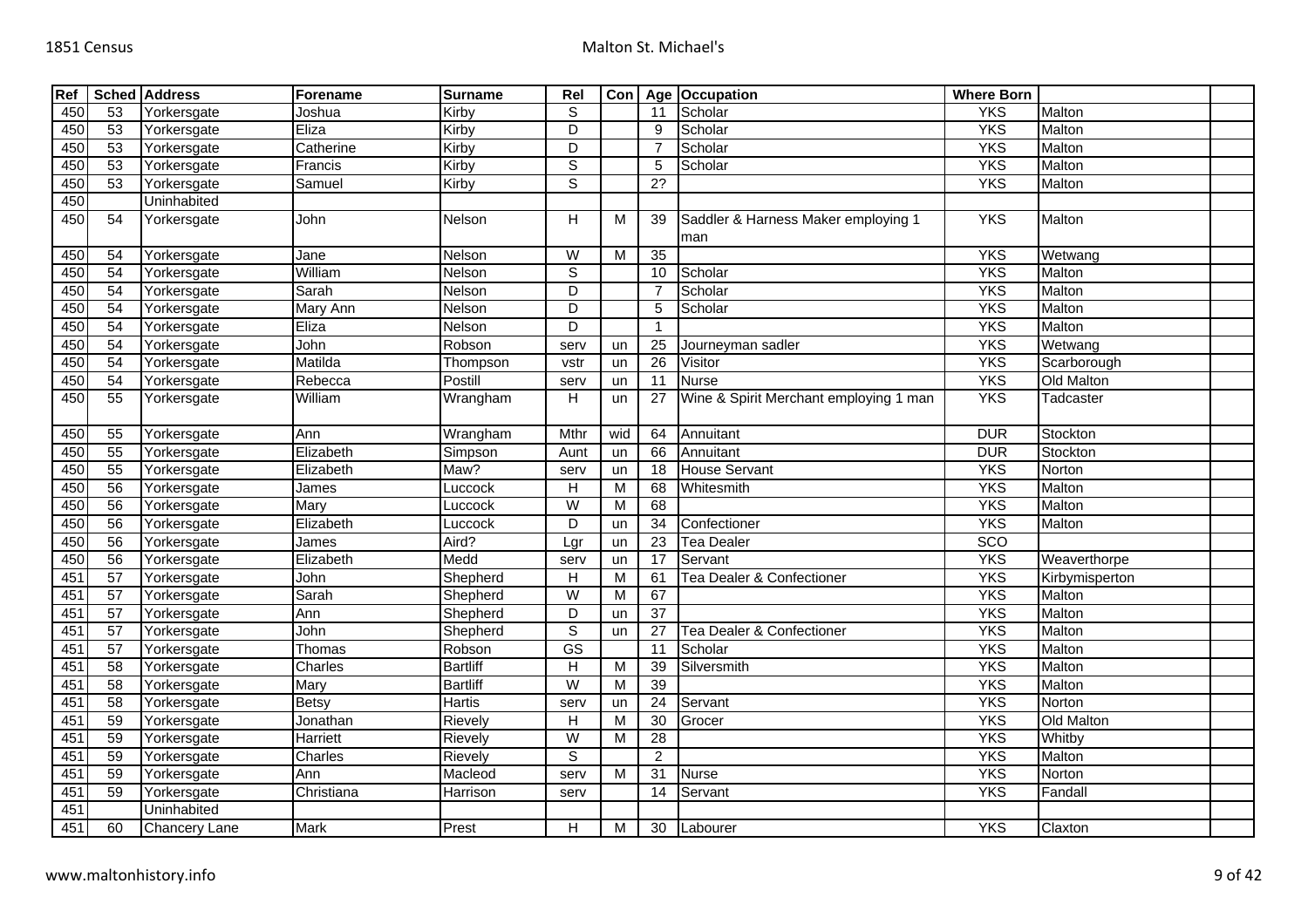| Ref |                 | <b>Sched Address</b>  | Forename  | <b>Surname</b>  | Rel                       |      |                 | Con   Age   Occupation     | <b>Where Born</b> |                  |  |
|-----|-----------------|-----------------------|-----------|-----------------|---------------------------|------|-----------------|----------------------------|-------------------|------------------|--|
| 451 | 60              | <b>Chancery Lane</b>  | Sarah     | Prest           | $\overline{W}$            | M    | 34              |                            | <b>YKS</b>        | Malton           |  |
| 451 | 60              | Chancery Lane         | Margaret  | Prest           | D                         |      | $\sqrt{5}$      | Scholar                    | <b>YKS</b>        | Malton           |  |
| 451 | 60              | <b>Chancery Lane</b>  | William   | Prest           | ड                         |      | $\overline{2}$  |                            | <b>YKS</b>        | Malton           |  |
| 451 | 61              | Chancery Lane         | George    | Pickering       | $\boldsymbol{\mathsf{H}}$ | un   | 75              | Proprietor of House & Land | <b>YKS</b>        | Malton           |  |
| 451 | 62              | <b>Chancery Lane</b>  | Henry     | Beverley        | $\overline{H}$            | M    | 45              | Formerly Inn Keeper        | <b>DUR</b>        | Durham           |  |
| 451 | 63              | <b>Chancery Lane</b>  | William   | <b>Steedley</b> | $\overline{H}$            | M    | 75              | Pauper Butcher             | <b>YKS</b>        | Broughton        |  |
| 451 | 63              | Chancery Lane         | Mary      | Steedley        | $\overline{H}$            | M    | 62              |                            | <b>YKS</b>        | Malton           |  |
| 451 | 64              | Chancery Lane         | John      | Langdale        | $\overline{H}$            | M    | $\overline{28}$ | Ag Lab                     | <b>YKS</b>        | Slingsby         |  |
| 451 | 64              | Chancery Lane         | Lucy      | Langdale        | $\boldsymbol{\mathsf{H}}$ | M    | $\overline{30}$ |                            | <b>YKS</b>        | Gilling          |  |
| 451 | 64              | <b>Chancery Lane</b>  | Esther    | Langdale        | D                         |      | $\overline{3m}$ |                            | <b>YKS</b>        | Malton           |  |
| 451 | 64              | Chancery Lane         | Hannah    | Hogg            | D-in-L                    |      | $\overline{7}$  | Scholar                    | <b>YKS</b>        | Malton           |  |
| 451 | 64              | <b>Chancery Lane</b>  | Thomas    | Hodgson         | Lgr                       | M    | 53              |                            | <b>YKS</b>        | Marton           |  |
| 451 | 64              | <b>Chancery Lane</b>  | Mary      | Hodgson         | Lgr                       | un   | 22              | <b>Seamstress</b>          | <b>YKS</b>        | Normanby         |  |
| 451 | 64              | Chancery Lane         | Mary      | Langdale        | D                         |      | $\overline{2}$  | Scholar                    | <b>YKS</b>        | Malton           |  |
| 451 | 65              | Chancery Lane         | William   | Dunwell         | $\overline{H}$            | M    | 43              | <b>Cabinet Maker</b>       | <b>YKS</b>        | Knaresborough    |  |
| 451 | 65              | Chancery Lane         | Mary      | Dunwell         | W                         | M    | 41              |                            | <b>YKS</b>        | Huby             |  |
| 451 | 65              | Chancery Lane         | William   | Dunwell         | $\overline{s}$            |      | $\overline{14}$ | Scholar                    | <b>YKS</b>        | Wetherby         |  |
| 451 | 65              | Chancery Lane         | Francis   | Dunwell         | $\overline{s}$            |      | 12              | Scholar                    | <b>YKS</b>        | Malton           |  |
| 451 | 65              | Chancery Lane         | John      | Dunwell         | $\overline{s}$            |      | 11              | Scholar                    | <b>YKS</b>        | Malton           |  |
| 451 | 65              | <b>Chancery Lane</b>  | Ann Maria | Dunwell         | D                         |      |                 | Scholar                    | <b>YKS</b>        | Malton           |  |
| 451 | 65              | Chancery Lane         | Eliza     | Dunwell         | D                         |      | $\overline{5}$  | Scholar                    | <b>YKS</b>        | Malton           |  |
| 451 | 65              | <b>Chancery Lane</b>  | Margaret  | Beverley        | Lgr                       | un   | 29              | Pauper seamstress          | <b>YKS</b>        | Coxwold          |  |
| 452 | 66              | Saville Street        | George    | Field           | $\boldsymbol{\mathsf{H}}$ | M    | 38              | <b>Hair Dresser</b>        | <b>YKS</b>        | Malton           |  |
| 452 | 66              | <b>Saville Street</b> | Ann       | Field           | W                         | M    | $\overline{36}$ |                            | <b>YKS</b>        | Malton           |  |
| 452 | 66              | <b>Saville Street</b> | Thomas    | Field           | S                         | un   | 16              | <b>Tailors Apprentice</b>  | <b>YKS</b>        | Malton           |  |
| 452 | 66              | <b>Saville Street</b> | Mary Jane | Field           | D                         |      | $\overline{15}$ | Scholar                    | <b>YKS</b>        | Malton           |  |
| 452 | 66              | Saville Street        | James     | Field           | $\mathbb S$               |      | 11              | Scholar                    | <b>YKS</b>        | Malton           |  |
| 452 | 66              | Saville Street        | Ann       | Field           | $\overline{D}$            |      | 9               | Scholar                    | <b>YKS</b>        | Malton           |  |
| 452 | 66              | <b>Saville Street</b> | Rachael   | Field           | $\overline{D}$            |      | 6               | Scholar                    | <b>YKS</b>        | Malton           |  |
| 452 | 66              | Saville Street        | William   | Field           | $\mathbb S$               |      | -1              |                            | <b>YKS</b>        | Malton           |  |
| 452 | 67              | <b>Saville Street</b> | Mary      | Wanie?          | $\overline{H}$            | wid  | 85              | Pauper Widow               | <b>YKS</b>        | Malton           |  |
| 452 | 68              | Saville Street        | Sarah     | Lister          | $\overline{H}$            | M    | 42              | <b>Seamstress</b>          | <b>YKS</b>        | Malton           |  |
| 452 | 69              | <b>Saville Street</b> | Eliza     | Groves          | $\boldsymbol{\mathsf{H}}$ | widr | 42              | Inn Keeper                 | CAM               | Newmarket        |  |
| 452 | 69              | Saville Street        | Eliza     | Groves          | D                         | un   | 43              |                            | <b>YKS</b>        | Malton           |  |
| 452 | 69              | <b>Saville Street</b> | Emily     | Groves          | D                         |      | $\overline{7}$  | Scholar                    | <b>YKS</b>        | Malton           |  |
| 452 | 69              | <b>Saville Street</b> | Samuel    | Bagshaw         | vstr                      | un   | <b>NK</b>       | <b>Hatter</b>              | Not Known         |                  |  |
| 452 | 69              | Saville Street        | Jane      | Dodgson         | serv                      |      | 16              | <b>House Servant</b>       | <b>YKS</b>        | Thornton         |  |
| 452 | 70              | <b>Saville Street</b> | Jane      | Morrill         | H                         | un   | 35              | <b>Dress Maker</b>         | <b>YKS</b>        | Thixendale       |  |
| 452 | 70              | <b>Saville Street</b> | William   | Morrill         | ${\mathsf S}$             |      | 14              | Scholar                    | <b>YKS</b>        | Hornby?          |  |
| 452 | $\overline{70}$ | Saville Street        | Henry     | Morrill         | $\overline{s}$            |      | 10              | Scholar                    | <b>YKS</b>        | Malton           |  |
| 452 | 70              | <b>Saville Street</b> | Thomas    | Kettlewell      | Lgr                       | un   | 27              | <b>Butcher</b>             | <b>YKS</b>        | Sutton nr Thirsk |  |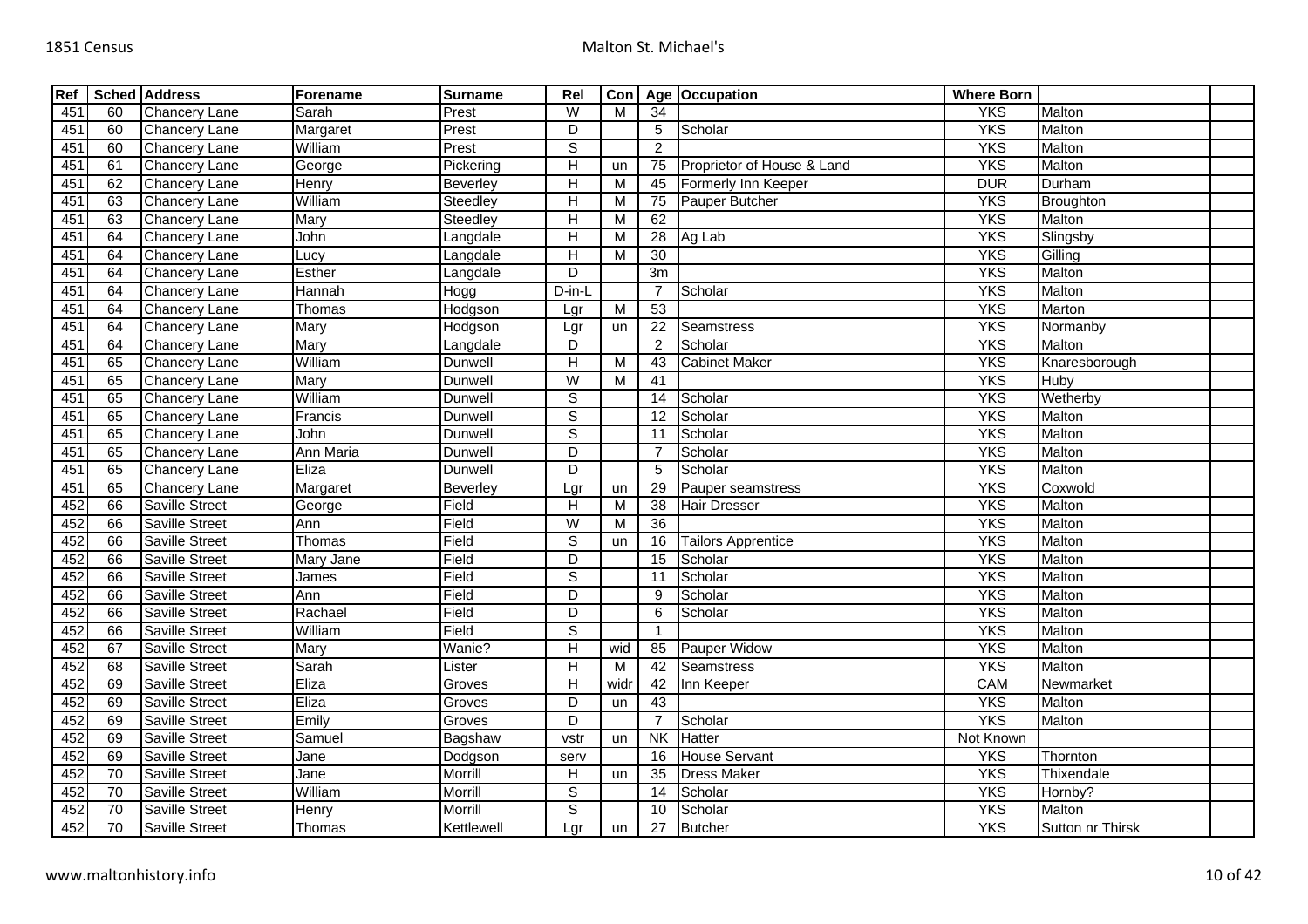| Ref |                 | <b>Sched Address</b>  | Forename               | <b>Surname</b>             | Rel                     | Con  |                         | Age Occupation                                      | <b>Where Born</b> |                        |  |
|-----|-----------------|-----------------------|------------------------|----------------------------|-------------------------|------|-------------------------|-----------------------------------------------------|-------------------|------------------------|--|
| 452 | 71              | <b>Saville Street</b> | Thomas                 | Fawcett                    | H                       | M    | 32                      | Tinner & Brazier                                    | <b>YKS</b>        | Malton                 |  |
| 452 | $\overline{71}$ | <b>Saville Street</b> | Hannah                 | Fawcett                    | W                       | M    | 33                      |                                                     | <b>YKS</b>        | Malton                 |  |
| 452 | 71              | <b>Saville Street</b> | Mary                   | Fawcett                    | D                       |      | 3                       |                                                     | <b>YKS</b>        | Malton                 |  |
| 452 | $\overline{71}$ | <b>Saville Street</b> | William                | Fawcett                    | $\overline{s}$          |      | $\overline{1}$          |                                                     | <b>YKS</b>        | Malton                 |  |
| 452 | $\overline{72}$ | <b>Saville Street</b> | Frederick              | Parke                      | $\overline{H}$          | M    | 32                      | Grocer                                              | <b>YKS</b>        | Habton                 |  |
| 452 | $\overline{72}$ | <b>Saville Street</b> | Mary                   | Parke                      | $\overline{W}$          | M    | $\overline{30}$         |                                                     | <b>YKS</b>        | Hutton                 |  |
| 452 | $\overline{72}$ | <b>Saville Street</b> | <b>Richard Matthew</b> | Parke                      | $\mathbb S$             |      | 5                       |                                                     | <b>YKS</b>        | Norton                 |  |
| 452 | $\overline{72}$ | Saville Street        | George                 | Parke                      | $\mathbb S$             |      | 3                       |                                                     | <b>YKS</b>        | Norton                 |  |
| 452 | 72              | <b>Saville Street</b> | Elizabeth              | Parke                      | D                       |      | 3m                      |                                                     | <b>YKS</b>        | Malton                 |  |
| 452 | $\overline{72}$ | Saville Street        | <b>Mary Maria</b>      | Normanton                  | serv                    | un   | 16                      | Servant                                             | <b>YKS</b>        | Scarborough            |  |
| 452 | 73              | Saville Street        | Leonard                | Revis                      | H                       | M    | $\overline{35}$         | <b>Collector of Rates and Veterinary</b><br>Surgeon | <b>YKS</b>        | Malton                 |  |
| 452 | $\overline{73}$ | <b>Saville Street</b> | Ann                    | Revis                      | W                       | M    | $\overline{30}$         |                                                     | <b>YKS</b>        | Settrington            |  |
| 452 | 73              | <b>Saville Street</b> | William                | <b>Revis</b>               | S                       |      | 3                       |                                                     | <b>YKS</b>        | Malton                 |  |
| 452 | $\overline{73}$ | <b>Saville Street</b> | Leonard                | Revis                      | $\overline{s}$          |      | 9                       |                                                     | <b>YKS</b>        | Malton                 |  |
| 452 | 73              | <b>Saville Street</b> | Samuel Milbourn        | Revis                      | $\mathbb S$             |      | $\overline{\mathbf{1}}$ |                                                     | <b>YKS</b>        | Malton                 |  |
| 452 | $\overline{73}$ | <b>Saville Street</b> | <b>Henry Saville</b>   | Revis                      | $\overline{s}$          |      | 2w                      |                                                     | <b>YKS</b>        | Malton                 |  |
| 452 | 73              | Saville Street        | Martha                 | Wood?                      | nurse                   | un   | 59                      | <b>Nurse</b>                                        | <b>YKS</b>        | Norton                 |  |
| 452 | 73              | <b>Saville Street</b> | Eliza                  | Bickerton                  | serv                    |      | $\overline{13}$         | Servant                                             | <b>YKS</b>        | Malton                 |  |
| 453 | 74              | <b>Saville Street</b> | John                   | Jackson                    | H                       | M    | 62                      | Wesleyan Minister                                   | LIN               | Yedford                |  |
| 453 | $\overline{74}$ | Saville Street        | Jane                   | Jackson                    | $\overline{W}$          | M    | 58                      |                                                     | LEI               | Leicester              |  |
| 453 | $\overline{74}$ | <b>Saville Street</b> | Jane                   | $\overline{\mathsf{Hill}}$ | serv                    | un   | $\overline{25}$         | Servant                                             | LIN               | Yedford                |  |
| 453 | 75              | <b>Saville Street</b> | William                | Robson                     | H                       | M    | 40                      | Wesleyan Minister                                   | <b>NBL</b>        | Newcastle              |  |
| 453 | 75              | <b>Saville Street</b> | Esther                 | Robson                     | W                       | M    | 44                      |                                                     | <b>WES</b>        | Kendal                 |  |
| 453 | 75              | <b>Saville Street</b> | Mary Jane              | Robson                     |                         |      | 7                       | Scholar                                             | CUL               | Brampton?              |  |
| 453 | 75              | <b>Saville Street</b> | John                   | Robson                     |                         |      | 6                       | Scholar                                             | <b>YKS</b>        | Stokesley              |  |
| 453 | 75              | Saville Street        | Sarah Elizabeth        | Robson                     |                         |      | $\overline{4}$          | Scholar                                             | LAN               | Ac?                    |  |
| 453 | 75              | <b>Saville Street</b> | Mary                   | Carter                     | serv                    | un   | 18                      | Servant                                             | LEI               | $\overline{?}$         |  |
| 453 | 76              | <b>Saville Street</b> | Thomas                 | Nelson                     | H                       | M    | 51                      | Horse Dealer employing 2 men                        | <b>YKS</b>        | Settrington            |  |
| 453 | 76              | <b>Saville Street</b> | Ann                    | Nelson                     | W                       | M    | 51                      |                                                     | <b>YKS</b>        | Oswaldkirk             |  |
| 453 | 76              | <b>Saville Street</b> | Richard                | Nelson                     | $\overline{s}$          | un   | $\overline{26}$         |                                                     | <b>YKS</b>        | Swinton                |  |
| 453 | 76              | <b>Saville Street</b> | Ann                    | Widd?                      | serv                    | un   | $\overline{20}$         | Servant                                             | <b>YKS</b>        | Malton                 |  |
| 453 | 76              | <b>Saville Street</b> | William                | Read                       | serv                    | un   | $\overline{23}$         | Servant                                             | <b>YKS</b>        | Cranswick              |  |
| 453 | $\overline{77}$ | <b>Saville Street</b> | Thomas                 | Wells                      | H                       | widr | 67                      | <b>Landed Proprietor</b>                            | <b>YKS</b>        | Malton                 |  |
| 453 | $\overline{78}$ | <b>Saville Street</b> | Richard                | Funman                     | $\overline{H}$          | M    | 76                      | Joiner & Temperance Hotel                           | <b>YKS</b>        | Warthill               |  |
| 453 | 78              | <b>Saville Street</b> | Abiah                  | Funman                     | W                       | M    | 60                      |                                                     | <b>YKS</b>        | Acklam                 |  |
| 453 | 78              | <b>Saville Street</b> | William                | Ruddock                    | $\overline{\text{GS}}$  | un   | 19                      | Joiner Apprentice                                   | <b>YKS</b>        | Malton                 |  |
| 453 | 78              | Saville Street        | Elizabeth              | Rutter                     | Lgr                     | un   | 9                       | Scholar                                             | <b>YKS</b>        | Malton                 |  |
| 453 | $\overline{78}$ | <b>Saville Street</b> | Elizabeth              | Searth                     | serv                    | un   | $\overline{19}$         | <b>House Servant</b>                                | <b>YKS</b>        | Pickering              |  |
| 453 | 79              | ? Railway Street      | Samuel                 | Colbert                    | H                       | м    | 46                      | Waterman                                            | <b>YKS</b>        | Malton                 |  |
| 453 | 79              | ? Railway Street      | Ann                    | Colbert                    | $\overline{\mathsf{W}}$ | M    | 44                      |                                                     | <b>YKS</b>        | <b>Kirby Misperton</b> |  |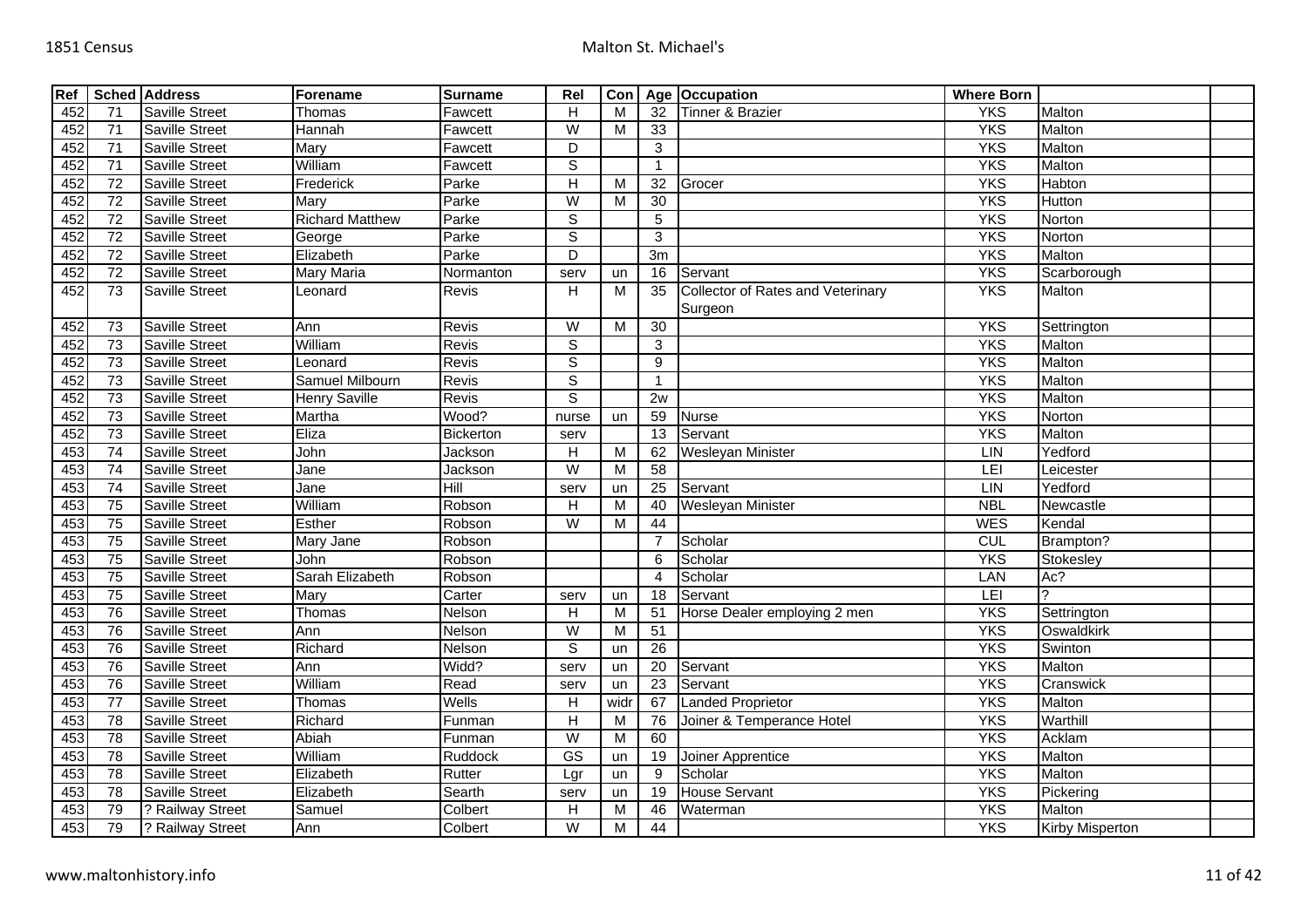| Ref |                 | <b>Sched Address</b> | Forename   | <b>Surname</b>  | Rel                     | Con |                 | Age Occupation              | <b>Where Born</b> |                       |  |
|-----|-----------------|----------------------|------------|-----------------|-------------------------|-----|-----------------|-----------------------------|-------------------|-----------------------|--|
| 453 | 79              | ? Railway Street     | Ann        | Colbert         | D                       | un  | 21              | Servant                     | <b>YKS</b>        | Malton                |  |
| 453 | 79              | ? Railway Street     | Elizabeth  | Colbert         | D                       | un  | 18              | Servant                     | <b>YKS</b>        | Malton                |  |
| 453 | 79              | ? Railway Street     | Samuel     | Colbert         | $\overline{s}$          | un  | 14              | <b>Errand Boy</b>           | <b>YKS</b>        | Malton                |  |
| 453 | 79              | ? Railway Street     | Mary       | Colbert         | $\overline{\text{GS}}$  | un  | 12              | Scholar                     | <b>YKS</b>        | Malton                |  |
| 453 | 79              | ? Railway Street     | Elizabeth  | Walker          | brdr                    |     | 2m              |                             | <b>YKS</b>        | Malton                |  |
| 453 | 79              | ? Railway Street     | William    | Ineson          | brdr                    | un  | 5               | Scholar                     | <b>YKS</b>        | Malton                |  |
| 453 | 79              | ? Railway Street     | Richard    | Ineson          |                         |     | 2               | Scholar                     | <b>YKS</b>        | Malton                |  |
| 453 | 80              | <b>New Street</b>    | William    | Allott          | H                       | M   | 36              | Miller                      | <b>YKS</b>        | Horbury               |  |
| 453 | 80              | <b>New Street</b>    | Jane       | Allott          | W                       | M   | 26              |                             | <b>YKS</b>        | Old Malton            |  |
| 453 | 80              | <b>New Street</b>    | Mary       | Allott          | D                       |     | 4               | Scholar                     | <b>YKS</b>        | Malton                |  |
| 453 | $\overline{80}$ | <b>New Street</b>    | Sarah Ann  | <b>Allott</b>   | D                       |     | $\overline{2}$  | Scholar                     | <b>YKS</b>        | Old Malton            |  |
| 453 |                 | Uninhabited          |            |                 |                         |     |                 |                             |                   |                       |  |
| 453 | 81              | Wheelgate            | Edward     | Richardson      | H                       | M   | 40              | Shop Keeper                 | <b>YKS</b>        | Leavening             |  |
| 453 | 81              | Wheelgate            | Elizabeth  | Richardson      | $\overline{W}$          | м   | 40              |                             | <b>YKS</b>        | <b>West Lutton</b>    |  |
| 453 | 81              | Wheelgate            | Jane       | Bell            | serv                    |     | 14              | <b>House Servant</b>        | <b>YKS</b>        | Malton                |  |
| 454 | 82              | Wheelgate            | Joseph     | Wrangham        | $\overline{H}$          | M   | 54              | Chemist & Druggist          | <b>YKS</b>        | <b>Thorpe Bassett</b> |  |
| 454 | 82              | Wheelgate            | Jane       | Wrangham        | W                       | M   | 54              |                             | <b>YKS</b>        | Malton                |  |
| 454 | 82              | Wheelgate            | Richard    | Wrangham        | $\overline{s}$          | un  | 30              | ass                         | <b>YKS</b>        | Malton                |  |
| 454 | $\overline{82}$ | Wheelgate            | Elizabeth  | Wrangham        | $\overline{D}$          | un  | $\overline{21}$ | ass                         | <b>YKS</b>        | Malton                |  |
| 454 | 82              | Wheelgate            | Joseph     | Wrangham        | $\overline{s}$          | un  | 19              | ass                         | <b>YKS</b>        | Malton                |  |
| 454 | 82              | Wheelgate            | Alfred     | <b>Stathers</b> | nphw                    | un  | 19              | lass                        | <b>YKS</b>        | Malton                |  |
| 454 | 83              | Wheelgate            | William    | Lightowler      | H                       | M   | 43              | <b>Hair Dresser</b>         | <b>YKS</b>        | Malton                |  |
| 454 | 83              | Wheelgate            | Mary Ann   | Lightowler      | $\overline{\mathsf{W}}$ | М   | 44              |                             | <b>SRY</b>        | Kingston              |  |
| 454 | 83              | Wheelgate            | Mary       | Lightowler      | D                       | un  | 16              |                             | <b>SRY</b>        | $\overline{C}$ lapham |  |
| 454 | 83              | Wheelgate            | William    | Lightowler      | $\overline{s}$          |     | 14              | Scholar                     | <b>YKS</b>        | Norton                |  |
| 454 | 83              | Wheelgate            | Emma       | Lightowler      | D                       |     | 11              | Scholar                     | <b>YKS</b>        | Malton                |  |
| 454 | 83              | Wheelgate            | Eliza      | Lightowler      | $\overline{D}$          |     | 5               | Scholar                     | <b>YKS</b>        | Malton                |  |
| 454 | 84              | Wheelgate            | George     | Wells           | $\overline{H}$          | M   | 45              | Fish Monger, Dealer in Game | <b>YKS</b>        | Hull                  |  |
| 454 | 84              | Wheelgate            | Elizabeth  | Wells           | $\overline{\mathsf{W}}$ | M   | 44              |                             | <b>YKS</b>        | Hull                  |  |
| 454 | 85              | Wheelgate            | Robert     | Harrison        | H                       | M   | 42              | <b>Basket Maker</b>         | <b>YKS</b>        | Malton                |  |
| 454 | 85              | Wheelgate            | Jane       | Harrison        | W                       | М   | $\overline{25}$ |                             | <b>YKS</b>        | Malton                |  |
| 454 | 85              | Wheelgate            | George     | Harrison        | $\overline{s}$          | un  | $\overline{21}$ | Tailor                      | <b>YKS</b>        | Malton                |  |
| 454 | 85              | Wheelgate            | William    | Harrison        | $\mathbf S$             | un  | 16              | <b>Basket Maker</b>         | <b>YKS</b>        | Malton                |  |
| 454 | 85              | Wheelgate            | Sarah      | Harrison        | D                       |     | 8               | Scholar                     | <b>YKS</b>        | Malton                |  |
| 454 | 85              | Wheelgate            | Margaret   | Harrison        | D                       |     |                 | Scholar                     | <b>YKS</b>        | Malton                |  |
| 454 | 85              | Wheelgate            | Robert     | Harrison        | S                       |     | 5               | Scholar                     | <b>YKS</b>        | Malton                |  |
| 454 | 85              | Wheelgate            | Hannah     | Harrison        | D                       |     |                 |                             | <b>YKS</b>        | Malton                |  |
| 454 | 86              | Wheelgate            | George     | Exley           | Н                       | M   | 45              | Stone Mason & Builder       | <b>YKS</b>        | Malton                |  |
| 454 | 86              | Wheelgate            | Elizabeth  | Exley           | D                       | un  | 21              | Servant                     | <b>YKS</b>        | Malton                |  |
| 454 | 86              | Wheelgate            | Ann        | Exley           | D                       | un  | 18              | Servant                     | <b>YKS</b>        | Malton                |  |
| 454 | 86              | Wheelgate            | Christiana | Exley           | $\overline{D}$          | un  | 12              | Scholar                     | <b>YKS</b>        | Malton                |  |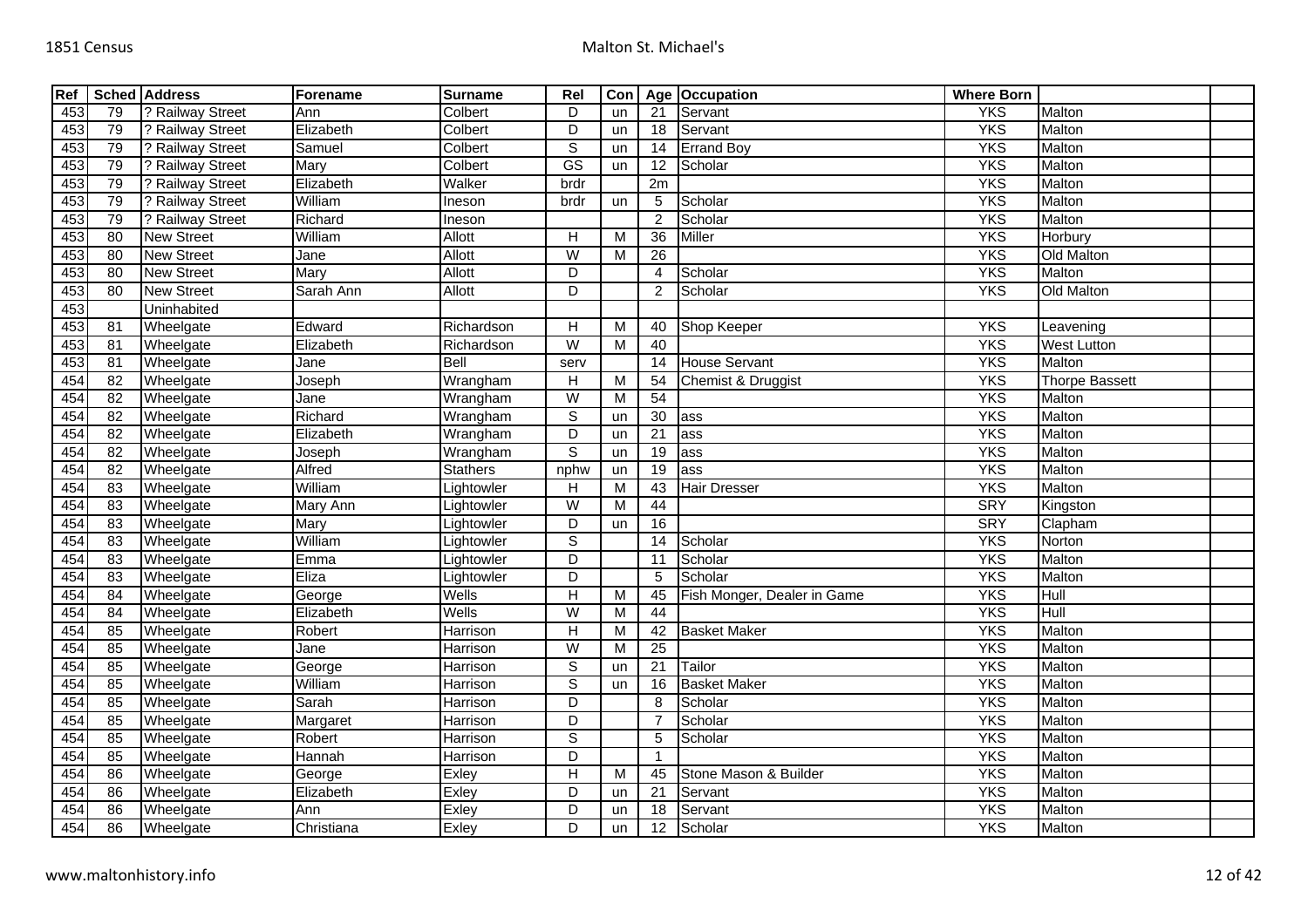| Ref |                 | <b>Sched Address</b> | Forename                | <b>Surname</b>    | Rel                     | Con |                 | Age Occupation                 | <b>Where Born</b> |                         |  |
|-----|-----------------|----------------------|-------------------------|-------------------|-------------------------|-----|-----------------|--------------------------------|-------------------|-------------------------|--|
| 454 | 86              | Wheelgate            | William                 | Woodcock          | Lgr                     | м   | 32              | School Master                  | <b>YKS</b>        | York                    |  |
| 454 | 86              | Wheelgate            | Elizabeth               | Woodcock          | Lgr                     | M   | 37              |                                | <b>YKS</b>        | Howden                  |  |
| 454 | 86              | Wheelgate            | William                 | Woodcock          | Lgr                     |     | 10              | Scholar                        | <b>YKS</b>        | York                    |  |
| 454 | 86              | Wheelgate            | Robert                  | Woodcock          | Lgr                     |     | 8               | Scholar                        | <b>YKS</b>        | York                    |  |
| 454 | 86              | Wheelgate            | George                  | Woodcock          | Lgr                     |     | 6               | Scholar                        | <b>YKS</b>        | Selby                   |  |
| 454 | 86              | Wheelgate            | Richard                 | Woodcock          | Lgr                     |     | $\overline{2}$  | Scholar                        | <b>YKS</b>        | Scarborough             |  |
| 454 | $\overline{87}$ | Wheelgate            | Esther                  | Atkinson          | Н                       | un  | 39              | Patten ? & Eating house Keeper | <b>YKS</b>        | Old Malton              |  |
| 454 | 87              | Wheelgate            | Hannah                  | <b>Bartindale</b> | neice                   |     | 9               | Scholar                        | <b>YKS</b>        | Malton                  |  |
| 454 | $\overline{87}$ | Wheelgate            | William                 | Ruston?           | Lgr                     | un  | 29              | <b>Watch Maker</b>             | <b>YKS</b>        | Scarborough             |  |
| 454 | $\overline{87}$ | Wheelgate            | Jacob Wade              | <b>Triffit</b>    | u                       | un  | 20              | Patent Medicine Vendor         | <b>YKS</b>        | Killinghall             |  |
| 454 | $\overline{88}$ | Wheelgate            | John                    | <b>Bull</b>       | $\overline{H}$          | м   | 49              | Cordwainer                     | <b>YKS</b>        | Malton                  |  |
| 454 | 88              | Wheelgate            | James                   | <b>Bull</b>       | $\mathbb S$             | un  | 19              | Coach Builder                  | <b>YKS</b>        | Malton                  |  |
| 454 | 88              | Wheelgate            | Thomas                  | <b>Bull</b>       | $\overline{s}$          | un  | 17              | Watch Maker Apprentice         | <b>YKS</b>        | Malton                  |  |
| 454 | 88              | Wheelgate            | George                  | <b>Bull</b>       | $\overline{s}$          |     | 11              | Scholar                        | <b>YKS</b>        | Malton                  |  |
| 455 | 88              | Wheelgate            | Charles                 | <b>Bull</b>       | $\overline{s}$          |     | 9               | Scholar                        | <b>YKS</b>        | Malton                  |  |
| 455 | 88              | Wheelgate            | Henry                   | <b>Bull</b>       | $\mathbb S$             |     |                 | Scholar                        | <b>YKS</b>        | Malton                  |  |
| 455 | 89              | Wheelgate            | William                 | Hide              | $\overline{H}$          | M   | 62              | Hair Dresser                   | <b>YKS</b>        | Norton                  |  |
| 455 | 89              | Wheelgate            | Ann                     | Hide              | W                       | М   | 60              |                                | <b>YKS</b>        | Bedale                  |  |
| 455 | 89              | Wheelgate            | Jane                    | Hide              | $\overline{D}$          | un  | 24              | <b>Dress Maker</b>             | <b>YKS</b>        | Malton                  |  |
| 455 | 89              | Wheelgate            | Francis                 | Hide              | $\overline{s}$          | un  | 23              | <b>Hair Dresser</b>            | <b>YKS</b>        | Malton                  |  |
| 455 | 89              | Wheelgate            | John                    | Hide              | $\overline{s}$          | un  | 19              | <b>Tailor Apprentice</b>       | <b>YKS</b>        | Malton                  |  |
| 455 | 90              | Wheelgate            | William                 | Smith             | $\overline{H}$          | м   | 43              | <b>Timber Merchant</b>         | <b>YKS</b>        | Malton                  |  |
| 455 | $\overline{90}$ | Wheelgate            | Elizabeth               | Smith             | $\overline{W}$          | M   | 45              |                                | <b>YKS</b>        | Malton                  |  |
| 455 | 90              | Wheelgate            | Ellen                   | Richardson        | serv                    | un  | 17              | <b>House Servant</b>           | <b>YKS</b>        | Malton                  |  |
| 455 | 91              | Wheelgate            | Francis                 | Allanby           | $\overline{H}$          | M   | 60              | <b>House Proprietor</b>        | <b>YKS</b>        | Malton                  |  |
| 455 | 91              | Wheelgate            | <b>Mary</b>             | Allanby           | W                       | М   | 50              |                                | <b>YKS</b>        | <b>Bridlington Quay</b> |  |
| 455 | 92              | Chapel Lane          | Francis                 | Richardson        | Н                       | М   |                 | 84? Tallow Chandler            | <b>YKS</b>        | Scawby                  |  |
| 455 | 92              | Chapel Lane          | Hannah                  | Richardson        | $\overline{\mathsf{W}}$ | м   | 78              |                                | <b>YKS</b>        | Appleton le Street      |  |
| 455 | 92              | Chapel Lane          | Charlotte               | Richardson        | D                       | un  | 24              |                                | <b>YKS</b>        | Malton                  |  |
| 455 | $\overline{93}$ | Chapel Lane          | Ann                     | Goodwill          | $\overline{H}$          | M   | 62              | Farm Lab Wife                  | <b>YKS</b>        | Malton                  |  |
| 455 | 93              | Chapel Lane          | Elizabeth               | Goodwill          | D                       | un  | 26              | <b>Dress Maker</b>             | <b>YKS</b>        | Malton                  |  |
| 455 | $\overline{93}$ | Chapel Lane          | William                 | Goodwill          | $\overline{s}$          | un  | $\overline{19}$ | Labourer                       | <b>YKS</b>        | Malton                  |  |
| 455 | 93              | Chapel Lane          | <b>William Marshall</b> | Mintoft           | GS                      |     | 6               | Scholar                        | <b>YKS</b>        | Malton                  |  |
| 455 | 94              | Chapel Lane          | William                 | Goodwill          | $\overline{H}$          | un  | 48              | Postman                        | <b>YKS</b>        | Norton                  |  |
| 455 | 94              | Chapel Lane          | William                 | Hill              | Lgr                     | un  | 21              | <b>Cabinet Maker</b>           | <b>MDX</b>        | London                  |  |
| 455 | 94              | <b>Chapel Lane</b>   | John                    | <b>Bradley</b>    | Lgr                     | un  | 23              | Carrier                        | <b>YKS</b>        | Malton                  |  |
| 455 |                 | Uninhabited          |                         |                   |                         |     |                 |                                |                   |                         |  |
| 455 | 95              | Chapel Lane          | William                 | Robinson          | H                       | M   | 36              | Waterman                       | <b>YKS</b>        | Malton                  |  |
| 455 | 95              | Chapel Lane          | Mary                    | Robinson          | W                       | м   | 38              |                                | $\overline{?}$    | っ                       |  |
| 455 | 95              | Chapel Lane          | Ann Elizabeth           | Robinson          | D                       | un  | 14              |                                | <b>YKS</b>        | Malton                  |  |
| 455 | 95              | <b>Chapel Lane</b>   | Emily                   | Robinson          | D                       |     | 11              |                                | <b>YKS</b>        | Wakefield               |  |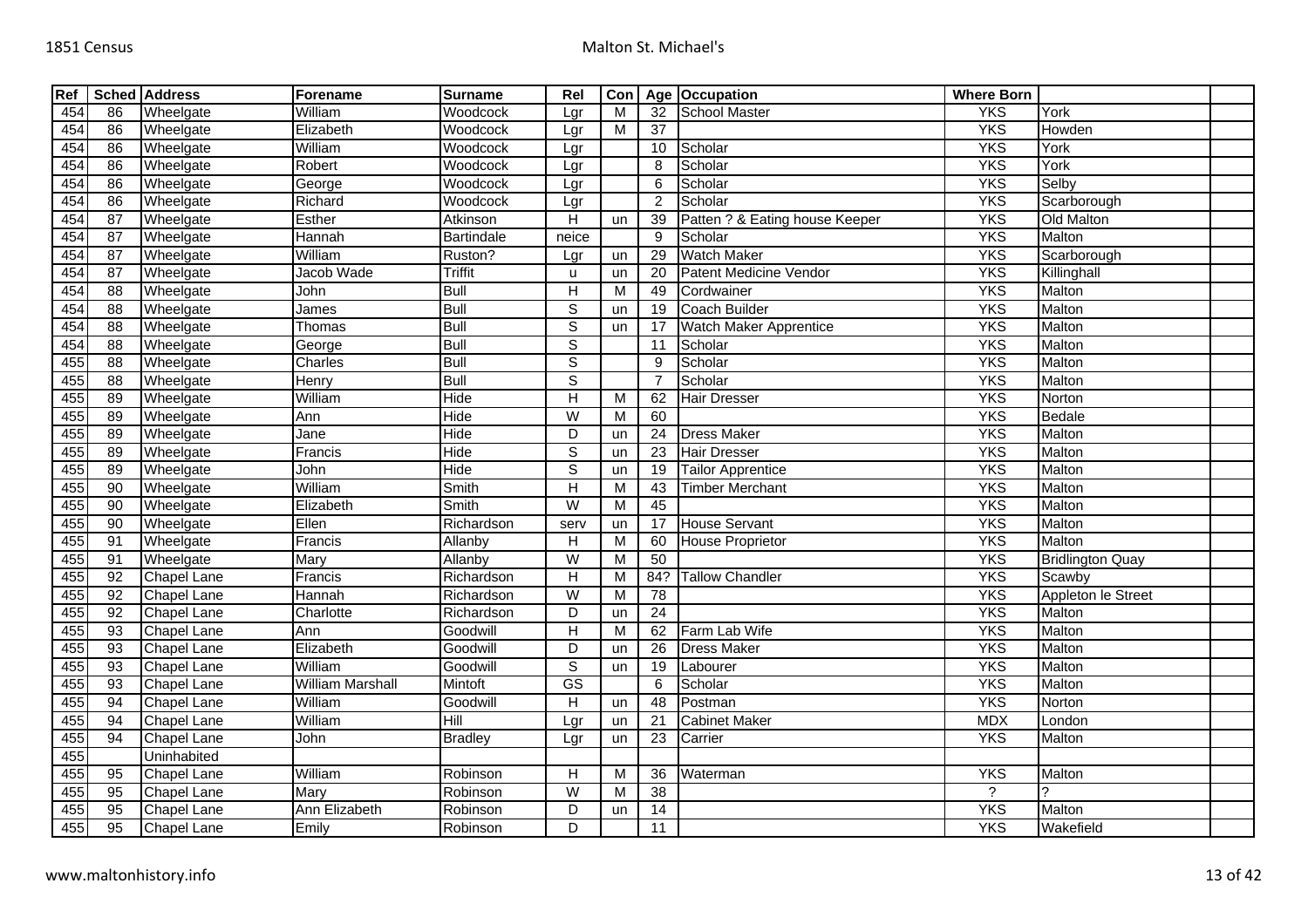| Ref |                 | <b>Sched Address</b> | Forename             | <b>Surname</b> | Rel                       | Con |                   | Age Occupation                 | <b>Where Born</b> |             |  |
|-----|-----------------|----------------------|----------------------|----------------|---------------------------|-----|-------------------|--------------------------------|-------------------|-------------|--|
| 455 | 96              | Chapel Lane          | John                 | Calvert        | Н                         | M   | 51                | <b>Ship Carpenter</b>          | <b>YKS</b>        | Malton      |  |
| 455 | 96              | Chapel Lane          | Elizabeth            | Calvert        | W                         | M   | 40                |                                | <b>YKS</b>        | Malton      |  |
| 455 | 96              | Chapel Lane          | William              | Simpson?       | $S-in-L$                  |     | 14                | Scholar                        | <b>YKS</b>        | Malton      |  |
| 455 | 96              | Chapel Lane          | John                 | Simpson?       | S-in-L                    |     | 13                | Scholar                        | <b>YKS</b>        | Malton      |  |
| 455 | $\overline{96}$ | <b>Chapel Lane</b>   | Ann                  | Calvert        | D                         |     |                   | Scholar                        | <b>YKS</b>        | Malton      |  |
| 455 | 96              | Chapel Lane          | Robert               | Calvert        | $\overline{s}$            |     | 2                 | Scholar                        | <b>YKS</b>        | Malton      |  |
| 455 | 97              | Chapel Lane          | John                 | Watson         | $\overline{H}$            | un  | 77                | <b>Flax Dresser</b>            | <b>YKS</b>        | Malton      |  |
| 455 | $\overline{98}$ | Wheelgate            | Thomas               | ee             | $\overline{H}$            | M   | 61                | Builder 10 men & 3 Apprentices | <b>YKS</b>        | Malton      |  |
| 455 | $\overline{98}$ | Wheelgate            | Mary                 | Lee            | W                         | M   | 62                |                                | <b>YKS</b>        | Scarborough |  |
| 455 | $\overline{98}$ | Wheelgate            | Ann                  | ee             | neice                     |     | $\overline{7}$    | Scholar                        | <b>YKS</b>        | Malton      |  |
| 455 | 98              | Wheelgate            | John                 | Lee            | nphw                      |     | 5                 | Scholar                        | <b>YKS</b>        | Malton      |  |
| 455 | $\overline{98}$ | Wheelgate            | Rebecca              | Wright         | serv                      | un  | 25                | Servant                        | <b>YKS</b>        | Malton      |  |
| 456 | 99              | Wheelgate            | Charlotte            | Wright         | H                         | wid | 67                | Pauper                         | <b>SCO</b>        |             |  |
| 456 | 99              | Wheelgate            | Rose                 | Wright         | $\overline{D}$            | un  | 25                | <b>Dress Maker</b>             | <b>YKS</b>        | Malton      |  |
| 456 | 99              | Wheelgate            | Elizabeth            | brown          | Lgr                       | un  | $\overline{70}$   |                                | <b>DUR</b>        | Sunderland  |  |
| 456 | 100             | Wheelgate            | Robert               | <b>Bankes</b>  | Н                         | un  | 28                | Tailor                         | <b>YKS</b>        | Malton      |  |
| 456 | 100             | Wheelgate            | Isaac                | <b>Bankes</b>  | bro                       | un  | $\overline{18}$   | Tailor                         | <b>YKS</b>        | Malton      |  |
| 456 | 100             | Wheelgate            | James                | Arden          | serv                      | un  | 18                | <b>Tailor Apprentice</b>       | <b>YKS</b>        | Malton      |  |
| 456 | 101             | Wheelgate            | George               | Nicholson      | $\overline{H}$            | M   | 43?               | Landscape Painter              | <b>YKS</b>        | Malton      |  |
| 456 | 101             | Wheelgate            | Hannah               | Nicholson      | W                         | M   | 48                |                                | <b>YKS</b>        | York        |  |
| 456 | 101             | Wheelgate            | George William       | Nicholson      | $\overline{s}$            |     | 10                | Scholar                        | <b>YKS</b>        | Malton      |  |
| 456 | 101             | Wheelgate            | <b>Henry Albert</b>  | Nicholson      | $\overline{s}$            |     | 5                 | Scholar                        | <b>YKS</b>        | Malton      |  |
| 456 | 102             | <b>Studley Lane</b>  | Charles              | Jagger         | $\boldsymbol{\mathsf{H}}$ | M   | 44                | Attorney at Law & Solicitor    | <b>YKS</b>        | Malton      |  |
| 456 | 102             | <b>Studley Lane</b>  | Ann                  | Jagger         | $\overline{\mathsf{W}}$   | M   | $\overline{32}$   |                                | <b>YKS</b>        | Old Malton  |  |
| 456 | 102             | <b>Studley Lane</b>  | <b>Lucy Margaret</b> | Jagger         | D                         |     | 5                 | Scholar                        | <b>YKS</b>        | Malton      |  |
| 456 | 102             | <b>Studley Lane</b>  | Jane                 | Jagger         | D                         |     | $\overline{2}$    |                                | <b>YKS</b>        | Malton      |  |
| 456 | 102             | <b>Studley Lane</b>  | Mary Emma            | Jagger         | D                         |     | $\overline{1}$    |                                | <b>YKS</b>        | Malton      |  |
| 456 | 102             | <b>Studley Lane</b>  | Ann                  | East           | serv                      | un  | 19                | <b>House Servant</b>           | <b>YKS</b>        | Slingsby    |  |
| 456 | 102             | <b>Studley Lane</b>  | Sarah Ann            | Bell           | serv                      | un  | $12 \overline{ }$ | <b>House Servant</b>           | <b>YKS</b>        | Malton      |  |
| 456 | 103             | <b>Studley Lane</b>  | Arthur               | <b>Barker</b>  | H                         | М   | 49                | Ag Lab                         | <b>YKS</b>        | Malton      |  |
| 456 | 103             | <b>Studley Lane</b>  | Jane                 | <b>Barker</b>  | $\overline{W}$            | M   | 47                |                                | <b>YKS</b>        | Malton      |  |
| 456 | 104             | <b>Studley Lane</b>  | James                | Lolly          | $\overline{H}$            | M   | 64                | Labourer                       | <b>YKS</b>        | Malton      |  |
| 456 | 104             | <b>Studley Lane</b>  | Margaret             | Lolly          | $\overline{W}$            | M   | 65                |                                | <b>YKS</b>        | Malton      |  |
| 456 | 104             | <b>Studley Lane</b>  | Henry                | Clark          | GS                        |     | 9                 | Scholar                        | <b>YKS</b>        | Malton      |  |
| 456 |                 | Uninhabited          |                      |                |                           |     |                   |                                |                   |             |  |
| 456 | 105             | <b>Studley Lane</b>  | Thomas               | Thornham       | H                         | M   | 51                | Groom                          | <b>YKS</b>        | Malton      |  |
| 456 | 105             | <b>Studley Lane</b>  | Hannah               | Thornham       | W                         | М   | 45                |                                | <b>YKS</b>        | Pickering   |  |
| 456 | 105             | <b>Studley Lane</b>  | <b>Mary</b>          | Thornham       | D                         | un  | 19                | Servant                        | <b>YKS</b>        | Malton      |  |
| 456 | 105             | <b>Studley Lane</b>  | Hannah               | Thornham       | D                         | un  | 14                | Servant                        | <b>YKS</b>        | Malton      |  |
| 456 | 105             | <b>Studley Lane</b>  | Elizabeth            | Thornham       | D                         |     | $\overline{7}$    | Scholar                        | <b>YKS</b>        | Malton      |  |
| 456 | 105             | <b>Studley Lane</b>  | James                | Thornham       | $\overline{\text{GS}}$    |     |                   |                                | <b>YKS</b>        | Malton      |  |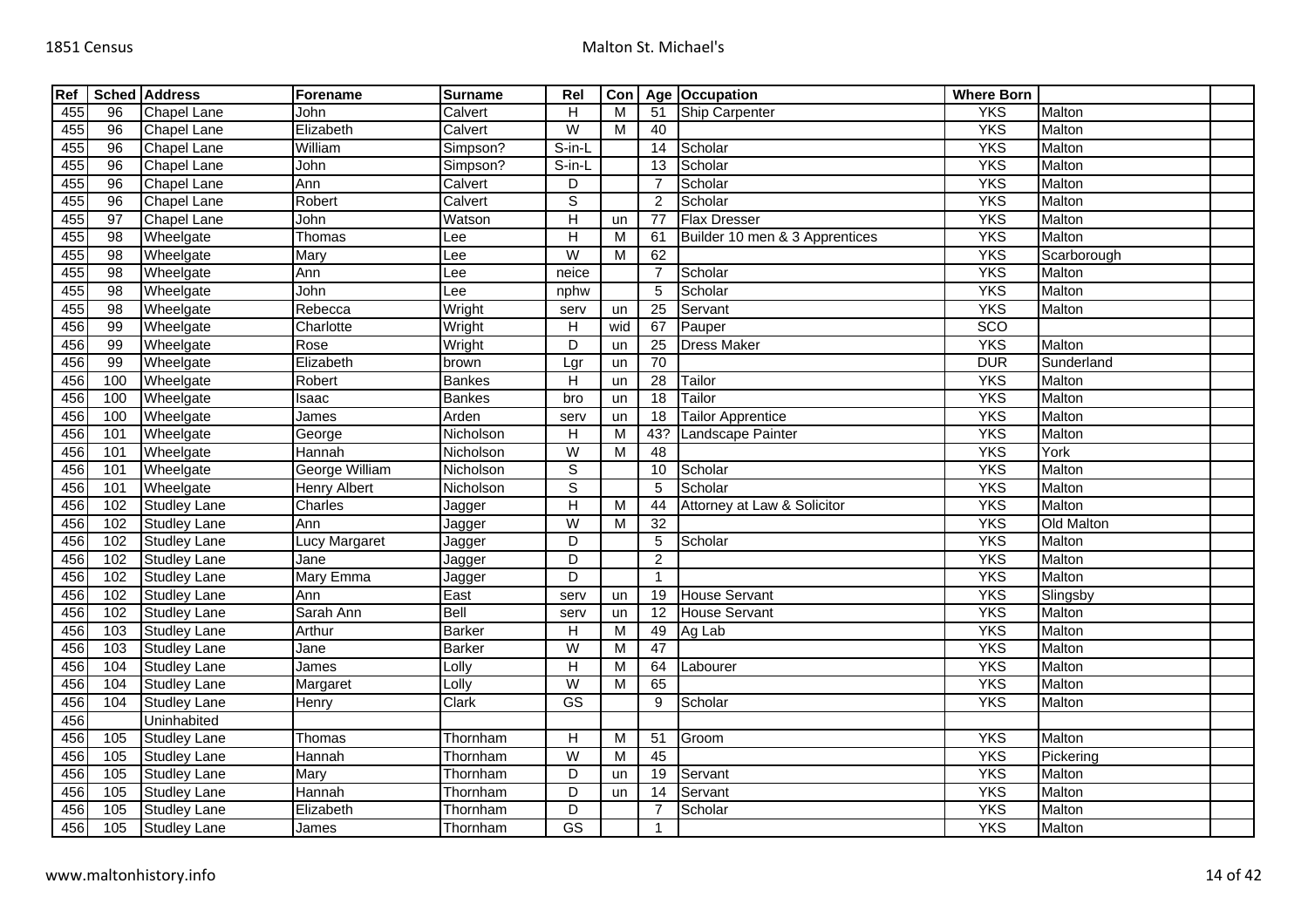| Ref |                  | <b>Sched Address</b> | Forename              | <b>Surname</b> | Rel            | Con <sub>1</sub>        |                 | Age Occupation              | <b>Where Born</b> |              |  |
|-----|------------------|----------------------|-----------------------|----------------|----------------|-------------------------|-----------------|-----------------------------|-------------------|--------------|--|
| 456 |                  | Uninhabited          |                       |                |                |                         |                 |                             |                   |              |  |
| 456 | 106              | <b>Studley Lane</b>  | Hannah                | Jackson        | $\overline{H}$ | $\overline{\mathsf{M}}$ | 55              | <b>Seamstress</b>           | <b>YKS</b>        | Oldstead?    |  |
| 456 | 107              | <b>Studley Lane</b>  | Sarah                 | Tindale        | $\overline{H}$ | un                      | 53              | Glover & Leather Seller     | <b>YKS</b>        | Malton       |  |
| 456 | 108              | <b>Studley Lane</b>  | Thomas                | Bell           | $\overline{H}$ | M                       | 38              | Slaughterman                | <b>YKS</b>        | Malton       |  |
| 456 | 108              | <b>Studley Lane</b>  | Jane                  | Bell           | W              | M                       | 40              |                             | <b>YKS</b>        | Malton       |  |
| 456 | 108              | <b>Studley Lane</b>  | Thomas                | Bell           | $\overline{s}$ |                         | 11              | Scholar                     | <b>YKS</b>        | Malton       |  |
| 456 | 108              | <b>Studley Lane</b>  | Luke                  | Bell           | $\overline{s}$ |                         | 9               | Scholar                     | <b>YKS</b>        | Malton       |  |
| 456 | 108              | <b>Studley Lane</b>  | William               | <b>Bell</b>    | $\overline{s}$ |                         | 5               | Scholar                     | <b>YKS</b>        | Malton       |  |
| 456 | 108              | <b>Studley Lane</b>  | Stockton              | Bell           | $\overline{s}$ |                         | 3               | Scholar                     | <b>YKS</b>        | Malton       |  |
| 456 | 108              | <b>Studley Lane</b>  | Elizabeth             | Bell           | $\overline{D}$ |                         | $\overline{1}$  |                             | <b>YKS</b>        | Malton       |  |
| 457 | 109              | <b>Market Place</b>  | William               | Kirk           | $\overline{H}$ | M                       | 56              | Tailor                      | <b>YKS</b>        | Hovingham    |  |
| 457 | 109              | <b>Market Place</b>  | Elizabeth             | Kirk           | $\overline{W}$ | М                       | 44              |                             | <b>YKS</b>        | York         |  |
| 457 | 109              | <b>Market Place</b>  | Mary                  | Sollitt        | Lgr            |                         | 8               | Scholar                     | <b>YKS</b>        | York         |  |
| 457 | 109              | <b>Market Place</b>  | Henry                 | Lee            | Lgr            | un                      | 23              | <b>Independent Minister</b> | <b>YKS</b>        | Sheffield    |  |
| 457 | 109              | <b>Market Place</b>  | William               | Foord          | serv           | un                      | $\overline{20}$ | Apprentice ?                | <b>YKS</b>        | Malton       |  |
| 457 | 109              | <b>Market Place</b>  | Mary                  | Jackson        | serv           | un                      | 20              | Servant                     | <b>YKS</b>        | Malton       |  |
| 457 | 109              | <b>Market Place</b>  | William               | Smith          | Lgr            | un                      | 37              | <b>Bankers Clerk</b>        | <b>YKS</b>        | York         |  |
| 457 | 110              | <b>Market Place</b>  | William               | Lumley         | H              | M                       | 53              | Painter                     | <b>YKS</b>        | Malton       |  |
| 457 | 110              | <b>Market Place</b>  | Hannah                | Lumley         | W              | M                       | 53              |                             | <b>YKS</b>        | Pickering    |  |
| 457 | 110              | <b>Market Place</b>  | Henry                 | Lumley         | $\overline{s}$ | un                      | $\overline{26}$ | Painter                     | <b>YKS</b>        | Malton       |  |
| 457 | 110              | <b>Market Place</b>  | Catherine             | Lumley         | D              | un                      | 19              |                             | <b>YKS</b>        | Malton       |  |
| 457 | 110              | <b>Market Place</b>  | William               | Lumley         | $\overline{s}$ | un                      | 15              | Scholar                     | <b>YKS</b>        | Malton       |  |
| 457 | 110              | <b>Market Place</b>  | John                  | Lumley         | $\overline{s}$ |                         | 14              | Scholar                     | <b>YKS</b>        | Malton       |  |
| 457 | 110              | <b>Market Place</b>  | Thomas                | Fagan          | S-in-L         | un                      | 21              | Painter                     | <b>YKS</b>        | Pickering    |  |
| 457 | 111              | <b>Market Place</b>  | Charles               | Marshall       | H              | M                       | 44              | <b>School Master</b>        | <b>YKS</b>        | Wykeham      |  |
| 457 | $\overline{111}$ | <b>Market Place</b>  | Mary                  | Marshall       | W              | M                       | $\overline{36}$ |                             | <b>YKS</b>        | Snainton     |  |
| 457 | 111              | <b>Market Place</b>  | Sarah                 | Marshall       | D              |                         | $\overline{13}$ |                             | <b>YKS</b>        | Malton       |  |
| 457 | $\overline{111}$ | <b>Market Place</b>  | William               | Marshall       | $\overline{s}$ |                         | $\overline{12}$ |                             | <b>YKS</b>        | Malton       |  |
| 457 | 111              | <b>Market Place</b>  | Jane                  | Marshall       | D              |                         | 10              |                             | <b>YKS</b>        | Malton       |  |
| 457 | $\overline{111}$ | <b>Market Place</b>  | <b>Mary Elizabeth</b> | Marshall       | D              |                         | $\overline{9}$  |                             | <b>YKS</b>        | Malton       |  |
| 457 | 111              | <b>Market Place</b>  | Charles               | Marshall       | $\overline{s}$ |                         | $\overline{7}$  |                             | <b>YKS</b>        | Malton       |  |
| 457 | $\overline{111}$ | <b>Market Place</b>  | George Arthur         | Marshall       | $\overline{s}$ |                         | $\overline{5}$  |                             | <b>YKS</b>        | Malton       |  |
| 457 | 111              | <b>Market Place</b>  | Anne                  | Marshall       | D              |                         | 4               |                             | <b>YKS</b>        | Malton       |  |
| 457 | $\overline{111}$ | <b>Market Place</b>  | Emily                 | Marshall       | $\overline{D}$ |                         | $\mathbf{3}$    |                             | <b>YKS</b>        | Malton       |  |
| 457 | 111              | <b>Market Place</b>  | <b>John Alfred</b>    | Marshall       | $\overline{s}$ |                         | $\overline{1}$  |                             | <b>YKS</b>        | Malton       |  |
| 457 | 111              | <b>Market Place</b>  | <b>John</b>           | McKee          | Lgr            | un                      | $\overline{31}$ | <b>Curate of Malton</b>     | <b>IRE</b>        |              |  |
| 457 | 111              | <b>Market Place</b>  | <b>Thomas Green</b>   | Elliott        | serv           | un                      | $\overline{34}$ | Teacher                     | <b>YKS</b>        | Rotherham    |  |
| 457 | $\overline{111}$ | <b>Market Place</b>  | James                 | Kitching       | serv           | un                      | $\overline{15}$ | Teacher                     | <b>YKS</b>        | Foston       |  |
| 457 | 111              | <b>Market Place</b>  | Charles               | Marshall       | brdr           |                         | 14              | Scholar                     | <b>YKS</b>        | Weaverthorpe |  |
| 457 | 111              | <b>Market Place</b>  | Jonathan              | Marshall       | brdr           |                         | 15              | Scholar                     | <b>YKS</b>        | Weaverthorpe |  |
| 457 | 111              | <b>Market Place</b>  | Thomas                | <b>Boyes</b>   | brdr           |                         | 15              | Scholar                     | <b>YKS</b>        | Slingsby     |  |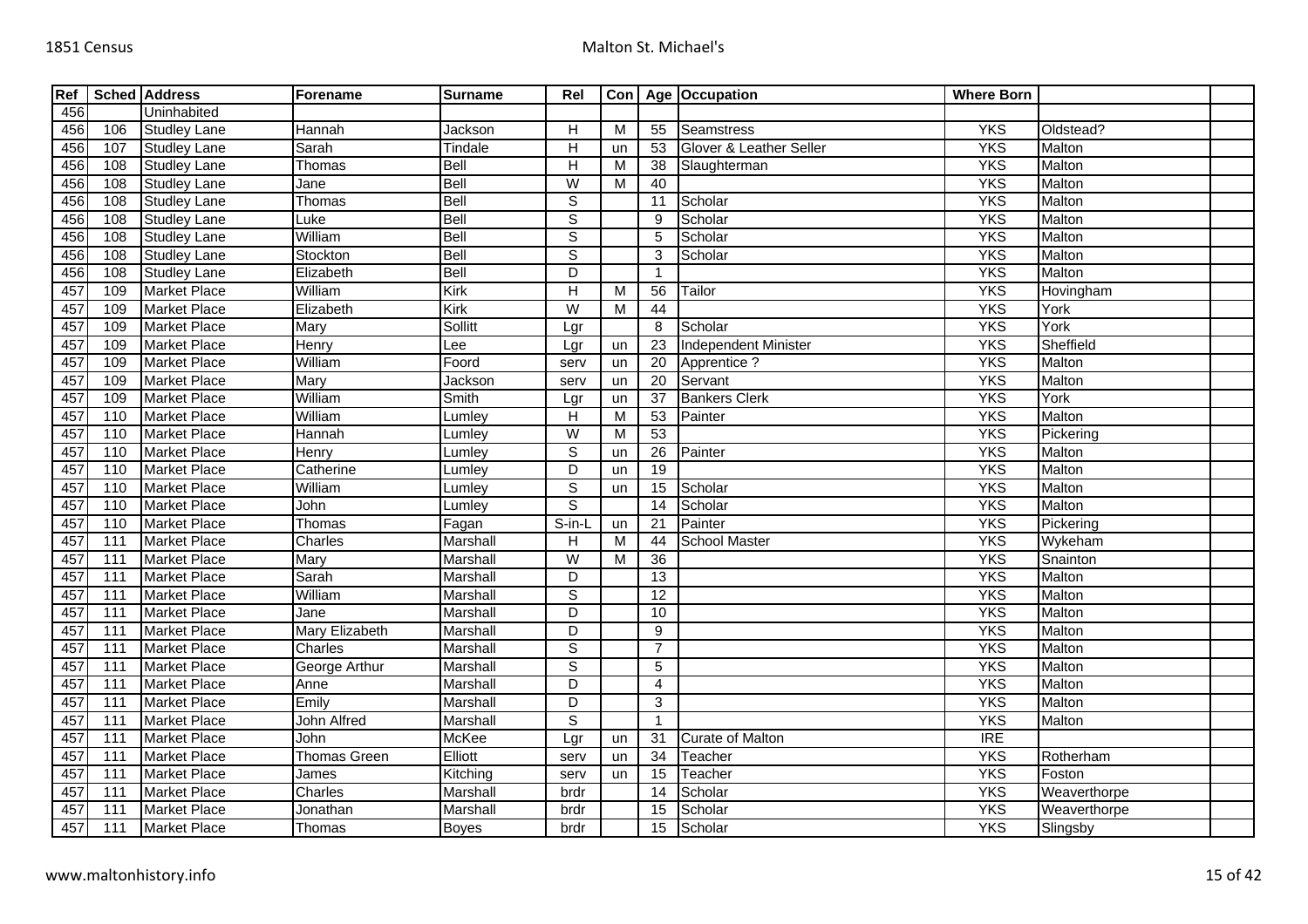| Ref |                   | <b>Sched Address</b> | Forename              | <b>Surname</b> | Rel                       | Con <sub> </sub> |                          | Age Occupation             | <b>Where Born</b>        |                  |  |
|-----|-------------------|----------------------|-----------------------|----------------|---------------------------|------------------|--------------------------|----------------------------|--------------------------|------------------|--|
| 457 | 111               | <b>Market Place</b>  | <b>Robert Pect</b>    | Clarkson       | brdr                      |                  |                          | 14 Scholar                 | <b>YKS</b>               | Whitby           |  |
| 457 | 111               | <b>Market Place</b>  | George                | Frank          | brdr                      |                  | 13                       | Scholar                    | <b>YKS</b>               | Kirbymoorside    |  |
| 457 | 111               | <b>Market Place</b>  | Henry                 | Gibbins        | brdr                      |                  | 13                       |                            | <b>YKS</b>               | Settle           |  |
| 457 | 111               | <b>Market Place</b>  | John                  | Henderson      | brdr                      |                  | 13                       |                            | <b>YKS</b>               | Castle Howard    |  |
| 457 | 111               | <b>Market Place</b>  | <b>Albert Edwin</b>   | Tomlinson      | brdr                      |                  | 12                       |                            | <b>YKS</b>               | Leeds            |  |
| 457 | 111               | <b>Market Place</b>  | John Richard          | Hunt           | brdr                      |                  | $\overline{12}$          |                            | <b>YKS</b>               | York             |  |
| 457 | 111               | <b>Market Place</b>  | <b>Charles Baines</b> | Bell           | brdr                      |                  | $\overline{11}$          |                            | <b>YKS</b>               | <b>Burland</b>   |  |
| 457 | 111               | <b>Market Place</b>  | Charles               | Rose           | brdr                      |                  | 10                       |                            | <b>YKS</b>               | Malton           |  |
| 457 | 111               | <b>Market Place</b>  | Jane                  | Coates         | serv                      | un               | 20                       | <b>House Servant</b>       | <b>YKS</b>               | Malton           |  |
| 458 | 111               | <b>Market Place</b>  | Harriett              | Scrivener?     | serv                      | un               | 18                       | <b>House Servant</b>       | <b>YKS</b>               | Hunmanby         |  |
| 458 | 111               | <b>Market Place</b>  | Ellen                 | Stockill       | serv                      | un               | 14                       | <b>House Servant</b>       | <b>YKS</b>               | Rillington       |  |
| 458 | 111               | <b>Market Place</b>  | Francis               | Smith          | serv                      | un               | 15                       | <b>House Servant</b>       | <b>YKS</b>               | Malton           |  |
| 458 | $\frac{11}{2}$    | <b>Market Place</b>  | William               | Kitten         | H                         | M                | 34                       | Master Boot Maker?         | <b>IRE</b>               |                  |  |
| 458 | 112               | <b>Market Place</b>  | Ann                   | Kitten         | W                         | м                | 28                       |                            | <b>YKS</b>               | Hull             |  |
| 458 | 112               | <b>Market Place</b>  | Catherine             | Kitten         | D                         |                  | 9                        | Scholar                    | <b>YKS</b>               | Malton           |  |
| 458 | 112               | <b>Market Place</b>  | William               | Kitten         | $\overline{s}$            |                  | 5                        | Scholar                    | <b>YKS</b>               | Beverley         |  |
| 458 | 112               | <b>Market Place</b>  | George                | Kitten         | $\overline{s}$            |                  | $\overline{\phantom{a}}$ | Scholar                    | <b>YKS</b>               | Malton           |  |
| 458 | 112               | <b>Market Place</b>  | John                  | Poliner        | serv                      |                  | 28                       | Journeyman                 | <b>KEN</b>               | Canterbury       |  |
| 458 | 113               | <b>Market Place</b>  | Edward                | <b>Baines</b>  | $\boldsymbol{\mathsf{H}}$ | un               | 59                       | Shoe Maker employing 2 men | <b>DEV</b>               | Exeter           |  |
| 458 | 114               | <b>Market Place</b>  | William               | Hudson         | Н                         | M                | 63                       | Ag Lab                     | <b>YKS</b>               | Crambe           |  |
| 458 | 114               | <b>Market Place</b>  | Mary                  | Hudson         | $\overline{\mathsf{W}}$   | M                | 64                       | <b>Stay Maker</b>          | <b>YKS</b>               | Malton           |  |
| 458 | 115               | <b>Market Place</b>  | Ursula                | Wilson         | $\overline{H}$            | un               | 50                       | Inn Keeper                 | <b>YKS</b>               | Meningthorpe     |  |
| 458 | 115               | <b>Market Place</b>  | Ann                   | Gage           | $\overline{D}$            | un               | 21                       |                            | <b>YKS</b>               | Malton           |  |
| 458 | 115               | <b>Market Place</b>  | Ursula                | Wilson         | $\overline{D}$            | un               | $\overline{14}$          |                            | <b>YKS</b>               | Malton           |  |
| 458 | 115               | <b>Market Place</b>  | Elizabeth             | Sunley         | serv                      | un               | 20                       | Servant                    | <b>YKS</b>               | Malton           |  |
| 458 | $\frac{115}{115}$ | <b>Market Place</b>  | John                  | Wilson         | serv                      | un               | $\overline{48}$          | Servant                    | $\overline{\mathsf{NK}}$ |                  |  |
| 458 | 115               | <b>Market Place</b>  | James                 | Green          | Lgr                       | nk               | nk                       | <b>NK</b>                  | $\overline{\mathsf{N}}$  |                  |  |
| 458 | 115               | <b>Market Place</b>  |                       |                |                           | nk               | nk                       | <b>Beast Drover?</b>       | LIN                      |                  |  |
| 458 | 116               | <b>Market Place</b>  | Frances               | Taylor         | $\boldsymbol{\mathsf{H}}$ | un               | 53?                      | Linen & Woollen Draper     | <b>YKS</b>               | Malton           |  |
| 458 | 116               | <b>Market Place</b>  | Susannah              | Taylor         | sis                       | un               | $\overline{52}$          | Linen & Woollen Draper     | <b>YKS</b>               | Malton           |  |
| 458 | 116               | <b>Market Place</b>  | Sarah                 | Taylor         | neice                     | un               | 22                       | Milliner                   | <b>MDX</b>               | Clerkenwell      |  |
| 458 | 116               | <b>Market Place</b>  | Harriett              | <b>Clark</b>   | ass                       | un               | $\overline{24}$          | <b>Milliner</b>            | <b>YKS</b>               | York             |  |
| 458 | 116               | <b>Market Place</b>  | Jane                  | Pickard        | ass                       | un               | 22                       | Milliner                   | <b>YKS</b>               | York             |  |
| 458 | 116               | <b>Market Place</b>  | George                | <b>Ellis</b>   | app                       |                  | 15                       | <b>Drapers Apprentice</b>  | <b>YKS</b>               | Norton           |  |
| 458 | 116               | <b>Market Place</b>  | Hannah                | Stamper        | serv                      | un               | 23                       | <b>House Servant</b>       | <b>YKS</b>               | Welham           |  |
| 458 | 117               | <b>Market Place</b>  | Pauk                  | Hickes         | $\overline{H}$            | $\overline{M}$   | 33                       | <b>Draper</b>              | <b>YKS</b>               | Little Givendale |  |
| 458 | 117               | <b>Market Place</b>  | Sophia                | Hickes         | W                         | M                | 31                       |                            | <b>DOR</b>               | Wearmouth        |  |
| 458 | 117               | <b>Market Place</b>  | H?                    | Rawkind        | neice                     | un               | 16                       | Milliners ass              | WIL                      | Salisbury        |  |
| 458 | 117               | <b>Market Place</b>  | Rachael               | Hodgson        | ass                       | un               | 18                       | <b>Dress Maker</b>         | <b>YKS</b>               | Scampston        |  |
| 458 | 117               | <b>Market Place</b>  | George                | Handfield      | app                       | un               | 16                       | <b>Draper Apprentice</b>   | <b>YKS</b>               | <b>Birdsall</b>  |  |
| 458 | 117               | <b>Market Place</b>  | Marshall              | Morrell        | app                       |                  |                          | 15 Draper Apprentice       | <b>YKS</b>               | Malton           |  |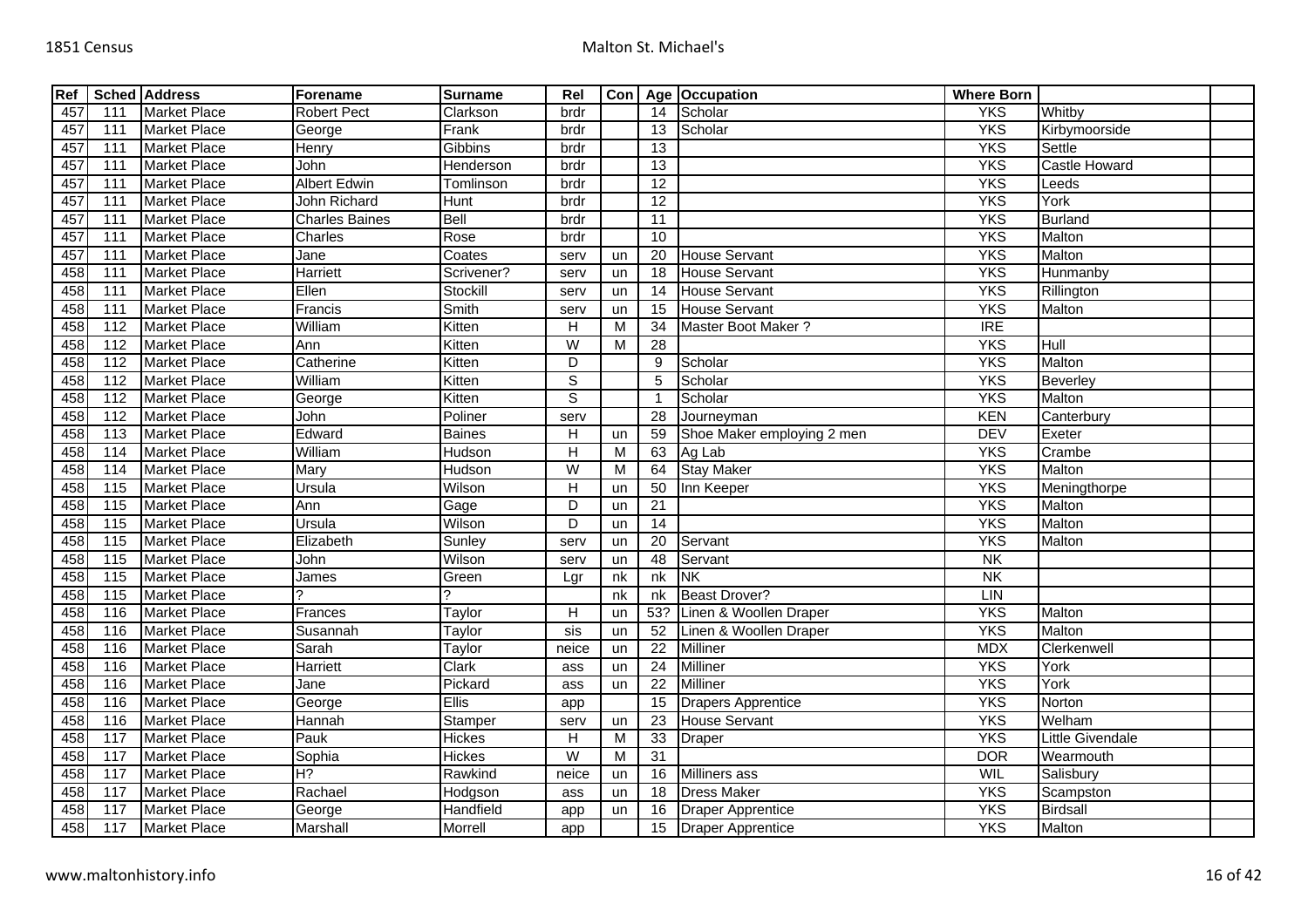| Ref |                  | Sched Address       | Forename             | <b>Surname</b> | Rel                       | Con            |                 | Age Occupation                  | <b>Where Born</b> |                    |  |
|-----|------------------|---------------------|----------------------|----------------|---------------------------|----------------|-----------------|---------------------------------|-------------------|--------------------|--|
| 458 | 117              | <b>Market Place</b> | Jane                 | Robinson       | serv                      | un             | 28              | Cook                            | <b>YKS</b>        | Malton             |  |
| 458 | 118              | <b>Market Place</b> | $\overline{J}$ ane   | Metcalfe       | $\boldsymbol{\mathsf{H}}$ | un             | $\overline{22}$ | Grocer                          | <b>YKS</b>        | Malton             |  |
| 458 | 118              | <b>Market Place</b> | Mary                 | Metcalfe       | $s$ is                    | un             | $\overline{21}$ | Grocer                          | <b>YKS</b>        | Malton             |  |
| 458 | 118              | <b>Market Place</b> | Isabel               | Metcalfe       | sis                       |                | 10              | Scholar                         | <b>YKS</b>        | Malton             |  |
| 458 | 118              | <b>Market Place</b> | Mary                 | Allen          | serv                      |                | $\overline{15}$ | Servant                         | <b>YKS</b>        | Malton             |  |
| 459 | 119              | <b>Market Place</b> | Richard              | Jefferson      | H                         | M              | 33              | druggist                        | <b>YKS</b>        | Nafferton          |  |
| 459 | 119              | <b>Market Place</b> | Jane                 | Jefferson      | $\overline{\mathsf{W}}$   | M              | 25              |                                 | <b>YKS</b>        | Malton             |  |
| 459 | $\overline{119}$ | <b>Market Place</b> | Ann Eliza            | Jefferson      | D                         |                | $\overline{2}$  |                                 | <b>YKS</b>        | Malton             |  |
| 459 | 119              | <b>Market Place</b> | George               | Jefferson      | $\mathbb S$               |                | 11m             |                                 | <b>YKS</b>        | Malton             |  |
| 459 | 119              | <b>Market Place</b> | Mary                 | Jefferson      | $s$ is                    |                | 40              | Annuitant                       | <b>YKS</b>        | Nafferton          |  |
| 459 | 119              | <b>Market Place</b> | James                | Crosby         | app                       |                | 16              | Apprentice                      | <b>YKS</b>        | Brompton           |  |
| 459 | 119              | <b>Market Place</b> | Hannah               | Potter         | serv                      |                | $\overline{25}$ | <b>House Servant</b>            | <b>YKS</b>        | Kirbymoorside      |  |
| 459 | 119              | <b>Market Place</b> | <b>Harriett</b>      | <b>Banks</b>   | serv                      |                | 14              | <b>House Servant</b>            | <b>YKS</b>        | Appleton le Street |  |
| 459 | 120              | <b>Market Place</b> | John                 | Nelson         | $\overline{H}$            | $\overline{M}$ | 54              | <b>Builder &amp; Apprentice</b> | <b>YKS</b>        | Settrington        |  |
| 459 | 120              | <b>Market Place</b> | Ann                  | Nelson         | $\overline{\mathsf{W}}$   | $\overline{M}$ | 53              |                                 | <b>YKS</b>        | Settrington        |  |
| 459 | 120              | <b>Market Place</b> | William              | Nelson         | $\mathbb S$               | un             | 23              | Joiner & Land Surveyor          | <b>YKS</b>        | Settrington        |  |
| 459 | 120              | <b>Market Place</b> | Sarah                | Nelson         | $\overline{D}$            | un             | $\overline{21}$ | <b>Dress Maker</b>              | <b>YKS</b>        | Settrington        |  |
| 459 | 120              | <b>Market Place</b> | Mary Jane            | Nelson         | D                         | un             | $\overline{18}$ |                                 | <b>YKS</b>        | Settrington        |  |
| 459 | 120              | <b>Market Place</b> | Frank                | Nelson         | $\overline{s}$            | un             | 17              | Joiner Apprentice               | <b>YKS</b>        | Malton             |  |
| 459 | 120              | <b>Market Place</b> | Robert               | Nelson         | $\overline{s}$            | un             | 14              |                                 | <b>YKS</b>        | Malton             |  |
| 459 | 121              | <b>Market Place</b> | Thomas               | Wilson         | $\overline{H}$            | M              | 46              | Corn Factor & Grocer            | <b>YKS</b>        | Westow             |  |
| 459 | 121              | <b>Market Place</b> | Mary                 | Wilson         | W                         | M              | 43              |                                 | <b>YKS</b>        | Thornton le Clay   |  |
| 459 | 121              | <b>Market Place</b> | William              | Wilson         | $\overline{s}$            |                | 17              | Corn Factor's ass               | <b>YKS</b>        | Cawthorne          |  |
| 459 | 121              | <b>Market Place</b> | Jane                 | Wilson         | D                         |                | $\overline{12}$ | Scholar                         | <b>YKS</b>        | Westow             |  |
| 459 | 121              | <b>Market Place</b> | Martha               | Wilson         | D                         |                | 11              | Scholar                         | <b>YKS</b>        | Westow             |  |
| 459 | 121              | <b>Market Place</b> | Thomas               | Wilson         | $\overline{s}$            |                | 9               | Scholar                         | <b>YKS</b>        | Westow             |  |
| 459 | 121              | <b>Market Place</b> | Joseph               | Wilson         |                           |                | $\overline{4}$  | Scholar                         | <b>YKS</b>        | Hutton             |  |
| 459 | 121              | <b>Market Place</b> | Mary                 | <b>Holmes</b>  | serv                      |                | 18              | Servant                         | <b>YKS</b>        | Sutton on Forest   |  |
| 459 | 122              | <b>Market Place</b> | William              | Taylor         | $\overline{H}$            | $\overline{M}$ | 50              | Linen & Woollen Draper          | <b>YKS</b>        | Malton             |  |
| 459 | 122              | <b>Market Place</b> | Sabina               | Taylor         | W                         | M              | 29              |                                 | <b>YKS</b>        | Hull               |  |
| 459 | $\overline{122}$ | <b>Market Place</b> | <b>Henry William</b> | Taylor         | $\overline{s}$            |                | $\overline{5}$  |                                 | <b>YKS</b>        | Malton             |  |
| 459 | 122              | <b>Market Place</b> | Mary                 | Taylor         | $\overline{D}$            |                | 3               |                                 | <b>YKS</b>        | Malton             |  |
| 459 | 122              | <b>Market Place</b> | John                 | Taylor         | $\overline{s}$            |                | $\overline{1}$  |                                 | <b>YKS</b>        | Malton             |  |
| 459 | 122              | <b>Market Place</b> | Elizabeth            | Peckitt        | serv                      | un             | 18              | <b>House Servant</b>            | <b>YKS</b>        | Acklam             |  |
| 459 | 123              | <b>Market Place</b> | Matthew              | Spencer        | H                         | M              | $\overline{32}$ | Tailor                          | <b>YKS</b>        | Malton             |  |
| 459 | 123              | <b>Market Place</b> | Mary                 | Spencer        | W                         | M              | 33              |                                 | <b>YKS</b>        | Malton             |  |
| 459 | 124              | <b>Market Place</b> | <b>John Walter</b>   | Elmer          | H                         | M              | 25              | Inn Keeper                      | <b>YKS</b>        | Norton             |  |
| 459 | 124              | <b>Market Place</b> | Elizabeth            | Beverley       | serv                      | M              | 54              | <b>House Keeper</b>             | <b>YKS</b>        | Scawton            |  |
| 459 | 124              | <b>Market Place</b> | George               | Jones          | vstr                      | M              | 27              | Farmer                          | <b>YKS</b>        | Thornethorpe       |  |
| 459 | 124              | <b>Market Place</b> | Mary                 | Jones          | vstr                      | м              | $\overline{24}$ |                                 | <b>YKS</b>        | Malton             |  |
| 459 | 124              | <b>Market Place</b> | Margaret             | Hopwood        | serv                      | un             | 21              | Servant                         | <b>YKS</b>        | Malton             |  |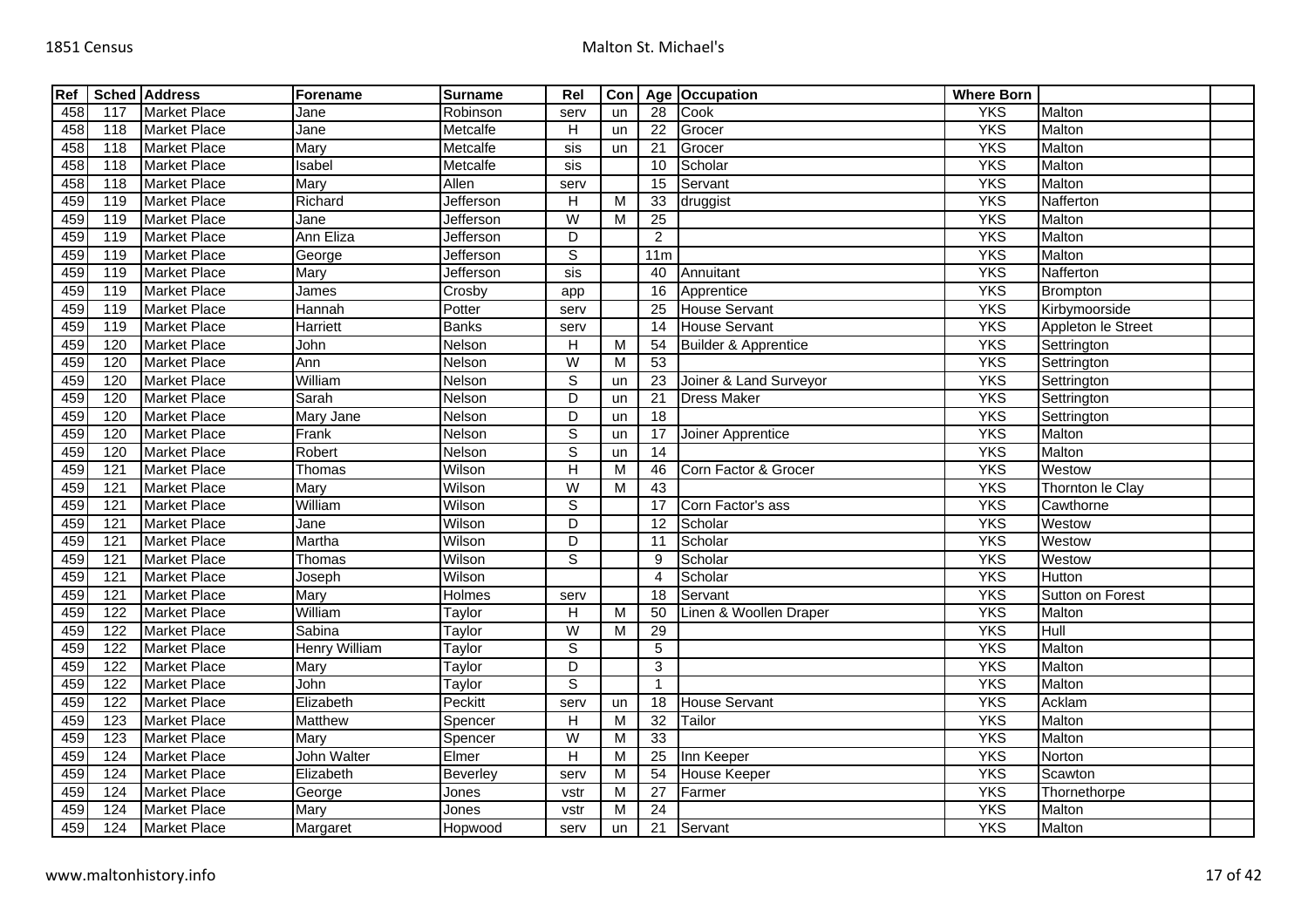| Ref |                  | Sched Address        | Forename            | <b>Surname</b> | Rel                     | Con |                 | Age Occupation                | <b>Where Born</b> |                        |  |
|-----|------------------|----------------------|---------------------|----------------|-------------------------|-----|-----------------|-------------------------------|-------------------|------------------------|--|
| 459 | 124              | <b>Market Place</b>  | Ann                 | Hopwood        | serv                    | un  | 19              | Servant                       | <b>YKS</b>        | Malton                 |  |
| 459 | $\overline{124}$ | <b>Market Place</b>  | Robert              | Simpson        | serv                    | un  | 41              | Ostler                        | <b>YKS</b>        | Pickering              |  |
| 459 | 125              | <b>Market Place</b>  | George              | Pycock         | Н                       | un  | 44              | Cabinet Maker employing 3 men | <b>YKS</b>        | <b>Barnby on Marsh</b> |  |
| 459 | $\frac{125}{ }$  | <b>Market Place</b>  | Jane                | Clark          | serv                    | un  | 49              | <b>House Keeper</b>           | <b>YKS</b>        | Norton                 |  |
| 460 | 126              | <b>Market Place</b>  | John                | Ruddock        | Н                       | М   | 36              | Journeyman Tanner             | <b>YKS</b>        | Malton                 |  |
| 460 | 126              | <b>Market Place</b>  | Mary                | Ruddock        | $\overline{W}$          | м   | 38              |                               | <b>YKS</b>        | Millington             |  |
| 460 | 126              | <b>Market Place</b>  | Elizabeth           | Ruddock        | D                       |     | 8               | Scholar                       | <b>YKS</b>        | Malton                 |  |
| 460 | 126              | <b>Market Place</b>  | George              | Ruddock        | $\overline{s}$          |     | 4               | Scholar                       | <b>YKS</b>        | Malton                 |  |
| 460 | 126              | <b>Market Place</b>  | <b>Rivis</b>        | Ruddock        | $\overline{s}$          |     | $\mathcal{P}$   | Scholar                       | <b>YKS</b>        | Malton                 |  |
| 460 | 126              | <b>Market Place</b>  | <b>John William</b> | Ruddock        | $\overline{s}$          |     | 2m              |                               | <b>YKS</b>        | Malton                 |  |
| 460 | 126              | <b>Market Place</b>  | Elizabeth           | Thomas         | Lgr                     |     | 20              | <b>Dress Maker</b>            | <b>YKS</b>        | Howsham                |  |
| 460 | 127              | <b>Market Place</b>  | Benjamin            | Leefe          | $\overline{H}$          | м   | 30              | Tanner & Brazier Journeyman   | <b>YKS</b>        | Malton                 |  |
| 460 | 127              | <b>Market Place</b>  | Mary                | Leefe          | W                       | м   | $\overline{27}$ |                               | <b>YKS</b>        | Norton                 |  |
| 460 | 127              | <b>Market Place</b>  | Jane                | Leefe          | $\overline{D}$          |     | 5               | Scholar                       | <b>YKS</b>        | Malton                 |  |
| 460 | 127              | <b>Market Place</b>  | John                | Leefe          | $\overline{s}$          |     | 3               | Scholar                       | <b>YKS</b>        | Malton                 |  |
| 460 | 127              | <b>Market Place</b>  | Benjamin            | Leefe          | $\overline{s}$          |     | 1               |                               | <b>YKS</b>        | Malton                 |  |
| 460 | 127              | <b>Market Place</b>  | Jane                | <b>Steeles</b> | serv                    |     | 12              | <b>Nurse</b>                  | <b>YKS</b>        | Malton                 |  |
| 460 | 128              | <b>Market Street</b> | <b>Neil</b>         | Percy          | H                       | м   | 32              | <b>Cabinet Maker</b>          | <b>YKS</b>        | Malton                 |  |
| 460 | 128              | <b>Market Street</b> | Elizabeth           | Percy          | $\overline{W}$          | M   | $\overline{30}$ | <b>Milliner</b>               | <b>YKS</b>        | Malton                 |  |
| 460 | 128              | <b>Market Street</b> | Ann                 | Percy          | D                       |     | 10              | Scholar                       | <b>YKS</b>        | Malton                 |  |
| 460 | 128              | <b>Market Street</b> | John                | Percy          | $\overline{s}$          |     | 5               | Scholar                       | <b>YKS</b>        | Malton                 |  |
| 460 | 129              | <b>Market Street</b> | Frances             | Benton         | $\overline{H}$          | wid | 66              | Gardener                      | <b>YKS</b>        | Nunnington             |  |
| 460 | 129              | <b>Market Street</b> | Edward              | Taylor         | $\overline{\text{GS}}$  |     | 18              | Gardener                      | <b>YKS</b>        | Malton                 |  |
| 460 | 129              | <b>Market Street</b> | Mary Ann            | Benton         | D                       |     | 34              | Gardener                      | <b>YKS</b>        | Malton                 |  |
| 460 | 129              | <b>Market Street</b> | Joseph              | Fowlet         | serv                    |     | 20              | Servant                       | LIN               | Winterton              |  |
| 460 | 130              | <b>Market Street</b> | George              | Smith          | Н                       | м   | 34              | <b>Tea Dealer</b>             | SCO               |                        |  |
| 460 | 130              | <b>Market Street</b> | Ann                 | Smith          | $\overline{\mathsf{W}}$ | м   | 31              |                               | <b>YKS</b>        | <b>Driffield</b>       |  |
| 460 | 130              | <b>Market Street</b> | Margaret Ann        | Smith          | D                       |     | 3               | Scholar                       | <b>YKS</b>        | <b>Driffield</b>       |  |
| 460 | 130              | <b>Market Street</b> | Elizabeth           | Smith          | $\overline{D}$          |     | $\mathbf{1}$    |                               | <b>YKS</b>        | <b>Driffield</b>       |  |
| 460 | 130              | <b>Market Street</b> | Ann                 | Staniland      | serv                    |     | 16              | Servant                       | <b>YKS</b>        | Wharram                |  |
| 460 | 131              | <b>Market Street</b> | Elizabeth           | <b>Harwick</b> | widow                   |     | 67              | Shoe Binder                   | <b>YKS</b>        | Bempton                |  |
| 460 | 131              | <b>Market Street</b> | Elizabeth           | Harwick        | D                       |     | 27              | <b>Dress Maker</b>            | <b>YKS</b>        | Malton                 |  |
| 460 | 132              | <b>Market Street</b> | John Hope           | Spencer        | $\overline{H}$          | M   | 74              | Tailor & Draper               | <b>YKS</b>        | Malton                 |  |
| 460 | 132              | <b>Market Street</b> | Mary                | Spencer        | W                       | M   | 74              |                               | <b>YKS</b>        | Ripon                  |  |
| 460 | $\overline{132}$ | <b>Market Street</b> | George              | Spencer        | $\overline{s}$          | un  | 28              | Tailor & Draper               | <b>YKS</b>        | Malton                 |  |
| 460 | 132              | <b>Market Street</b> | Jane                | Robinson       | neice                   | un  | 57              | <b>Seamstress</b>             | <b>YKS</b>        | Ripon                  |  |
| 460 | 132              | <b>Market Street</b> | Elizabeth           | Young          | neice                   | un  | 14              | <b>House Servant</b>          | <b>YKS</b>        | Malton                 |  |
| 460 | 132              | <b>Market Street</b> | William             | Longster       | serv                    |     | 19              | Apprentice                    | <b>YKS</b>        | Malton                 |  |
| 460 | $\overline{132}$ | <b>Market Street</b> | James               | Green?         | serv                    |     | 16              | Apprentice                    | LIN               | Sleaford               |  |
| 460 | 133              | <b>Market Street</b> | Michael             | Colbert        | H                       | M   | 68              | Pauper Waterman               | <b>YKS</b>        | Cottonworth            |  |
| 460 | $\overline{133}$ | <b>Market Street</b> | Ellen               | Colbert        | W                       | M   | 68              |                               | <b>YKS</b>        | Malton                 |  |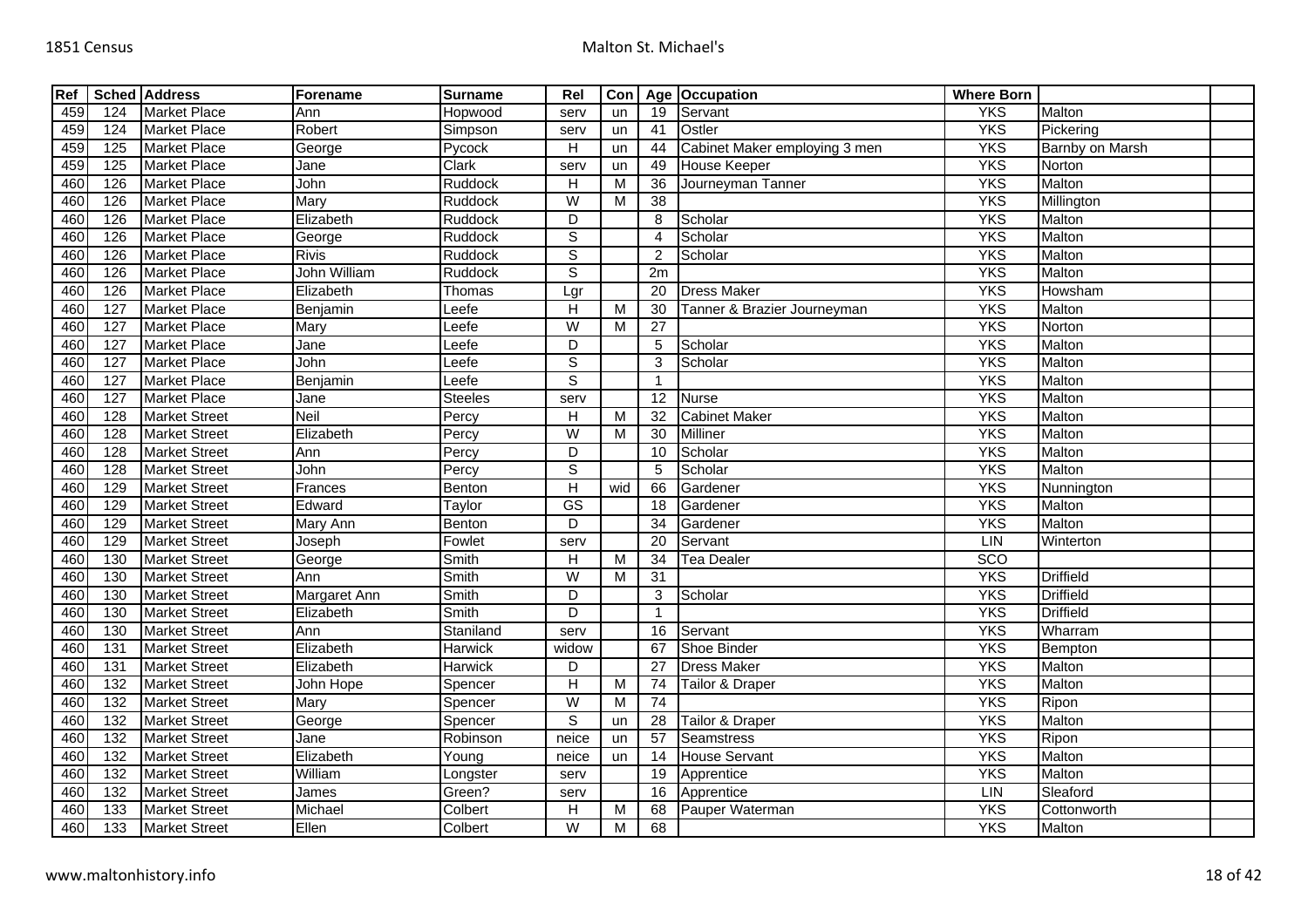| Ref             |                  | <b>Sched Address</b>                     | Forename                    | <b>Surname</b>   | Rel                     | Con                     |                        | Age Occupation                      | <b>Where Born</b> |                        |  |
|-----------------|------------------|------------------------------------------|-----------------------------|------------------|-------------------------|-------------------------|------------------------|-------------------------------------|-------------------|------------------------|--|
| 460             | 134              | <b>Market Street</b>                     | Anthony                     | Cattaneo         | H                       | м                       | 48                     | Watch Maker & Jeweller              | Italy             | <b>British Subject</b> |  |
| 460             | 134              | <b>Market Street</b>                     | Mary Ann                    | Cattaneo         | $\overline{W}$          | M                       | 44                     |                                     | <b>YKS</b>        | Stonegrave             |  |
| 460             | 134              | <b>Market Street</b>                     | Maria                       | Cattaneo         | D                       | un                      | $\overline{22}$        |                                     | <b>YKS</b>        | Stonegrave             |  |
| 460             | 134              | <b>Market Street</b>                     | William                     | Cattaneo         | $\overline{s}$          |                         | $\overline{12}$        | Scholar                             | <b>YKS</b>        | Malton                 |  |
| 461             | 134              | <b>Market Street</b>                     | John Henry                  | Cattaneo         | $\overline{s}$          |                         | 11                     | Scholar                             | <b>YKS</b>        | Malton                 |  |
| 461             | 134              | <b>Market Street</b>                     | Serida                      | Cattaneo         | $\overline{s}$          |                         | 9                      | Scholar                             | <b>YKS</b>        | Malton                 |  |
| 46 <sup>°</sup> | 134              | <b>Market Street</b>                     | $\overline{V}$ incent       | Cattaneo         | $\mathsf S$             |                         | 6                      | Scholar                             | <b>YKS</b>        | Malton                 |  |
| 46 <sup>′</sup> | 134              | <b>Market Street</b>                     | Seraphim?                   | Cattaneo         | $\overline{s}$          |                         | $\boldsymbol{\Lambda}$ | Scholar                             | <b>YKS</b>        | Malton                 |  |
| 461             | $\overline{134}$ | <b>Market Street</b>                     | Lewis?                      | Cattaneo         | $\overline{s}$          |                         | 1                      |                                     | <b>YKS</b>        | Malton                 |  |
| 461             | 134              | <b>Market Street</b>                     | Peter                       | <b>Ballorini</b> | vstr                    |                         | 50                     | Hawker                              | Italy             | <b>British Subject</b> |  |
| 46 <sup>2</sup> | 135              | <b>Market Street</b>                     | Robert                      | Hudson           | $\overline{H}$          | M                       | 52                     | <b>Hair Dresser</b>                 | <b>YKS</b>        | <b>Little Barugh</b>   |  |
| 461             | 135              | <b>Market Street</b>                     | Ann                         | Hudson           | W                       | М                       | 43                     |                                     | <b>YKS</b>        | Malton                 |  |
| 461             | 135              | <b>Market Street</b>                     | Robert                      | Walker           | GS                      |                         | $\overline{4}$         |                                     | <b>YKS</b>        | Malton                 |  |
| 461             | 136              | <b>Market Street</b>                     | George                      | Ascough          | H                       | м                       | 59                     | Ostler                              | <b>YKS</b>        | Hinton                 |  |
| 46 <sup>2</sup> | 136              | <b>Market Street</b>                     | Elizabeth                   | Ascough          | $\overline{\mathsf{W}}$ | M                       | 61                     |                                     | <b>YKS</b>        | Escrick                |  |
| 461             | 136              | <b>Market Street</b>                     | William                     | Ascough          | $\overline{s}$          | м                       | 33                     | Shoe Maker                          | <b>YKS</b>        | Malton                 |  |
| 461             | 136              | <b>Market Street</b>                     | $\overline{\mathsf{M}}$ ary | Ascough          | D-in-L                  | M                       | 36                     |                                     | <b>YKS</b>        | Dunnington             |  |
| 461             | 136              | <b>Market Street</b>                     | Elizabeth                   | Ascough          | D                       | un                      | 28                     | <b>Dress Maker</b>                  | <b>YKS</b>        | Malton                 |  |
| 46 <sup>7</sup> | 136              | <b>Market Street</b>                     | Charles                     | Ware             | Lgr                     |                         | 28                     | Joiner                              | <b>YKS</b>        | Norton                 |  |
| 46 <sup>°</sup> | 137              | <b>Market Street</b>                     | William                     | <b>Allen</b>     | $\overline{H}$          | M                       | 45                     | Plumber & Glazier                   | <b>YKS</b>        | Langton                |  |
| 461             | 137              | <b>Market Street</b>                     | Isabell                     | Allen            | $\overline{W}$          | M                       | 50                     |                                     | <b>YKS</b>        | Middleton              |  |
| 461             | 137              | <b>Market Street</b>                     | Maria                       | Allen            | D                       | un                      | 23                     | <b>Dress Maker</b>                  | <b>YKS</b>        | Norton                 |  |
| 461             | 137              | <b>Market Street</b>                     | Emma                        | Sokill?          | serv                    | un                      | 14                     | <b>House Servant</b>                | <b>YKS</b>        | Malton                 |  |
| 461             | 137              | Market Street (part of<br>Allen's house) | Samuel                      | Wood             | H                       | M                       | 26                     | Watchmaker                          | <b>YKS</b>        | Northallerton          |  |
| 461             | 137              | Market Street (part of<br>Allen's house) | Sarah                       | Wood             | W                       | M                       | 27                     |                                     | <b>DUR</b>        | Darlington             |  |
| 461             | 137              | Market Street (part of<br>Allen's house) | Mary                        | Wood             | $\overline{D}$          |                         | $\mathbf{1}$           |                                     | <b>YKS</b>        | Malton                 |  |
| 46 <sup>′</sup> | 139              | <b>Market Street</b>                     | John                        | Gibson           | $\overline{H}$          | $\overline{\mathsf{M}}$ | 39                     | Architect & Builder employing 3 men | <b>YKS</b>        | Brompton               |  |
| 461             | 139              | <b>Market Street</b>                     | Sophia                      | Gibson           | W                       | M                       | 40                     |                                     | <b>YKS</b>        | Scarborough            |  |
| 46 <sup>′</sup> | 139              | <b>Market Street</b>                     | Peter Edmund                | Gibson           | $\overline{s}$          |                         | 18                     | Apprentice                          | <b>YKS</b>        | Scarborough            |  |
| 461             | 139              | <b>Market Street</b>                     | Ann                         | Gibson           | D                       |                         | 16                     | At Home                             | <b>YKS</b>        | Scarborough            |  |
| 461             | 139              | <b>Market Street</b>                     | Joseph                      | Gibson           | $\overline{s}$          |                         | 15                     | Apprentice                          | <b>YKS</b>        | Scarborough            |  |
| 461             | 139              | <b>Market Street</b>                     | Richard                     | Gibson           | $\overline{s}$          |                         | 4                      | Scholar                             | <b>YKS</b>        | Malton                 |  |
| 461             | 139              | <b>Market Street</b>                     | John Edmund                 | Gibson           | $\overline{s}$          |                         | $\overline{2}$         | Scholar                             | <b>YKS</b>        | Malton                 |  |
| 46 <sup>′</sup> | 139              | <b>Market Street</b>                     | Peter                       | Gibson           | bro                     | un                      | 40                     | <b>Clerk</b>                        | <b>YKS</b>        | Brompton               |  |
| 461             | 140              | <b>Market Place</b>                      | Sarah                       | Sharp            | H                       | un                      | 33                     | Laundress                           | <b>YKS</b>        | Malton                 |  |
| 461             | 140              | <b>Market Place</b>                      | Jane                        | Mawman           | Lgr                     | un                      | 76                     | Pauper                              | <b>YKS</b>        | Amotherby              |  |
| 461             | 140              | <b>Market Place</b>                      | Mary Ann                    | Mawman           | Lgr                     | un                      | 13                     | Scholar                             | <b>YKS</b>        | Malton                 |  |
| 461             | 141              | <b>Market Place</b>                      | George                      | Bellerby         | H                       | M                       |                        | 79 Roper employing 1 man & 1 boy    | <b>YKS</b>        | Malton                 |  |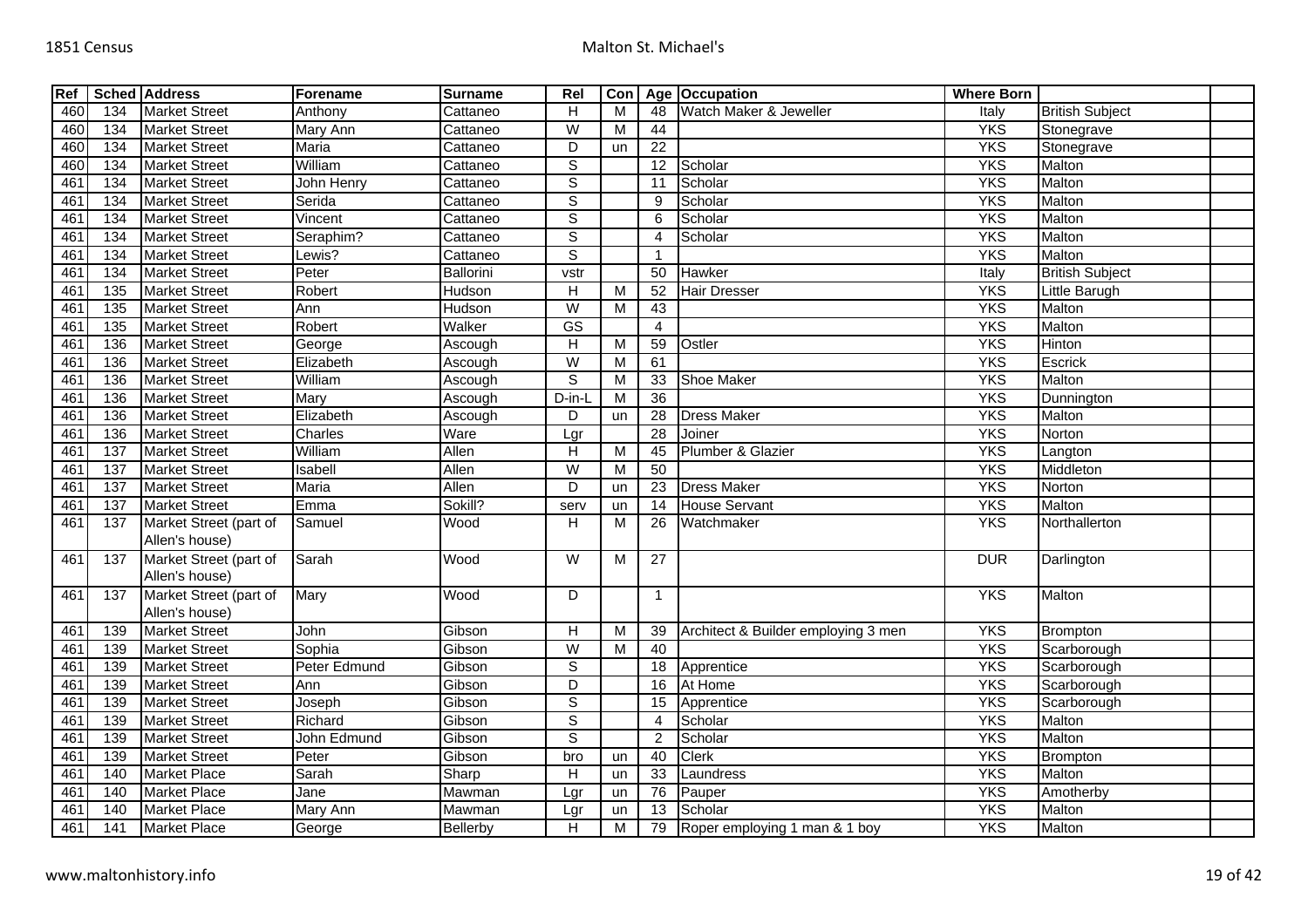| Ref |                 | <b>Sched Address</b> | Forename      | <b>Surname</b> | Rel                       |    |                 | Con   Age   Occupation | <b>Where Born</b> |                            |  |
|-----|-----------------|----------------------|---------------|----------------|---------------------------|----|-----------------|------------------------|-------------------|----------------------------|--|
| 461 | 141             | <b>Market Place</b>  | <b>Maria</b>  | Bellerby       | $\overline{W}$            | М  | 60              |                        | <b>YKS</b>        | Malton                     |  |
| 461 | 141             | <b>Market Place</b>  | Margaret      | Bellerby       | D                         | un | 31              |                        | <b>YKS</b>        | Malton                     |  |
| 461 | 141             | <b>Market Place</b>  | George        | Bellerby       | $\overline{s}$            | un | 30              | Roper                  | <b>YKS</b>        | Malton                     |  |
| 461 | 141             | <b>Market Place</b>  | Mary Ann      | Bellerby       | D                         | un | 26              |                        | <b>YKS</b>        | Malton                     |  |
| 462 | 141             | <b>Market Place</b>  | Ellen         | Bellerby       | $\overline{D}$            | un | 24              |                        | <b>YKS</b>        | Malton                     |  |
| 462 | 141             | <b>Market Place</b>  | Maria         | Bellerby       | D                         | un | 21              |                        | <b>YKS</b>        | Malton                     |  |
| 462 | 141             | <b>Market Place</b>  | Isabell       | Kirby          | serv                      | un | 15              | <b>House Servant</b>   | <b>YKS</b>        | Malton                     |  |
| 462 | 142             | <b>Market Place</b>  | Timothy       | Ineson         | H                         | M  | 61              | Butcher                | <b>YKS</b>        | <b>Batley</b>              |  |
| 462 | 142             | <b>Market Place</b>  | Mary Ann      | Ineson         | D                         | un | 28              | At Home                | <b>YKS</b>        | Malton                     |  |
| 462 | 142             | <b>Market Place</b>  | Elizabeth     | Ineson         | <b>GD</b>                 |    | 15              | Scholar                | <b>YKS</b>        | Malton                     |  |
| 462 | 143             | <b>Market Place</b>  | William       | Masterman      | H                         | M  | 44              | <b>Hair Dresser</b>    | <b>YKS</b>        | Malton                     |  |
| 462 | 143             | <b>Market Place</b>  | Sarah         | Masterman      | $\overline{W}$            | M  | 34              |                        | <b>YKS</b>        | Stittenham                 |  |
| 462 | 143             | <b>Market Place</b>  | Sarah Ann     | Masterman      | D                         |    | $\overline{4}$  | Scholar                | <b>YKS</b>        | Malton                     |  |
| 462 | 143             | <b>Market Place</b>  | Sarah         | Kendall        | serv                      |    | 27              | Servant                | <b>YKS</b>        | York                       |  |
| 462 | 144             | <b>Market Place</b>  | John          | Snarry         | $\boldsymbol{\mathsf{H}}$ | M  | 25              | Veterinary Surgeon     | <b>YKS</b>        | Sledmere                   |  |
| 462 | 144             | <b>Market Place</b>  | Elizabeth     | Snarry         | $\overline{W}$            | М  | 22              |                        | <b>YKS</b>        | Thornton                   |  |
| 462 | 144             | <b>Market Place</b>  | Jane          | Snarry         | $\overline{D}$            |    | $\overline{2}$  |                        | <b>YKS</b>        | Malton                     |  |
| 462 | 144             | <b>Market Place</b>  | Ann           | <b>Barker</b>  | serv                      | un | 24              | Servant                | <b>MDX</b>        | London                     |  |
| 462 | 144             | <b>Market Place</b>  | Thomas        | Leefe          | serv                      | un | 25              | Servant                | <b>YKS</b>        | Thornton                   |  |
| 462 | 145             | <b>Market Place</b>  | John          | Rutter         | H                         | M  | 47              | Grocer                 | <b>YKS</b>        | Malton                     |  |
| 462 | 145             | <b>Market Place</b>  | Ann           | Rutter         | $\overline{W}$            | M  | 42              |                        | <b>YKS</b>        | Malton                     |  |
| 462 | 145             | <b>Market Place</b>  | William       | Rutter         | $\mathsf S$               |    | 14              | Scholar                | <b>YKS</b>        | Malton                     |  |
| 462 | $\frac{145}{ }$ | <b>Market Place</b>  | <b>Mary</b>   | Rutter         | $\overline{D}$            |    | 13              | Scholar                | <b>YKS</b>        | Malton                     |  |
| 462 | 145             | <b>Market Place</b>  | Anne          | Rutter         | D                         |    | 11              | Scholar                | <b>YKS</b>        | Malton                     |  |
| 462 | 145             | <b>Market Place</b>  | <b>Robert</b> | Rutter         | $\overline{s}$            |    | 10              | Scholar                | <b>YKS</b>        | Malton                     |  |
| 462 | 145             | <b>Market Place</b>  | Charles       | Rutter         | S                         |    | 8               | Scholar                | <b>YKS</b>        | Malton                     |  |
| 462 | 145             | <b>Market Place</b>  | Richard       | <b>Scales</b>  | app                       | un | 20              | Apprentice             | <b>YKS</b>        | Malton                     |  |
| 462 | 145             | <b>Market Place</b>  | Francis       | Heath          | app                       | un | 17              | Apprentice             | <b>STS</b>        | <b>Burton on Trent</b>     |  |
| 462 | 145             | <b>Market Place</b>  | Jane          | Hunter         | serv                      | un | 19              | <b>House Servant</b>   | <b>YKS</b>        | Hunmanby                   |  |
| 462 | 146             | <b>Market Place</b>  | John          | Thornham       | $\boldsymbol{\mathsf{H}}$ | M  | 50              | <b>Machine Maker</b>   | <b>YKS</b>        | Malton                     |  |
| 462 | 146             | <b>Market Place</b>  | Sarah         | Thornham       | $\overline{W}$            | M  | 46              |                        | <b>YKS</b>        | Malton                     |  |
| 462 | 147             | <b>Market Place</b>  | Philippa      | Rounding       | $\boldsymbol{\mathsf{H}}$ | un | 62              | Shoe Warehouse         | <b>YKS</b>        | Kingston on Hull           |  |
| 462 | 147             | <b>Market Place</b>  | Ann           | Cross          | serv                      | un | $\overline{17}$ | Servant                | <b>YKS</b>        | Norton                     |  |
| 462 | 148             | <b>Market Place</b>  | Henry         | Harden         | $\boldsymbol{\mathsf{H}}$ | M  | 50              | <b>Watch Maker</b>     | <b>WAR</b>        | Coventry                   |  |
| 462 | 148             | <b>Market Place</b>  | Sarah         | Harden         | W                         | м  | 52              |                        | KEN               | Dover                      |  |
| 462 | 148             | <b>Market Place</b>  | Henry         | Harden         | S                         | un | 22              | <b>Watch Maker</b>     | <b>YKS</b>        | Malton                     |  |
| 462 | 148             | <b>Market Place</b>  | Sarah         | Harden         | D                         | un | 16              | Scholar                | <b>YKS</b>        | Malton                     |  |
| 462 | 148             | <b>Market Place</b>  | Ann           | Harden         | D                         |    | 11              | Scholar                | <b>YKS</b>        | Malton                     |  |
| 462 |                 | Uninhabited          |               |                |                           |    |                 |                        |                   |                            |  |
| 462 | 149             | <b>Market Place</b>  | Charlotte     | Marshall       | Н                         | un | 30              | Washerwoman            | <b>YKS</b>        | <b>Malton</b>              |  |
| 462 | 150             | <b>Market Place</b>  | <b>Ellis</b>  | Jackson        | H                         | M  |                 | 65 Bonnet Maker        | <b>YKS</b>        | <b>Helmsley Black Moor</b> |  |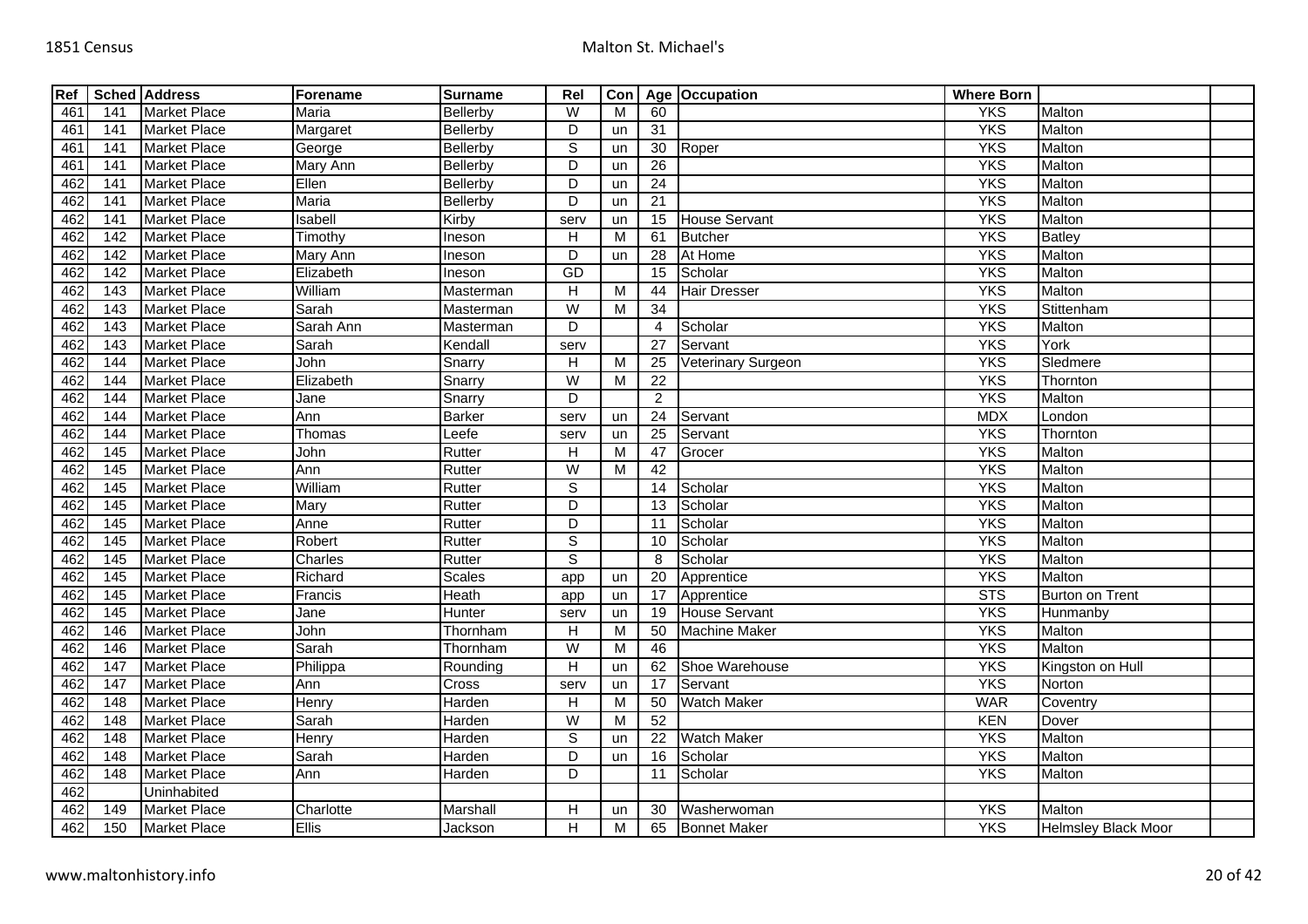| Ref                      |                | <b>Sched Address</b> | <b>Forename</b> | <b>Surname</b>  | Rel            | Con |                 | Age Occupation                          | <b>Where Born</b> |                            |  |
|--------------------------|----------------|----------------------|-----------------|-----------------|----------------|-----|-----------------|-----------------------------------------|-------------------|----------------------------|--|
| 462                      | 150            | <b>Market Place</b>  | Christiana      | Comines?        | sis            | wid | 47              | ass                                     | <b>YKS</b>        | <b>Helmsley Black Moor</b> |  |
| 462                      | 150            | <b>Market Place</b>  | Grace           | Grandy          | serv           |     | 11?             | Servant                                 | <b>YKS</b>        | Malton                     |  |
| 2                        | $\overline{1}$ | <b>Market Street</b> | John            | Staniland       | H              | un  | 36              | Watch Maker employing 1 man             | <b>YKS</b>        | Malton                     |  |
| 2                        | -1             | <b>Market Street</b> | Sarah           | <b>Burton</b>   | cousin         | un  | 28              | House Keeper                            | <b>YKS</b>        | Sheffield                  |  |
| $\overline{\phantom{a}}$ | -1             | <b>Market Street</b> | Elizabeth       | Dennis          | serv           | un  | 16              | <b>House Servant</b>                    | <b>YKS</b>        | <b>Thorpe Bassett</b>      |  |
| $\overline{?}$           | $\overline{2}$ | <b>Market Street</b> | Elizabeth       | Flower          | H              | wid | 54              | Grocer (employing 1 man & 1 apprentice) | <b>YKS</b>        | Pickering                  |  |
| $\mathcal{P}$            | 2              | <b>Market Street</b> | Ellen           | Flower          | D              | un  | 26              |                                         | <b>YKS</b>        | Malton                     |  |
| 2                        | 2              | <b>Market Street</b> | John            | Clough          | nphw           | un  | 23              | Draper's Shopman                        | Nevis, WI         | <b>British Subject</b>     |  |
| $\overline{2}$           | $\overline{2}$ | <b>Market Street</b> | John            | Foster          | s'man          | un  | $\overline{25}$ | Grocer's Shopman                        | <b>YKS</b>        | Leeds                      |  |
| 2                        | $\overline{2}$ | <b>Market Street</b> | Thomas          | <b>Stathers</b> | app            | un  | 18              | <b>Grocer Apprentice</b>                | <b>YKS</b>        | Malton                     |  |
| $\overline{2}$           | $\overline{2}$ | <b>Market Street</b> | Mary            | Weighill        | serv           | un  | 19              | <b>General Servant</b>                  | <b>YKS</b>        | Whitby                     |  |
| 2                        | 3              | <b>Flowers Yard</b>  | Elizabeth       | Howard          | H              | M   | 23              | Tailor's wife                           | <b>YKS</b>        | <b>Kirby Moorside</b>      |  |
| $\overline{?}$           | 3              | <b>Flowers Yard</b>  | Hannah          | Howard          | D              | un  | $\overline{2}$  |                                         | <b>YKS</b>        | <b>Kirby Moorside</b>      |  |
| 2                        | 3              | <b>Flowers Yard</b>  | Elizabeth       | Howard          | $\overline{D}$ | un  | 1 <sub>m</sub>  |                                         | <b>YKS</b>        | Malton                     |  |
| 2                        | 3              | <b>Flowers Yard</b>  | George          | Dawson          | Lgr            | un  | 27              | Tailor (Journeyman)                     | <b>YKS</b>        | <b>Kirby Moorside</b>      |  |
| ?                        | 4              | <b>Flowers Yard</b>  | Abraham         | James           | H              | M   | 60              | Dyer                                    | <b>YKS</b>        | Welton                     |  |
| $\overline{?}$           | 4              | <b>Flowers Yard</b>  | Jane            | James           | W              | M   | 44              |                                         | <b>YKS</b>        | Whitby                     |  |
| $\mathcal{P}$            | 4              | <b>Flowers Yard</b>  | Ann             | Harrison        | D              | un  | 19              | <b>Dress Maker</b>                      | <b>YKS</b>        | Whitby                     |  |
| $\overline{?}$           | 4              | <b>Flowers Yard</b>  | Sarah Jane      | James           | D              | un  | 11              | Scholar                                 | <b>YKS</b>        | Beverley                   |  |
| $\mathcal{P}$            | $\overline{4}$ | <b>Flowers Yard</b>  | Joseph          | James           | $\overline{s}$ |     | 9               | Scholar                                 | <b>YKS</b>        | Whitby                     |  |
| 467                      | $\overline{5}$ | <b>Flowers Yard</b>  | William         | Lambert         | $\overline{H}$ | М   | 71              | Blacksmith                              | <b>YKS</b>        | Maunby                     |  |
| 467                      | 5              | <b>Flowers Yard</b>  | Elizabeth       | _ambert         | W              | M   | 68              | Seamstress                              | <b>YKS</b>        | <b>Burniston</b>           |  |
| 467                      | 5              | <b>Flowers Yard</b>  | Elizabeth       | Lambert         | D              | un  | 30              | Ladies Maid                             | <b>YKS</b>        | Malton                     |  |
| 467                      | 6              | <b>Flowers Yard</b>  | Hannah          | Wright          | $\overline{H}$ | wid | 56              | Laundress pauper                        | <b>YKS</b>        | Malton                     |  |
| 467                      | 6              | <b>Flowers Yard</b>  | Francis         | Wright          | $\overline{s}$ | un  | 24              | Groom                                   | <b>YKS</b>        | Malton                     |  |
| 467                      | 6              | <b>Flowers Yard</b>  | John            | Wright          | $\overline{s}$ | un  | 18              | Tailor's apprentice                     | <b>YKS</b>        | Malton                     |  |
| 467                      | 6              | <b>Flowers Yard</b>  | Hannah          | Wright          | $\overline{D}$ | un  | $\overline{13}$ |                                         | <b>YKS</b>        | Malton                     |  |
| 467                      | $\overline{7}$ | <b>Market Street</b> | William         | Colby           | Н              | M   | 51              | <b>General Practitioner</b>             | <b>YKS</b>        | <b>Birdsall</b>            |  |
| 467                      | $\overline{7}$ | <b>Market Street</b> | Ann             | Colby           | $\overline{W}$ | M   | 46              |                                         | <b>YKS</b>        | Burythorpe                 |  |
| 467                      | $\overline{7}$ | <b>Market Street</b> | Maria Jane      | Colby           | D              | un  | 24              |                                         | <b>YKS</b>        | Malton                     |  |
| 467                      | $\overline{7}$ | <b>Market Street</b> | James           | Colby           | $\overline{s}$ | un  | 15              | Scholar                                 | <b>YKS</b>        | Malton                     |  |
| 467                      | $\overline{7}$ | <b>Market Street</b> | George          | Colby           | $\overline{s}$ | un  | 14              | Scholar                                 | <b>YKS</b>        | Malton                     |  |
| 467                      | $\overline{7}$ | <b>Market Street</b> | Robert J        | Colby           | $\overline{s}$ |     | 8               | Scholar                                 | <b>YKS</b>        | Malton                     |  |
| 467                      | $\overline{7}$ | <b>Market Street</b> | Henry S         | Colby           | D              |     | 6               | Scholar                                 | <b>YKS</b>        | Malton                     |  |
| 467                      | $\overline{7}$ | <b>Market Street</b> | Mary A          | Wilson          | serv           | un  | 20              | <b>General Servant</b>                  | $\tilde{?}$       | Newcastle                  |  |
| 467                      | $\overline{7}$ | <b>Market Street</b> | Charles         | <b>Brown</b>    | serv           | un  | 12              | Groom                                   | <b>YKS</b>        | Malton                     |  |
| 467                      | 8              | <b>Market Street</b> | Samuel          | $E$ lla         | H              | М   | 59              | Inn Keeper                              | <b>YKS</b>        | Oswaldkirk                 |  |
| 467                      | 8              | <b>Market Street</b> | Harriett        | Ella            | W              | M   | 40              |                                         | <b>YKS</b>        | Selby                      |  |
| 467                      | 8              | <b>Market Street</b> | James           | Ella            | $\overline{s}$ | un  | $\overline{28}$ |                                         | St. Ann's         | London                     |  |
| 467                      | 8              | <b>Market Street</b> | Samuel          | Ella            | $\mathbb S$    | un  |                 | 18 Joiner Apprentice                    | <b>YKS</b>        | Dunnington                 |  |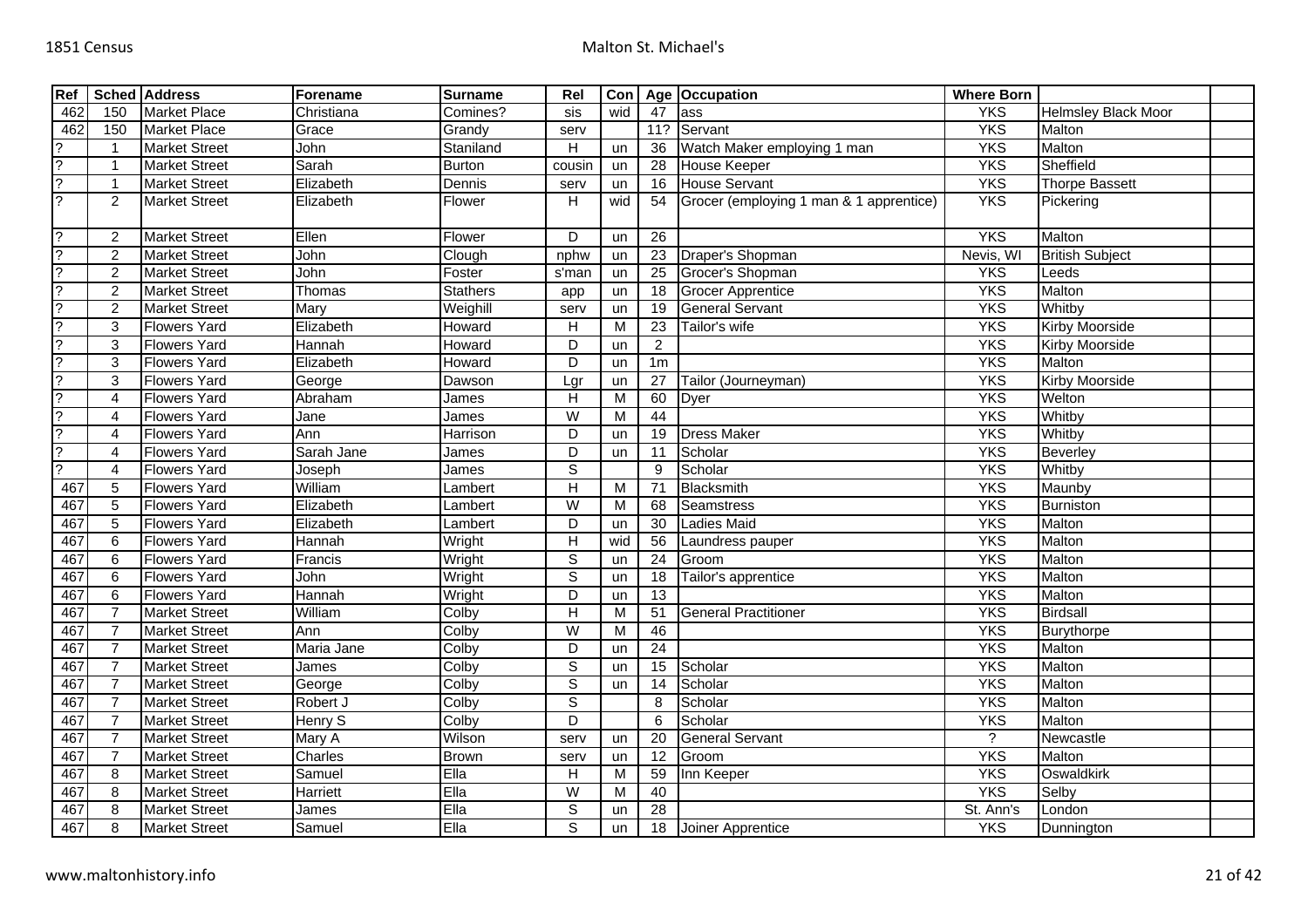| Ref |                 | <b>Sched Address</b> | Forename         | <b>Surname</b> | Rel                       | Con  |                 | Age Occupation                    | <b>Where Born</b> |                          |  |
|-----|-----------------|----------------------|------------------|----------------|---------------------------|------|-----------------|-----------------------------------|-------------------|--------------------------|--|
| 467 | 8               | <b>Market Street</b> | Joseph           | Atkinson       | brdr                      | widr | 68              | Freeholder                        | <b>YKS</b>        | Newsham                  |  |
| 467 | 8               | <b>Market Street</b> | William          | Peacock        | vstr                      | un   | 40              | Groom                             | <b>YKS</b>        | Oswaldkirk               |  |
| 467 | 8               | <b>Market Street</b> | Catherine        | Harrison       | serv                      | un   | 22              | <b>House Servant</b>              | <b>YKS</b>        | <b>Wharram le Street</b> |  |
| 467 | 8               | <b>Market Street</b> | Charlotte        | Whitehead      | serv                      | un   | 13              | <b>House Servant</b>              | <b>YKS</b>        | <b>Barton le Street</b>  |  |
| 467 | 9               | Ella's Yard          | William          | Harrison       | H                         | M    | 67              | Cordwainer (Journeyman)           | <b>YKS</b>        | Malton                   |  |
| 467 | 9               | Ella's Yard          | Jane             | Harrison       | W                         | M    | 66              |                                   | <b>YKS</b>        | Westow                   |  |
| 467 | 10              | Ella's Yard          | Mary             | Pilmer         | $\overline{H}$            | wid  | $\overline{35}$ | <b>Dress Maker</b>                | <b>YKS</b>        | Rillington               |  |
| 467 | 10              | Ella's Yard          | <b>Matthew T</b> | Pilmer         | $\overline{s}$            |      | 11              | Scholar                           | <b>YKS</b>        | Malton                   |  |
| 467 | $\overline{11}$ | <b>Market Street</b> | George           | Harrison       | $\overline{H}$            | М    | 51              | <b>Bookseller &amp; Stationer</b> | <b>YKS</b>        | Malton                   |  |
| 467 | 11              | <b>Market Street</b> | Alice            | Harrison       | W                         | M    | 51              |                                   | <b>YKS</b>        | Topcliffe                |  |
| 467 | 11              | <b>Market Street</b> | Anna M           | Harrison       | D                         | un   | $\overline{17}$ |                                   | <b>YKS</b>        | Newcastle on Tyne        |  |
| 467 | 12              | Green Man Yard       | Elizabeth        | Whitehead      | $\boldsymbol{\mathsf{H}}$ | wid  | 53              | Pauper Blacksmith Widow           | <b>YKS</b>        | Malton                   |  |
| 467 | $\overline{12}$ | Green Man Yard       | Mary Ann         | Smith          | D                         | un   | 21              | Kitchen & Dairy Maid              | <b>LAN</b>        | Manchester               |  |
| 467 | 12              | Green Man Yard       | Thomas           | Whitehead      | S                         | un   | 11              |                                   | <b>YKS</b>        | <b>Barton le Street</b>  |  |
| 467 | $\overline{12}$ | Green Man Yard       | John             | Whitehead      | $\overline{s}$            |      | 9               | Scholar                           | <b>YKS</b>        | <b>Barton le Street</b>  |  |
| 467 | 13              | Green Man Yard       | Thomas           | _ongster       | $\boldsymbol{\mathsf{H}}$ | M    | 42              | Pauper, formerly accountant       | <b>YKS</b>        | Malton                   |  |
| 467 | $\overline{13}$ | Green Man Yard       | Catherine        | Longster       | $\overline{\mathsf{W}}$   | M    | 45              |                                   | <b>YKS</b>        | Malton                   |  |
| 467 | 13              | Green Man Yard       | James            | _ongster       | $\mathbb S$               | un   | 13              | Grocer's Errand Boy               | <b>YKS</b>        | Malton                   |  |
| 467 | $\overline{13}$ | Green Man Yard       | Mary L           | Longster       | $\overline{D}$            | un   | $\overline{12}$ |                                   | <b>YKS</b>        | Malton                   |  |
| 468 | 13              | Green Man Yard       | Catherine        | _ongster       | D                         |      | 10              | Scholar                           | <b>YKS</b>        | Malton                   |  |
| 468 | $\overline{13}$ | Green Man Yard       | Jane             | Longster       | D                         |      | 8               | Scholar                           | <b>YKS</b>        | Malton                   |  |
| 468 | 13              | Green Man Yard       | Benjamin         | Longster       | $\overline{s}$            |      | 5               | Scholar                           | <b>YKS</b>        | Malton                   |  |
| 468 | $\overline{13}$ | Green Man Yard       | Maria            | Longster       | D                         |      | $\overline{4}$  |                                   | <b>YKS</b>        | Malton                   |  |
| 468 | 14              | Green Man Yard       | Thomas           | Gascoigne      | H                         | M    | 35              | Blacksmith                        | <b>YKS</b>        | Howsham                  |  |
| 468 | $\overline{14}$ | Green Man Yard       | Ann              | Gascoigne      | W                         | М    | 32              |                                   | <b>YKS</b>        | Malton                   |  |
| 468 | $\overline{14}$ | Green Man Yard       | Elizabeth        | Gascoigne      | D                         | un   | 8               | Scholar                           | <b>YKS</b>        | Claxton                  |  |
| 468 | $\overline{14}$ | Green Man Yard       | Ann              | Gascoigne      | D                         |      | 3               | Scholar                           | <b>YKS</b>        | Malton                   |  |
| 468 | $\overline{14}$ | Green Man Yard       | Sarah            | Gascoigne      | D                         |      | 1               |                                   | <b>YKS</b>        | Malton                   |  |
| 468 | 14              | Green Man Yard       | Emma             | ewis           | serv                      | un   | 12              | <b>House Servant</b>              | <b>YKS</b>        | Whitley                  |  |
| 468 | 15              | Green Man Yard       | John             | Hopwood        | H                         | M    | 67              | Ag Lab                            | <b>YKS</b>        | Hambleton                |  |
| 468 | 15              | Green Man Yard       | Mary             | Hopwood        | W                         | М    | 60?             | Laundress                         | <b>YKS</b>        | <b>Thirsk</b>            |  |
| 468 | 15              | Green Man Yard       | Charlotte        | Hopwood        | GD                        | un   | 6               | Scholar                           | <b>YKS</b>        | York                     |  |
| 468 | 16              | Green Man Yard       | Ann              | Popplewell     | $\boldsymbol{\mathsf{H}}$ | wid  | 69              | Pauper                            | <b>YKS</b>        | Malton                   |  |
| 468 | 16              | Green Man Yard       | Ann              | Popplewell     | GD                        | un   | 16              | <b>House Servant</b>              | <b>YKS</b>        | Malton                   |  |
| 468 | 17              | Green Man Yard       | Joseph           | Sheffield      | $\overline{H}$            | M    | 55              | Ag Lab                            | <b>YKS</b>        | Malton                   |  |
| 468 | 17              | Green Man Yard       | Sarah            | Sheffield      | W                         | M    | 47              |                                   | <b>YKS</b>        | Kirkstall                |  |
| 468 | 17              | Green Man Yard       | Ann              | Sheffield      | D                         |      | 11              | Scholar                           | <b>YKS</b>        | Malton                   |  |
| 468 | 17              | Green Man Yard       | James            | Sheffield      | $\mathbb S$               |      | 8               | Scholar                           | <b>YKS</b>        | Malton                   |  |
| 468 | 17              | Green Man Yard       | Alice            | Sheffield      | D                         |      | 6               | Scholar                           | <b>YKS</b>        | Malton                   |  |
| 468 | 18              | <b>Market Street</b> | Ann              | Spanton        | $\boldsymbol{\mathsf{H}}$ | wid  | 79              | Inn Keeper                        | <b>YKS</b>        | Malton                   |  |
| 468 | 18              | <b>Market Street</b> | John             | Spanton        | S                         | un   | 39              | Inn Keeper (ass)                  | <b>YKS</b>        | Malton                   |  |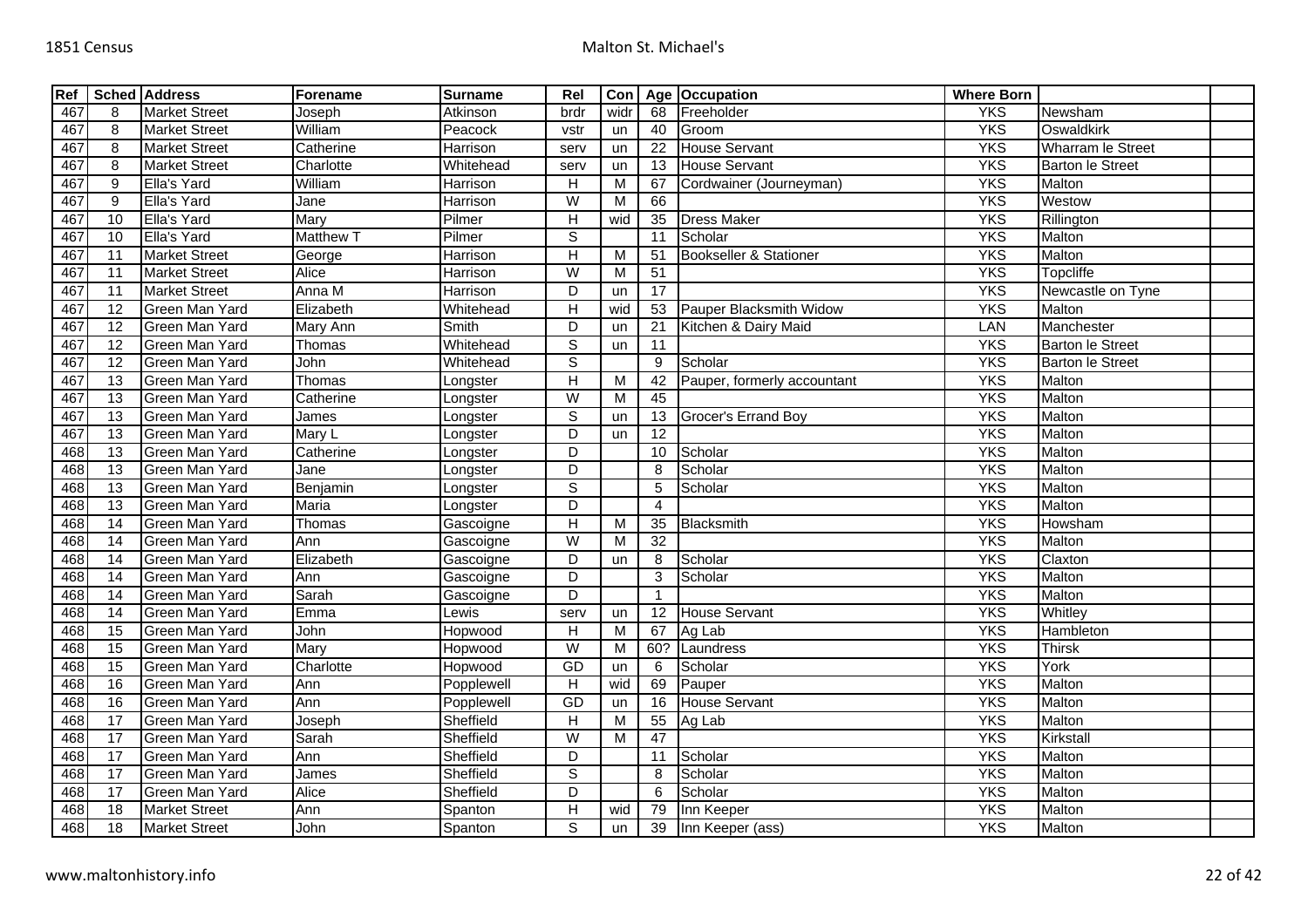| Ref |                 | <b>Sched Address</b> | Forename     | <b>Surname</b> | Rel                       | Con |                 | Age Occupation                           | <b>Where Born</b> |                       |  |
|-----|-----------------|----------------------|--------------|----------------|---------------------------|-----|-----------------|------------------------------------------|-------------------|-----------------------|--|
| 468 | 18              | <b>Market Street</b> | Mary         | Scaife         | serv                      | un  | 17              | <b>House Servant</b>                     | <b>YKS</b>        | Pickering             |  |
| 468 | 18              | <b>Market Street</b> | John         | Nendick        | serv                      | un  | 16              | Ostler                                   | <b>YKS</b>        | Old Malton            |  |
| 468 | 19              | Drake's Yard         | John         | <b>Sykes</b>   | $\boldsymbol{\mathsf{H}}$ | M   | 21              | <b>Tile Maker</b>                        | <b>YKS</b>        | Malton                |  |
| 468 | $\overline{19}$ | Drake's Yard         | Mary         | <b>Sykes</b>   | $\overline{W}$            | м   | 24              | Washerwoman                              | <b>YKS</b>        | Malton                |  |
| 468 | 20              | <b>Market Place</b>  | William      | <b>Drake</b>   | н                         | M   | 46              | Butcher - farmer of 28 acres employing 1 | <b>YKS</b>        | Malton                |  |
|     |                 |                      |              |                |                           |     |                 | labourers                                |                   |                       |  |
| 468 | 20              | <b>Market Place</b>  | Mary         | <b>Drake</b>   | $\overline{W}$            | M   | 46              | Farmers wife                             | <b>YKS</b>        | Pickering             |  |
| 468 | 20              | <b>Market Place</b>  | Elizabeth    | Drake          | D                         | un  | 10              | Scholar                                  | <b>YKS</b>        | Malton                |  |
| 468 | $\overline{20}$ | <b>Market Place</b>  | Jane         | <b>Sollitt</b> | serv                      | un  | 19              | <b>House Servant</b>                     | <b>YKS</b>        | <b>Huttons Ambo</b>   |  |
| 468 | $\overline{20}$ | <b>Market Place</b>  | James        | Cartwright     | serv                      | un  | 17              | Farm Labourer                            | <b>YKS</b>        | Rillington            |  |
| 468 | $\overline{20}$ | <b>Market Place</b>  | William      | Walker         | Lgr                       | un  | 28              | Corn Factor                              | <b>YKS</b>        | Slingsby              |  |
| 468 | 20              | <b>Market Place</b>  | <b>Hirst</b> | Walker         | Lgr                       | un  | 25              | <b>Corn Miller</b>                       | <b>YKS</b>        | Stanley               |  |
| 468 | $\overline{20}$ | <b>Market Place</b>  | Mary         | Dodsworth      | serv                      | M   | 48              | Laundress                                | <b>YKS</b>        | Malton                |  |
| 468 | 21              | <b>Market Place</b>  | Samuel       | Bigmore        | н                         | м   | 54              | Inn Keeper                               | <b>SFK</b>        | Winderfield           |  |
| 468 | $\overline{21}$ | <b>Market Place</b>  | Ellen        | Bigmore        | $\overline{\mathsf{W}}$   | M   | 40              |                                          | <b>YKS</b>        | Malton                |  |
| 468 | 21              | <b>Market Place</b>  | Jane         | Read           | neice                     | un  | 14              | Barmaid                                  | <b>YKS</b>        | Malton                |  |
| 468 | $\overline{21}$ | <b>Market Place</b>  | Ann          | Marshall       | serv                      | un  | 20              | <b>House Servant</b>                     | <b>YKS</b>        | <b>Huttons Ambo</b>   |  |
| 469 | 21              | <b>Market Place</b>  | Richard      | <b>Barker</b>  | serv                      | un  | 26              | Ostler                                   | <b>YKS</b>        | Muscoates             |  |
| 469 | $\overline{21}$ | <b>Market Place</b>  | Peter        | Crow           | Lgr                       | M   | 57              | Cllothier                                | <b>YKS</b>        | Lockwood              |  |
| 469 | $\overline{22}$ | <b>Market Place</b>  | William      | Etty           | Н                         | M   | 55              | Wine & Spirit Merchant                   | <b>YKS</b>        | Malton                |  |
| 469 | 22              | <b>Market Place</b>  | Ann          | Etty           | $\overline{\mathsf{W}}$   | M   | 47              |                                          | <b>YKS</b>        | Benton                |  |
| 469 | $\overline{22}$ | <b>Market Place</b>  | William      | Etty           | $\overline{s}$            | un  | 26              | Wine & Spirit Merchants Clerk            | <b>YKS</b>        | Malton                |  |
| 469 | $\overline{22}$ | <b>Market Place</b>  | Annie        | Etty           | D                         | un  | $\overline{21}$ |                                          | <b>YKS</b>        | Malton                |  |
| 469 | 22              | <b>Market Place</b>  | Charles      | Williams       | vstr                      | un  | 19              | Miller's son                             | <b>YKS</b>        | Malton                |  |
| 469 | $\overline{22}$ | <b>Market Place</b>  | Dinah        | Jackson        | serv                      | un  | $\overline{27}$ | Cook                                     | <b>YKS</b>        | Lastingham            |  |
| 469 | 22              | <b>Market Place</b>  | Esther       | Jackson        | serv                      | un  | 16              | <b>House Maid</b>                        | <b>YKS</b>        | Lastingham            |  |
| 469 | $\overline{22}$ | <b>Market Place</b>  | David        | Anderson       | serv                      | un  | 18              | <b>General Servant</b>                   | <b>YKS</b>        | Malton                |  |
| 469 | $\overline{22}$ | <b>Market Place</b>  | Rachel       | Allan          | serv                      | un  | $\overline{37}$ | Laundress                                | <b>YKS</b>        | Malton                |  |
| 469 | $\overline{23}$ | <b>Market Place</b>  | Joshua       | Hartley        | H                         | м   | $\overline{35}$ | <b>General Practitioner</b>              | <b>YKS</b>        | Marton cum Grafton    |  |
| 469 | 23              | <b>Market Place</b>  | Maria        | <b>Hartley</b> | W                         | м   | $\overline{24}$ |                                          | <b>YKS</b>        | Malton                |  |
| 469 | 23              | <b>Market Place</b>  | Amy          | <b>Hartley</b> | D                         |     | $\overline{1}$  |                                          | <b>YKS</b>        | Malton                |  |
| 469 | $\overline{23}$ | <b>Market Place</b>  | Harrison     |                | $\overline{s}$            |     | 3m              |                                          | <b>YKS</b>        | Malton                |  |
| 469 | $\overline{23}$ | <b>Market Place</b>  | Elizabeth    | Magson         | serv                      | un  | $\overline{21}$ | Cook                                     | <b>YKS</b>        | <b>Sherrif Hutton</b> |  |
| 469 | $\overline{23}$ | <b>Market Place</b>  | Ruth         | Todd           | serv                      | un  | 18              | Nurse maid                               | <b>YKS</b>        | Rillington            |  |
| 469 | 23              | <b>Market Place</b>  | Charles      | Crosen         | serv                      | un  | $\overline{12}$ | <b>Errand Boy</b>                        | <b>YKS</b>        | <b>Thorpe Bassett</b> |  |
| 469 | 24              | <b>Market Place</b>  | Zebulon      | Mennell        | н                         | M   | 30              | Surgeon - General Practioner Legally     | <b>YKS</b>        | Whitby                |  |
|     |                 |                      |              |                |                           |     |                 | qualified                                |                   |                       |  |
| 469 | 24              | <b>Market Place</b>  | Mary M       | Mennell        | $\overline{W}$            | M   | 28              |                                          | Jamaica           |                       |  |
| 469 | 24              | <b>Market Place</b>  | Jane         | Mennell        | D                         |     | $\overline{7}$  | Scholar                                  | <b>YKS</b>        | Malton                |  |
| 469 | 24              | <b>Market Place</b>  | Mary M       | Mennell        | D                         |     | $\overline{2}$  |                                          | <b>YKS</b>        | Malton                |  |
| 469 | $\overline{24}$ | <b>Market Place</b>  | Zebulon      | Mennell        | S                         |     | 4m              |                                          | <b>YKS</b>        | Malton                |  |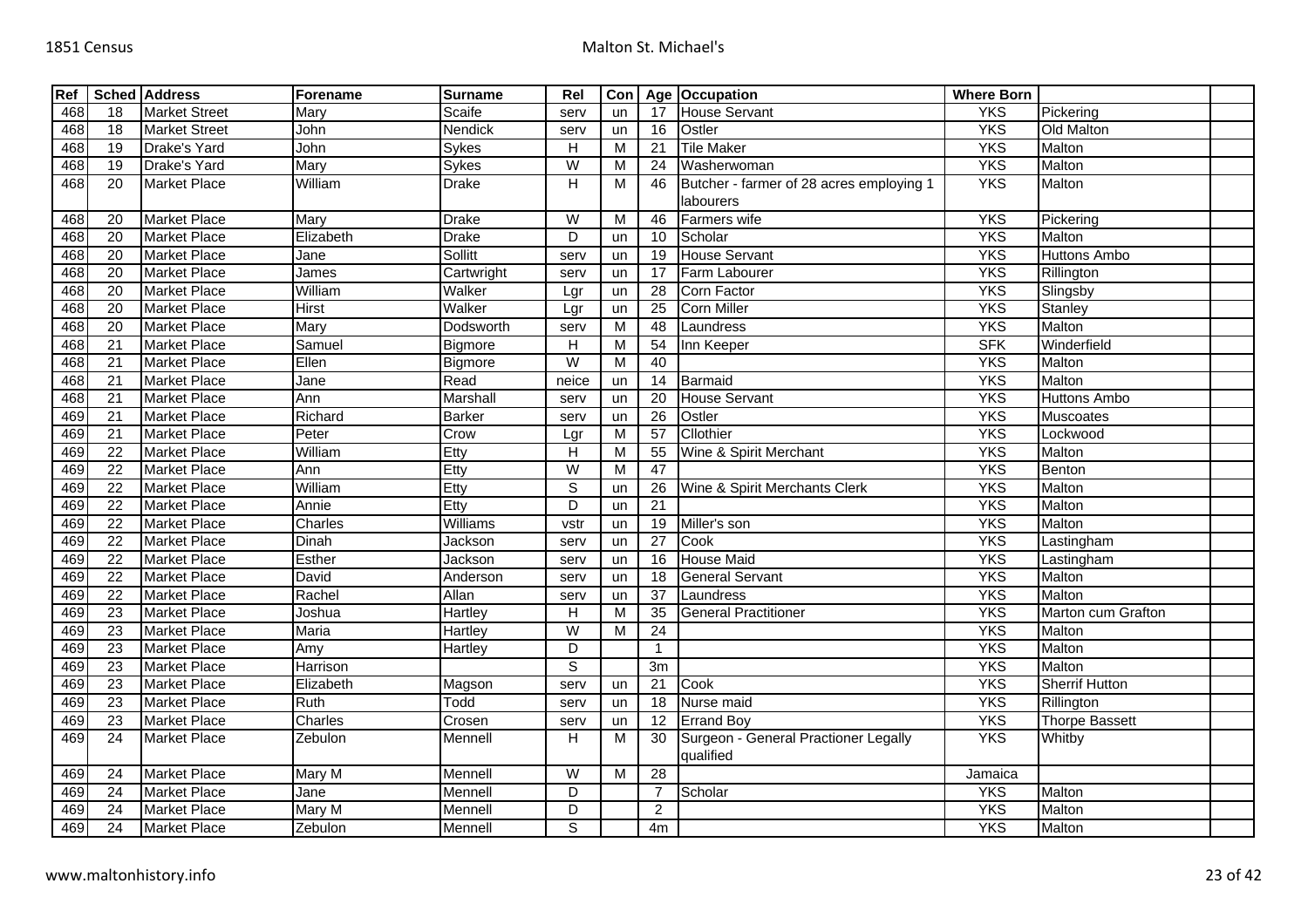| Ref |                 | <b>Sched Address</b> | Forename    | <b>Surname</b> | Rel                     | Con            |                 | Age Occupation          | <b>Where Born</b> |                 |  |
|-----|-----------------|----------------------|-------------|----------------|-------------------------|----------------|-----------------|-------------------------|-------------------|-----------------|--|
| 469 | 24              | <b>Market Place</b>  | Mary        | Kevinson       | serv                    | un             | 23              | <b>House Servant</b>    | $\overline{IRE}$  | <b>Dublin</b>   |  |
| 469 | $\overline{24}$ | <b>Market Place</b>  | Thomas      | Marshall       | serv                    | un             | 14              | <b>House Servant</b>    | <b>YKS</b>        | Slingsby        |  |
| 469 | 25              | <b>Market Place</b>  | Thomas      | Ruston         | H                       | M              | 45              | Publican                | <b>YKS</b>        | Malton          |  |
| 469 | 25              | <b>Market Place</b>  | Hannah      | Ruston         | $\overline{W}$          | М              | 40              |                         | <b>YKS</b>        | Malton          |  |
| 469 | $\overline{25}$ | <b>Market Place</b>  | Sarah A     | Ruston         | D                       | un             | $\overline{7}$  | Scholar                 | <b>YKS</b>        | Scarborough     |  |
| 469 | $\overline{25}$ | <b>Market Place</b>  | Selina      | Ruston         | D                       | un             | $\overline{2}$  | Scholar                 | <b>YKS</b>        | Scarborough     |  |
| 469 | $\overline{25}$ | <b>Market Place</b>  | Mary        | Green          | serv                    | un             | $\overline{38}$ | <b>Nurse</b>            | <b>YKS</b>        | Malton          |  |
| 469 | 25              | <b>Market Place</b>  | Margaret    | Mortimer       | serv                    | un             | 23              | Servant                 | <b>YKS</b>        | Scagglethorpe   |  |
| 469 | $\overline{26}$ | King's Head Yard     | William     | Longster       | H                       | M              | $\overline{38}$ | Gardener                | <b>YKS</b>        | Malton          |  |
| 469 | 26              | King's Head Yard     | Margaret    | Longster       | W                       | M              | 39              |                         | <b>DUR</b>        | Croft           |  |
| 469 | 26              | King's Head Yard     | Hannah      | Longster       | D                       | un             | 12              | Scholar                 | <b>YKS</b>        | Malton          |  |
| 469 | 26              | King's Head Yard     | Elizabeth A | Longster       | D                       | un             | 10              | Scholar                 | <b>YKS</b>        | Malton          |  |
| 469 | 26              | King's Head Yard     | John        | Longster       | $\mathbb S$             |                | 8               | Scholar                 | <b>YKS</b>        | Malton          |  |
| 469 | 26              | King's Head Yard     | Jane        | Longster       | $\overline{\mathsf{D}}$ |                | 6               | Scholar                 | <b>YKS</b>        | Malton          |  |
| 470 | 26              | King's Head Yard     | William     | Longster       | $\mathbb S$             |                | 3               |                         | <b>YKS</b>        | Malton          |  |
| 470 | 26              | King's Head Yard     | George      | Longster       | $\overline{s}$          |                | 11m             |                         | <b>YKS</b>        | Malton          |  |
| 470 | 27              | King's Head Yard     | Mary        | Spavin         | $\overline{H}$          | wid            | 68              | Pauper                  | <b>YKS</b>        | Malton          |  |
| 470 | $\overline{27}$ | King's Head Yard     | William     | Allison        | Lgr                     | un             | $\overline{4}$  | <b>Nurse Child</b>      | <b>YKS</b>        | Malton          |  |
| 470 | 27              | King's Head Yard     | Mitchel     | Kimes?         | Lgr                     | M              | 26              | Hawker of Earhenware    | LIN               |                 |  |
| 470 | $\overline{27}$ | King's Head Yard     | Ann         | Kimes?         | Lgr                     | M              | 24              | Hawker's wife           | <b>YKS</b>        | Scarborough     |  |
| 470 | 27              | King's Head Yard     | Henry       | Lovel          | Lgr                     | un             | 42              | Ostler                  | <b>YKS</b>        | York            |  |
| 470 | 28              | King's Head Yard     | Thomas      | Wardell        | H                       | widr           | 72              | Cowkeeper               | <b>YKS</b>        | Howsham         |  |
| 470 | 28              | King's Head Yard     | Samuel      | Wardell        | GS                      | un             | 9               | Scholar                 | <b>YKS</b>        | Malton          |  |
| 470 | 28              | King's Head Yard     | Ann         | Tulley         | serv                    | un             | 40              | House Servant           | <b>YKS</b>        | Kirby Moorside? |  |
| 470 | 29              | King's Head Yard     | Edward      | Williamson     | $\overline{H}$          | $\overline{M}$ | $\overline{73}$ | Dyer                    | <b>YKS</b>        | Pontefract      |  |
| 470 | 29              | King's Head Yard     | Mary        | Williamson     | W                       | М              | 69              |                         | <b>YKS</b>        | Dunnington      |  |
| 470 | 29              | King's Head Yard     | Ann         | Jennison       | D                       | M              | 23              | <b>Dress Maker</b>      | <b>YKS</b>        | Malton          |  |
| 470 | 29              | King's Head Yard     | William     | Jennison       | $\overline{\text{GS}}$  | un             | 2               |                         | <b>YKS</b>        | Malton          |  |
| 470 | 30              | King's Head Yard     | Eliza       | Carr           | H                       | un             | 40              | <b>Dress Maker</b>      | <b>YKS</b>        | Malton          |  |
| 470 | 30              | King's Head Yard     | John        | Carr           | $\mathbb S$             |                | $\overline{2}$  |                         | <b>YKS</b>        | Malton          |  |
| 470 | $\overline{30}$ | King's Head Yard     | Eliza       | Carr           | $\overline{D}$          |                | $\,6\,$         |                         | <b>YKS</b>        | Malton          |  |
| 470 | 30              | King's Head Yard     | Mary        | Carr           | sis                     | un             | 28              |                         | <b>YKS</b>        | Malton          |  |
| 470 | 30              | King's Head Yard     | John        | <b>Bullock</b> | Lgr                     | un             | 38              | Shoe Maker (Journeyman) | <b>YKS</b>        | Malton          |  |
| 470 | $\overline{31}$ | King's Head Yard     | George      | Nelson         | $\overline{H}$          | M              |                 | 80? Retired Brazier     | <b>DUR</b>        | Darlington      |  |
| 470 | 31              | King's Head Yard     | Mary        | Nelson         | W                       | М              | 42              |                         | <b>YKS</b>        | York            |  |
| 470 | 31              | King's Head Yard     | Mary A      | Nelson         | $\overline{D}$          | un             | $\overline{15}$ | Scholar                 | <b>YKS</b>        | Malton          |  |
| 470 | 31              | King's Head Yard     | Jane        | Nelson         | D                       | un             | 12              | Scholar                 | <b>YKS</b>        | Malton          |  |
| 470 | 31              | King's Head Yard     | Elizabeth   | Nelson         | D                       | un             | 10              | Scholar                 | <b>YKS</b>        | Malton          |  |
| 470 | 31              | King's Head Yard     | George      | Nelson         | $\mathbb S$             | un             | 8               | Scholar                 | <b>YKS</b>        | Malton          |  |
| 470 | 31              | King's Head Yard     | Sarag       | Nelson         | D                       |                | 6               | Scholar                 | <b>YKS</b>        | Malton          |  |
| 470 | 31              | King's Head Yard     | Henry       | Nelson         | S                       |                | 3               | Scholar                 | <b>YKS</b>        | Malton          |  |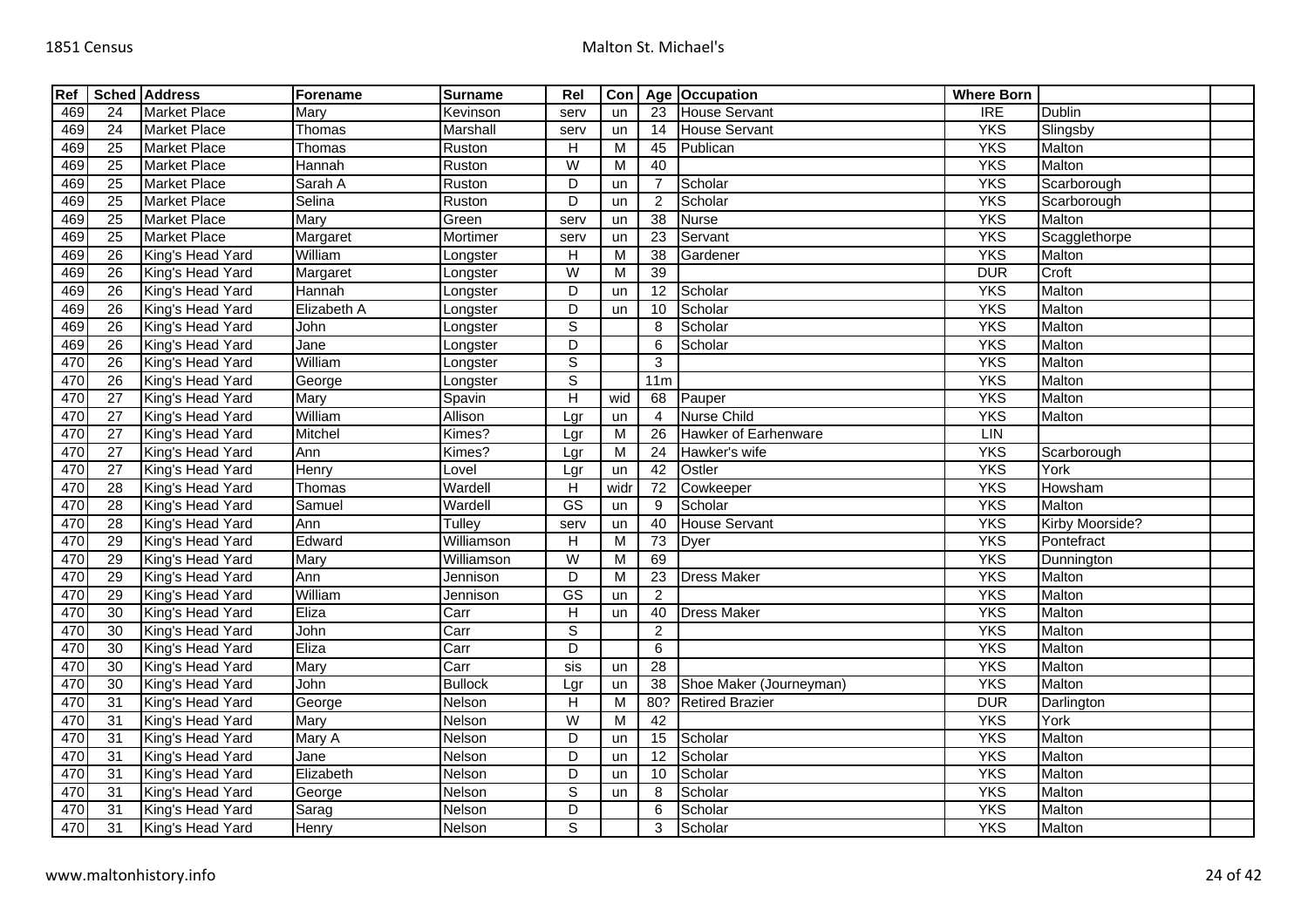| Ref |                 | <b>Sched Address</b> | Forename           | <b>Surname</b> | Rel                       | Con                     |                          | Age Occupation                          | <b>Where Born</b> |                        |      |
|-----|-----------------|----------------------|--------------------|----------------|---------------------------|-------------------------|--------------------------|-----------------------------------------|-------------------|------------------------|------|
| 470 | 31              | King's Head Yard     | John               | Nelson         | S                         |                         | $\overline{\phantom{a}}$ | Scholar                                 | <b>YKS</b>        | Malton                 |      |
| 470 | 31              | King's Head Yard     | Rachel             | Harrison       | serv                      | un                      | 16                       | <b>House Servant</b>                    | <b>YKS</b>        | Malton                 |      |
| 470 | 32              | King's Head Yard     | Robert             | <b>Stubbs</b>  | $\boldsymbol{\mathsf{H}}$ | widr                    | 57                       | Linen & Woollen Draper                  | <b>YKS</b>        | $B$ ?                  |      |
| 470 | 32              | King's Head Yard     | Emma               | <b>Stubbs</b>  | D                         | un                      | $\overline{19}$          |                                         | <b>YKS</b>        | Malton                 |      |
| 470 | 32              | King's Head Yard     | John R             | <b>Stubbs</b>  | $\mathbb S$               | un                      | 17                       | Linen & Woollen Draper's ass            | <b>YKS</b>        | Malton                 |      |
| 470 | 32              | King's Head Yard     | William            | <b>Stubbs</b>  | $\overline{s}$            | un                      | 15                       | Scholar                                 | <b>YKS</b>        | Malton                 |      |
| 470 | 32              | King's Head Yard     | Margaret           | Garrett        | cousin                    | un                      | 22                       | Farmer's Daughter                       | <b>YKS</b>        | <b>Middleton Wold</b>  |      |
| 470 | $\overline{32}$ | King's Head Yard     | Ann                | Allison        | serv                      | un                      | 21                       | <b>House Servant</b>                    | <b>YKS</b>        | Malton                 |      |
| 470 | 33              | King's Head Yard     | Joseph             | Lucas          | $\overline{H}$            | M                       | $\overline{36}$          | Brass & Iron Founder                    | <b>YKS</b>        | Norton                 |      |
| 470 | 33              | King's Head Yard     | Martha             | _ucas          | $\overline{W}$            | M                       | 40                       |                                         | LAN               | Ashton-under-Lyne?     |      |
| 470 | $\overline{33}$ | King's Head Yard     | Sarah              | Lucas          | $\overline{D}$            |                         | $\overline{4}$           |                                         | <b>YKS</b>        | Malton                 |      |
| 471 | 33              | King's Head Yard     | Alice A            | Lucas          | $\overline{D}$            |                         | 9m                       |                                         | <b>YKS</b>        | Malton                 |      |
| 471 | 33              | King's Head Yard     | Phobe              | Fox            | serv                      | un                      | 14                       | <b>House Servant</b>                    | <b>YKS</b>        | Weaverthorpe           |      |
| 471 | $\overline{34}$ | <b>Market Place</b>  | George             | Richardson     | $\overline{H}$            | widr                    | 69                       | Spirit Merchant                         | <b>YKS</b>        | Ayton                  |      |
| 471 | $\overline{34}$ | <b>Market Place</b>  | Hannah             | Thompson       | serv                      | un                      | 34                       | <b>House Servant</b>                    | <b>YKS</b>        | Hovingham              |      |
| 471 | $\overline{35}$ | <b>Market Place</b>  | David              | Smith          | H                         | un                      | $\overline{72}$          | Grocer                                  | <b>YKS</b>        | Stillenham?            |      |
| 471 | 35              | <b>Market Place</b>  | Mary               | Davison        | serv                      | un                      | 38                       | <b>General Servant</b>                  | <b>YKS</b>        | Ayton                  |      |
| 471 | $\overline{35}$ | <b>Market Place</b>  | David              | Stubbs         | serv                      | un                      | 15                       | <b>Apprentice Grocer</b>                | <b>YKS</b>        | Malton                 |      |
| 471 | $\overline{36}$ | <b>Market Place</b>  | James              | Lyon           | Н                         | M                       | 60                       | <b>Cabinet Maker</b>                    | <b>YKS</b>        | Malton                 | Deaf |
| 471 | 36              | <b>Market Place</b>  | Hannah             | $L$ yon        | $\overline{W}$            | $\overline{\mathsf{M}}$ | 57                       |                                         | <b>YKS</b>        | Kirby Grindalythe      |      |
| 471 | 36              | <b>Market Place</b>  | Thomas             | Robinson       | Lgr                       | widr                    | 60                       | Mail Guard (Superannuated List)         | <b>YKS</b>        | Malton                 |      |
| 471 | $\overline{36}$ | <b>Market Place</b>  | William            | Scales         | Lgr                       | un                      | 16                       | <b>Solicitor's Writing Clerk)</b>       | <b>YKS</b>        | Malton                 |      |
| 471 | 37              | <b>Market Place</b>  | Ann                | Heath          | H                         | un                      | 40                       | Milliner - Dress Maker                  | <b>DBY</b>        | Derby                  |      |
| 471 | 37              | <b>Market Place</b>  | Mary               | <b>Butler</b>  |                           | un                      | $\overline{28}$          | Dress Maker (Journeywoman)              | SCO               | Edinburgh              |      |
| 471 | 37              | <b>Market Place</b>  | Eliza              | <b>Bromley</b> |                           | un                      | 25                       | Dress Maker (Journeywoman)              | <b>YKS</b>        | Malton                 |      |
| 471 | $\overline{37}$ | <b>Market Place</b>  | Elizabeth J        | Rutter         |                           | un                      | 15                       | Milliner's Apprentice                   | <b>YKS</b>        | Malton                 |      |
| 471 | $\overline{37}$ | <b>Market Place</b>  | <b>Henry Parke</b> | Dunn           | Lgr                       | un                      | 20                       | Engineer (Civil)                        | <b>YKS</b>        | Scarborough            |      |
| 471 | $\overline{37}$ | <b>Market Place</b>  | Sarah              | Lyon           | serv                      | un                      | 20                       | <b>House Servant</b>                    | <b>YKS</b>        | <b>Market Weighton</b> |      |
| 471 | 38              | <b>Market Place</b>  | John               | Lee            | H                         | M                       | 39                       | Butcher & Inn Keeper (farms 25 acres of | <b>YKS</b>        | Malton                 |      |
|     |                 |                      |                    |                |                           |                         |                          | land)                                   |                   |                        |      |
| 471 | 38              | <b>Market Place</b>  | Mary Ann           | -ee            | W                         | M                       | 39                       |                                         | <b>YKS</b>        | Malton                 |      |
| 471 | $\overline{38}$ | <b>Market Place</b>  | Jane               | ee             | D                         | un                      | $\overline{13}$          |                                         | <b>YKS</b>        | Malton                 |      |
| 471 | 38              | <b>Market Place</b>  | John               | Lee            | $\mathbb S$               | un                      | 11                       |                                         | <b>YKS</b>        | Malton                 |      |
| 471 | $\overline{38}$ | <b>Market Place</b>  | Mary A             | Lee            | D                         | un                      | 9                        | Scholar                                 | <b>YKS</b>        | Malton                 |      |
| 471 | 38              | <b>Market Place</b>  | Emily              | ee.            | D                         | un                      | 8                        | Scholar                                 | <b>YKS</b>        | Malton                 |      |
| 471 | 38              | <b>Market Place</b>  | Emily              | Harrison       | $S-in-L$                  | un                      | $\overline{23}$          | <b>House Servant</b>                    | <b>YKS</b>        | Malton                 |      |
| 471 | 39              | <b>Market Place</b>  | Walter             | Taylor         | H                         | M                       | 37                       | Ham Factor employing 1 man)             | <b>YKS</b>        | Malton                 |      |
| 471 | 39              | <b>Market Place</b>  | Ann                | Taylor         | W                         | M                       | 40                       |                                         | <b>YKS</b>        | <b>Dishforth</b>       |      |
| 471 | 39              | <b>Market Place</b>  | Ann                | Taylor         | D                         | un                      | 9                        | Scholar                                 | <b>YKS</b>        | Malton                 |      |
| 471 | 39              | <b>Market Place</b>  | Esther C           | Taylor         | D                         | un                      | 8                        | Scholar                                 | <b>YKS</b>        | Malton                 |      |
| 471 | 39              | <b>Market Place</b>  | Marion             | Taylor         | D                         | un                      |                          | Scholar                                 | <b>YKS</b>        | Malton                 |      |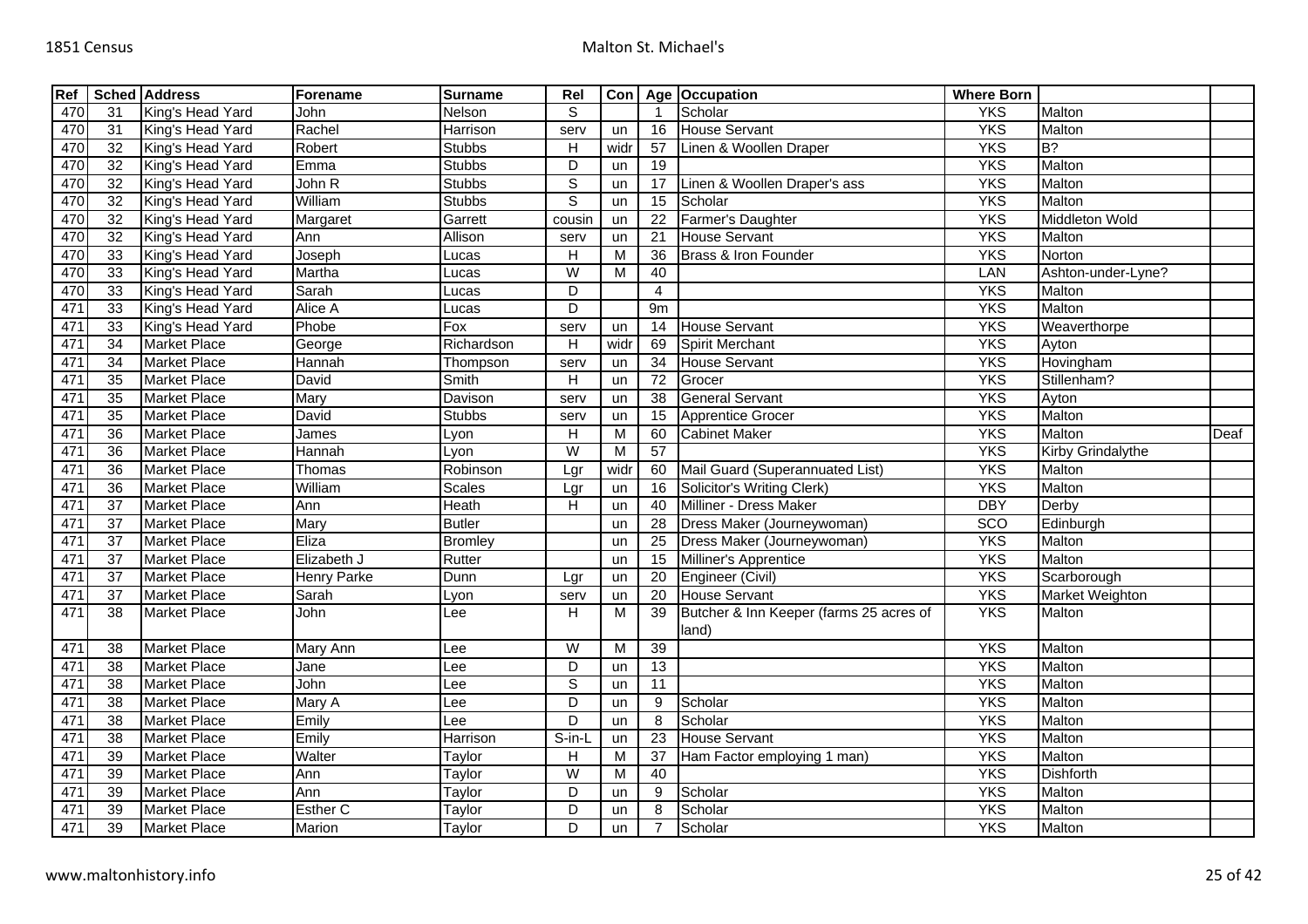| Ref |    | <b>Sched Address</b> | Forename         | <b>Surname</b> | Rel            |     |                | Con   Age   Occupation    | <b>Where Born</b> |                       |  |
|-----|----|----------------------|------------------|----------------|----------------|-----|----------------|---------------------------|-------------------|-----------------------|--|
| 471 | 39 | <b>Market Place</b>  | <b>Walter R</b>  | Taylor         | S              |     | 5              | Scholar                   | <b>YKS</b>        | Malton                |  |
| 471 | 39 | <b>Market Place</b>  | Thomas A         | Taylor         | $\overline{s}$ |     | $\overline{4}$ | Scholar                   | <b>YKS</b>        | Malton                |  |
| 471 | 39 | <b>Market Place</b>  | Mary L           | Taylor         | $\overline{D}$ |     | 3              | Scholar                   | <b>YKS</b>        | Malton                |  |
| 471 | 39 | <b>Market Place</b>  | <b>Herbert W</b> | Taylor         | $\overline{s}$ |     | -1             |                           | <b>YKS</b>        | Malton                |  |
| 471 | 39 | <b>Market Place</b>  | Elizabeth        | Abbey          | serv           | un  | 16             | <b>House Servant</b>      | <b>YKS</b>        | Malton                |  |
| 471 | 39 | <b>Market Place</b>  | Jane             | Appleby        | serv           | un  | 14             | House Servant             | <b>YKS</b>        | Malton                |  |
| 471 | 40 | Market Place         | John             | Warwick        | H              | М   | 50             | Inn Keeper farms 33 acres | <b>YKS</b>        | Leavening             |  |
| 471 | 40 | <b>Market Place</b>  | Mary             | Warwick        | W              | M   | 52             |                           | <b>YKS</b>        | Kirby Moorside        |  |
| 471 | 40 | <b>Market Place</b>  | Francis          | Warwick        | $\mathbb S$    | un  | 19             | Surgeon's Apprentice      | <b>YKS</b>        | Malton                |  |
| 472 | 40 | <b>Market Place</b>  | Sarah            | <b>Buck</b>    | serv           | un  | 20             | <b>House Servant</b>      | <b>YKS</b>        | <b>Kirby Moorside</b> |  |
| 472 | 40 | Market Place         | John             | Mitchell       | Lgr            | M   | 52             | Hawker of Earthenware     | unknown           |                       |  |
| 472 | 41 | Golden Lion Yard     | Robert B         | Kirby          | Н              | М   | 40             | <b>Watch Maker</b>        | <b>YKS</b>        | Hull                  |  |
| 472 | 41 | Golden Lion Yard     | Ann              | Kirby          | $\overline{W}$ | M   | 38             |                           | <b>YKS</b>        | Hull                  |  |
| 472 | 41 | Golden Lion Yard     | Mary             | Kirby          | D              | un  | 12             | Scholar                   | <b>YKS</b>        | Malton                |  |
| 472 | 41 | Golden Lion Yard     | Thomas B         | Kirby          | $\overline{s}$ | un  | 10             | Scholar                   | <b>YKS</b>        | Malton                |  |
| 472 | 41 | Golden Lion Yard     | William          | Kirby          | $\overline{s}$ | un  |                | Scholar                   | <b>YKS</b>        | Malton                |  |
| 472 | 41 | Golden Lion Yard     | Robert           | Kirby          | $\overline{s}$ |     | 4              | Scholar                   | <b>YKS</b>        | Malton                |  |
| 472 | 41 | Golden Lion Yard     | Ann              | Kirby          | $\overline{D}$ |     | 2              | Scholar                   | <b>YKS</b>        | Malton                |  |
| 472 |    | Uninhabited          |                  |                |                |     |                |                           |                   |                       |  |
| 472 | 42 | <b>Market Place</b>  | Sophia           | Tindale        | H              | wid | 59             | <b>Draper</b>             | <b>YKS</b>        | Hull                  |  |
| 472 | 42 | <b>Market Place</b>  | Elizabeth        | Tindale        | D              | un  | 30             | Draper's ass              | <b>YKS</b>        | Malton                |  |
| 472 | 42 | <b>Market Place</b>  | Amelia           | Watson         | sis            | un  | 55             | <b>Straw Bonnet Maker</b> | <b>YKS</b>        | Hull                  |  |
| 472 | 42 | <b>Market Place</b>  | Henry            | Watson         | bro            | un  | 40             | Draper's Shopman          | <b>YKS</b>        | Hull                  |  |
| 472 | 42 | <b>Market Place</b>  | Margaret         | Andrew         |                | un  | 38             | <b>Straw Bonnet Maker</b> | <b>YKS</b>        | Malton                |  |
| 472 | 42 | <b>Market Place</b>  | Ellen            | Harrison       | serv           | un  | 13             | <b>House Servant</b>      | <b>YKS</b>        | Welburn               |  |
| 472 | 43 | <b>Market Place</b>  | John             | Luccock        | H              | M   | 42             | Auctioneer                | <b>YKS</b>        | Malton                |  |
| 472 | 43 | <b>Market Place</b>  | Jane             | Luccock        | $\overline{W}$ | M   | 42             | Schoolmistress            | <b>YKS</b>        | Malton                |  |
| 472 | 43 | <b>Market Place</b>  | Margaret J       | Luccock        | D              | un  | 14             | Scholar at Home           | <b>YKS</b>        | Malton                |  |
| 472 | 43 | <b>Market Place</b>  | Mary             | Luccock        | D              | un  | 12             | Scholar at Home           | <b>YKS</b>        | Malton                |  |
| 472 | 43 | <b>Market Place</b>  | John             | Luccock        | $\overline{s}$ | un  |                | Scholar at Home           | <b>YKS</b>        | Malton                |  |
| 472 | 43 | <b>Market Place</b>  | Elizabeth        | Luccock        | D              |     | 3              | Scholar at Home           | <b>YKS</b>        | Malton                |  |
| 472 | 43 | <b>Market Place</b>  | Maria            | Hopwood        | serv           | un  | 12             | House Servant             | <b>YKS</b>        | Seppington            |  |
| 472 | 44 | <b>Market Place</b>  | Margaret         | Jepson         | H              | M   | 45             | Shopkeeper Grocer         | <b>YKS</b>        | Sutton Forest         |  |
| 472 | 44 | <b>Market Place</b>  | Mary E           | Jepson         | D              | un  | 20             |                           | <b>YKS</b>        | Kelp?                 |  |
| 472 | 44 | <b>Market Place</b>  | <b>Charles G</b> | <b>Bond</b>    | Lgr            | un  | 20             | <b>Banker's Clerk</b>     | <b>YKS</b>        | Knaresborough         |  |
| 472 | 45 | <b>Market Place</b>  | <b>John</b>      | Smith          | H              | M   | 55             | <b>Bank Agent</b>         | <b>YKS</b>        | Knaresborough         |  |
| 472 | 45 | <b>Market Place</b>  | Mary             | Smith          | W              | M   | 49             | Cook                      | <b>YKS</b>        | Leeds                 |  |
| 472 | 45 | <b>Market Place</b>  | Mary             | Atkinson       | serv           | un  | 29             | Cook                      | <b>YKS</b>        | Ampleforth            |  |
| 472 | 45 | <b>Market Place</b>  | Jane             | Taylor         | serv           | un  | 21             | Housemaid                 | <b>YKS</b>        | Malton                |  |
| 472 |    | Uninhabited          |                  |                |                |     |                |                           |                   |                       |  |
| 472 | 46 | <b>Market Place</b>  | Edward           | Rose           | H              | M   |                | 51 Wine Merchant          | <b>YKS</b>        | Malton                |  |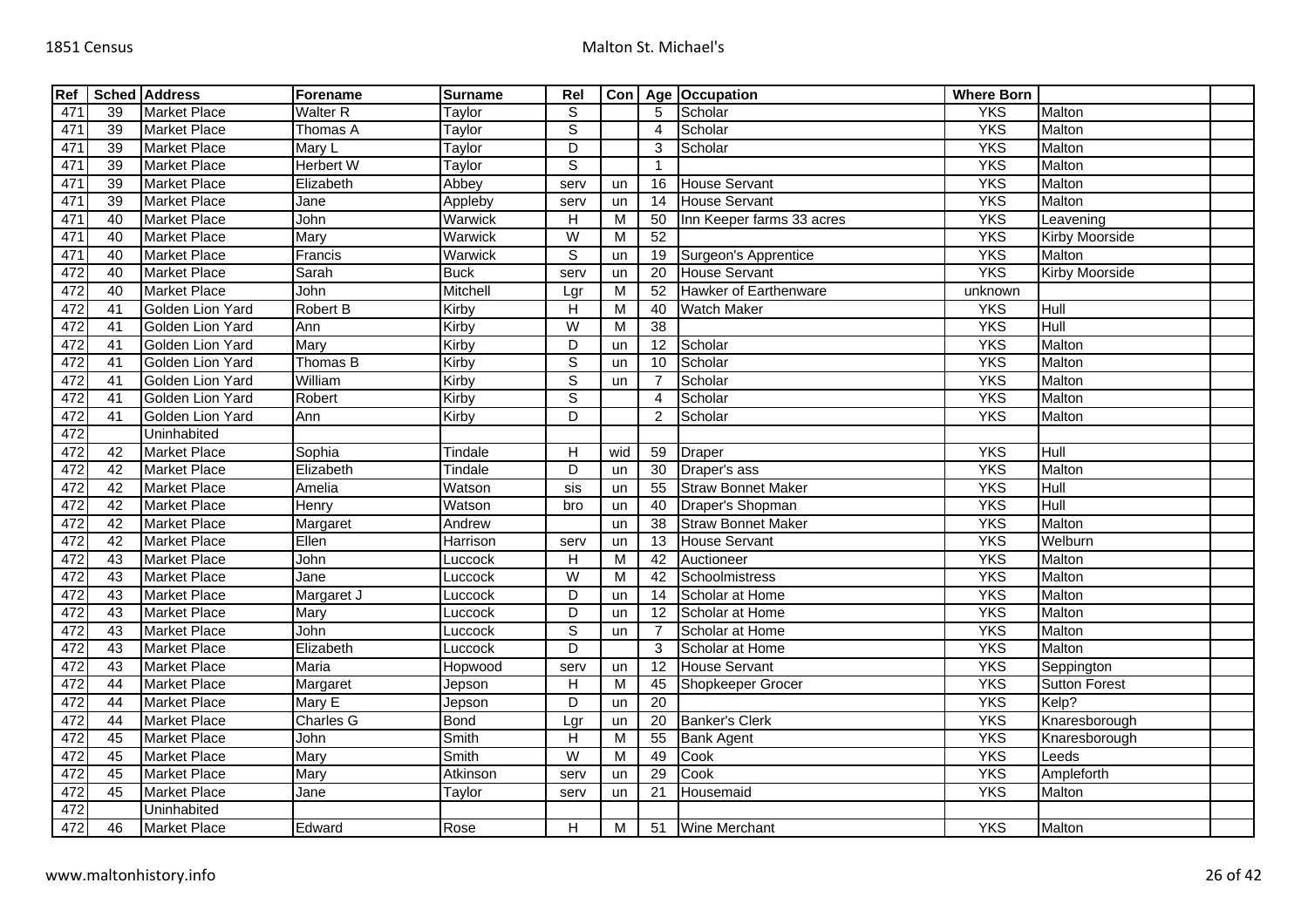| Ref |                 | <b>Sched Address</b> | Forename  | <b>Surname</b>                     | Rel                                                                                                                                                                     | Con            |                 | Age   Occupation                             | <b>Where Born</b> |                          |  |
|-----|-----------------|----------------------|-----------|------------------------------------|-------------------------------------------------------------------------------------------------------------------------------------------------------------------------|----------------|-----------------|----------------------------------------------|-------------------|--------------------------|--|
| 472 | 46              | <b>Market Place</b>  | Jane      | Rose                               | W                                                                                                                                                                       | M              | 46              |                                              | <b>YKS</b>        | Malton                   |  |
| 472 | 46              | <b>Market Place</b>  | Anne      | Rose                               | D                                                                                                                                                                       | un             | 24              |                                              | <b>YKS</b>        | Malton                   |  |
| 472 | 46              | <b>Market Place</b>  | Emily     | Rose                               | D                                                                                                                                                                       | un             | $\overline{21}$ |                                              | <b>YKS</b>        | Malton                   |  |
| 472 | 46              | <b>Market Place</b>  | Alice     | Rose                               | $\overline{D}$                                                                                                                                                          | un             | 6               | Scholar                                      | <b>YKS</b>        | Malton                   |  |
| 472 | 46              | Market Place         | Ellen M   | Rose                               | D                                                                                                                                                                       | un             | 3               | Scholar                                      | <b>YKS</b>        | Malton                   |  |
| 472 | 46              | <b>Market Place</b>  | Sarah     | Shepherd                           | serv                                                                                                                                                                    | un             | $\overline{20}$ | Cook                                         | <b>YKS</b>        | Amotherby                |  |
| 473 | 46              | Market Place         | Hannah    | Dickinson                          | serv                                                                                                                                                                    | un             | 17              | Housemaid                                    | <b>YKS</b>        | Pontefract               |  |
| 473 | 46              | <b>Market Place</b>  | Jane      | Whitehead                          | serv                                                                                                                                                                    | un             | 15              | Nurse maid                                   | <b>YKS</b>        | <b>Barton le Street</b>  |  |
| 473 | 47              | <b>Market Place</b>  | John      | <b>Boulton</b>                     | H                                                                                                                                                                       | M              | 60              | Auctioneer & Innkeeper farms 20 ? Of<br>land | <b>YKS</b>        | <b>Malton</b>            |  |
| 473 | 47              | <b>Market Place</b>  | Catherine | <b>Boulton</b>                     | W                                                                                                                                                                       | $\overline{M}$ | 64              |                                              | <b>YKS</b>        | Bendle                   |  |
| 473 | 47              | <b>Market Place</b>  | Elizabeth | <b>Boulton</b>                     | D                                                                                                                                                                       | un             | $\overline{30}$ |                                              | <b>YKS</b>        | Burythorpe               |  |
| 473 | 47              | <b>Market Place</b>  | Robert    | <b>Boulton</b>                     | $\overline{s}$                                                                                                                                                          | un             | 20              | Coal Agent                                   | <b>YKS</b>        | Malton                   |  |
| 473 | 47              | <b>Market Place</b>  | Mary Jane | Ascough                            | GD                                                                                                                                                                      | un             | 5               | Scholar                                      | <b>YKS</b>        | Norton                   |  |
| 473 | 47              | <b>Market Place</b>  | Joseph    | Barns?                             | nphw                                                                                                                                                                    | un             | $\overline{24}$ | <b>Coal Agent</b>                            | <b>YKS</b>        | Malton                   |  |
| 473 | 47              | <b>Market Place</b>  | Ellen     | Metcalfe                           | serv                                                                                                                                                                    | un             | 25              | <b>House Servant</b>                         | <b>YKS</b>        | York                     |  |
| 473 | 47              | <b>Market Place</b>  | Charlotte | Lapish                             | serv                                                                                                                                                                    | un             | 14              | <b>House Servant</b>                         | <b>YKS</b>        | Malton                   |  |
| 473 | 48              | <b>Finkle Street</b> | Thomas    | Meyrick                            | H                                                                                                                                                                       | M              | 52              | Linen & Woollen Draper                       | <b>SAL</b>        | <b>Bishops Castle</b>    |  |
| 473 | $\overline{48}$ | <b>Finkle Street</b> | Elizabeth | Meyrick                            | W                                                                                                                                                                       | M              | 52              |                                              | <b>YKS</b>        | Cliffe                   |  |
| 473 | 48              | <b>Finkle Street</b> | Thomas    | Meyrick                            | ${\tt S}$                                                                                                                                                               | un             | 21              | Draper's ass                                 | <b>YKS</b>        | Howden                   |  |
| 473 | 48              | <b>Finkle Street</b> | Hannah    | Meyrick                            | D                                                                                                                                                                       | un             | $\overline{19}$ |                                              | <b>YKS</b>        | Howden                   |  |
| 473 | 48              | <b>Finkle Street</b> | Josiah    | Hudson                             | vstr                                                                                                                                                                    | M              | 46              | Wesleyan Minister                            | <b>YKS</b>        | <b>Bradford</b>          |  |
| 473 | 48              | <b>Finkle Street</b> | George    | Fizell                             |                                                                                                                                                                         | un             | 24              | Draper's ass                                 | <b>IRE</b>        | Limerick                 |  |
| 473 | 48              | <b>Finkle Street</b> | Samuel C  | Rose                               | app                                                                                                                                                                     | un             | 17              | Draper's Apprentice                          | <b>MDX</b>        | London                   |  |
| 473 | 48              | <b>Finkle Street</b> | John P    | Lupton                             | app                                                                                                                                                                     | un             | 16              | Draper's Apprentice                          | <b>YKS</b>        | Harrogate                |  |
| 473 | 48              | <b>Finkle Street</b> | Elizabeth | Hall                               | serv                                                                                                                                                                    | un             | 27              | <b>House Servant</b>                         | <b>YKS</b>        | <b>Barton le Willows</b> |  |
| 473 |                 | Uninhabited          |           |                                    |                                                                                                                                                                         |                |                 |                                              |                   |                          |  |
| 473 | 49              | <b>Finkle Street</b> | Elizabeth | Loft                               | $\overline{H}$                                                                                                                                                          | wid            | 35              | Washerwoman                                  | <b>YKS</b>        | Nafferton                |  |
| 473 | 49              | <b>Finkle Street</b> | Alice     | $\overline{\overline{\text{oft}}}$ | D                                                                                                                                                                       | un             | 11              | Scholar                                      | <b>YKS</b>        | Nafferton                |  |
| 473 | 50              | <b>Finkle Street</b> | Elizabeth | Cooper                             | $\mathsf{H}% _{\mathbb{Z}}\left( \mathbb{Z}^{\Sigma\left( 1\right) }\right) ^{\ast }=\mathsf{H}_{\mathbb{Z}}\left( \mathbb{Z}^{\Sigma\left( 1\right) }\right) ^{\ast }$ | wid            | 67              |                                              | <b>YKS</b>        | Hempholme                |  |
| 473 | $\overline{51}$ | <b>Finkle Street</b> | Thomas    | Smiddy                             | Н                                                                                                                                                                       | М              | 62              | <b>Bricklayer's Labourer</b>                 | <b>YKS</b>        | Sawdon                   |  |
| 473 | 51              | <b>Finkle Street</b> | Sarah     | Smiddy                             | $\overline{W}$                                                                                                                                                          | M              | 62              |                                              | <b>YKS</b>        | Malton                   |  |
| 473 | $\overline{52}$ | <b>Finkle Street</b> | George    | Hall                               | $\overline{H}$                                                                                                                                                          | ${\sf M}$      | 49              | Joiner (employing 1 man & 1 apprentice)      | <b>YKS</b>        | Langtoft                 |  |
| 473 | 52              | <b>Finkle Street</b> | Maria     | Hall                               | $\overline{W}$                                                                                                                                                          | M              | 45              |                                              | <b>YKS</b>        | Malton                   |  |
| 473 | 52              | <b>Finkle Street</b> | William   | Hall                               | $\overline{s}$                                                                                                                                                          | un             | 24              | Joiner (Journeyman)                          | <b>YKS</b>        | Malton                   |  |
| 473 | 52              | <b>Finkle Street</b> | John      | Hall                               | $\overline{s}$                                                                                                                                                          | un             | 18              | Joiner (apprentice)                          | <b>YKS</b>        | Malton                   |  |
| 473 | 52              | <b>Finkle Street</b> | George    | Hall                               | S                                                                                                                                                                       | un             | 16              | Painter (apprentice)                         | <b>YKS</b>        | Malton                   |  |
| 473 | 52              | <b>Finkle Street</b> | Edwin     | Hall                               | S                                                                                                                                                                       | un             | 12              | Scholar                                      | <b>YKS</b>        | Malton                   |  |
| 473 | 52              | <b>Finkle Street</b> | Thompson  | Hall                               | $\overline{s}$                                                                                                                                                          | un             | 9               | Scholar                                      | <b>YKS</b>        | Malton                   |  |
| 473 | 52              | <b>Finkle Street</b> | Charles   | Hall                               | S                                                                                                                                                                       | un             |                 | Scholar                                      | <b>YKS</b>        | Malton                   |  |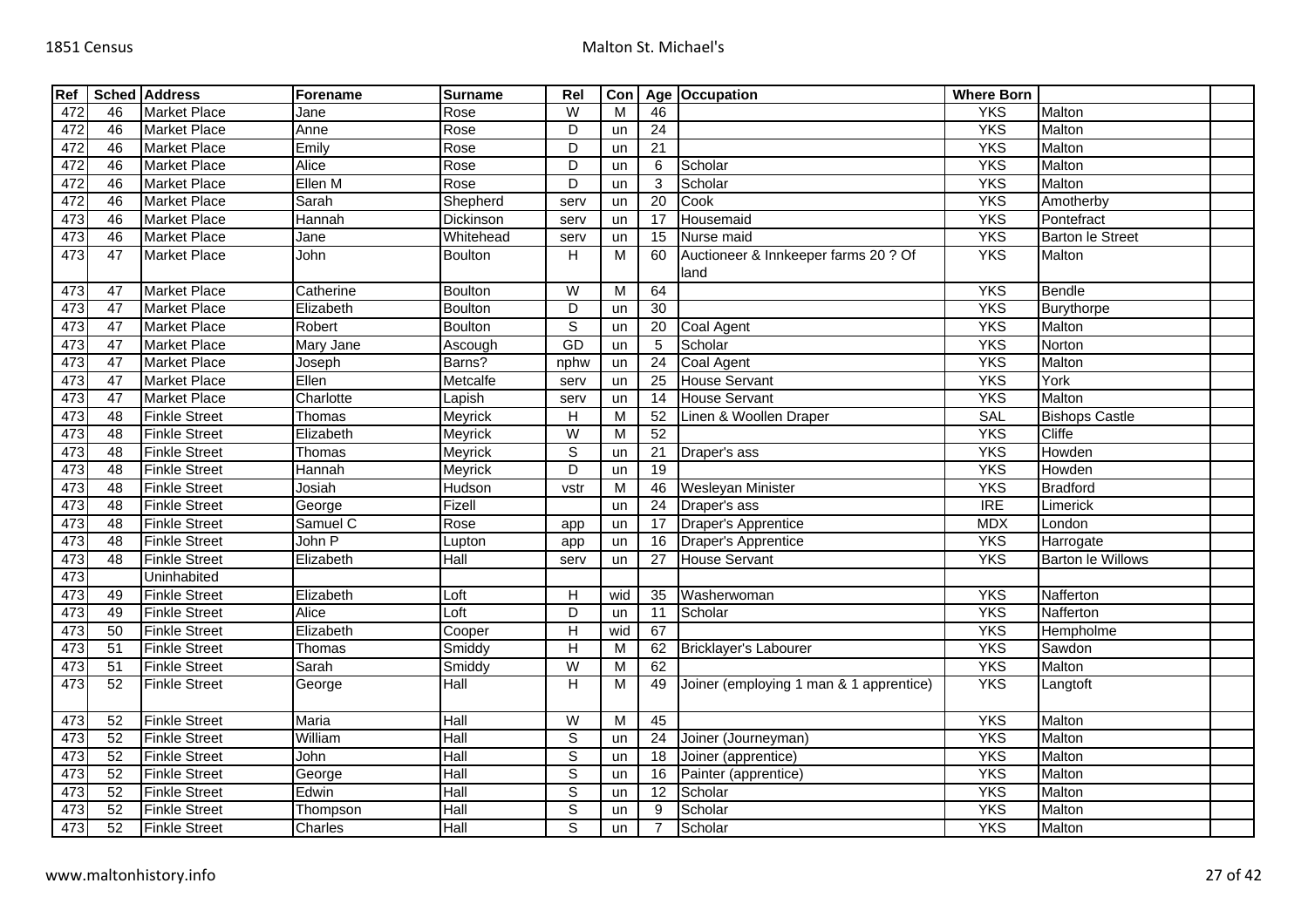| Ref |                 | <b>Sched Address</b> | Forename         | <b>Surname</b> | Rel                     | Con |                 | Age Occupation                                       | <b>Where Born</b> |                  |  |
|-----|-----------------|----------------------|------------------|----------------|-------------------------|-----|-----------------|------------------------------------------------------|-------------------|------------------|--|
| 473 | 52              | <b>Finkle Street</b> | Elizabeth        | Hall           | D                       | un  | 6               | Scholar                                              | <b>YKS</b>        | Malton           |  |
| 473 | 52              | <b>Finkle Street</b> | Elizabeth        | Hall           | Mthr                    | wid | 74              |                                                      | <b>YKS</b>        | Sherburn         |  |
| 473 | 53              | <b>Finkle Street</b> | Thomas           | Simpson        | Н                       | M   | 51              | Tailor (Master)                                      | <b>YKS</b>        | Malton           |  |
| 473 | 53              | <b>Finkle Street</b> | Fanny            | Simpson        | W                       | M   | $\overline{51}$ |                                                      | <b>YKS</b>        | Malton           |  |
| 473 | 53              | <b>Finkle Street</b> | Frances          | Simpson        | D                       | un  | $\overline{21}$ |                                                      | <b>YKS</b>        | Malton           |  |
| 474 | 53              | <b>Finkle Street</b> | John             | Simpson        | $\overline{\mathsf{s}}$ | un  | 18              | Tailor (apprentice)                                  | <b>YKS</b>        | Malton           |  |
| 474 | 53              | <b>Finkle Street</b> | Thomas           | Simpson        | $\mathbb S$             | un  | 15              | Joiner (apprentice)                                  | <b>YKS</b>        | Malton           |  |
| 474 | 53              | <b>Finkle Street</b> | William          | Simpson        | $\overline{s}$          | un  | 14              | Tailor (apprentice)                                  | <b>YKS</b>        | Malton           |  |
| 474 | 53              | <b>Finkle Street</b> | Nancy            | Simpson        | $\overline{D}$          | un  | $\overline{12}$ | Scholar                                              | <b>YKS</b>        | Malton           |  |
| 474 | 53              | <b>Finkle Street</b> | Richardson       | Simpson        | $\overline{s}$          | un  | 9               | Scholar                                              | <b>YKS</b>        | Malton           |  |
| 474 | 54              | <b>Finkle Street</b> | Robert           | <b>Drake</b>   | H                       | M   | 42              | Currier (Master employing 1 man & 5?<br>Apprentices) | <b>YKS</b>        | Malton           |  |
| 474 | 54              | <b>Finkle Street</b> | Elizabeth        | <b>Drake</b>   | W                       | M   | 41              |                                                      | <b>YKS</b>        | Malton           |  |
| 474 | 54              | <b>Finkle Street</b> | Charles          | <b>Drake</b>   | $\overline{s}$          | un  | 17              | Currier (apprentice)                                 | <b>YKS</b>        | Malton           |  |
| 474 | 54              | <b>Finkle Street</b> | Mary A           | <b>Drake</b>   | D                       | un  | 10              | Scholar                                              | <b>YKS</b>        | Malton           |  |
| 474 | 54              | <b>Finkle Street</b> | William R        | <b>Drake</b>   | $\overline{s}$          | un  | 5               | Scholar                                              | <b>YKS</b>        | Malton           |  |
| 474 | 54              | <b>Finkle Street</b> | Eliza            | <b>Drake</b>   | $\overline{D}$          |     | 3               |                                                      | <b>YKS</b>        | Malton           |  |
| 474 | 54              | <b>Finkle Street</b> | Jane             | Nalton         | serv                    | un  | 14              | <b>House Servant</b>                                 | <b>YKS</b>        | Pickering        |  |
| 474 | 55              | Drake's Yard         | George           | Exley          | $\overline{H}$          | M   | 72              | Stone Mason (pauper)                                 | <b>YKS</b>        | Malton           |  |
| 474 | 55              | Drake's Yard         | Jane             | Exley          | W                       | м   | 58              |                                                      | <b>YKS</b>        | Settrington      |  |
| 474 | 56              | <b>Finkle Street</b> | <b>Matthew T</b> | <b>Bankes</b>  | H                       | M   | 27              | Painter (master)                                     | <b>YKS</b>        | Malton           |  |
| 474 | 56              | <b>Finkle Street</b> | Mary             | <b>Bankes</b>  | $\overline{W}$          | M   | $\overline{22}$ |                                                      | <b>YKS</b>        | Malton           |  |
| 474 | 56              | <b>Finkle Street</b> | Angello          | <b>Bankes</b>  | $\overline{s}$          |     | 9m              |                                                      | <b>YKS</b>        | Malton           |  |
| 474 | 56              | <b>Finkle Street</b> | Joseph           | <b>Bankes</b>  | bro                     | un  | 22              | Currier (Journeyman)                                 | <b>YKS</b>        | Malton           |  |
| 474 | 56              | <b>Finkle Street</b> | William          | Gavin          | Lgr                     | un  | 23              | Veterinary Surgeon                                   | <b>SCO</b>        | Edinburgh        |  |
| 474 | 57              | <b>Finkle Street</b> | Richard          | Gage           | H                       | м   | 52              | Bread Maker (Master employing 2 men)                 | <b>YKS</b>        | Malton           |  |
| 474 | 57              | <b>Finkle Street</b> | Elizabeth        | Gage           | $\overline{W}$          | M   | 47              |                                                      | <b>YKS</b>        | Thixendale       |  |
| 474 | 57              | <b>Finkle Street</b> | James            | Gage           | $\overline{s}$          | un  | 23              | Tailor (Journeyman)                                  | <b>YKS</b>        | Malton           |  |
| 474 | 57              | <b>Finkle Street</b> | Mary             | Gage           | D                       | un  | 16              |                                                      | <b>YKS</b>        | <b>Malton</b>    |  |
| 474 | 57              | <b>Finkle Street</b> | Gage             | Tate           | nphw                    | un  | 18              | Bread Maker (apprentice)                             | <b>YKS</b>        | Malton           |  |
| 474 | 58              | <b>Finkle Street</b> | Henry            | <b>Bradley</b> | H                       | M   | 24              | Cabinet Maker (journeyman)                           | <b>YKS</b>        | Malton           |  |
| 474 | $\overline{58}$ | <b>Finkle Street</b> | Ann              | <b>Bradley</b> | $\overline{\mathsf{W}}$ | M   | $\overline{28}$ |                                                      | <b>YKS</b>        | <b>Driffield</b> |  |
| 474 | 59              | <b>Finkle Street</b> | David            | <b>Stubbs</b>  | H                       | M   | 43              | Tallow Chandler (Journeyman)                         | <b>YKS</b>        | <b>Bulmer</b>    |  |
| 474 | 59              | <b>Finkle Street</b> | Margaret         | <b>Stubbs</b>  | $\overline{\mathsf{W}}$ | M   | 45              |                                                      | <b>YKS</b>        | Malton           |  |
| 474 | 59              | <b>Finkle Street</b> | <b>Richard M</b> | <b>Stubbs</b>  | $\overline{s}$          | un  | 21              | <b>Tallow Chandler</b>                               | <b>YKS</b>        | Malton           |  |
| 474 | 59              | <b>Finkle Street</b> | Jacob            | <b>Stubbs</b>  | $\overline{s}$          | un  | 14              | Currier (apprentice)                                 | <b>YKS</b>        | Malton           |  |
| 474 | 59              | <b>Finkle Street</b> | Margaret Lucy    | <b>Stubbs</b>  | D                       | un  | 11              | Scholar                                              | <b>YKS</b>        | Malton           |  |
| 474 | 59              | <b>Finkle Street</b> | Eliza Jane       | <b>Stubbs</b>  | D                       | un  | 9               | Scholar                                              | <b>YKS</b>        | Malton           |  |
| 474 | 59              | <b>Finkle Street</b> | Henrietta        | <b>Stubbs</b>  | D                       | un  | 5               | Scholar                                              | <b>YKS</b>        | Malton           |  |
| 474 | 59              | <b>Finkle Street</b> | William          | <b>Stubbs</b>  | $\overline{s}$          |     | 3               |                                                      | <b>YKS</b>        | Malton           |  |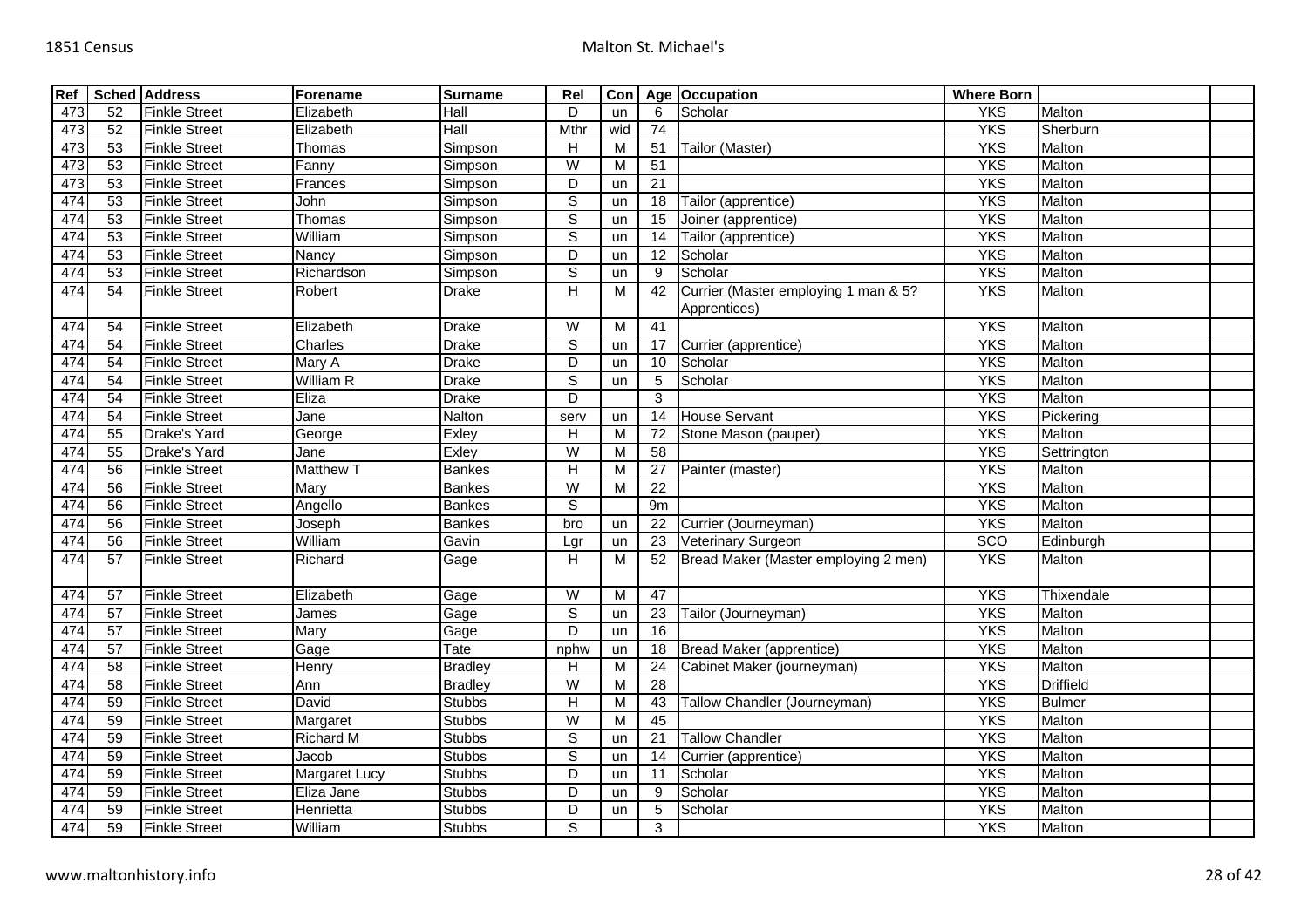| Ref |    | <b>Sched Address</b> | Forename     | <b>Surname</b> | Rel                     | Con |                 | Age   Occupation                     | <b>Where Born</b> |                          |  |
|-----|----|----------------------|--------------|----------------|-------------------------|-----|-----------------|--------------------------------------|-------------------|--------------------------|--|
| 474 | 59 | <b>Finkle Street</b> | John         | Hopwood        | Lgr                     | un  | $\overline{24}$ | Groom                                | <b>YKS</b>        | Malton                   |  |
| 474 | 60 | <b>Finkle Street</b> | Robert       | <b>Burkill</b> | Н                       | M   | 50              | Hair Dresser (Master)                | <b>YKS</b>        | Malton                   |  |
| 474 | 60 | <b>Finkle Street</b> | Hannah       | <b>Burkill</b> | $\overline{\mathsf{W}}$ | M   | $\overline{50}$ |                                      | <b>YKS</b>        | Malton                   |  |
| 474 | 60 | <b>Finkle Street</b> | Thomas       | <b>Burkill</b> | S                       | un  | 13              | Scholar                              | <b>YKS</b>        | Malton                   |  |
| 475 | 61 | <b>Finkle Street</b> | Timothy      | Ineson         | H                       | M   | 40              | Tinner & Brazier (Master employing 1 | <b>YKS</b>        | Malton                   |  |
|     |    |                      |              |                |                         |     |                 | apprentice)                          |                   |                          |  |
| 475 | 61 | <b>Finkle Street</b> | Jane         | Ineson         | $\overline{\mathsf{W}}$ | M   | $\overline{35}$ |                                      | <b>YKS</b>        | Malton                   |  |
| 475 | 61 | <b>Finkle Street</b> | Ann          | Ineson         | D                       | un  | 13              | Scholar                              | <b>YKS</b>        | Malton                   |  |
| 475 | 61 | <b>Finkle Street</b> | <b>Maria</b> | Ineson         | $\overline{D}$          | un  | 11              | Scholar                              | <b>YKS</b>        | Malton                   |  |
| 475 | 61 | <b>Finkle Street</b> | Jane         | Ineson         | $\overline{D}$          |     | 4               | Scholar                              | <b>YKS</b>        | Malton                   |  |
| 475 | 61 | <b>Finkle Street</b> | Margaret     | Ineson         | D                       |     | 3               | Scholar                              | <b>YKS</b>        | Malton                   |  |
| 475 | 61 | <b>Finkle Street</b> | Mary A       | Ineson         | $\overline{D}$          |     | 8m              |                                      | <b>YKS</b>        | Malton                   |  |
| 475 | 61 | <b>Finkle Street</b> | Thomas       | Allcock        | app                     | un  | 16              | Tinner & Brazier (apprentice)        | <b>YKS</b>        | Sowerby                  |  |
| 475 | 62 | <b>Finkle Street</b> | Thomas       | Waite          | $\overline{\mathsf{H}}$ | M   | 40              | Solicitors writing clerk             | <b>YKS</b>        | Malton                   |  |
| 475 | 62 | <b>Finkle Street</b> | Margaret     | Waite          | $\overline{\mathsf{W}}$ | M   | 42              |                                      | <b>YKS</b>        | Malton                   |  |
| 475 | 62 | <b>Finkle Street</b> | James        | Waite          | $\overline{s}$          | un  | $\overline{20}$ | <b>Railway Clerk</b>                 | <b>YKS</b>        | Northallerton            |  |
| 475 | 62 | <b>Finkle Street</b> | Thomas       | Waite          | $\overline{s}$          | un  | 18              | House Painter (apprentice)           | <b>YKS</b>        | Northallerton            |  |
| 475 | 62 | <b>Finkle Street</b> | John M       | Waite          | $\overline{s}$          | un  | 16              | Baker (apprentice)                   | <b>YKS</b>        | Northallerton            |  |
| 475 | 62 | <b>Finkle Street</b> | Ralph W      | Waite          | $\overline{s}$          |     | 8               | Scholar                              | <b>YKS</b>        | Malton                   |  |
| 475 | 62 | <b>Finkle Street</b> | Susan        | Waite          | D                       |     | 3               |                                      | <b>YKS</b>        | Malton                   |  |
| 475 | 63 | <b>Finkle Street</b> | Robert       | Hatfield       | H                       | M   | 42              | Grocer & Factor                      | <b>YKS</b>        | Old Malton               |  |
| 475 | 63 | <b>Finkle Street</b> | Elizabeth    | Hatfield       | W                       | M   | $\overline{38}$ |                                      | <b>YKS</b>        | Thornton                 |  |
| 475 | 63 | <b>Finkle Street</b> | Robert?      | Hatfield       | $\overline{s}$          |     | 1               |                                      | <b>YKS</b>        | Malton                   |  |
| 475 | 63 | <b>Finkle Street</b> | Martha       | Hatfield       | neice                   | un  | 14              | Nurse maid                           | <b>YKS</b>        | Old Malton               |  |
| 475 | 63 | <b>Finkle Street</b> | Rachael      | Nawton         | serv                    | un  | 19              | <b>House Servant</b>                 | <b>YKS</b>        | Pickering                |  |
| 475 | 63 | <b>Finkle Street</b> | Francis      | Borton         | Lgr                     | un  | 50              | ? In practice as a physician         | <b>YKS</b>        | Kirby Misperton          |  |
| 475 | 64 | Newbiggin            | George       | Lever          | H                       | M   | 38              | House Painter employing 1 apprentice | <b>YKS</b>        |                          |  |
|     |    |                      |              |                |                         |     |                 |                                      |                   |                          |  |
| 475 | 64 | Newbiggin            | Mary         | Lever          | W                       | M   | 42              |                                      | <b>YKS</b>        | <b>Barton le Willows</b> |  |
| 475 | 64 | Newbiggin            | Charles      | Lever          | $\overline{s}$          | un  | 16              | Painter's Apprentice                 | <b>YKS</b>        | <b>Malton</b>            |  |
| 475 | 64 | Newbiggin            | Walter       | _ever          | $\overline{s}$          | un  | 14              | Painter's Apprentice                 | <b>YKS</b>        | Malton                   |  |
| 475 | 64 | Newbiggin            | Sarah        | Lever          | $\overline{D}$          | un  | $\overline{12}$ | Scholar                              | <b>YKS</b>        | Malton                   |  |
| 475 | 64 | Newbiggin            | Samuel       | Lever          | $\overline{s}$          | un  | 10              | Scholar                              | <b>YKS</b>        | Malton                   |  |
| 475 | 64 | Newbiggin            | Alfred       | Lever          | $\overline{\mathsf{s}}$ | un  |                 | Scholar                              | <b>YKS</b>        | Malton                   |  |
| 475 | 64 | Newbiggin            | George       | Lever          | $\overline{\mathsf{s}}$ |     | 5               | Scholar                              | <b>YKS</b>        | Malton                   |  |
| 475 | 64 | Newbiggin            | Mary         | Lever          | $\overline{D}$          |     | 4               | Scholar                              | <b>YKS</b>        | Malton                   |  |
| 475 | 64 | Newbiggin            | Joshua       | Lever          | $\overline{\mathsf{s}}$ |     | 1               |                                      | <b>YKS</b>        | Malton                   |  |
| 475 | 65 | Newbiggin            | Jane         | Jackson        | $\mathsf{H}$            | wid | 69              | Mason's widow (pauper)               | <b>YKS</b>        | Terrington               |  |
| 475 | 65 | Newbiggin            | Mary         | Jackson        | D                       | un  | 40              | <b>Dress Maker</b>                   | <b>YKS</b>        | Malton                   |  |
| 475 | 65 | Newbiggin            | John         | Jackson        | $\overline{\text{GS}}$  | un  | 18              | Tailor (apprentice)                  | <b>YKS</b>        | Malton                   |  |
| 475 | 65 | Newbiggin            | John         | Harrison       | Lgr                     | un  | 53              | Gardener                             | <b>YKS</b>        | Malton                   |  |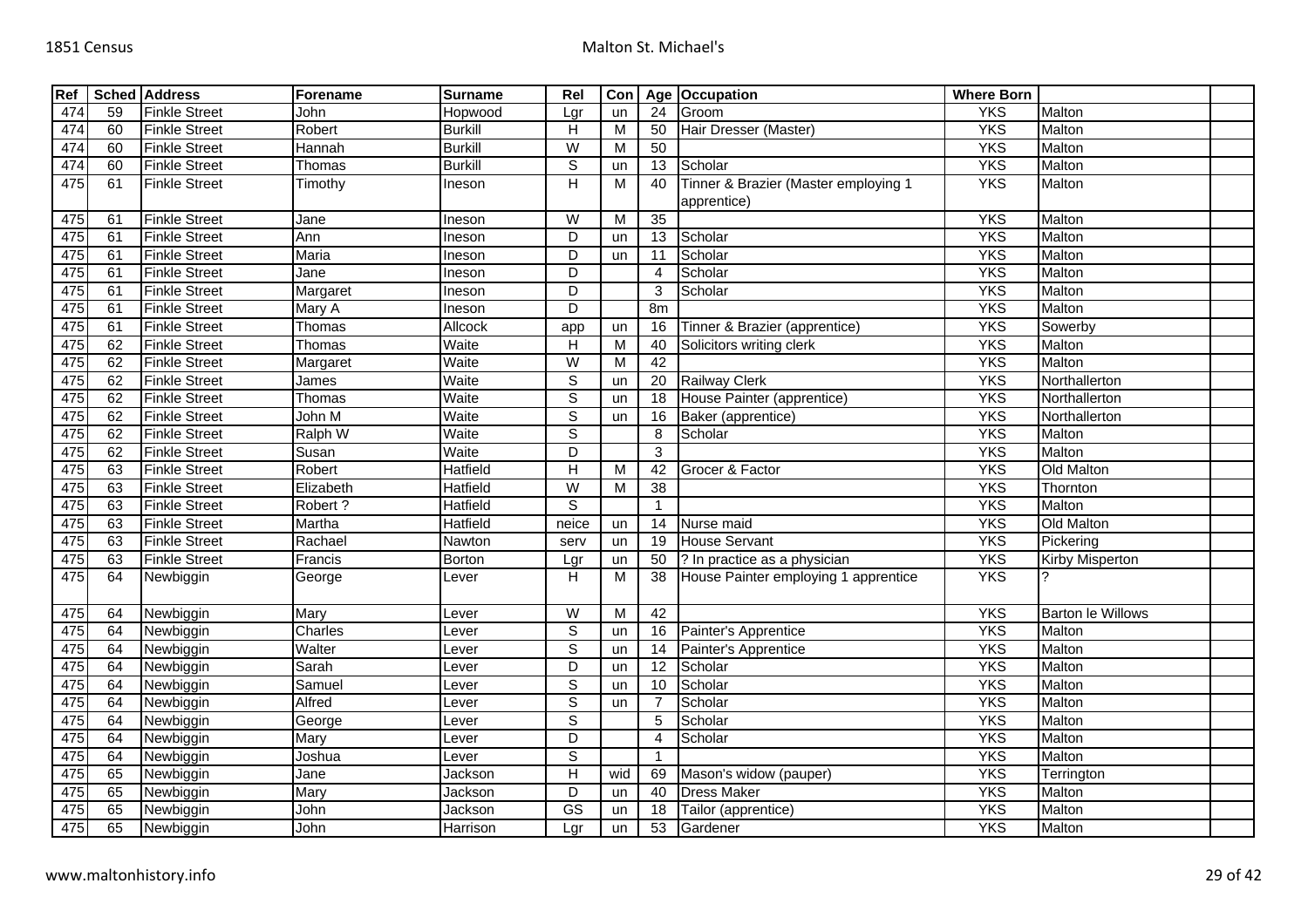| Ref |                 | <b>Sched Address</b> | Forename       | <b>Surname</b> | Rel                     | Con  |                 | Age Occupation                        | <b>Where Born</b> |                         |  |
|-----|-----------------|----------------------|----------------|----------------|-------------------------|------|-----------------|---------------------------------------|-------------------|-------------------------|--|
| 475 | 66              | Newbiggin            | Thomas         | Wardell        | H                       | M    | 37              | <b>Railway Porter</b>                 | <b>YKS</b>        | Malton                  |  |
| 475 | 66              | Newbiggin            | Ann            | Wardell        | $\overline{W}$          | M    | 30              |                                       | <b>YKS</b>        | Malton                  |  |
| 475 | 66              | Newbiggin            | Elizabeth      | Wardell        | $\overline{D}$          | un   |                 | Scholar                               | <b>YKS</b>        | Malton                  |  |
| 476 | 66              | Newbiggin            | Catherine      | Wardell        | $\overline{D}$          |      | $\overline{4}$  | Scholar                               | <b>YKS</b>        | Malton                  |  |
| 476 | 66              | Newbiggin            | Thomas         | Wardell        | $\overline{s}$          |      | $\overline{c}$  |                                       | <b>YKS</b>        | Malton                  |  |
| 476 | 66              | Newbiggin            | Henry          | Jackson        | B-in-L                  | un   | 31              | Tailor (Journeyman)                   | <b>YKS</b>        | Malton                  |  |
| 476 | 67              | Newbiggin            | William        | Eden           | H                       | widr | 50              | Whitesmith (Journeyman)               | <b>YKS</b>        | Malton                  |  |
| 476 | 67              | Newbiggin            | Margaret       | Eden           | D                       | un   | $\overline{20}$ |                                       | <b>YKS</b>        | Malton                  |  |
| 476 | 67              | Newbiggin            | George         | Eden           | ड                       | un   | $\overline{14}$ | Scholar                               | <b>YKS</b>        | Malton                  |  |
| 476 | 67              | Newbiggin            | Margaret       | Eden           | Mthr                    | wid  | 75              | Pauper                                | <b>YKS</b>        | Malton                  |  |
| 476 | 68              | Newbiggin            | John           | Miller         | H                       | M    | 39              | Bricklayer's Labourer                 | <b>YKS</b>        | Malton                  |  |
| 476 | 68              | Newbiggin            | Elizabeth      | Miller         | $\overline{W}$          | M    | $\overline{30}$ |                                       | <b>YKS</b>        | Malton                  |  |
| 476 | 68              | Newbiggin            | Emma           | <b>Miller</b>  | $\overline{D}$          |      | $\overline{4}$  | Scholar                               | <b>YKS</b>        | <b>Malton</b>           |  |
| 476 | 68              | Newbiggin            | Martha         | <b>Miller</b>  | $\overline{D}$          |      | $\mathbf{1}$    |                                       | <b>YKS</b>        | Malton                  |  |
| 476 | 69              | Newbiggin            | William        | Crow           | H                       | M    | 64              | <b>Agricultural Labourer</b>          | <b>YKS</b>        | York                    |  |
| 476 | 69              | Newbiggin            | Rachael        | Crow           | $\overline{W}$          | M    | 67              |                                       | <b>YKS</b>        | <b>Barton le Street</b> |  |
| 476 | 70              | Newbiggin            | Rebecca        | Jackson        | H                       | wid  | 64              |                                       | <b>YKS</b>        | Malton                  |  |
| 476 | 70              | Newbiggin            | Elizabeth      | Jackson        | D                       | un   | 35              | Glover                                | <b>YKS</b>        | Malton                  |  |
| 476 | 70              | Newbiggin            | Margaret       | Jackson        | GD                      |      | 8               | Scholar                               | <b>YKS</b>        | Malton                  |  |
| 476 | 71              | Newbiggin            | John           | Gray           | $\overline{\mathsf{H}}$ | M    | 61              | Farm Labourer                         | <b>YKS</b>        | Amotherby               |  |
| 476 | $\overline{71}$ | Newbiggin            | Elizabeth      | Gray           | $\overline{W}$          | M    | 64              | Glover                                | <b>YKS</b>        | Weatherby               |  |
| 476 | 71              | Newbiggin            | Jane           | Gray           | D                       | un   | 14              |                                       | <b>YKS</b>        | Malton                  |  |
| 476 | $\overline{72}$ | Newbiggin            | William        | Sturdy         | H                       | M    | 35              | Coal Hawker                           | <b>YKS</b>        | Malton                  |  |
| 476 | $\overline{72}$ | Newbiggin            | Jane           | Sturdv         | W                       | M    | 38              |                                       | <b>YKS</b>        | Harum                   |  |
| 476 | $\overline{72}$ | Newbiggin            | George         | Sturdy         | nphw                    | un   | 16              | <b>Butcher</b>                        | <b>YKS</b>        | Malton                  |  |
| 476 | $\overline{72}$ | Newbiggin            | Mary           | Watson         | neice                   |      | 11              | Scholar                               | <b>YKS</b>        | Harum                   |  |
| 476 | 73              | Newbiggin            | Mary           | Sanders        | H                       | wid  | 62              | Laundress (pauper)                    | <b>YKS</b>        | Malton                  |  |
| 476 | $\overline{73}$ | Newbiggin            | Henry          | Johnson        | $\overline{\text{GS}}$  |      | 5               | Scholar                               | <b>YKS</b>        | Malton                  |  |
| 476 | $\overline{74}$ | Cave Lane            | John           | Fenton         | H                       | M    | $\overline{25}$ | Sweep                                 | <b>YKS</b>        | Leeds                   |  |
| 476 | $\overline{74}$ | Cave Lane            | Elizabeth      | Kensley        | Lgr                     | M    | $\overline{22}$ |                                       | <b>YKS</b>        | Malton                  |  |
| 476 | 74              | Cave Lane            | Martha         | Kensley        | Lgr                     |      | $\overline{4}$  |                                       | <b>YKS</b>        | Malton                  |  |
| 476 | 74              | Cave Lane            | Margaret       | Dickinson      | Lgr                     | M    | 40              |                                       | <b>YKS</b>        | Malton                  |  |
| 476 | $\overline{75}$ | Cave Lane            | Susan          | Robinson       | H                       | wid  | 58              | Laundress (pauper)                    | <b>YKS</b>        | Malton                  |  |
| 476 | 75              | Cave Lane            | John           | Robinson       | $\mathbb S$             | un   | 20              | Manufacturer of Lemonade & Soda Water | <b>YKS</b>        | Malton                  |  |
| 476 | 76              | Cave Lane            | William        | <b>Beatty</b>  | $\overline{H}$          | M    | 31              | <b>Rural Post Messenger</b>           | <b>YKS</b>        | Malton                  |  |
| 476 | 76              | Cave Lane            | Mary Ann       | Beatty         | $\overline{W}$          | M    | 35              |                                       | <b>YKS</b>        | Malton                  |  |
| 476 | 76              | Cave Lane            | Hannah         | Beatty         | D                       |      | 5               | Scholar                               | <b>YKS</b>        | Norton                  |  |
| 476 | 76              | Cave Lane            | Jane Elizabeth | <b>Beatty</b>  | D                       |      | 1 <sub>m</sub>  |                                       | <b>YKS</b>        | Malton                  |  |
| 476 | $\overline{77}$ | Cave Lane            | George         | <b>Brown</b>   | $\overline{H}$          | M    | 30              | Butcher (Journeyman)                  | <b>YKS</b>        | Malton                  |  |
| 476 | 77              | Cave Lane            | Emily          | <b>Brown</b>   | W                       | M    | 32              |                                       | <b>YKS</b>        | Malton                  |  |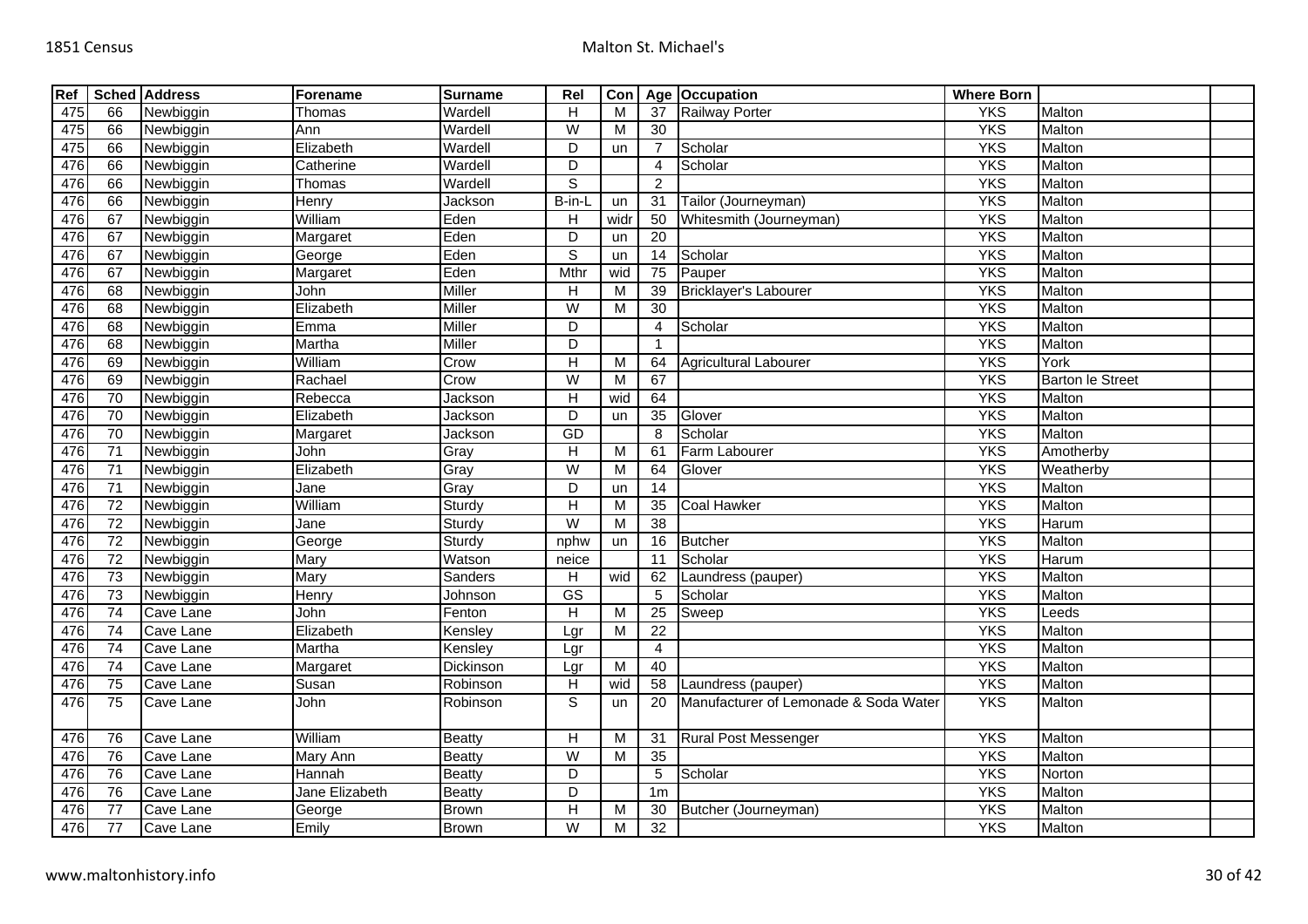| Ref |                 | <b>Sched Address</b> | Forename       | <b>Surname</b> | Rel                       | Con       |                        | Age Occupation                      | <b>Where Born</b> |                        |  |
|-----|-----------------|----------------------|----------------|----------------|---------------------------|-----------|------------------------|-------------------------------------|-------------------|------------------------|--|
| 476 | 77              | Cave Lane            | Wilson         | <b>Brown</b>   | S                         | <b>un</b> | 10                     | Scholar                             | <b>YKS</b>        | Malton                 |  |
| 477 | 77              | Cave Lane            | John R         | <b>Brown</b>   | $\overline{\mathsf{s}}$   |           |                        | Scholar                             | <b>YKS</b>        | Malton                 |  |
| 477 | 77              | Cave Lane            | Maria          | <b>Brown</b>   | $\overline{D}$            |           | 5                      | Scholar                             | <b>YKS</b>        | Malton                 |  |
| 477 | $\overline{77}$ | Cave Lane            | Jemima         | <b>Brown</b>   | $\overline{D}$            |           | $\overline{2}$         |                                     | <b>YKS</b>        | Malton                 |  |
| 477 | 77              | Cave Lane            | William        | <b>Brown</b>   | $\overline{s}$            |           | 8m                     |                                     | <b>YKS</b>        | Malton                 |  |
| 477 | $\overline{78}$ | Cave Lane            | Francis        | <b>Bankes</b>  | $\overline{H}$            | M         | 49                     | Agricultural Labourer               | <b>YKS</b>        | Malton                 |  |
| 477 | 78              | Cave Lane            | Hannah         | <b>Bankes</b>  | W                         | M         | $\overline{42}$        |                                     | <b>YKS</b>        | Malton                 |  |
| 477 | $\overline{78}$ | Cave Lane            | Thomas         | <b>Bankes</b>  | $\overline{s}$            | un        | 15                     | Painter (Apprentice)                | <b>YKS</b>        | Malton                 |  |
| 477 | 78              | Cave Lane            | Francis        | <b>Bankes</b>  | $\overline{\mathsf{s}}$   | un        | 10                     | Scholar                             | <b>YKS</b>        | Malton                 |  |
| 477 | $\overline{78}$ | Cave Lane            | Christopher    | <b>Bankes</b>  | $\overline{s}$            |           | 6                      | Scholar                             | <b>YKS</b>        | Malton                 |  |
| 477 | $\overline{78}$ | Cave Lane            | John           | <b>Bankes</b>  | $\overline{s}$            |           | $\boldsymbol{\Lambda}$ | Scholar                             | <b>YKS</b>        | Malton                 |  |
| 477 | 79              | Newbiggin            | Robert         | Carr           | $\overline{H}$            | widr      | 59                     | Lamplighter                         | <b>YKS</b>        | Langton                |  |
| 477 | 80              | Newbiggin            | <b>Matthew</b> | Spiegelhalter  | $\overline{H}$            | un        | $\overline{27}$        | <b>Clock Maker</b>                  | Germany           | <b>Black Forest</b>    |  |
| 477 | $\overline{80}$ | Newbiggin            | John           | Spiegelhalter  | bro                       | un        | 24                     | Watchmaker                          | Germany           | <b>Black Forest</b>    |  |
| 477 | 81              | Newbiggin            | George         | Hill           | $\boldsymbol{\mathsf{H}}$ | widr      | 35                     | Joiner & Cabinet Maker              | <b>YKS</b>        | Malton                 |  |
| 477 | 81              | Newbiggin            | John R         | Hill           | $\overline{s}$            |           | 8                      | Scholar                             | <b>YKS</b>        | Malton                 |  |
| 477 | 82              | Newbiggin            | Elizabeth      | Hill           | sis                       | un        | 37                     | <b>House Keeper</b>                 | <b>YKS</b>        | Malton                 |  |
| 477 | 82              | Newbiggin            | George         | Gibson         | H                         | M         | 47                     | Dealer in Earthenware               | <b>YKS</b>        | Malton                 |  |
| 477 | $\overline{82}$ | Newbiggin            | Ann            | Gibson         | $\overline{W}$            | M         | 49                     |                                     | <b>DUR</b>        | <b>Bishop Auckland</b> |  |
| 477 | $\overline{82}$ | Newbiggin            | William        | Gibson         | S                         | un        | 23                     | Tailor? (Journeyman)                | <b>YKS</b>        | Malton                 |  |
| 477 | $\overline{82}$ | Newbiggin            | John           | Gibson         | $\overline{s}$            | un        | 10                     | Scholar                             | <b>YKS</b>        | Malton                 |  |
| 477 | 82              | Newbiggin            | Ruth           | Gibson         | D                         | un        | 8                      | Scholar                             | <b>YKS</b>        | Malton                 |  |
| 477 | 83              | Newbiggin            | Woodall        | Lewis          | H                         | M         | 29                     | Tailor (Journeyman)                 | <b>YKS</b>        | Scarborough            |  |
| 477 | 83              | Newbiggin            | Jane           | _ewis          | W                         | M         | 30                     |                                     | <b>YKS</b>        | Whitby                 |  |
| 477 | 83              | Newbiggin            | Mary Jane      | ewis           | D                         | un        | 10                     | Scholar                             | <b>YKS</b>        | Whitby                 |  |
| 477 | 83              | Newbiggin            | John           | ewis           | S                         | un        |                        | Scholar                             | <b>YKS</b>        | Malton                 |  |
| 477 | 83              | Newbiggin            | George         | Lewis          | $\overline{s}$            | un        | 5                      | Scholar                             | <b>YKS</b>        | Malton                 |  |
| 477 | 83              | Newbiggin            | Charles        | Lewis          | $\overline{s}$            |           | 2                      |                                     | <b>YKS</b>        | Malton                 |  |
| 477 | 83              | Newbiggin            | William        | Grandy         | Lgr                       | un        | $\overline{22}$        | Groom                               | <b>YKS</b>        | Malton                 |  |
| 477 | 83              | Newbiggin            | unknown        | male           | Lgr                       | Mar       | $\overline{70}$        | Gardener                            | unknown           |                        |  |
| 477 | 84              | Newbiggin            | John           | Foster         | $\overline{H}$            | M         | $\overline{57}$        | Hatter (Master)                     | <b>YKS</b>        | Malton                 |  |
| 477 | 84              | Newbiggin            | Mary           | Foster         | W                         | M         | $\overline{58}$        |                                     | <b>YKS</b>        | Castle Howard          |  |
| 477 | 84              | Newbiggin            | William        | Foster         | $\overline{s}$            | un        | 22                     | Hatter (Journeyman)                 | <b>YKS</b>        | Malton                 |  |
| 477 | 84              | Newbiggin            | George         | Foster         | $\overline{s}$            | un        | 19                     | Hatter (Journeyman)                 | <b>YKS</b>        | Malton                 |  |
| 477 | 85              | Newbiggin            | Henry          | Parnaby        | $\overline{\mathsf{H}}$   | M         | 47                     | Saddler (Master employing 1 man & 1 | <b>YKS</b>        | Hovingham              |  |
|     |                 |                      |                |                |                           |           |                        | Apprentice)                         |                   |                        |  |
| 477 | 85              | Newbiggin            | Elizabeth      | Parnaby        | $\overline{\mathsf{W}}$   | M         | 47                     |                                     | <b>YKS</b>        | Wetwang                |  |
| 477 | 85              | Newbiggin            | Henry          | Parnaby        | $\mathsf S$               | un        | 18                     | Saddler (Apprentice)                | <b>YKS</b>        | Malton                 |  |
| 477 | 85              | Newbiggin            | John           | Parnaby        | $\overline{s}$            | un        | 14                     | <b>Farm Servant</b>                 | <b>YKS</b>        | Malton                 |  |
| 477 | 85              | Newbiggin            | Elizabeth      | Parnaby        | $\overline{D}$            | un        | 9                      | Scholar                             | <b>YKS</b>        | Malton                 |  |
| 478 | 85              | Newbiggin            | Catherine      | Parnaby        | D                         | un        |                        | Scholar                             | <b>YKS</b>        | Malton                 |  |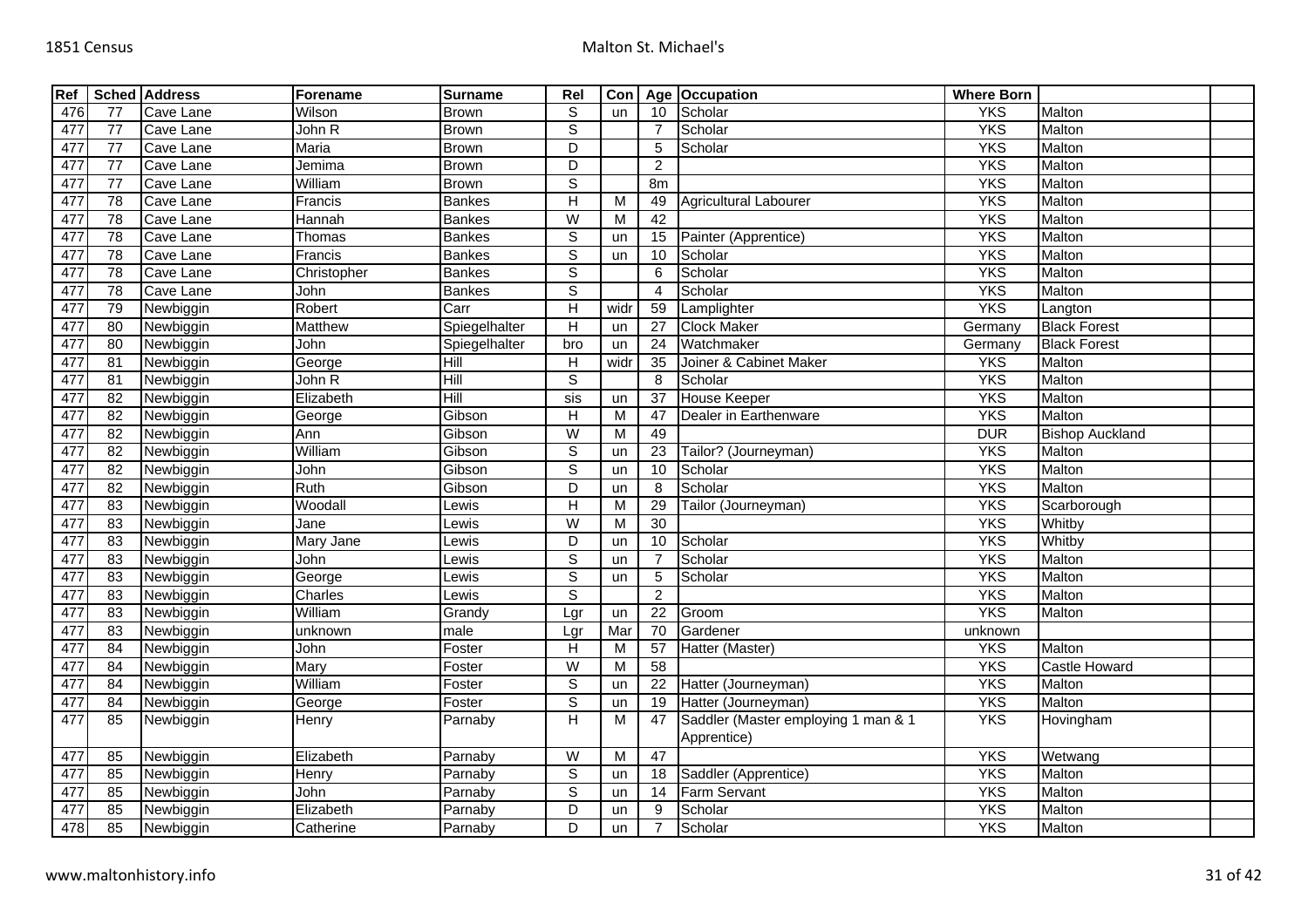| Ref |                 | <b>Sched Address</b> | Forename       | <b>Surname</b> | Rel                     | Con <sub>1</sub> |                 | Age Occupation          | <b>Where Born</b> |               |              |
|-----|-----------------|----------------------|----------------|----------------|-------------------------|------------------|-----------------|-------------------------|-------------------|---------------|--------------|
| 478 | 85              | Newbiggin            | William        | Parnaby        | S                       |                  | 3               | Scholar                 | <b>YKS</b>        | Malton        |              |
| 478 | 85              | Newbiggin            | Robert         | Parnaby        | $\overline{s}$          |                  | 2               | Scholar                 | <b>YKS</b>        | Malton        |              |
| 478 | 85              | Newbiggin            | William        | Anderson       |                         | un               | 25              | Saddler (Journeyman)    | <b>YKS</b>        | Malton        |              |
| 478 | 86              | Newbiggin            | David          | <b>Brown</b>   | H                       | M                | 45              | <b>Coal Merchant</b>    | <b>YKS</b>        | Gristhorpe    |              |
| 478 | 86              | Newbiggin            | Mary           | Brown          | W                       | М                | 39              |                         | <b>YKS</b>        | Gristhorpe    |              |
| 478 | 86              | Newbiggin            | Gofson?        | <b>Brown</b>   | $\overline{s}$          | un               | 10              |                         | <b>YKS</b>        | Malton        |              |
| 478 | 86              | Newbiggin            | George         | Brown          | $\mathbb S$             |                  | $\overline{7}$  | Scholar                 | <b>YKS</b>        | Malton        |              |
| 478 | 86              | Newbiggin            | Hannah         | <b>Brown</b>   | D                       |                  | 6               | Scholar                 | <b>YKS</b>        | Malton        |              |
| 478 | 86              | Newbiggin            | Daniel         | <b>Brown</b>   | S                       |                  | $\overline{4}$  | Scholar                 | <b>YKS</b>        | <b>Malton</b> |              |
| 478 | 86              | Newbiggin            | Ellen          | <b>Brown</b>   | D                       |                  | 9m              |                         | <b>YKS</b>        | Malton        |              |
| 478 | 86              | Newbiggin            | Francis        | <b>Brown</b>   | sis                     | wid              | 70              | Ag Lab                  | <b>YKS</b>        | Malton        |              |
| 478 | $\overline{87}$ | Newbiggin            | William        | Thurnham       | $\overline{H}$          | M                | 47              | <b>Butcher (Master)</b> | <b>YKS</b>        | Malton        |              |
| 478 | 87              | Newbiggin            | Jane           | Thurnham       | W                       | М                | 49              |                         | <b>YKS</b>        | Malton        |              |
| 478 | $\overline{87}$ | Newbiggin            | James          | Thurnham       | $\overline{s}$          | un               | 15              | ass in Brickyard        | <b>YKS</b>        | Malton        |              |
| 478 | 87              | Newbiggin            | Jefferson      | Thurnham       | $\overline{s}$          | un               | 12              | Scholar                 | <b>YKS</b>        | Malton        |              |
| 478 | $\overline{87}$ | Newbiggin            | John           | Thurnham       | $\overline{s}$          | un               | 10              | Scholar                 | <b>YKS</b>        | Malton        |              |
| 478 | 87              | Newbiggin            | Elizabeth      | Thornton       | serv                    | un               | 15              | <b>House Servant</b>    | <b>YKS</b>        | Stonegrave    |              |
| 478 | $\overline{88}$ | Newbiggin            | Jacob          | Samuel         | $\mathsf{H}$            | M                | 65              | Net? Maker              | <b>YKS</b>        | York          | <b>Blind</b> |
| 478 | $\overline{88}$ | Newbiggin            | Charlotte      | Samuel         | W                       | м                | 63              |                         | unknown           |               |              |
| 478 | 89              | Newbiggin            | Elizabeth      | Mead           | $\overline{H}$          | wid              | 60              | Pauper                  | <b>YKS</b>        | Swinton       |              |
| 478 | 89              | Newbiggin            | Robert         | Mead           | $\mathsf S$             | un               | 26              | Ag Lab                  | <b>YKS</b>        | Malton        |              |
| 478 | 89              | Newbiggin            | Henry          | Mead           | $\overline{s}$          | un               | 25              | Rope Maker              | <b>YKS</b>        | Malton        |              |
| 478 | 89              | Newbiggin            | Alfred         | Mead           | $\overline{s}$          | un               | 23              | Ag Lab                  | <b>YKS</b>        | Malton        |              |
| 478 | 89              | Newbiggin            | Ellen          | Donkin         | $\overline{D}$          | un               | 33              | Servant                 | <b>YKS</b>        | <b>Malton</b> |              |
| 478 | 89              | Newbiggin            | Thomas         | Donkin         | $\overline{s}$          | un               | 28              | Ag Lab                  | <b>YKS</b>        | Malton        |              |
| 478 | 89              | Newbiggin            | William        | Donkin         | GS                      |                  | 3               | Scholar                 | <b>YKS</b>        | Malton        |              |
| 478 | 89              | Newbiggin            | Ann            | Allanson       | Lgr                     | wid              | 64              | Pauper                  | <b>YKS</b>        | Malton        |              |
| 478 | 90              | Newbiggin            | William        | Robinson       | $\mathsf{H}$            | M                | 38              | Sawyer                  | <b>YKS</b>        | Malton        |              |
| 478 | 90              | Newbiggin            | Elizabeth      | Robinsoon      | $\overline{\mathsf{W}}$ | м                | 34              |                         | <b>YKS</b>        | Malton        |              |
| 478 | 90              | Newbiggin            | George?        | Anderson       | $S-in-L?$               | un               | 10              | Scholar                 | <b>YKS</b>        | Malton        |              |
| 478 | 90              | Newbiggin            | William        | Robinson       | $\overline{s}$          | un               | 3               | Scholar                 | <b>YKS</b>        | Malton        |              |
| 478 | 90              | Newbiggin            | Mary A         | Robinson       | D                       | un               | $\mathbf{1}$    |                         | <b>YKS</b>        | Malton        |              |
| 478 | 91              | Newbiggin            | Robert         | Warwick        | H                       | M                | 47              | Fruiterer               | <b>YKS</b>        | ? Habton      |              |
| 478 | 91              | Newbiggin            | Elizabeth      | Warwick        | W                       | м                | 46              |                         | <b>YKS</b>        | Malton        |              |
| 478 | 91              | Newbiggin            | Ann            | Warwick        | $\overline{D}$          | un               | 23              |                         | <b>YKS</b>        | Malton        |              |
| 478 | 91              | Newbiggin            | Robert         | Warwick        | $\mathsf S$             | un               | 14              | Scholar                 | <b>YKS</b>        | Malton        |              |
| 478 | 91              | Newbiggin            | John           | Warwick        | $\mathsf S$             | un               | 10              | Scholar                 | <b>YKS</b>        | Malton        |              |
| 479 | 92              | Newbiggin            | George         | Cass           | Н                       | М                | 29              | Ag Lab                  | <b>YKS</b>        | Malton        |              |
| 479 | 92              | Newbiggin            | Elizabeth      | Cass           | W                       | М                | $\overline{26}$ |                         | <b>YKS</b>        | Thornton      |              |
| 479 | 92              | Newbiggin            | <b>Matthew</b> | Cass           | S                       | un               | 5               | Scholar                 | <b>YKS</b>        | Malton        |              |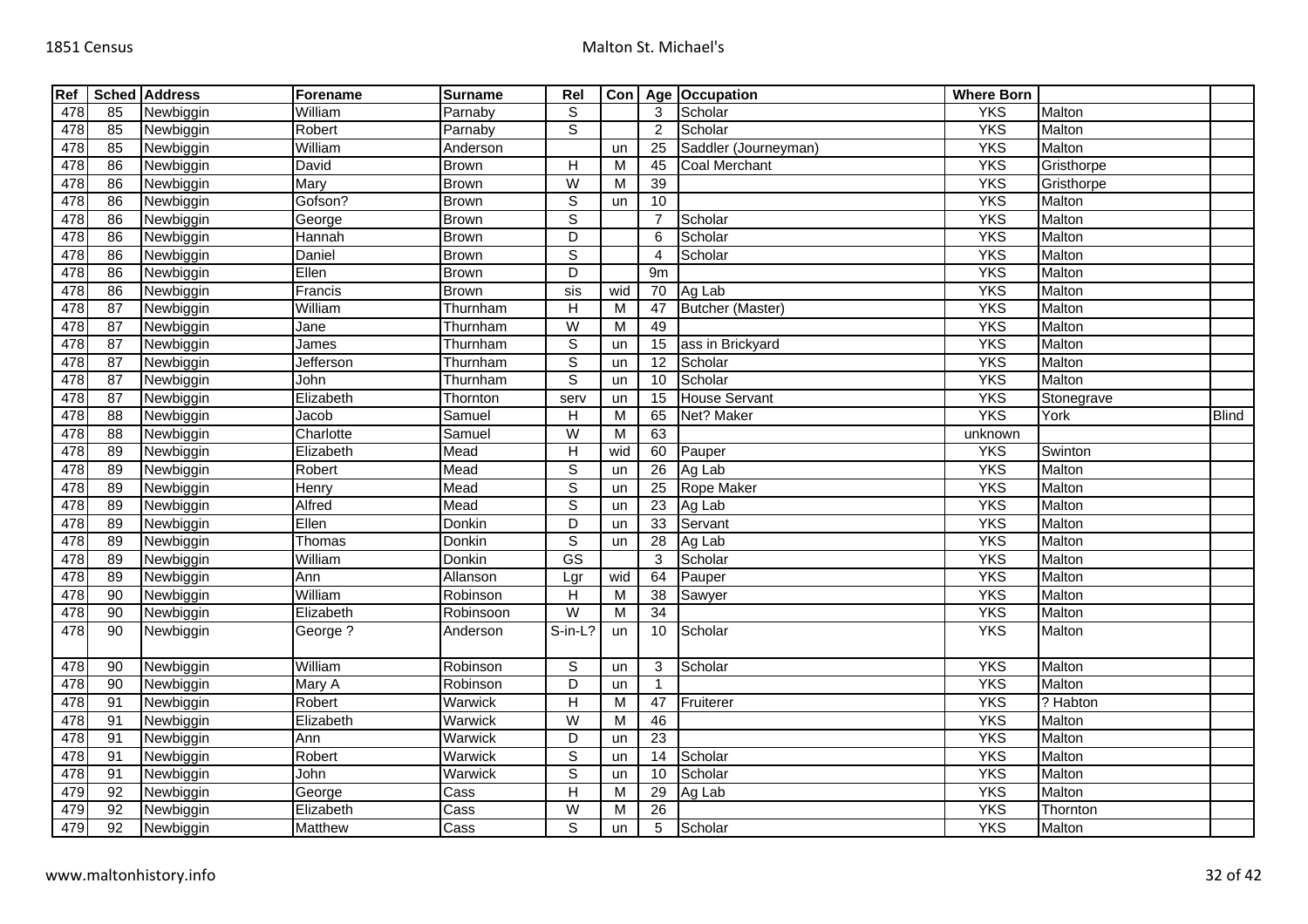| Ref |                 | <b>Sched Address</b> | Forename     | <b>Surname</b> | Rel                       | Con  |                 | Age Occupation            | <b>Where Born</b> |                     |  |
|-----|-----------------|----------------------|--------------|----------------|---------------------------|------|-----------------|---------------------------|-------------------|---------------------|--|
| 479 | $\overline{92}$ | Newbiggin            | James        | Cass           | S                         | un   | 3               |                           | <b>YKS</b>        | Malton              |  |
| 479 | 92              | Newbiggin            | George       | Cass           | $\overline{s}$            | un   | 2m              |                           | <b>YKS</b>        | Malton              |  |
| 479 | 93              | Newbiggin            | Hannah       | Naylor         | $\overline{H}$            | un   | $\overline{28}$ | Washerwoman               | <b>YKS</b>        | <b>Bulmer</b>       |  |
| 479 | 94              | Stebbing's Yard      | Isaac        | Shepherdson    | H                         | M    | 28              | Labourer                  | <b>YKS</b>        | Habton              |  |
| 479 | 94              | Stebbing's Yard      | Mary         | Shepherdson    | $\overline{W}$            | M    | $\overline{28}$ |                           | <b>YKS</b>        | Malton              |  |
| 479 | 94              | Stebbing's Yard      | William      | Shepherdson    | $\overline{s}$            | un   | 6               | Scholar                   | <b>YKS</b>        | Malton              |  |
| 479 | 94              | Stebbing's Yard      | John         | Shepherdson    | ${\tt S}$                 | un   | 5               |                           | <b>YKS</b>        | Malton              |  |
| 479 | 94              | Stebbing's Yard      | Eliza        | Shepherdson    | $\overline{D}$            |      | $\overline{3}$  |                           | <b>YKS</b>        | Malton              |  |
| 479 | 94              | Stebbing's Yard      | Isaac        | Shepherdson    | $\overline{s}$            |      | 4m              |                           | <b>YKS</b>        | Malton              |  |
| 479 | 95              | Stebbing's Yard      | William      | Ella           | $\overline{H}$            | widr | 79              | Pauper                    | <b>YKS</b>        | Borrowby            |  |
| 479 | $\overline{96}$ | Stebbing's Yard      | Frederick    | Johnson        | $\overline{H}$            | М    | 67              | Wax B? Manufacturer       | Germany           |                     |  |
| 479 | 96              | Stebbing's Yard      | <b>Mary</b>  | Johnson        | W                         | M    | 55              |                           | <b>YKS</b>        | Broughton           |  |
| 479 | 96              | Stebbing's Yard      | Anna         | Johnson        | D                         | un   | 24              | <b>House Servant</b>      | <b>YKS</b>        | Malton              |  |
| 479 | 96              | Stebbing's Yard      | Isabella     | Johnson        | D                         | un   | $\overline{19}$ | Scholar                   | <b>YKS</b>        | Malton              |  |
| 479 | 96              | Stebbing's Yard      | Elizabeth    | <b>Johnson</b> | D                         | un   | 14              | Servant                   | <b>YKS</b>        | Malton              |  |
| 479 | 96              | Stebbing's Yard      | James        | Johnson        | S                         |      | 20              | Ag Lab                    | <b>YKS</b>        | Malton              |  |
| 479 | 96              | Stebbing's Yard      | Mary         | Johnson        | D                         | un   | 9               | Scholar                   | <b>YKS</b>        | Malton              |  |
| 479 | $\overline{96}$ | Stebbing's Yard      | Eliza        | Johnson        | <b>GD</b>                 |      | $\overline{2}$  |                           | <b>YKS</b>        | Malton              |  |
| 479 | 97              | Stebbing's Yard      | John         | Cockerill      | H                         | M    | 52              | Shepherd                  | <b>YKS</b>        | Malton              |  |
| 479 | 97              | Stebbing's Yard      | Hannah       | Cockerill      | $\overline{W}$            | M    | 52              |                           | <b>YKS</b>        | Malton              |  |
| 479 | 97              | Stebbing's Yard      | Hannah       | Cockerill      | neice                     | un   | 6               | Scholar                   | <b>YKS</b>        | Malton              |  |
| 479 | $\overline{98}$ | Stebbing's Yard      | John         | <b>Ellis</b>   | Н                         | M    | 45              | <b>Chimney Sweep</b>      | <b>YKS</b>        | Darrington          |  |
| 479 | 99              | Stebbing's Yard      | Sarah        | O'Brian        | $\overline{H}$            | M    | $\overline{24}$ | Wife of Stone Mason       | <b>YKS</b>        | Malton              |  |
| 479 | 99              | Stebbing's Yard      | Mary         | O'Brian        | D                         |      | 5               | Scholar                   | <b>YKS</b>        | Malton              |  |
| 479 | 99              | Stebbing's Yard      | Jane         | O'Brian        | $\overline{D}$            |      | 3               |                           | <b>YKS</b>        | Malton              |  |
| 479 | 99              | Stebbing's Yard      | <b>Betsy</b> | O'Brian        | D                         |      | 9m              |                           | <b>YKS</b>        | Malton              |  |
| 479 | 99              | Stebbing's Yard      | Sarah A      | Whitely        | serv                      | un   | 21              | <b>House Servant</b>      | <b>YKS</b>        | Barnsley            |  |
| 479 | 100             | Stebbing's Yard      | William      | <b>Burton</b>  | H                         | M    | 45              | Labourer                  | <b>YKS</b>        | Malton              |  |
| 479 | 100             | Stebbing's Yard      | Sophia       | <b>Burton</b>  | W                         | M    | 39              |                           | <b>YKS</b>        | Snaith              |  |
| 479 | 101             | Stebbing's Yard      | Frances      | <b>Beatty</b>  | H                         | wid  | 68              | Formerly Servant (Pauper) | <b>YKS</b>        | Rillington          |  |
| 479 | 101             | Stebbing's Yard      | John         | <b>Beatty</b>  | S                         | un   | 40              | Shoemaker (Journeyman)    | <b>YKS</b>        | Malton              |  |
| 479 | 101             | Stebbing's Yard      | Mary Ann     | <b>Bankes</b>  | GD                        | un   | 13              | Servant                   | <b>YKS</b>        | Malton              |  |
| 479 | 101             | Stebbing's Yard      | William      | <b>Beatty</b>  | GS                        |      | -1              |                           | <b>YKS</b>        | Malton              |  |
| 480 | 102             | Stebbing's Yard      | Joseph       | Potter         | $\boldsymbol{\mathsf{H}}$ | M    | 53              | Ag Lab                    | <b>YKS</b>        | <b>Huttons Ambo</b> |  |
| 480 | 102             | Stebbing's Yard      | Mary         | Potter         | $\overline{W}$            | M    | 58              |                           | <b>YKS</b>        | Malton              |  |
| 480 | 102             | Stebbing's Yard      | Thomas       | Potter         | S                         | un   | 30              | Ag Lab                    | <b>YKS</b>        | Leigh               |  |
| 480 | 102             | Stebbing's Yard      | William      | Watson         | S-in-L                    | M    | 35              |                           | <b>YKS</b>        | Malton              |  |
| 480 | 102             | Stebbing's Yard      | Elizabeth    | Watson         | D                         | м    | $\overline{26}$ |                           | <b>YKS</b>        | Malton              |  |
| 480 | 102             | Stebbing's Yard      | William      | Potter         | $\overline{\text{GS}}$    |      | $\overline{4}$  |                           | <b>YKS</b>        | Malton              |  |
| 480 | 102             | Stebbing's Yard      | Thomas       | Watson         | GS                        |      | 10 <sub>m</sub> |                           | <b>YKS</b>        | Malton              |  |
| 480 | 103             | Stebbing's Yard      | Moses        | Thompson       | $\gamma$                  | ?    |                 | 45 Ag Lab                 | <b>YKS</b>        | Malton              |  |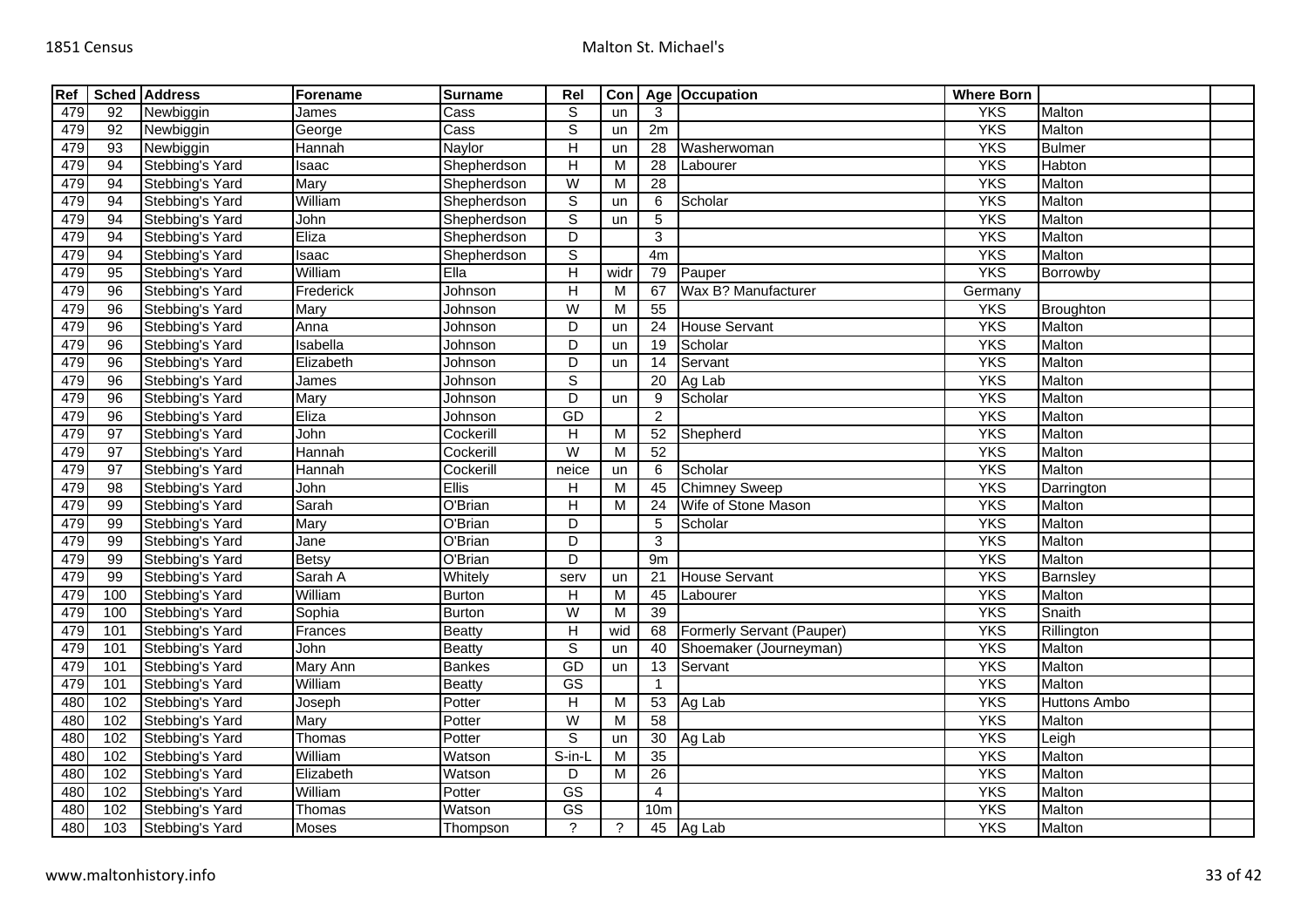| Ref |                   | <b>Sched Address</b> | Forename  | <b>Surname</b>           | Rel                       | Con            |                         | Age Occupation               | <b>Where Born</b> |               |  |
|-----|-------------------|----------------------|-----------|--------------------------|---------------------------|----------------|-------------------------|------------------------------|-------------------|---------------|--|
| 480 | 103               | Stebbing's Yard      | Jane      | Thompson                 | D                         | un             | $\overline{14}$         |                              | <b>YKS</b>        | Malton        |  |
| 480 | 103               | Stebbing's Yard      | James     | Thompson                 | $\mathbb S$               | un             | 12                      |                              | <b>YKS</b>        | Malton        |  |
| 480 | 103               | Stebbing's Yard      | Sarah     | Atkinson                 | serv                      | wid            | 36                      | <b>House Keeper</b>          | <b>YKS</b>        | <b>Malton</b> |  |
| 480 | 103               | Stebbing's Yard      | Eliza     | Atkinson                 | Lgr                       | un             | 9                       |                              | <b>YKS</b>        | Malton        |  |
| 480 | 103               | Stebbing's Yard      | Ann       | Atkinson                 | Lgr                       | un             | $\overline{7}$          |                              | <b>YKS</b>        | Malton        |  |
| 480 | 103               | Stebbing's Yard      | Louisa    | Atkinson                 | Lgr                       | un             | $\mathbf{3}$            |                              | <b>YKS</b>        | Malton        |  |
| 480 | 103               | Stebbing's Yard      | William   | Atkinson                 | Lgr                       | un             | 8m                      |                              | <b>YKS</b>        | Malton        |  |
| 480 | 104               | Stebbing's Yard      | Thomas    | Gibson                   | H                         | M              | 41                      | Cordwainer (Master)          | <b>YKS</b>        | <b>Malton</b> |  |
| 480 | 104               | Stebbing's Yard      | Hannah    | Gibson                   | W                         | M              | 34                      |                              | <b>YKS</b>        | Coulton       |  |
| 480 | 104               | Stebbing's Yard      | Thomas    | Gibson                   | $\overline{s}$            |                | 6m                      |                              | <b>YKS</b>        | Malton        |  |
| 480 | $\frac{105}{105}$ | Stebbing's Yard      | Rebecca   | Stonehouse               | $\overline{H}$            | wid            | 76                      | Pauper                       | <b>YKS</b>        | Wintringham   |  |
| 480 | 105               | Stebbing's Yard      | Nathan    | Pickering                | $\overline{\text{GS}}$    | <b>un</b>      | 16                      | Cordwainer (Apprentice)      | <b>YKS</b>        | Rillington    |  |
| 480 | 105               | Stebbing's Yard      | Thoebe    | Newton                   | Lgr                       | wid            | $\overline{83}$         | Pauper                       | <b>YKS</b>        | Habton        |  |
| 480 | 106               | Newbiggin            | John      | Willey                   | $\overline{H}$            | M              | 43                      | <b>Malt Maker</b>            | <b>YKS</b>        | Topcliffe     |  |
| 480 | 106               | Newbiggin            | Mary      | Willey                   | W                         | M              | 40                      |                              | <b>YKS</b>        | Malton        |  |
| 480 | 106               | Newbiggin            | Priscilla | Waddington               | D-in-L                    | un             | 17                      | <b>House Servant</b>         | <b>YKS</b>        | Whitby        |  |
| 480 | 106               | Newbiggin            | Edward    | Willey                   | $\mathbb S$               | un             | 10                      | Scholar                      | <b>YKS</b>        | Malton        |  |
| 480 | 106               | Newbiggin            | Ann       | Willey                   | $\overline{D}$            | un             | $\overline{7}$          | Scholar                      | <b>YKS</b>        | Malton        |  |
| 480 | 106               | Newbiggin            | Mary      | Willey                   | $\overline{D}$            |                | $\overline{4}$          | Scholar                      | <b>YKS</b>        | Malton        |  |
| 480 | 106               | Newbiggin            | John      | Willey                   | $\mathbb S$               |                | 2                       |                              | <b>YKS</b>        | Malton        |  |
| 480 | 106               | Newbiggin            | Thomas    | Willey                   | $\overline{s}$            |                | 4m                      |                              | <b>YKS</b>        | Malton        |  |
| 480 | 107               | Newbiggin            | Richard   | Robinson                 | H                         | widr           | 65                      | Joiner                       | <b>YKS</b>        | Malton        |  |
| 480 | 107               | Newbiggin            | Jane      | Robinson                 | D                         | un             | 26                      | <b>House Keeper</b>          | <b>YKS</b>        | Malton        |  |
| 480 | 107               | Newbiggin            | Isabella  | Robinson                 | GD                        | un             | 15                      | <b>House Servant</b>         | <b>YKS</b>        | Malton        |  |
| 480 | 107               | Newbiggin            | Thomas    | Fawcett                  | Lgr                       | un             | 18                      | <b>Millwright Apprentice</b> | <b>YKS</b>        | Malton        |  |
| 480 | 107               | Newbiggin            | Peter     | McGregor                 | Lgr                       | un             | 28                      | Sugar Boiler                 | <b>SCO</b>        | Aberdeen      |  |
| 480 | 107               | Newbiggin            | Ann       | Gray                     | Lgr                       | un             | $\overline{41}$         |                              | <b>IRE</b>        |               |  |
| 480 | 107               | Newbiggin            | Unknown   | male                     | Lgr                       | un             | 40                      | Beggar                       | unknown           |               |  |
| 481 | 108               | Newbiggin            | John B    | Way                      | $\boldsymbol{\mathsf{H}}$ | M              | 34                      | <b>Furniture Broker</b>      | Devon             | Sidmouth      |  |
| 481 | 108               | Newbiggin            | Elizabeth | Way                      | $\overline{W}$            | M              | 30                      |                              | <b>YKS</b>        | Malton        |  |
| 481 | 108               | Newbiggin            | John le?  | Sixton                   | Lgr                       |                | $\overline{\mathbf{1}}$ | <b>Nurse Child</b>           | <b>YKS</b>        | Malton        |  |
| 481 | 109               | Newbiggin            | Francis   | Hardington               | $\overline{H}$            | $\overline{M}$ | 64                      | Ag Lab                       | <b>YKS</b>        | Rawcliffe     |  |
| 481 | 109               | Newbiggin            | Jane      | Hardington               | W                         | M              | 56                      |                              | <b>YKS</b>        | Malton        |  |
| 481 | 109               | Newbiggin            | Robinson  | Hardington               | $\overline{s}$            | un             | 26                      | Furniture Broker             | <b>YKS</b>        | Malton        |  |
| 481 | 109               | Newbiggin            | Samuel    | Hardington               | $\overline{s}$            | un             | 21                      | <b>Furniture Broker</b>      | <b>YKS</b>        | Malton        |  |
| 481 | 109               | Newbiggin            | Mary Jane | Robinson                 | neice                     | un             | 8                       | Scholar                      | <b>YKS</b>        | Malton        |  |
| 481 | 109               | Newbiggin            | Thomas    | Quin                     | Lgr                       | M              | 70                      | Beggar                       | $\overline{IRE}$  |               |  |
| 481 | 110               | Newbiggin            | John      | Carr                     | H                         | widr           | 86                      | Cordwainer (Pauper)          | <b>YKS</b>        | Malton        |  |
| 481 | 110               | Newbiggin            | John      | Carr                     | $\mathbb S$               | un             | 40                      | Ag Lab                       | <b>YKS</b>        | Malton        |  |
| 481 | 110               | Newbiggin            | Jane      | $\overline{\text{Carr}}$ | D                         | un             | 38                      | <b>School Mistress</b>       | <b>YKS</b>        | Malton        |  |
| 481 | 110               | Newbiggin            | William   | Carr                     | GS                        | un             | 20                      | Solicitor's Writing Clerk?   | <b>YKS</b>        | Malton        |  |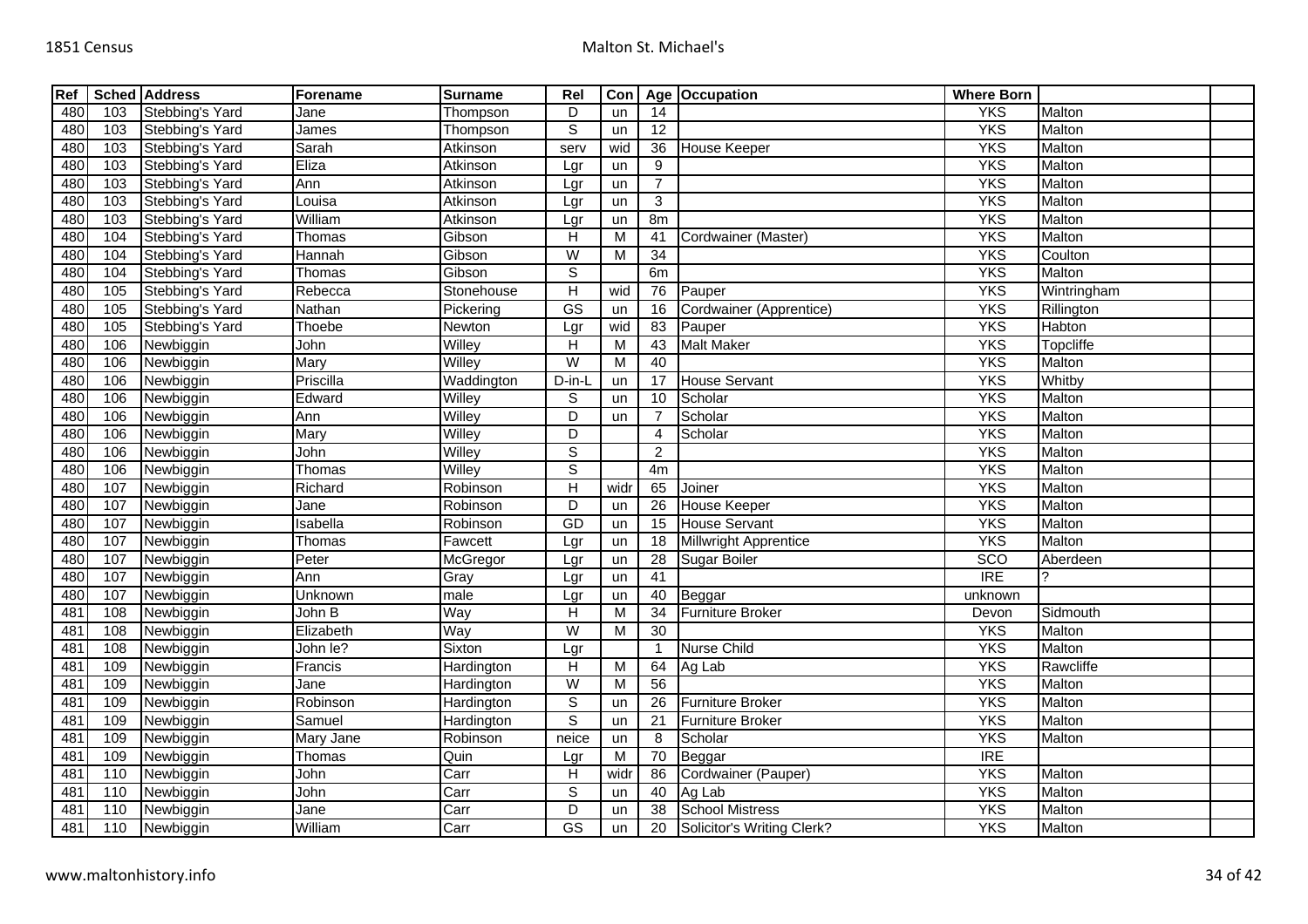| Ref             |                   | <b>Sched Address</b> | Forename    | <b>Surname</b> | Rel                    | Con       |                 | Age Occupation              | <b>Where Born</b> |          |              |
|-----------------|-------------------|----------------------|-------------|----------------|------------------------|-----------|-----------------|-----------------------------|-------------------|----------|--------------|
| 481             | 110               | Newbiggin            | Jane        | Carr           | GD                     | un        | 11              | Scholar                     | <b>YKS</b>        | Malton   |              |
| 481             | 111               | Newbiggin            | Thomas      | Gibson         | $\overline{H}$         | M         | 67              | Cowkeeper ?                 | <b>YKS</b>        | Malton   |              |
| 48 <sup>2</sup> | 111               | Newbiggin            | Sarah       | Gibson         | $\overline{W}$         | M         | 69              |                             | <b>YKS</b>        | Ruston   |              |
| 481             | 111               | Newbiggin            | Elizabeth   | Lee            | GD                     | un        | 14              | <b>House Servant</b>        | <b>YKS</b>        | Malton   |              |
| 481             | 111               | Newbiggin            | Thomas      | Jennison       | $\overline{\text{GS}}$ | un        | 7               | Scholar                     | <b>YKS</b>        | Malton   |              |
| 481             | 111               | Newbiggin            | John        | <b>Booth</b>   | Lgr                    | un        | 24              | cordwainer (Journeyman)     | <b>YKS</b>        | Welburn  |              |
| 481             | 111               | Newbiggin            | Robert      | Gibson         | $\mathbb S$            | un        | 29              | Slaughterer                 | <b>YKS</b>        | Malton   |              |
| 48 <sup>′</sup> | $\frac{11}{2}$    | Newbiggin            | Mary        | Glover         | $\overline{H}$         | м         | 25              | Waterman's wife             | <b>YKS</b>        | Malton   |              |
| 481             | 112               | Newbiggin            | Georgiana   | Glover         | GD                     |           | 5 <sub>m</sub>  |                             | <b>YKS</b>        | Malton   |              |
| 481             | $\overline{113}$  | Newbiggin            | William     | <b>Blades</b>  | $\overline{H}$         | M         | 41              | Ropemaker (Journeyman)      | <b>YKS</b>        | Malton   |              |
| 481             | 113               | Newbiggin            | Alice       | <b>Blades</b>  | W                      | M         | 41              |                             | <b>YKS</b>        | Malton   |              |
| 481             | 113               | Newbiggin            | Jane        | <b>Blades</b>  | D                      | un        | 18              |                             | <b>YKS</b>        | Malton   |              |
| 481             | 113               | Newbiggin            | William     | <b>Blades</b>  | $\overline{s}$         | un        | 14              | <b>Errand Boy</b>           | <b>YKS</b>        | Malton   |              |
| 48 <sup>2</sup> | 113               | Newbiggin            | Alice       | <b>Blades</b>  | D                      | un        | 12              | Scholar                     | <b>YKS</b>        | Malton   |              |
| 481             | $\overline{113}$  | Newbiggin            | Benjamin    | <b>Blades</b>  | $\overline{s}$         | un        | $\overline{10}$ | Scholar                     | <b>YKS</b>        | Malton   |              |
| 481             | 113               | Newbiggin            | Maria       | <b>Blades</b>  | $\overline{D}$         | un        | 8               | Scholar                     | <b>YKS</b>        | Malton   |              |
| 481             | 113               | Newbiggin            | Marian      | <b>Blades</b>  | D                      |           | 3               | Scholar                     | <b>YKS</b>        | Malton   |              |
| 481             | $\overline{113}$  | Newbiggin            | Emma        | <b>Blades</b>  | $\overline{D}$         |           | $\overline{2}$  | Scholar                     | <b>YKS</b>        | Malton   |              |
| 481             | $\overline{113}$  | Newbiggin            | Sarah       | <b>Blades</b>  | D                      |           | $1m$ ?          |                             | <b>YKS</b>        | Malton   |              |
| 481             | 113               | Newbiggin            | Elizabeth   | Lapish         | M-in-L                 | wid       | 87              | Formerly Laundress (Pauper) | <b>YKS</b>        | Malton   | <b>Blind</b> |
| 481             | 114               | Newbiggin            | Thomas      | Lapish         | H                      | м         | 42              | Ag Lab                      | <b>YKS</b>        | Malton   |              |
| 481             | 114               | Newbiggin            | Elizabeth   | Lapish         | W                      | M         | 42              |                             | <b>YKS</b>        | Malton   |              |
| 481             | 114               | Newbiggin            | Eliza       | Lapish         | D                      | un        | 20              | <b>House Servant</b>        | <b>YKS</b>        | Malton   |              |
| 481             | 114               | Newbiggin            | Richard     | Lapish         | $\mathbb S$            | un        | $\overline{12}$ |                             | <b>YKS</b>        | Malton   |              |
| 481             | 114               | Newbiggin            | Elizabeth   | Lapish         | $\overline{D}$         | un        | 10              | Scholar                     | <b>YKS</b>        | Malton   |              |
| 482             | 114               | Newbiggin            | Emily       | Lapish         | D                      | un        | 10              | Scholar                     | <b>YKS</b>        | Malton   |              |
| 482             | $\frac{115}{115}$ | Newbiggin            | John        | Johnson        | $\overline{H}$         | un        | 27              | Ag Lab                      | <b>YKS</b>        | Malton   |              |
| 482             | 115               | Newbiggin            | Charles     | Johnson        | bro                    | un        | 25              | Ag Lab                      | <b>YKS</b>        | Malton   |              |
| 482             | 115               | Newbiggin            | Ann         | Johnson        | sis                    | un        | 29              | Washerwoman                 | <b>YKS</b>        | Malton   |              |
| 482             | $\frac{115}{115}$ | Newbiggin            | Thomas      | Johnson        | nphw                   | un        | 8               |                             | <b>YKS</b>        | Malton   |              |
| 482             | 116               | Newbiggin            | <b>Mary</b> | <b>Bankes</b>  | H                      | wid       | 76              | supported by her son        | <b>YKS</b>        | Malton   |              |
| 482             | 116               | Newbiggin            | Sarah       | <b>Bankes</b>  | GD                     | un        | 20              | <b>Seamstress</b>           | <b>YKS</b>        | Malton   |              |
| 482             | 116               | Newbiggin            | Ellen       | Bankes         | GD                     | un        | 20              | <b>House Servant</b>        | <b>YKS</b>        | Malton   |              |
| 482             | 117               | Newbiggin            | Joseph      | Walker         | Н                      | М         | 28              | Ag Lab                      | <b>YKS</b>        | Hunmanby |              |
| 482             | $\frac{117}{117}$ | Newbiggin            | <b>Mary</b> | Walker         | W                      | м         | 36              |                             | <b>YKS</b>        | Crambe   |              |
| 482             | 117               | Newbiggin            | Eliz?       | <b>Bankes</b>  | D-in-L                 | un        | 12              |                             | <b>YKS</b>        | Malton   |              |
| 482             | $\frac{117}{117}$ | Newbiggin            | Jane        | Bankes         | D-in-L                 | un        | 10              |                             | <b>YKS</b>        | Malton   |              |
| 482             | 117               | Newbiggin            | William     | <b>Banles</b>  | S-in-L                 | un        | 8               | Scholar                     | <b>YKS</b>        | Malton   |              |
| 482             | 117               | Newbiggin            | Ann         | Banles         | D-in-L                 |           | $\overline{7}$  |                             | <b>YKS</b>        | Malton   |              |
| 482             | 117               | Newbiggin            | George      | <b>Banles</b>  | S-in-L                 |           | 5               |                             | <b>YKS</b>        | Malton   |              |
| 482             | $\frac{117}{117}$ | Newbiggin            | Emily       | Eddison        | Lgr                    | <b>un</b> |                 | 27 Dressmaker               | <b>YKS</b>        | Fulford  |              |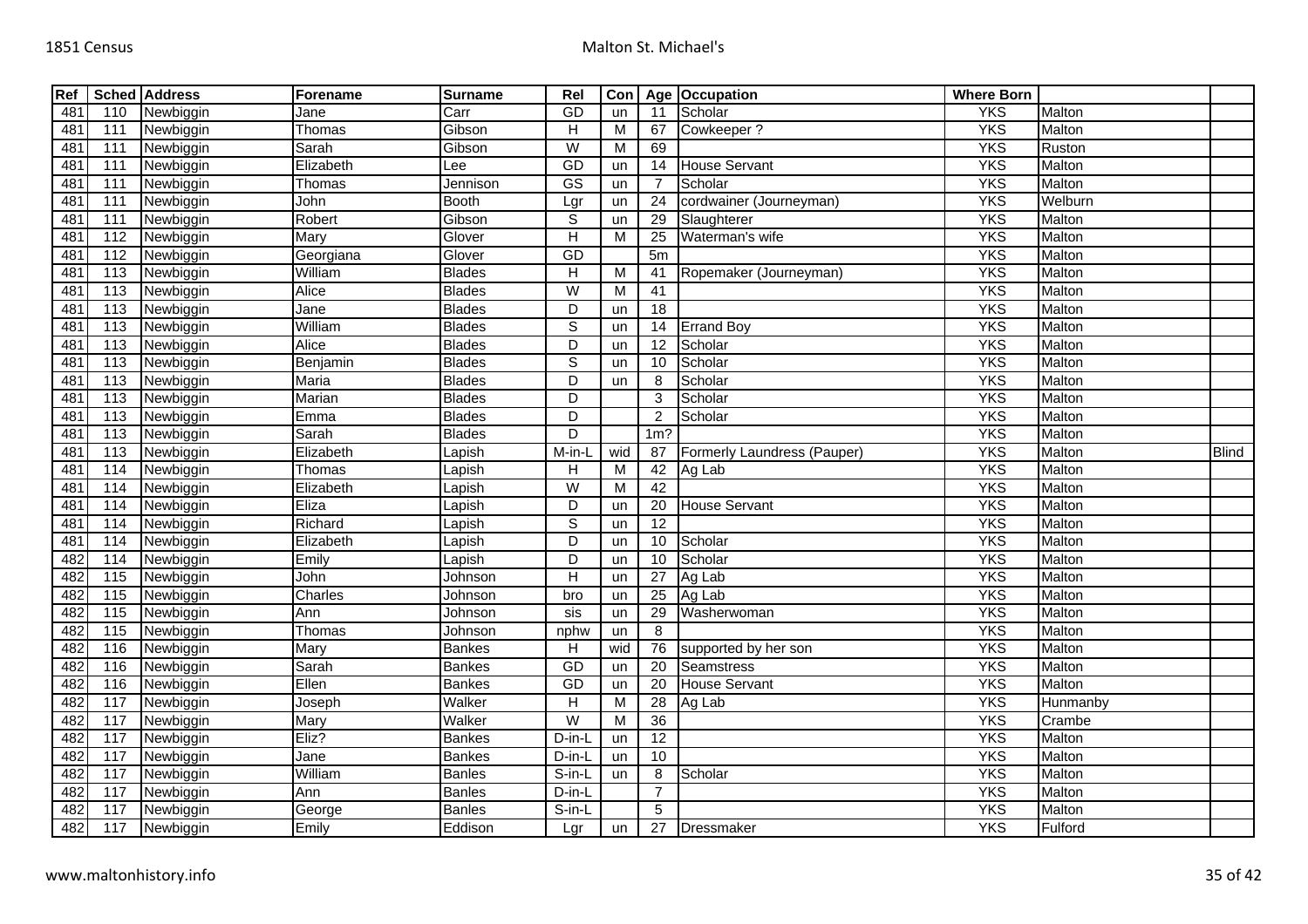| Ref |                | <b>Sched Address</b> | Forename        | <b>Surname</b>     | Rel                     | Con |                 | Age Occupation                       | <b>Where Born</b> |               |  |
|-----|----------------|----------------------|-----------------|--------------------|-------------------------|-----|-----------------|--------------------------------------|-------------------|---------------|--|
| 482 | 118            | Newbiggin            | <b>Barker</b>   | Holiday            | H                       | M   | 34              | Stone Mason (occupier of 15 acres of | <b>YKS</b>        | Kirbymoorside |  |
|     |                |                      |                 |                    |                         |     |                 | land)                                |                   |               |  |
| 482 | 118            | Newbiggin            | Isabella        | Holiday            | $\overline{\mathsf{W}}$ | M   | 37              |                                      | <b>YKS</b>        | Malton        |  |
| 482 | 118            | Newbiggin            | Ann Elizabeth   | Holiday            | D                       | un  | 10 <sup>1</sup> | Scholar                              | <b>YKS</b>        | Malton        |  |
| 482 | 118            | Newbiggin            | John            | Holiday            | $\mathsf S$             | un  |                 | Scholar                              | <b>YKS</b>        | Malton        |  |
| 482 | 118            | Newbiggin            | Hannah          | Holiday            | D                       | un  | 5               | Scholar                              | <b>YKS</b>        | Malton        |  |
| 482 | 118            | Newbiggin            | <b>Isabella</b> | Holiday            | D                       | un  | 4               | Scholar                              | <b>YKS</b>        | Malton        |  |
| 482 | 118            | Newbiggin            | Sarah           | Holiday            | D                       | un  | 2               |                                      | <b>YKS</b>        | Malton        |  |
| 482 | 119            | Newbiggin            | Ellen           | Wray               | $\mathsf{H}$            | un  | 24              | <b>Seamstress</b>                    | <b>YKS</b>        | Norton        |  |
| 482 | 119            | Newbiggin            | Ann             | Wray               | D                       |     | Δ               | Scholar                              | <b>YKS</b>        | Raindale      |  |
| 482 |                | Uninhabited          |                 |                    |                         |     |                 |                                      |                   |               |  |
| 482 | 120            | Newbiggin            | Henry           | Wardell            | H                       | М   | 32              | Cordwainer - Cowkeeper               | <b>YKS</b>        | Malton        |  |
| 482 | 120            | Newbiggin            | Mary Ann        | Wardell            | W                       | м   | 30              |                                      | <b>YKS</b>        | Malton        |  |
| 482 | 120            | Newbiggin            | Sarah A         | Wardell            | $\overline{D}$          |     | 4               |                                      | <b>YKS</b>        | Malton        |  |
| 482 | 120            | Newbiggin            | James           | Wardell            | $\overline{s}$          |     | $\overline{1}$  |                                      | <b>YKS</b>        | Malton        |  |
| 482 | 121            | Newbiggin            | Christopher     | Wilson             | $\overline{H}$          | M   | 47              | <b>Cabinet Maker</b>                 | <b>YKS</b>        | Scarborough   |  |
| 482 | 121            | Newbiggin            | Harriet         | Wilson             | $\overline{W}$          | M   | 38              | <b>Upholsteress</b>                  | <b>YKS</b>        | Malton        |  |
| 482 | 121            | Newbiggin            | William         | Wilson             | $\overline{s}$          | un  | 9               | Scholar                              | <b>YKS</b>        | Malton        |  |
| 482 | 121            | Newbiggin            | Alice           | Wilson             | D                       | un  | $\overline{4}$  | Scholar                              | <b>YKS</b>        | Malton        |  |
| 482 | 122            | Newbiggin            | Thomas          | Pallister          | H                       | M   | 40              | Butcher, farms 16 acres of land      | <b>YKS</b>        | Sowerby       |  |
| 482 | 122            | Newbiggin            | Sarah           | Pallister          | W                       | м   | 40              |                                      | <b>YKS</b>        | Malton        |  |
| 482 | 122            | Newbiggin            | John            | Pallister          | $\overline{s}$          | un  | 8               | Scholar                              | <b>YKS</b>        | Hildenley     |  |
| 482 | 122            | Newbiggin            | Ann             | Wolsenholme        | D                       | un  | 14              | <b>House Servant</b>                 | <b>YKS</b>        | Old Malton    |  |
| 483 | 123            | Newbiggin            | William         | Linsley            | $\overline{H}$          | M   | 47              | Husbandman                           | <b>YKS</b>        | Malton        |  |
| 483 | 123            | Newbiggin            | Elizabeth       | Linsley            | W                       | М   | 46              |                                      | <b>YKS</b>        | Malton        |  |
| 483 | 124            | Newbiggin            | Phoebe          | Hooper             | H                       | un  | 54              | Excise Man's daughter annuitant      | <b>YKS</b>        | Pocklington   |  |
| 483 | 125            | <b>Hagworn Row</b>   | John            | Harrison           | H                       | м   | 66              | Ag Lab                               | <b>YKS</b>        | Malton        |  |
| 483 | $\frac{1}{25}$ | <b>Hagworn Row</b>   | Sarah           | Harrison           | $\overline{\mathsf{W}}$ | M   | 59              |                                      | <b>YKS</b>        | Malton        |  |
| 483 | 126            | <b>Hagworn Row</b>   | Christopher     | Craven             | H                       | М   | 44              | Ag Lab                               | <b>YKS</b>        | Malton        |  |
| 483 | 126            | Hagworn Row          | Ann             | Craven             | $\overline{\mathsf{W}}$ | м   | 47              |                                      | <b>YKS</b>        | Malton        |  |
| 483 | 126            | Hagworn Row          | Christopher     | Craven             | $\overline{s}$          | un  | 10              |                                      | <b>YKS</b>        | Malton        |  |
| 483 | 126            | <b>Hagworn Row</b>   | John            | Craven             | $\overline{s}$          | un  | 5               | Scholar                              | <b>YKS</b>        | Malton        |  |
| 483 | 126            | <b>Hagworn Row</b>   | Christiana      | Craven             | D                       | un  | $\overline{2}$  | Scholar                              | <b>YKS</b>        | Malton        |  |
| 483 | 127            | <b>Hagworn Row</b>   | James           | Cass               | $\overline{H}$          | M   | 64              | <b>Brewer's Labourer</b>             | <b>YKS</b>        | Malton        |  |
| 483 | 127            | <b>Hagworn Row</b>   | Frances         | $\overline{C}$ ass | W                       | м   | 63              |                                      | <b>YKS</b>        | Scarborough   |  |
| 483 | 127            | <b>Hagworn Row</b>   | Bennison?       | Cass               | $\overline{s}$          | un  | 24              | Ag Lab                               | <b>YKS</b>        | Malton        |  |
| 483 | 127            | <b>Hagworn Row</b>   | Harriett        | Cass               | D                       | un  | 22              |                                      | <b>YKS</b>        | Malton        |  |
| 483 | 127            | <b>Hagworn Row</b>   | Charles         | Cass               | $\overline{\text{GS}}$  | un  | 16              | Ag Lab                               | <b>YKS</b>        | Malton        |  |
| 483 | 127            | Hagworn Row          | Stephen         | Cass               | $\mathsf S$             | un  | 13              | Scholar                              | <b>YKS</b>        | Malton        |  |
| 483 | 127            | <b>Hagworn Row</b>   | William         | Cass               | $\overline{\text{GS}}$  | un  | $\overline{c}$  |                                      | <b>YKS</b>        | Malton        |  |
| 483 | 128            | <b>Hagworn Row</b>   | George          | Humphrey           | Н                       | M   |                 | 29 Miller's Waggoner                 | <b>YKS</b>        | Old Malton    |  |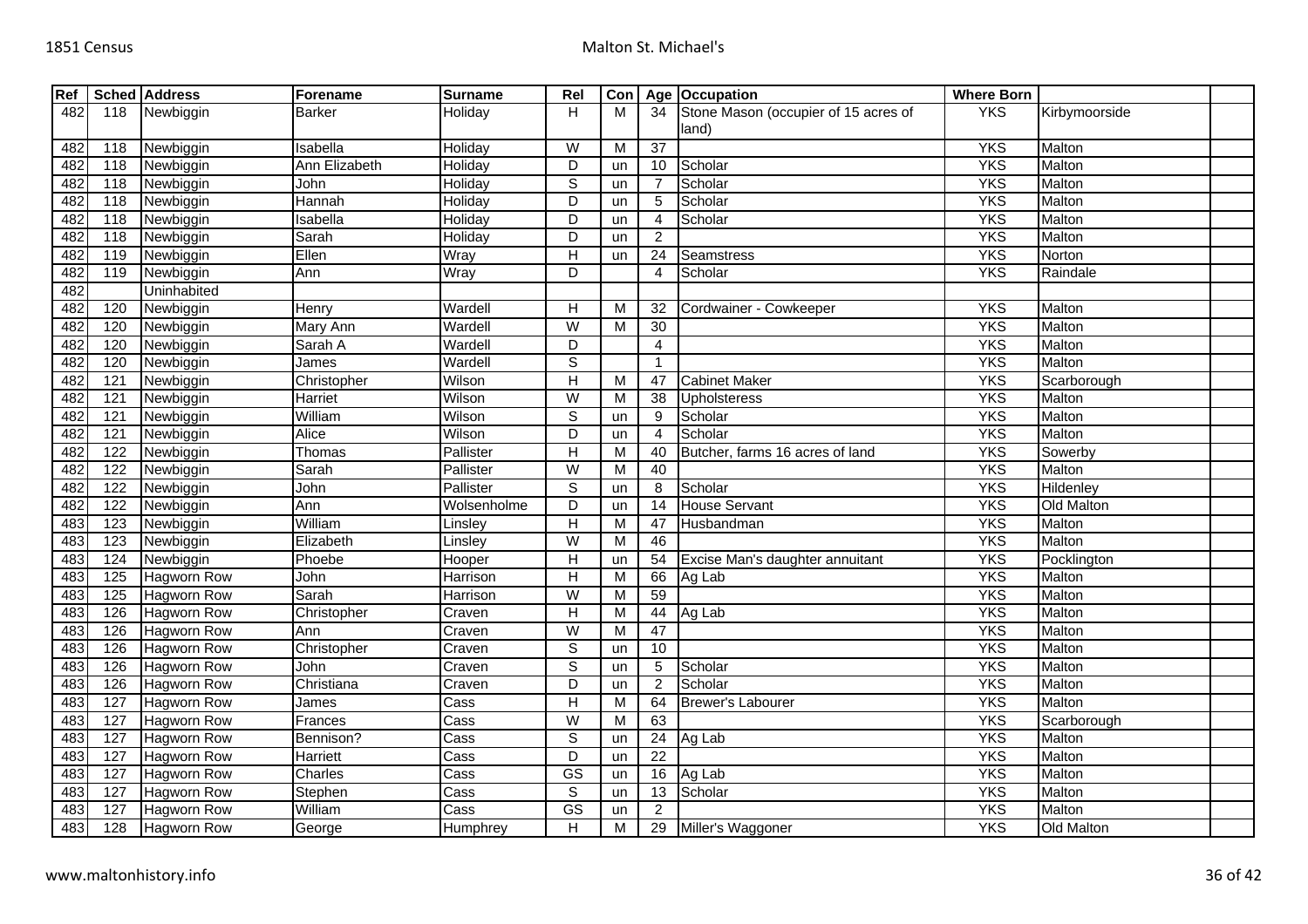| Ref |                  | <b>Sched Address</b> | Forename  | <b>Surname</b> | Rel                       | Con            |                 | Age Occupation                    | <b>Where Born</b> |                   |  |
|-----|------------------|----------------------|-----------|----------------|---------------------------|----------------|-----------------|-----------------------------------|-------------------|-------------------|--|
| 483 | 128              | <b>Hagworn Row</b>   | Jane      | Humphrey       | W                         | М              | 33              |                                   | <b>YKS</b>        | <b>Old Malton</b> |  |
| 483 | 128              | <b>Hagworn Row</b>   | Hannah    | Humphrey       | $\overline{D}$            | un             | 13              | <b>House Servant</b>              | <b>YKS</b>        | Old Malton        |  |
| 483 | 128              | <b>Hagworn Row</b>   | John      | Humphrey       | ${\mathbb S}$             | un             |                 | Scholar                           | <b>YKS</b>        | Old Malton        |  |
| 483 | 128              | <b>Hagworn Row</b>   | Jane      | Humphrey       | $\overline{D}$            |                | 5               | Scholar                           | <b>YKS</b>        | Old Malton        |  |
| 483 | 128              | <b>Hagworn Row</b>   | Ada       | Humphrey       | D                         |                | 3               | Scholar                           | <b>YKS</b>        | Malton            |  |
| 483 | 128              | <b>Hagworn Row</b>   | George    | Humphrey       | $\overline{s}$            |                | 7 <sub>m</sub>  |                                   | <b>YKS</b>        | Malton            |  |
| 483 | 129              | <b>Hagworn Row</b>   | Thomas    | Jackson        | $\boldsymbol{\mathsf{H}}$ | M              | 66              | Farm Labourer                     | <b>YKS</b>        | Malton            |  |
| 483 | 129              | <b>Hagworn Row</b>   | Jane      | Jackson        | $\overline{W}$            | M              | 64              |                                   | <b>YKS</b>        | Malton            |  |
| 483 | 130              | Hagworn Row          | John      | Gough          | $\overline{H}$            | M              | $\overline{51}$ | Ag Lab                            | <b>YKS</b>        | Sheffield         |  |
| 483 | 130              | <b>Hagworn Row</b>   | William   | Crawshaw       | nphw                      | M              | 26              | Plasterer                         | <b>YKS</b>        | Dewsbury          |  |
| 483 | 131              | <b>Hagworn Row</b>   | John      | Ashington      | H                         | M              | 33              | <b>Navigation Labourer</b>        | <b>YKS</b>        | Malton            |  |
| 483 | 131              | <b>Hagworn Row</b>   | Catherine | Ashington      | $\overline{\mathsf{W}}$   | M              | $\overline{31}$ |                                   | <b>YKS</b>        | Malton            |  |
| 483 | 131              | <b>Hagworn Row</b>   | Thomas    | Ashington      | S                         | un             | 11              | Scholar                           | <b>YKS</b>        | Malton            |  |
| 483 | 131              | <b>Hagworn Row</b>   | Lucy      | Ashington      | $\overline{D}$            | un             | 7               | Scholar                           | <b>YKS</b>        | Malton            |  |
| 483 | 131              | Hagworn Row          | Frances   | Ashington      | $\overline{D}$            | un             | 3               | Scholar                           | <b>YKS</b>        | Malton            |  |
| 483 | 131              | <b>Hagworn Row</b>   | Isabella  | Gaff           | M-in-L                    | M              | 66              |                                   | <b>YKS</b>        | Malton            |  |
| 483 | 132              | Hagworn Row          | George    | Wilson         | H                         | M              | 69              | Shoemaker (Journeyman)            | <b>YKS</b>        | Laughton          |  |
| 483 | $\overline{133}$ | Newbiggin            | Robert    | Hick           | H                         | M              | 65              | Farmer occupying 50 acres of land | <b>YKS</b>        | Malton            |  |
|     |                  |                      |           |                |                           |                |                 | employs 1 man                     |                   |                   |  |
| 483 | 133              | Newbiggin            | Hannah    | <b>Hick</b>    | W                         | M              | 49              |                                   | <b>YKS</b>        | Malton            |  |
| 483 | 133              | Newbiggin            | Robert    | <b>Hick</b>    | ${\mathbb S}$             | un             | 20              | Farmer's son (employed on farm?)  | <b>YKS</b>        | Malton            |  |
| 484 | $\overline{133}$ | Newbiggin            | John      | <b>Hick</b>    | $\overline{s}$            | un             | 16              | Cabinet Maker (apprentice)        | <b>YKS</b>        | Malton            |  |
| 484 | 133              | Newbiggin            | Eliza Ann | Medd           | GD                        | un             | 4               | Scholar                           | <b>YKS</b>        | Malton            |  |
| 484 | $\overline{133}$ | Newbiggin            | Sarah     | Garside        | serv                      | un             | 12              | House servant                     | <b>YKS</b>        | Pickering         |  |
| 484 | 134              | Newbiggin            | Sarah     | Field          | $\overline{H}$            | wid            | 51              | <b>Fruit Dealer</b>               | <b>YKS</b>        | Stonegrave        |  |
| 484 | $\overline{134}$ | Newbiggin            | Tobias    | Field          | $\overline{s}$            | un             | 23              | <b>Fruit Dealer</b>               | <b>YKS</b>        | <b>Brawby</b>     |  |
| 484 | 135              | Newbiggin            | Joseph    | Mattison       | H                         | M              | 29              | Joiner (Journeyman)               | <b>YKS</b>        | Malton            |  |
| 484 | $\overline{135}$ | Newbiggin            | Jane      | Mattison       | $\overline{\mathsf{W}}$   | $\overline{M}$ | $\overline{27}$ |                                   | <b>YKS</b>        | Malton            |  |
| 484 | 135              | Newbiggin            | Thomas    | Mattison       | ${\mathbb S}$             |                | $\overline{c}$  | Scholar                           | <b>YKS</b>        | Malton            |  |
| 484 | $\overline{135}$ | Newbiggin            | Francis   | Mattison       | $\overline{s}$            |                | 6m              |                                   | <b>YKS</b>        | Malton            |  |
| 484 | 136              | Newbiggin            | Jane      | Atkinson       | $\overline{H}$            | wid            | 58              | <b>Seamstress</b>                 | <b>YKS</b>        | Malton            |  |
| 484 | $\overline{137}$ | Newbiggin            | Roger     | Foster         | $\overline{H}$            | M              | 52              | <b>Hatter</b>                     | <b>YKS</b>        | Malton            |  |
| 484 | 137              | Newbiggin            | Betsy     | Foster         | $\overline{W}$            | M              | 52              | Hatter's wife                     | <b>YKS</b>        | Pickering         |  |
| 484 | $\overline{137}$ | Newbiggin            | Betsy     | Foster         | D                         | un             | 13              | Servant                           | <b>YKS</b>        | Pocklington       |  |
| 484 | $\frac{138}{ }$  | Newbiggin            | Thomas    | Craven         | H                         | M              | 48              | Ag Lab                            | <b>YKS</b>        | Malton            |  |
| 484 | 138              | Newbiggin            | Jane      | Craven         | $\overline{W}$            | $\overline{M}$ | 48              |                                   | <b>YKS</b>        | Malton            |  |
| 484 | 138              | Newbiggin            | Mary      | Craven         | D                         | un             | 15              |                                   | <b>YKS</b>        | Malton            |  |
| 484 | 138              | Newbiggin            | Thomas    | Ellett?        | Lgr                       | widr           | 43              | Labourer                          | <b>YKS</b>        | Malton            |  |
| 484 | 139              | Newbiggin            | James     | Ellett?        | H                         | M              | 51              | Cattle dealer                     | <b>YKS</b>        | Malton            |  |
| 484 | 139              | Newbiggin            | Harriett  | Ellett?        | W                         | М              | 56              |                                   | <b>YKS</b>        | Brandesburton     |  |
| 484 | 139              | Newbiggin            | James     | Ellett?        | $\overline{\text{GS}}$    | un             | $\overline{7}$  | Scholar                           | <b>YKS</b>        | Malton            |  |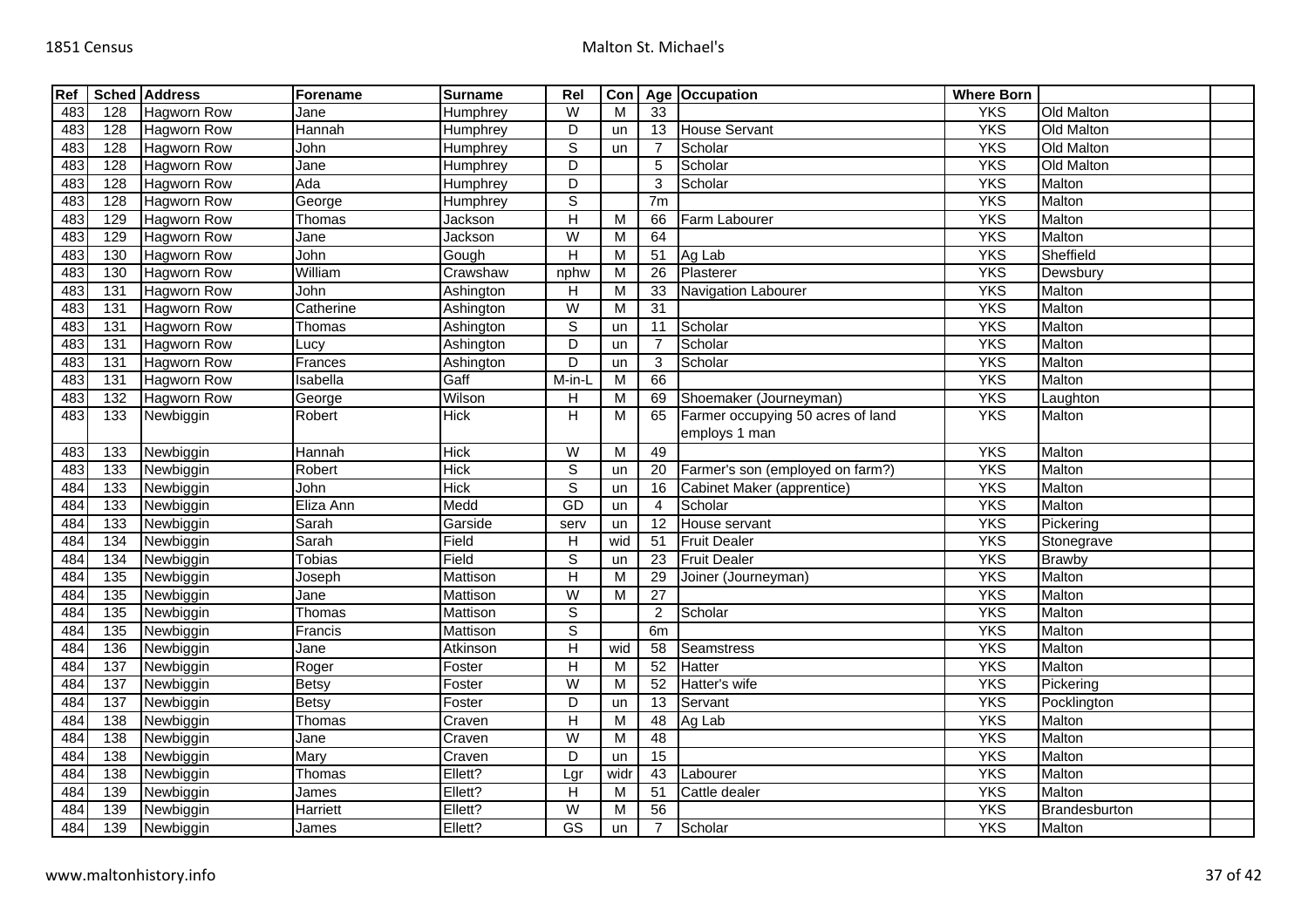| Ref |                  | <b>Sched Address</b>       | Forename     | <b>Surname</b>   | Rel                     | Con |                 | Age Occupation                 | <b>Where Born</b> |                         |  |
|-----|------------------|----------------------------|--------------|------------------|-------------------------|-----|-----------------|--------------------------------|-------------------|-------------------------|--|
| 484 | 140              | Newbiggin                  | William      | Linsdale         | H                       | M   |                 | 38? Shoemaker & letter carrier | <b>YKS</b>        | Malton                  |  |
| 484 | 140              | Newbiggin                  | Mary         | Linsdale         | W                       | M   | 29              |                                | <b>YKS</b>        | Malton                  |  |
| 484 | 140              | Newbiggin                  | John         | Linsdale         | $\overline{s}$          | un  | 5               | Scholar                        | <b>YKS</b>        | Malton                  |  |
| 484 | 140              | Newbiggin                  | Mary Ann     | Linsdale         | D                       | un  | 3               |                                | <b>YKS</b>        | Malton                  |  |
| 484 | 140              | Newbiggin                  |              | Linsdale         | $\overline{s}$          | un  | $\overline{1}$  |                                | <b>YKS</b>        | Malton                  |  |
| 484 | 141              | Newbiggin                  | William      | Allen            | $\overline{H}$          | M   | 23              | Ag Lab                         | <b>YKS</b>        | Malton                  |  |
| 484 | 141              | Newbiggin                  | Elizabeth    | Allen            | $\overline{W}$          | М   | 21              |                                | <b>YKS</b>        | Egton                   |  |
| 484 | 141              | Newbiggin                  | Jane         | Allen            | D                       |     | 3m              |                                | <b>YKS</b>        | Egton                   |  |
| 484 | 142              | Newbiggin                  | Thomas       | Rinton           | $\overline{H}$          | un  | 55              | Fundholder & Annuitant         | <b>YKS</b>        | Allerton                |  |
| 484 | 143              | Market Place N Side        | John S       | <b>Mallett</b>   | H                       | M   | 44              | Linen & Woollen Draper         | <b>NFK</b>        | South Walsham           |  |
| 484 | 143              | Market Place N Side        | Ann          | <b>Mallett</b>   | W                       | M   | $\overline{36}$ |                                | <b>YKS</b>        | Wakefield               |  |
| 484 | $\frac{143}{ }$  | Market Place N Side        | Louisa       | <b>Mallett</b>   | D                       | un  | 9               | Scholar                        | <b>MDX</b>        | Shoreditch              |  |
| 484 | 143              | Market Place N Side        | Frederick J  | Mallett          | $\overline{s}$          |     | 6               | Scholar                        | <b>YKS</b>        | Malton                  |  |
| 484 | 143              | <b>Market Place N Side</b> | Mary E       | <b>Mallett</b>   | D                       |     | $\overline{2}$  |                                | <b>YKS</b>        | Malton                  |  |
| 484 | 143              | Market Place N Side        | John         | Megginson        | ass                     | un  | 22              | Draper's Shopman               | <b>YKS</b>        | Scarborough             |  |
| 484 | 143              | Market Place N Side        | William      | Vickerman        | app                     | un  | 16              | <b>Draper's Apprentice</b>     | <b>YKS</b>        | <b>Bridlington</b>      |  |
| 484 | 143              | Market Place N Side        | <b>James</b> | Seller           | app                     | un  | 17              | Draper's Apprentice            | <b>YKS</b>        | Norton                  |  |
| 484 | 143              | Market Place N Side        | Rebecca      | apish            | serv                    | un  | 23              | Cook                           | <b>YKS</b>        | Malton                  |  |
| 484 | 143              | Market Place N Side        | Jane         | Lister           | serv                    | un  | 19              | Housemaid                      | <b>YKS</b>        | Malton                  |  |
| 484 | 143              | Market Place N Side        | Hannah       | Wray             | serv                    | un  | 15              | Nursemaid                      | <b>YKS</b>        | Malton                  |  |
| 485 | 144              | Market Place N Side        | William      | Anderson         | H                       | M   | 43              | Gunsmith (Master)              | <b>YKS</b>        | <b>Bridlington Quay</b> |  |
| 485 | 144              | Market Place N Side        | Rachael      | Anderson         | $\overline{W}$          | М   | 39              |                                | <b>YKS</b>        | Farndale                |  |
| 485 | 144              | Market Place N Side        | Elizabeth    | Anderson         | $\overline{D}$          | un  | $\overline{13}$ | Acklam                         | <b>YKS</b>        | Malton                  |  |
| 485 | 144              | Market Place N Side        | John         | Anderson         | $\mathbb S$             | un  | 11              | Scholar                        | <b>YKS</b>        | Malton                  |  |
| 485 | 144              | Market Place N Side        | Alice        | Anderson         | $\overline{D}$          | un  | 9               | Scholar                        | <b>YKS</b>        | Malton                  |  |
| 485 | 144              | Market Place N Side        | Emma         | Anderson         | D                       | un  | 8               | Scholar                        | <b>YKS</b>        | Malton                  |  |
| 485 | 144              | Market Place N Side        | Lucy         | Anderson         | D                       |     | 4               | Scholar                        | <b>YKS</b>        | Malton                  |  |
| 485 | 144              | Market Place N Side        | William      | Anderson         | $\mathbb S$             |     | 2               |                                | <b>YKS</b>        | Malton                  |  |
| 485 | 145              | Market Place N Side        | George       | <b>Stubbs</b>    | $\overline{H}$          | un  | 29              | <b>Linen Draper</b>            | LIN               | west Halton             |  |
| 485 | 146              | Market Place N Side        | William      | Spaven           | Н                       | M   | 69              | Boot & Shoe Maker              | <b>YKS</b>        | Malton                  |  |
| 485 | 146              | Market Place N Side        | Sarah        | Spaven           | $\overline{W}$          | M   | $\overline{72}$ |                                | <b>YKS</b>        | Malton                  |  |
| 485 | 146              | Market Place N Side        | Maria        | Craggs           | serv                    | un  | 14              | House servant                  | <b>YKS</b>        | Malton                  |  |
| 485 | 147              | Market Place N Side        | James        | Spaven           | H                       | M   | 48              | Cordwainer                     | <b>YKS</b>        | Malton                  |  |
| 485 | 147              | Market Place N Side        | Mary         | Spaven           | $\overline{\mathsf{W}}$ | M   | 33              |                                | <b>YKS</b>        | 2                       |  |
| 485 | 147              | Market Place N Side        | Sarah        | Spaven           | D                       |     | 12?             |                                | <b>YKS</b>        | Malton                  |  |
| 485 | $\overline{148}$ | Market Place N Side        | John         | Agar             | $\overline{\mathsf{H}}$ | un  | 69              | <b>Watch Maker</b>             | <b>YKS</b>        | Malton                  |  |
| 485 | 148              | Market Place N Side        | Hannah       | Agar             | sis                     | un  | 64              | House Keeper                   | <b>YKS</b>        | Malton                  |  |
| 485 | 148              | Market Place N Side        | Ann          | Flewker          | serv                    | un  | 18              | Servant                        | <b>YKS</b>        | Malton                  |  |
| 485 | 149              | Market Place N Side        | John         | Botterill        | H                       | M   | 36              | Ostler                         | <b>YKS</b>        | Sledmere                |  |
| 485 | 149              | Market Place N Side        | Ruth         | <b>Botterill</b> | W                       | M   | 34              |                                | <b>YKS</b>        | Pickering               |  |
| 485 | 149              | Market Place N Side        | Thomas       | <b>Botterill</b> | S                       | un  |                 | 14 Tailor Apprentice           | <b>YKS</b>        | Scarborough             |  |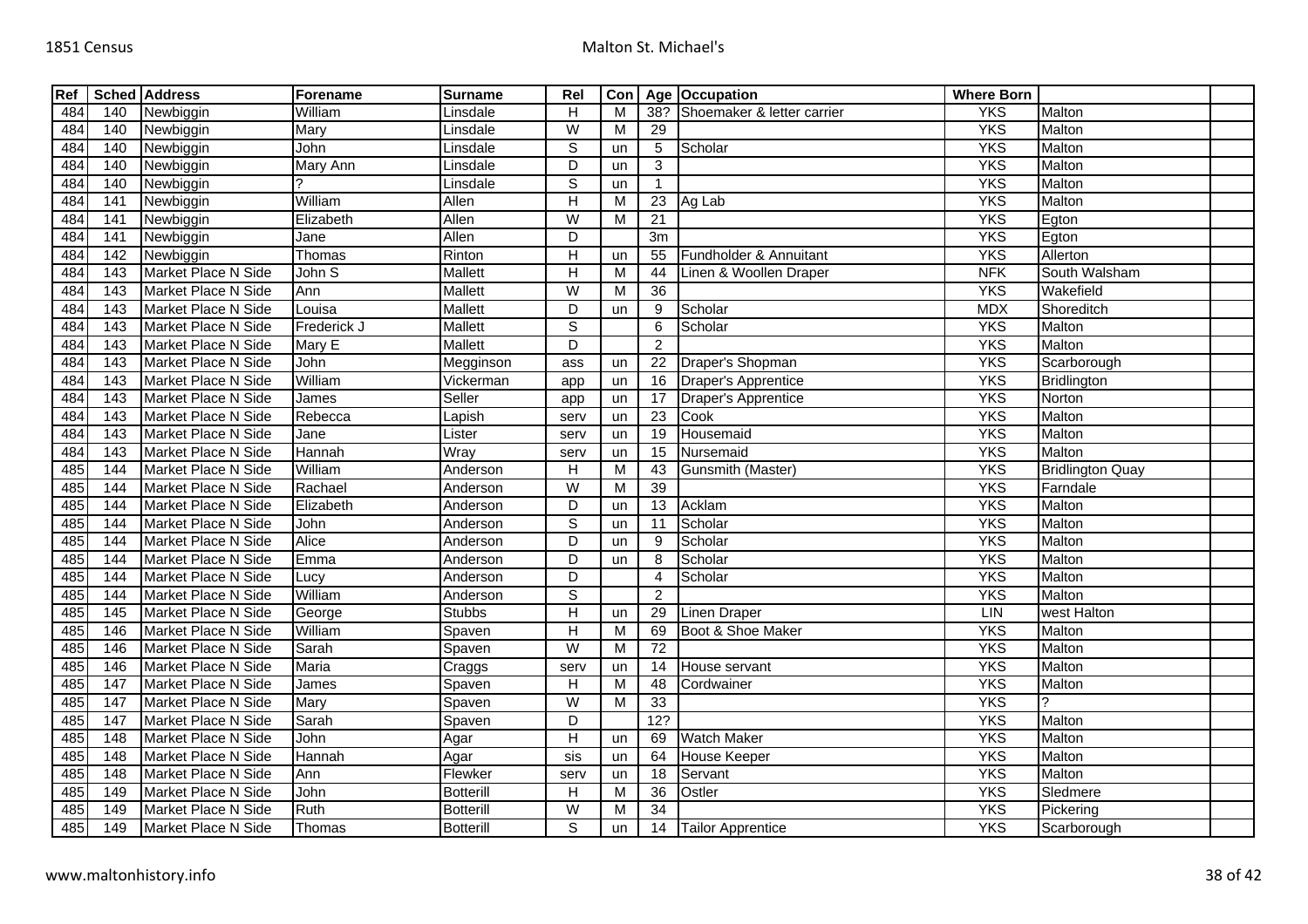| Ref |     | <b>Sched Address</b> | Forename     | <b>Surname</b>     | Rel                       | Con            |                 | Age Occupation                                      | <b>Where Born</b> |                       |              |
|-----|-----|----------------------|--------------|--------------------|---------------------------|----------------|-----------------|-----------------------------------------------------|-------------------|-----------------------|--------------|
| 485 | 149 | Market Place N Side  | William      | <b>Botterill</b>   | S                         | un             | 12              | Scholar                                             | <b>YKS</b>        | Scarborough           |              |
| 485 | 149 | Market Place N Side  | James        | <b>Botterill</b>   | $\overline{s}$            | un             | 10              | Scholar                                             | <b>YKS</b>        | Malton                |              |
| 485 | 149 | Market Place N Side  | John         | <b>Botterill</b>   | $\overline{s}$            | un             |                 | Scholar                                             | <b>YKS</b>        | Malton                |              |
| 485 | 149 | Market Place N Side  | Henry        | <b>Botterill</b>   | $\overline{s}$            |                | 5               | Scholar                                             | <b>YKS</b>        | Malton                |              |
| 485 | 149 | Market Place N Side  | Jane         | <b>Botterill</b>   | D                         |                | $\overline{2}$  | Scholar                                             | <b>YKS</b>        | Malton                |              |
| 485 | 150 | Market Place N Side  | Mary         | Clapham            | H                         | wid            | 46              | <b>Nurse</b>                                        | <b>YKS</b>        | <b>Sheriff Hutton</b> |              |
| 485 | 150 | Market Place N Side  | Hannah D     | Clapham            | D                         | un             | 22              | Dressmaker                                          | <b>YKS</b>        | <b>Sheriff Hutton</b> |              |
| 485 | 150 | Market Place N Side  | Haigh        | Clapham            | $\mathbb S$               | un             | 11              | Scholar                                             | <b>YKS</b>        | <b>Sheriff Hutton</b> |              |
| 485 | 150 | Market Place N Side  | Jemima       | Clapham            | $\overline{D}$            |                | 9               | Scholar                                             | <b>YKS</b>        | Wakefield             |              |
| 485 | 150 | Market Place N Side  | Joseph       | <b>Brien</b>       | Lgr                       | un             | 26              | Shoemaker (Journeyman)                              | $\overline{IRE}$  | Dublin                |              |
| 485 | 151 | Market Place N Side  | John         | Farrow             | $\boldsymbol{\mathsf{H}}$ | $\overline{M}$ | 45              | Painter - Paper Hanger - Gilder                     | <b>YKS</b>        | Hull                  |              |
| 485 | 151 | Market Place N Side  | Eleanor      | Farrow             | W                         | М              | 44              |                                                     | London            | Cripplegate           |              |
| 485 | 151 | Market Place N Side  | Robert       | Farrow             | $\overline{s}$            | un             | 19              | Painter (Apprentice)                                | <b>YKS</b>        | Sculcoates            |              |
| 485 | 151 | Market Place N Side  | John         | Farrow             | $\mathbb S$               | un             | 17              | Painter (Apprentice)                                | <b>YKS</b>        | Malton                |              |
| 485 | 151 | Market Place N Side  | Fanny        | Farrow             | $\overline{D}$            | un             | 15              | At Home                                             | <b>YKS</b>        | Malton                |              |
| 485 | 151 | Market Place N Side  | William      | Farrow             | $\overline{s}$            | un             | 11              | no occupation                                       | <b>YKS</b>        | Malton                |              |
| 486 | 151 | Market Place N Side  | Thomas       | Farrow             | $\overline{s}$            | un             | 9               | Scholar                                             | <b>YKS</b>        | Malton                |              |
| 486 | 151 | Market Place N Side  | Eleanor      | <sup>=</sup> arrow | $\overline{D}$            | un             | 8               | Scholar                                             | <b>YKS</b>        | Malton                |              |
| 486 | 151 | Market Place N Side  | Catherine    | Farrow             | D                         | un             | 6               | Scholar                                             | <b>YKS</b>        | Malton                |              |
| 486 | 151 | Market Place N Side  | George       | <sup>=</sup> arrow | $\overline{s}$            | un             | 5               | Scholar                                             | <b>YKS</b>        | Malton                |              |
| 486 | 151 | Market Place N Side  | Jane         | Farrow             | D                         | un             | 3               | Scholar                                             | <b>YKS</b>        | Malton                |              |
| 486 | 151 | Market Place N Side  | Mary         | Exley              | vstr                      | M              | 40?             | Seamstress                                          | <b>YKS</b>        | Hull                  |              |
| 486 | 152 | Market Place N Side  | John         | Wardell            | Н                         | M              | 50              | Cordwainer Master Employing 3 men & 1<br>Apprentice | <b>YKS</b>        | Hull                  |              |
| 486 | 152 | Market Place N Side  | Jane         | Wardell            | W                         | $\overline{M}$ | 47              |                                                     | <b>YKS</b>        | <b>Bishop Wilton</b>  |              |
| 486 | 152 | Market Place N Side  | John         | Wardell            | $\overline{s}$            | un             | 22              | Cordwainer (Journeyman)                             | <b>YKS</b>        | Malton                |              |
| 486 | 152 | Market Place N Side  | <b>Bowes</b> | Wardell            | $\overline{s}$            | un             | 18              | Cordwainer (Apprentice)                             | <b>YKS</b>        | Malton                |              |
| 486 | 152 | Market Place N Side  | Sarah        | Wardell            | $\overline{D}$            | un             | 16              |                                                     | <b>YKS</b>        | Malton                |              |
| 486 | 152 | Market Place N Side  | Mary         | Wardell            | D                         | un             | 12              | Scholar                                             | <b>YKS</b>        | Malton                |              |
| 486 | 152 | Market Place N Side  | William      | Wardell            | $\overline{s}$            | un             | 9               | Scholar                                             | <b>YKS</b>        | Malton                |              |
| 486 | 152 | Market Place N Side  | Margaret     | Wardell            | D                         | un             | $\overline{7}$  | Scholar                                             | <b>YKS</b>        | Malton                |              |
| 486 | 153 | Market Place N Side  | Robert       | Long               | Н                         | M              | 52              | Wood Turner (employing 1 man & 1<br>apprentice)     | <b>YKS</b>        | Old Malton            | <b>Blind</b> |
| 486 | 154 | Market Place N Side  | John         | Long               | H                         | M              | 46              | Wood Turner (Journeyman)                            | <b>YKS</b>        | Old Malton            |              |
| 486 | 154 | Market Place N Side  | Elizabeth    | Long               | $\overline{W}$            | M              | $\overline{41}$ |                                                     | <b>YKS</b>        | Norton                |              |
| 486 | 154 | Market Place N Side  | Robert       | Long               | $\overline{s}$            | un             | 20              | Wood Turner (apprentice)                            | <b>YKS</b>        | Malton                |              |
| 486 | 154 | Market Place N Side  | Priscilla    | Long               | $\overline{D}$            | un             | 13              | Scholar                                             | <b>YKS</b>        | Malton                |              |
| 486 | 154 | Market Place N Side  | William      | Long               | $\overline{s}$            | un             | 10              | Scholar                                             | <b>YKS</b>        | Malton                |              |
| 486 | 154 | Market Place N Side  | Elizabeth    | Long               | D                         | un             | 7               | Scholar                                             | <b>YKS</b>        | Malton                |              |
| 486 | 154 | Market Place N Side  | Charlotte    | Long               | D                         | un             | $\sqrt{5}$      | Scholar                                             | <b>YKS</b>        | Malton                |              |
| 486 | 154 | Market Place N Side  | Mary         | Long               | D                         |                | -1              |                                                     | <b>YKS</b>        | Malton                |              |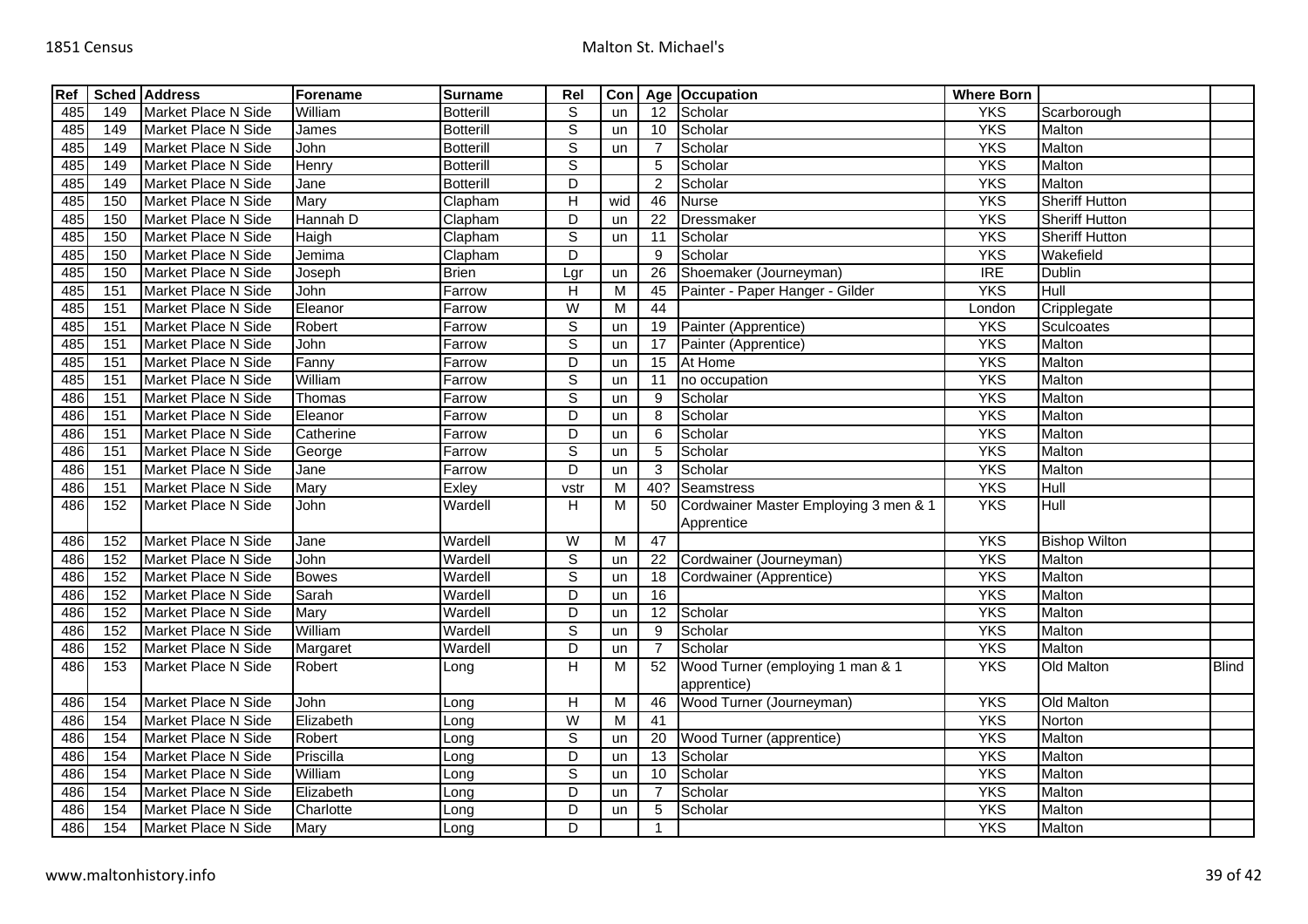| Ref |     | <b>Sched Address</b> | Forename         | <b>Surname</b> | Rel                     | Con            |                  | Age   Occupation                                            | <b>Where Born</b> |                    |  |
|-----|-----|----------------------|------------------|----------------|-------------------------|----------------|------------------|-------------------------------------------------------------|-------------------|--------------------|--|
| 486 | 155 | Market Place N Side  | John             | Sixton         | H                       | widr           | 38               | Farm Labourer                                               | <b>YKS</b>        | Malton             |  |
| 486 | 156 | Market Place N Side  | William          | Robinson       | Η                       | M              | 43               | Tailor (Master employing 1 apprentice)                      | <b>YKS</b>        | Malton             |  |
| 486 | 156 | Market Place N Side  | Ann              | Robinson       | $\overline{\mathsf{W}}$ | м              | 44?              | Tailor's wife                                               | <b>DUR</b>        | Craike             |  |
| 486 | 156 | Market Place N Side  | John             | Robinson       | $\overline{s}$          | un             | 15               | <b>Tailor Apprentice</b>                                    | <b>YKS</b>        | Malton             |  |
| 486 | 156 | Market Place N Side  | William          | Robinson       | $\overline{s}$          | un             | $\overline{10}$  | Scholar                                                     | <b>YKS</b>        | Malton             |  |
| 486 | 156 | Market Place N Side  | Mary             | Robinson       | $\overline{D}$          | un             | $\overline{4}$   | Scholar                                                     | <b>YKS</b>        | Malton             |  |
| 486 | 156 | Market Place N Side  | Richard          | Robinson       | $\overline{s}$          |                | $\mathbf{1}$     |                                                             | <b>YKS</b>        | Malton             |  |
| 486 | 157 | Market Place N Side  | Jane             | _eefe          | $\overline{H}$          | wid            | 70               | Tinner & brazier (employing 1 man)                          | <b>YKS</b>        | Malton             |  |
| 486 | 157 | Market Place N Side  | Thomas           | _ongster       | $\overline{\text{GS}}$  | un             | 17?              | Cabinet (apprentice)                                        | <b>YKS</b>        | Malton             |  |
| 486 | 158 | Market Place N Side  | Martin           | Dodsworth      | H                       | M              | 29               | Joiner & Cabinet Maker (employing 2<br>men & 3 apprentices) | <b>YKS</b>        | Malton             |  |
| 486 | 158 | Market Place N Side  | Mary Ann         | Dodsworth      | W                       | M              | 28               |                                                             | <b>YKS</b>        | Kirby Misperton    |  |
| 486 | 158 | Market Place N Side  | John?            | Dodsworth      | $\overline{s}$          |                | $\overline{1}$   |                                                             | <b>YKS</b>        | Malton             |  |
| 486 | 158 | Market Place N Side  | Frances          | Dodsworth      | $\overline{D}$          |                | 10 <sub>m</sub>  |                                                             | <b>YKS</b>        | Malton             |  |
| 486 | 159 | <b>Studley Lane</b>  | James            | Pearcy         | $\overline{H}$          | M              | 49               | Cabinet Maker (Master)                                      | <b>YKS</b>        | Scarborough        |  |
| 486 | 159 | <b>Studley Lane</b>  | Ellis            | Pearcy         | W                       | м              | 50               |                                                             | <b>YKS</b>        | Slingsby           |  |
| 487 | 159 | <b>Studley Lane</b>  | Jane             | Percy          | $\overline{D}$          | un             | 21               | <b>Dress Maker</b>                                          | <b>YKS</b>        | Malton             |  |
| 487 | 159 | <b>Studley Lane</b>  | Mary             | Smith          | GD                      |                | $\overline{4}$   | Scholar                                                     | <b>YKS</b>        | Malton             |  |
| 487 | 160 | <b>Studley Lane</b>  | $R$ ?            | Waudby         | $\overline{H}$          | M              | 40               | Cordwainer (Master)                                         | <b>YKS</b>        | Malton             |  |
| 487 | 160 | <b>Studley Lane</b>  | Charlotte        | Waudby         | $\overline{\mathsf{W}}$ | M              | 30               |                                                             | <b>YKS</b>        | Malton             |  |
| 487 | 160 | <b>Studley Lane</b>  | Thomas           | Waudby         | $\overline{s}$          | un             | 11               | Scholar                                                     | <b>YKS</b>        | Malton             |  |
| 487 | 160 | <b>Studley Lane</b>  | Emma             | Waudby         | $\overline{D}$          |                | $\overline{1}$ ? |                                                             | <b>YKS</b>        | Malton             |  |
| 487 | 161 | <b>Studley Lane</b>  | Robert           | Coulman        | $\overline{H}$          | $\overline{M}$ | 36               | Upholsterer & Paper Hanger                                  | <b>YKS</b>        | York               |  |
| 487 | 161 | <b>Studley Lane</b>  | Mary J           | Coulman        | W                       | М              | 22               | Upholsteress                                                | <b>YKS</b>        | Malton             |  |
| 487 | 161 | <b>Studley Lane</b>  | <b>Frances A</b> | Coulman        | D                       | un             | 13               | Servant                                                     | <b>YKS</b>        | <b>Bridlington</b> |  |
| 487 | 161 | <b>Studley Lane</b>  | Agnes            | Coulman        | D                       | un             | 10               | Scholar                                                     | <b>DUR</b>        | South Shields      |  |
| 487 | 161 | <b>Studley Lane</b>  | William J        | Coulman        | $\overline{s}$          | un             | $\overline{7}$   | Scholar                                                     | London            |                    |  |
| 487 | 161 | <b>Studley Lane</b>  | Hannah           | Coulman        | D                       |                | 2m               |                                                             | <b>YKS</b>        | Malton             |  |
| 487 | 162 | <b>Studley Lane</b>  | Thomas           | Read           | $\overline{H}$          | M              | 46               | Ironmonger's Clerk                                          | <b>YKS</b>        | Bishopthorpe       |  |
| 487 | 162 | <b>Studley Lane</b>  | Mary             | Read           | W                       | M              | $\overline{38}$  |                                                             | <b>YKS</b>        | Malton             |  |
| 487 | 162 | <b>Studley Lane</b>  | Thomas           | Read           | $\overline{s}$          | un             | 18               | <b>Whitesmith's Apprentice</b>                              | <b>YKS</b>        | Malton             |  |
| 487 | 162 | Studley Lane         | Ellen            | Read           | D                       | un             | 16               |                                                             | <b>YKS</b>        | Malton             |  |
| 487 | 162 | <b>Studley Lane</b>  | Hannah           | Read           | $\overline{D}$          | un             | $\overline{12}$  | Scholar                                                     | <b>YKS</b>        | Malton             |  |
| 487 | 162 | <b>Studley Lane</b>  | Richard          | Read           | $\overline{s}$          | un             | 10               | Scholar                                                     | <b>YKS</b>        | Malton             |  |
| 487 | 162 | <b>Studley Lane</b>  | Edward           | Read           | $\overline{\mathsf{s}}$ | un             | 9                | Scholar                                                     | <b>YKS</b>        | Malton             |  |
| 487 | 162 | <b>Studley Lane</b>  | John             | Read           | $\overline{s}$          | un             |                  | Scholar                                                     | <b>YKS</b>        | Malton             |  |
| 487 | 162 | <b>Studley Lane</b>  | Alice            | Read           | $\overline{D}$          | un             | 5                | Scholar                                                     | <b>YKS</b>        | Malton             |  |
| 487 | 162 | <b>Studley Lane</b>  | Elizabeth        | Read           | $\overline{D}$          |                | $\overline{2}$   | Scholar                                                     | <b>YKS</b>        | Malton             |  |
| 487 | 162 | <b>Studley Lane</b>  | Samuel           | Read           | $\overline{s}$          |                | 11 <sub>m</sub>  |                                                             | <b>YKS</b>        | Malton             |  |
| 487 | 163 | <b>Studley Lane</b>  | Ann              | Read           | Н                       | <b>un</b>      |                  | 40 Dress Maker                                              | <b>YKS</b>        | Malton             |  |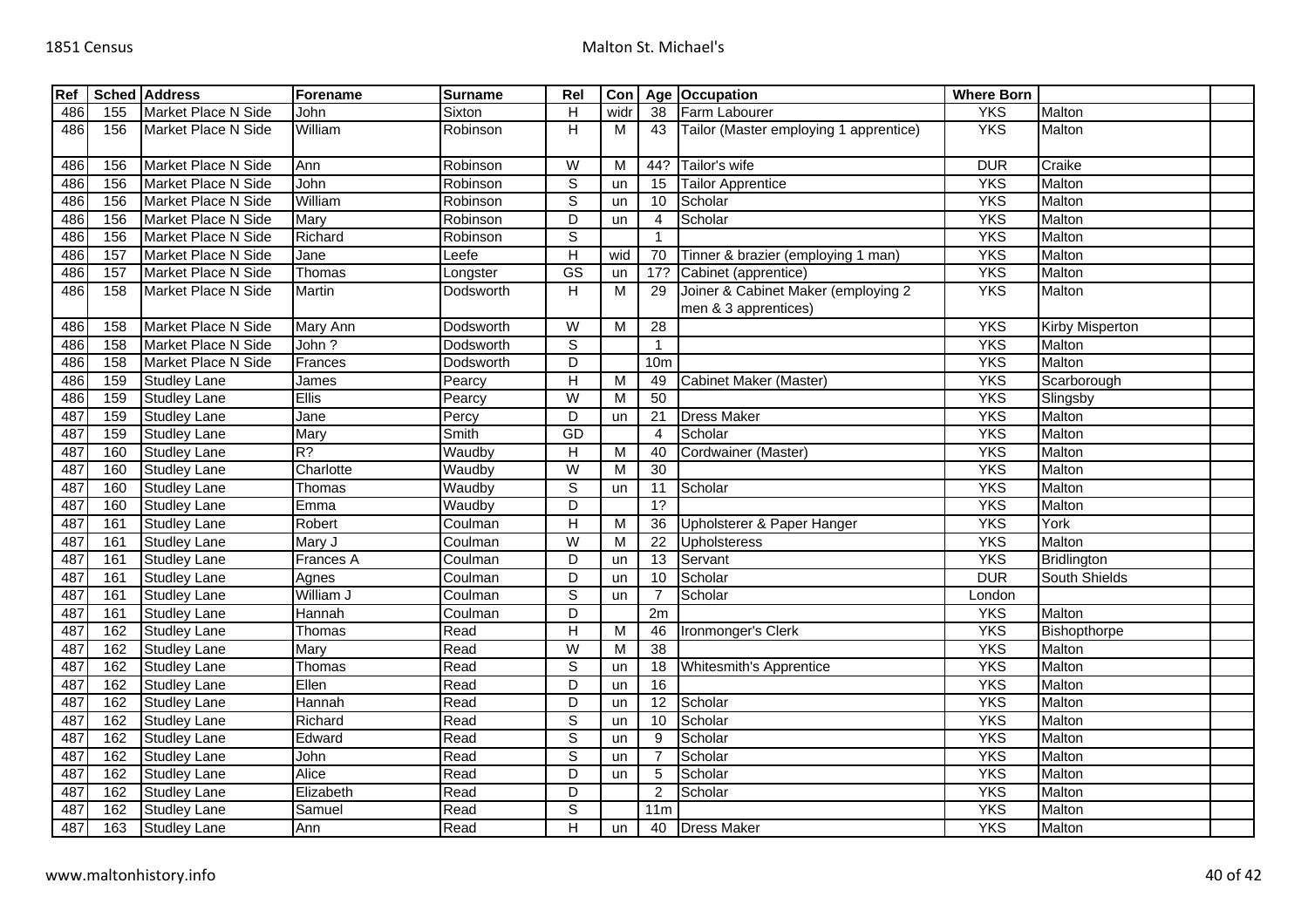| Ref |     | <b>Sched Address</b>    | Forename                    | <b>Surname</b> | Rel                     | Con            |                 | Age   Occupation                              | <b>Where Born</b> |                    |  |
|-----|-----|-------------------------|-----------------------------|----------------|-------------------------|----------------|-----------------|-----------------------------------------------|-------------------|--------------------|--|
| 487 | 164 | Wheelgate S Side        | James                       | Metcalfe       | H                       | m              | 61              | Corn & Coal Merchant, Miller & Grocer         | <b>YKS</b>        | Malton             |  |
| 487 | 164 | <b>Wheelgate S Side</b> | Jane                        | Metcalfe       | $\overline{W}$          | m              | 60              |                                               | <b>YKS</b>        | Malton             |  |
| 487 | 164 | <b>Wheelgate S Side</b> | Richard                     | Metcalfe       | $\overline{s}$          | un             | 23              | Grocer (Shopman)                              | <b>YKS</b>        | Malton             |  |
| 487 | 164 | <b>Wheelgate S Side</b> | Christopher                 | Metcalfe       | $\overline{s}$          | un             | $\overline{21}$ | Druggist                                      | <b>YKS</b>        | Malton             |  |
| 487 | 164 | <b>Wheelgate S Side</b> | Eliza?                      | Rutter         | brdr                    | un             | $\overline{27}$ | Annuitant                                     | <b>YKS</b>        | Malton             |  |
| 487 | 164 | Wheelgate S Side        | William                     | Belton         | $\overline{\text{GS}}$  | un             | 13              | Scholar                                       | <b>YKS</b>        | Malton             |  |
| 487 | 164 | <b>Wheelgate S Side</b> | Hannah                      | Mortimer       | serv                    | un             | $\overline{36}$ | Cook                                          | <b>YKS</b>        | Wombleton          |  |
| 487 | 164 | Wheelgate S Side        | Elizabeth                   | Cross          | serv                    | un             | 16              | Housemaid                                     | <b>YKS</b>        | Malton             |  |
| 487 | 165 | <b>Wheelgate S Side</b> | John                        | Sturdy         | H                       | м              | 32              | Butcher (occupier of 21 acres of land)        | <b>YKS</b>        | Malton             |  |
| 487 | 165 | Wheelgate S Side        | Mary                        | Sturdy         | W                       | М              | 33              |                                               | <b>YKS</b>        | Old Malton         |  |
| 487 | 165 | <b>Wheelgate S Side</b> | Hannah                      | Sturdy         | $\overline{D}$          | un             | $\overline{5}$  | Scholar                                       | <b>YKS</b>        | Malton             |  |
| 487 | 165 | <b>Wheelgate S Side</b> | Elizabeth                   | Sturdy         | $\overline{D}$          | un             | 3               | Scholar                                       | <b>YKS</b>        | Malton             |  |
| 487 | 165 | Wheelgate S Side        | Mary                        | Sturdy         | D                       | un             | -1              |                                               | <b>YKS</b>        | Malton             |  |
| 487 | 165 | <b>Wheelgate S Side</b> | Thomas                      | Sturdy         | father                  | widr           | 77              | <b>Formerly Joiner</b>                        | <b>YKS</b>        | Kirbymoorside      |  |
| 488 | 165 | <b>Wheelgate S Side</b> | John                        | Sturdy         | nphw                    | un             | $\overline{17}$ | Ag Lab                                        | <b>YKS</b>        | Malton             |  |
| 488 | 165 | Wheelgate S Side        | Ann                         | Douthwaite     | serv                    | un             | 13              | Servant                                       | <b>YKS</b>        | Langton            |  |
| 488 | 166 | Wheelgate S Side        | Richard                     | Carr           | $\overline{H}$          | M              | 57              | Mason (Master)                                | <b>YKS</b>        | Malton             |  |
| 488 | 166 | <b>Wheelgate S Side</b> | Elizabeth                   | Carr           | W                       | M              | 56              |                                               | <b>YKS</b>        | Malton             |  |
| 488 | 166 | <b>Wheelgate S Side</b> | Richard                     | Carr           | $\overline{s}$          | un             | $\overline{26}$ | Mason (Journeyman)                            | <b>YKS</b>        | Malton             |  |
| 488 | 166 | <b>Wheelgate S Side</b> | Elizabeth                   | Carr           | D                       | un             | 23              | <b>Dress Maker</b>                            | <b>YKS</b>        | Malton             |  |
| 488 | 166 | Wheelgate S Side        | Jane                        | Carr           | D                       | un             | 21              | Stawbonnet Maker                              | <b>YKS</b>        | Malton             |  |
| 488 | 166 | <b>Wheelgate S Side</b> | Edward                      | Carr           | $\overline{\text{GS}}$  |                | $6\phantom{1}6$ | Scholar                                       | <b>YKS</b>        | Malton             |  |
| 488 | 166 | <b>Wheelgate S Side</b> | Preston                     | Carr           | GS                      |                | $\overline{2}$  | Scholar                                       | <b>YKS</b>        | Malton             |  |
| 488 | 166 | <b>Wheelgate S Side</b> | Walkington                  | Carr           | $\overline{\text{GS}}$  |                | $\overline{4}$  | Scholar                                       | <b>YKS</b>        | Malton             |  |
| 488 | 166 | <b>Wheelgate S Side</b> | Margaret                    | Walkington     | Lgr                     | un             | 69              | formerly servant (pauper)                     | <b>YKS</b>        | Malton             |  |
| 488 | 166 | Wheelgate S Side        | Sarah                       | Linsley        | Lgr                     | un             | 82              | formerly servant (pauper)                     | <b>YKS</b>        | Malton             |  |
| 488 | 167 | <b>Wheelgate S Side</b> | John                        | Jefferson      | $\overline{H}$          | M              | 55              | <b>Bread Maker</b>                            | <b>YKS</b>        | Malton             |  |
| 488 | 167 | Wheelgate S Side        | Jane                        | Jefferson      | W                       | M              | 52              |                                               | <b>YKS</b>        | Malton             |  |
| 488 | 168 | Wheelgate S Side        | Robert                      | North          | H                       | M              | 52              | Cordwainer employing 1 man & 3<br>apprentices | <b>YKS</b>        | <b>Butterwick</b>  |  |
| 488 | 168 | <b>Wheelgate S Side</b> | Hannah                      | North          | $\overline{W}$          | $\overline{M}$ | 56              |                                               | <b>YKS</b>        | Norton             |  |
| 488 | 168 | Wheelgate S Side        | Jane                        | North          | D                       | un             | 25              | Servant at home                               | <b>YKS</b>        | Norton             |  |
| 488 | 168 | <b>Wheelgate S Side</b> | Robert                      | North          | $\overline{s}$          | un             | 17              | Cordwainer (apprentice)                       | <b>YKS</b>        | Norton             |  |
| 488 | 168 | <b>Wheelgate S Side</b> | William                     | <b>North</b>   | $\overline{s}$          | un             | 14              | Cordwainer (apprentice)                       | <b>YKS</b>        | Norton             |  |
| 488 | 168 | <b>Wheelgate S Side</b> | William                     | Lewis          | app                     | un             | 14              | Cordwainer (apprentice)                       | <b>YKS</b>        | Malton             |  |
| 488 | 168 | Wheelgate S Side        | Alfred E                    | North          | $\overline{\text{GS}}$  |                | $\overline{c}$  |                                               | <b>YKS</b>        | Norton             |  |
| 488 | 169 | Wheelgate S Side        | James                       | Turner         | H                       | M              | 59              | Inn Keeper                                    | <b>YKS</b>        | Beverley           |  |
| 488 | 169 | Wheelgate S Side        | $\overline{\mathsf{M}}$ ary | Turner         | $\overline{\mathsf{W}}$ | M              | 48              |                                               | <b>YKS</b>        | Thornton le Street |  |
| 488 | 169 | Wheelgate S Side        | Anne                        | Turner         | D                       | un             | 8               | Scholar                                       | <b>YKS</b>        | Malton             |  |
| 488 | 169 | Wheelgate S Side        | Martin                      | Field          | Lgr                     | un             | 58              | <b>Trainer of Horses</b>                      | <b>YKS</b>        | Richmond           |  |